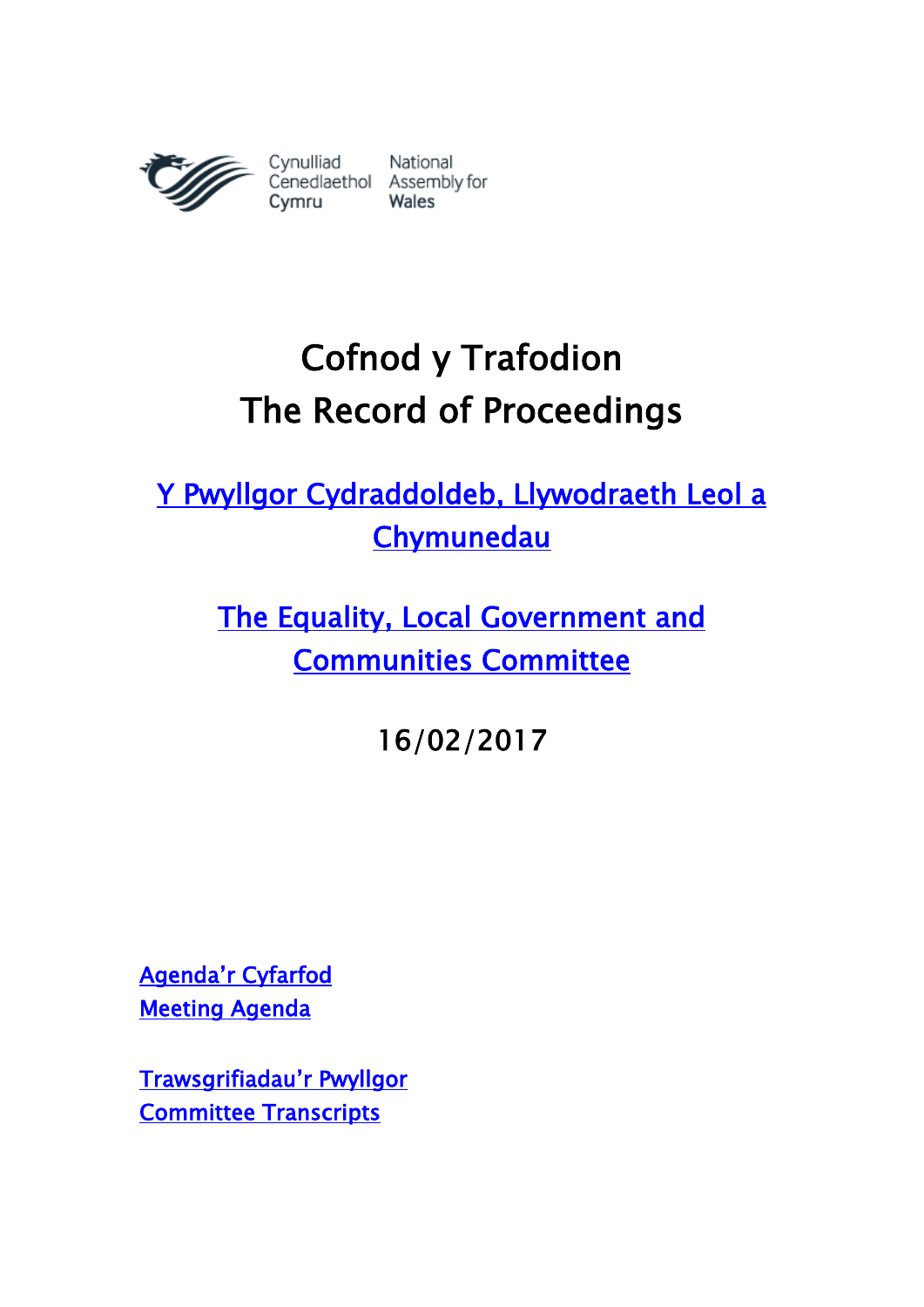### Cynnwys **Contents**

- [5](#page-4-0) [Cyflwyniad, Ymddiheuriadau, Dirprwyon a Datgan Buddiannau](#page-4-0) [Introductions, Apologies, Substitutions and](#page-4-0) Declarations of Interest
- 5 [Craffu ar Waith Ysgrifennydd y Cabinet dros Gymunedau a Phlan](#page-4-1) [Scrutiny of the Cabinet Secretary for Communities and Children](#page-4-1)
- 39 [Cynnig o dan Reol Sefydlog 17.42 \(vi\) i Benderfynu Gwahardd y](#page-38-0)  [Cyhoedd o Eitem 4](#page-38-0) [Motion under Standing Order 17.42 \(vi\) to Resolve to Exclude the](#page-38-0)  [Public from Item 4](#page-38-0)
- 39 [Bil yr Undebau Llafur \(Cymru\): Sesiwn Dystiolaeth 2](#page-38-1) [Trade Union \(Wales\) Bill: Evidence Session 2](#page-38-1)
- 63 [Bil yr Undebau Llafur \(Cymru\): Sesiwn Dystiolaeth 3](#page-62-0) [Trade Union \(Wales\) Bill: Evidence Session 3](#page-62-0)
- 87 [Bil yr Undebau Llafur \(Cymru\): Sesiwn Dystiolaeth 4](#page-86-0) [Trade Union \(Wales\) Bill: Evidence Session 4](#page-86-0)
- 106 [Papurau i'w Nodi](#page-105-0) [Papers to Note](#page-105-0)
- 106 [Cynnig o dan Reol Sefydlog 17.42 \(vi\) i Benderfynu Gwahardd y](#page-105-1)  [Cyhoedd o Weddill y Cyfarfod](#page-105-1) [Motion under Standing Order 17.42 \(vi\) to Resolve to Exclude the](#page-105-1)  [Public from the Remainder of the Meeting](#page-105-1)

Cofnodir y trafodion yn yr iaith y llefarwyd hwy ynddi yn y pwyllgor. Yn ogystal, cynhwysir trawsgrifiad o'r cyfieithu ar y pryd. Lle y mae cyfranwyr wedi darparu cywiriadau i'w tystiolaeth, nodir y rheini yn y trawsgrifiad.

The proceedings are reported in the language in which they were spoken in the committee. In addition, a transcription of the simultaneous interpretation is included. Where contributors have supplied corrections to their evidence, these are noted in the transcript.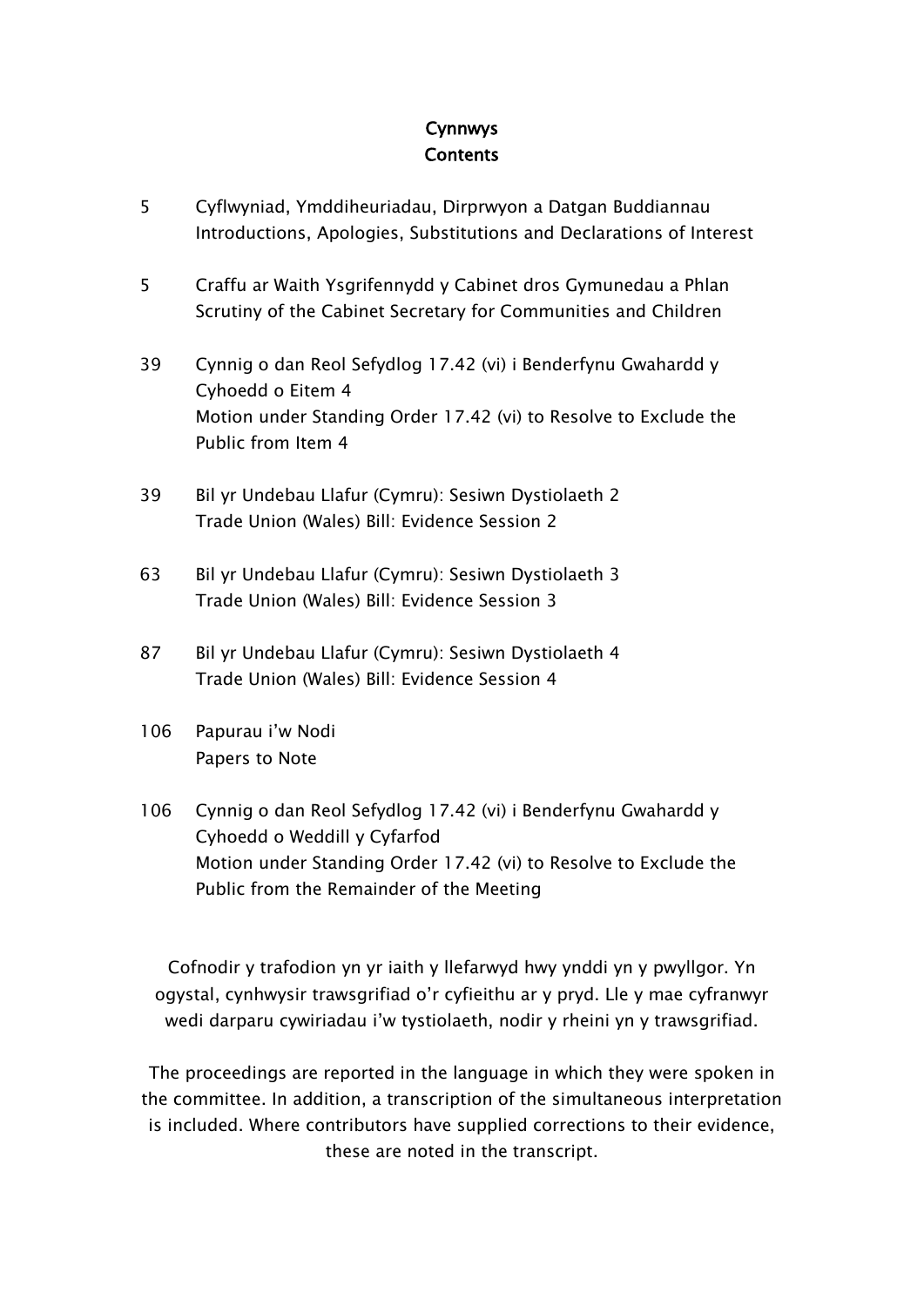## Aelodau'r pwyllgor yn bresennol Committee members in attendance

| Janet Finch-Saunders         | Ceidwadwyr Cymreig            |
|------------------------------|-------------------------------|
| <b>Bywgraffiad Biography</b> | Welsh Conservatives           |
| John Griffiths               | Llafur (Cadeirydd y Pwyllgor) |
| <b>Bywgraffiad Biography</b> | Labour (Committee Chair)      |
| Sian Gwenllian               | Plaid Cymru                   |
| <b>Bywgraffiad Biography</b> | The Party of Wales            |
| Bethan Jenkins               | <b>Plaid Cymru</b>            |
| Bywgraffiad Biography        | The Party of Wales            |
| Rhianon Passmore             | Llafur                        |
| Bywgraffiad Biography        | Labour                        |
| Jenny Rathbone               | Llafur                        |
| <b>Bywgraffiad Biography</b> | Labour                        |
| Joyce Watson                 | Llafur                        |
| <b>Bywgraffiad Biography</b> | Labour                        |

#### Eraill yn bresennol Others in attendance

| <b>Andrew Cross</b>     | Ysgrifennydd Cynorthwyol, Cymdeithas Feddygol    |
|-------------------------|--------------------------------------------------|
|                         | Prydain (Cymru)                                  |
|                         | Assistant Secretary, BMA Cymru Wales             |
| Jo-Anne Daniels         | Cyfarwyddwr Cymunedau a Threchu Tlodi,           |
|                         | Llywodraeth Cymru                                |
|                         | Director of Communities and Tackling Poverty,    |
|                         | Welsh Government                                 |
| Amelia John             | Dirprwy Gyfarwyddwr yr Is-Adran Gymunedau,       |
|                         | Llywodraeth Cymru                                |
|                         | Deputy Director of Communities Division, Welsh   |
|                         | Government                                       |
| Jonathan Lloyd          | Pennaeth Cyflogaeth, Cymdeithas Llywodraeth Leol |
|                         | Cymru                                            |
|                         | Head of Employment, Welsh Local Government       |
|                         | Association                                      |
| <b>Martin Mansfield</b> | Ysgrifennydd Cyffredinol, TUC Cymru              |
|                         | General Secretary, Wales TUC Cymru               |
| Peter Meredith-Smith    | Cyfarwyddwr Cyswllt (Cysylltiadau Cyflogaeth), y |
|                         | Coleg Nyrsio Brenhinol Cymru                     |
|                         | Associate Director (Employment Relations), Royal |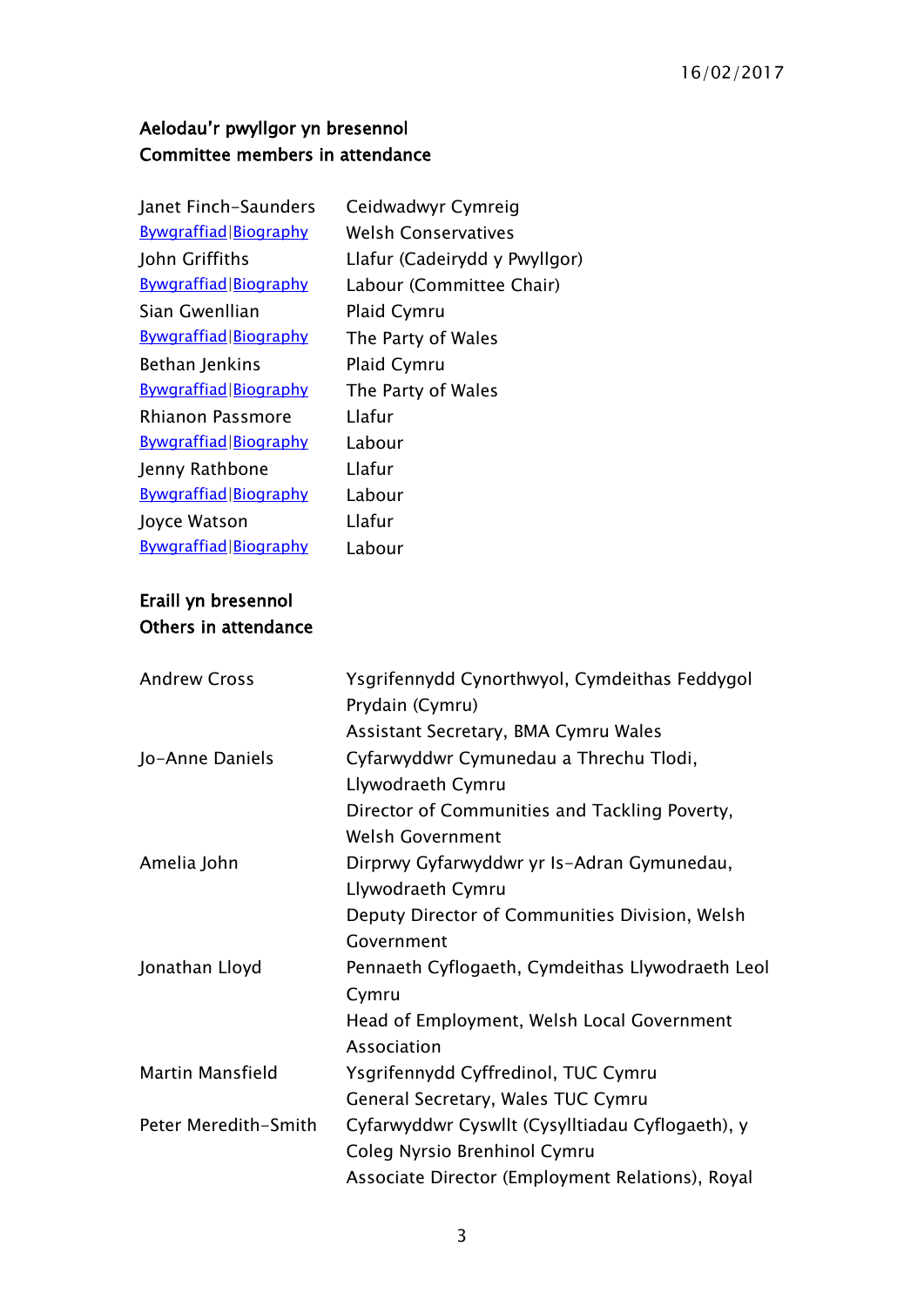College of Nursing Wales

| Dr Stephen Monaghan    | Cadeirydd Cyngor Is-bwyllgor Deddfwriaeth Cymru,<br>Cymdeithas Feddygol Prydain   |
|------------------------|-----------------------------------------------------------------------------------|
|                        | Chair of the BMA Welsh Council's Legislation Sub-<br>committee                    |
| Carl Sargeant          | Aelod Cynulliad, Llafur (Ysgrifennydd y Cabinet dros<br>Gymunedau a Phlant)       |
|                        | Assembly Member, Labour (Cabinet Secretary for<br><b>Communities and Children</b> |
| <b>Margaret Thomas</b> | Is-lywydd TUC Cymru                                                               |
|                        | Vice-president, Wales TUC Cymru                                                   |
| <b>Steve Thomas</b>    | Prif Weithredwr, Cymdeithas Llywodraeth Leol<br>Cymru                             |
|                        | Chief Executive, Welsh Local Government<br>Association                            |
| Lisa Turnbull          | Cynghorydd Polisi a Materion Cyhoeddus, y Coleg<br>Nyrsio Brenhinol               |
|                        | Policy and Public Affairs Adviser, Royal College of<br><b>Nursing</b>             |
| Lien Watts             | Ysgrifennydd Cyffredinol Cynorthwyol, Undeb y<br><b>Gweithwyr Cymdeithasol</b>    |
|                        | Assistant General Secretary, The Social Workers<br>Union                          |

## Swyddogion Cynulliad Cenedlaethol Cymru yn bresennol National Assembly for Wales officials in attendance

| Osian Bowyer          | Y Gwasanaeth Ymchwil        |
|-----------------------|-----------------------------|
|                       | <b>Research Service</b>     |
| <b>Chloe Davies</b>   | Dirprwy Glerc               |
|                       | <b>Deputy Clerk</b>         |
| <b>Gwyn Griffiths</b> | Uwch-gynghorydd Cyfreithiol |
|                       | Senior Legal Adviser        |
| Hannah Johnson        | Y Gwasanaeth Ymchwil        |
|                       | <b>Research Service</b>     |
| Naomi Stocks          | Clerc                       |
|                       | Clerk                       |
| Elizabeth Wilkinson   | Ail Glerc                   |
|                       | Second Clerk                |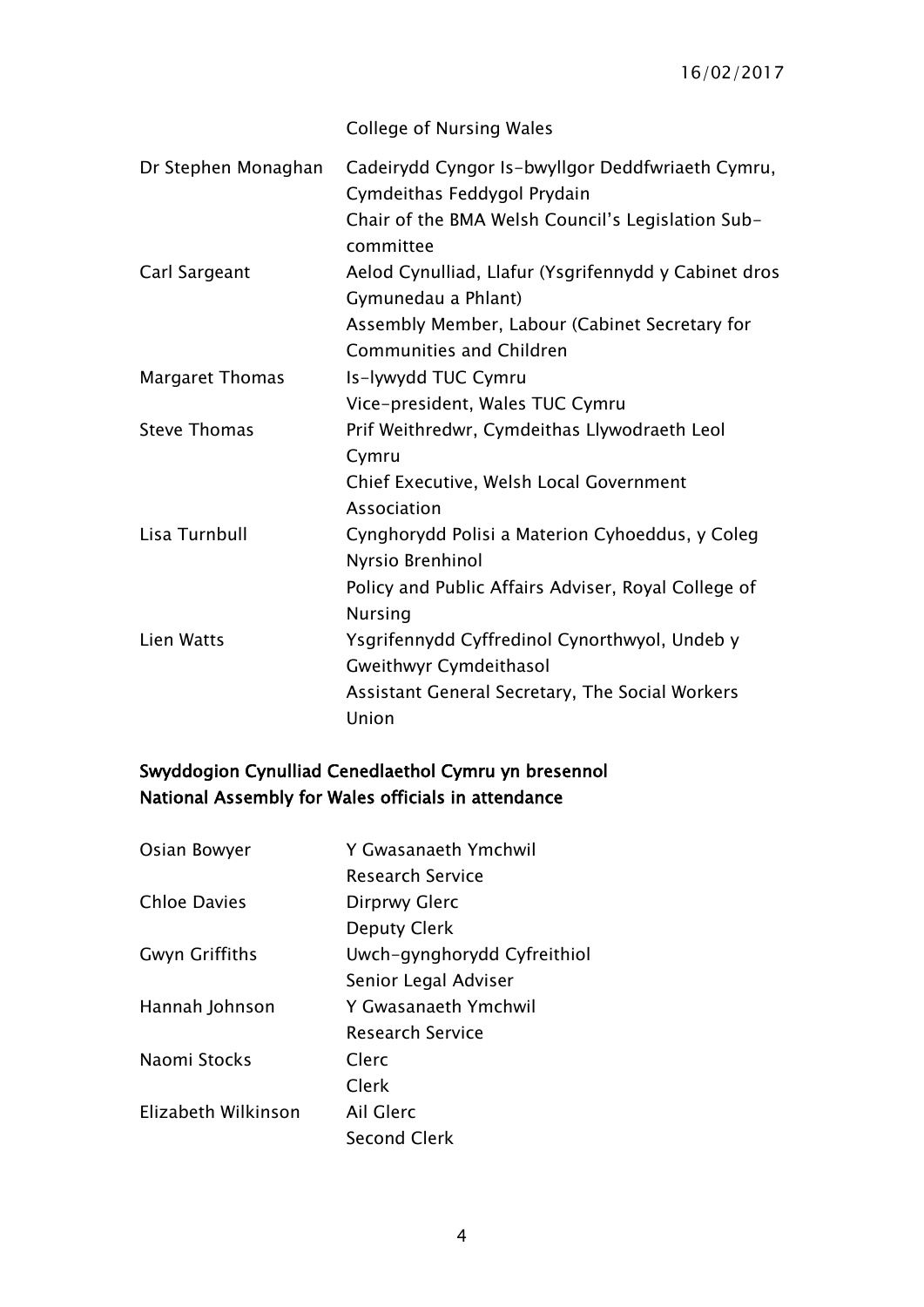Dechreuodd y cyfarfod am 09:16. The meeting began at 09:16.

# <span id="page-4-0"></span>Cyflwyniad, Ymddiheuriadau, Dirprwyon a Datgan Buddiannau Introductions, Apologies, Substitutions and Declarations of Interest

[1] **John Griffiths**: May I welcome everyone to this meeting of the Equality, Local Government and Communities Committee? Item 1 on our agenda today is introductions, apologies, substitutions and declarations of interest. We've had one apology from Gareth Bennett, who's unable to be with us today. Are there any declarations of interest?

[2] **Joyce Watson: I** declare membership of Unite, the union.

[3] Jenny Rathbone: Also, I'm a member of Unite, the union—relevant for the next item on the agenda and not the one we're about to do.

- [4] John Griffiths: Thank you.
- [5] Rhianon Passmore: GMB.
- [6] **John Griffiths: GMB, Rhianon Passmore. Sian.**

[7] Sian Gwenllian: Rwy'n aelod o Sian Gwenllian: I'm a member of the Undeb Cenedlaethol Newyddiadurwyr. y National Union of Journalists.

[8] John Griffiths: Diolch yn fawr. May I add to those declarations by declaring my membership of the Unite union and also Community? Okay. Thanks very much for that.

09:17

# <span id="page-4-1"></span>Craffu ar Waith Ysgrifennydd y Cabinet dros Gymunedau a Phlant Scrutiny of the Cabinet Secretary for Communities and Children

[9] John Griffiths: We move on to item 2, then, scrutiny of the Cabinet Secretary for Communities and Children. Welcome this morning, Cabinet Secretary. Would you wish to introduce your officials for the record, please?

5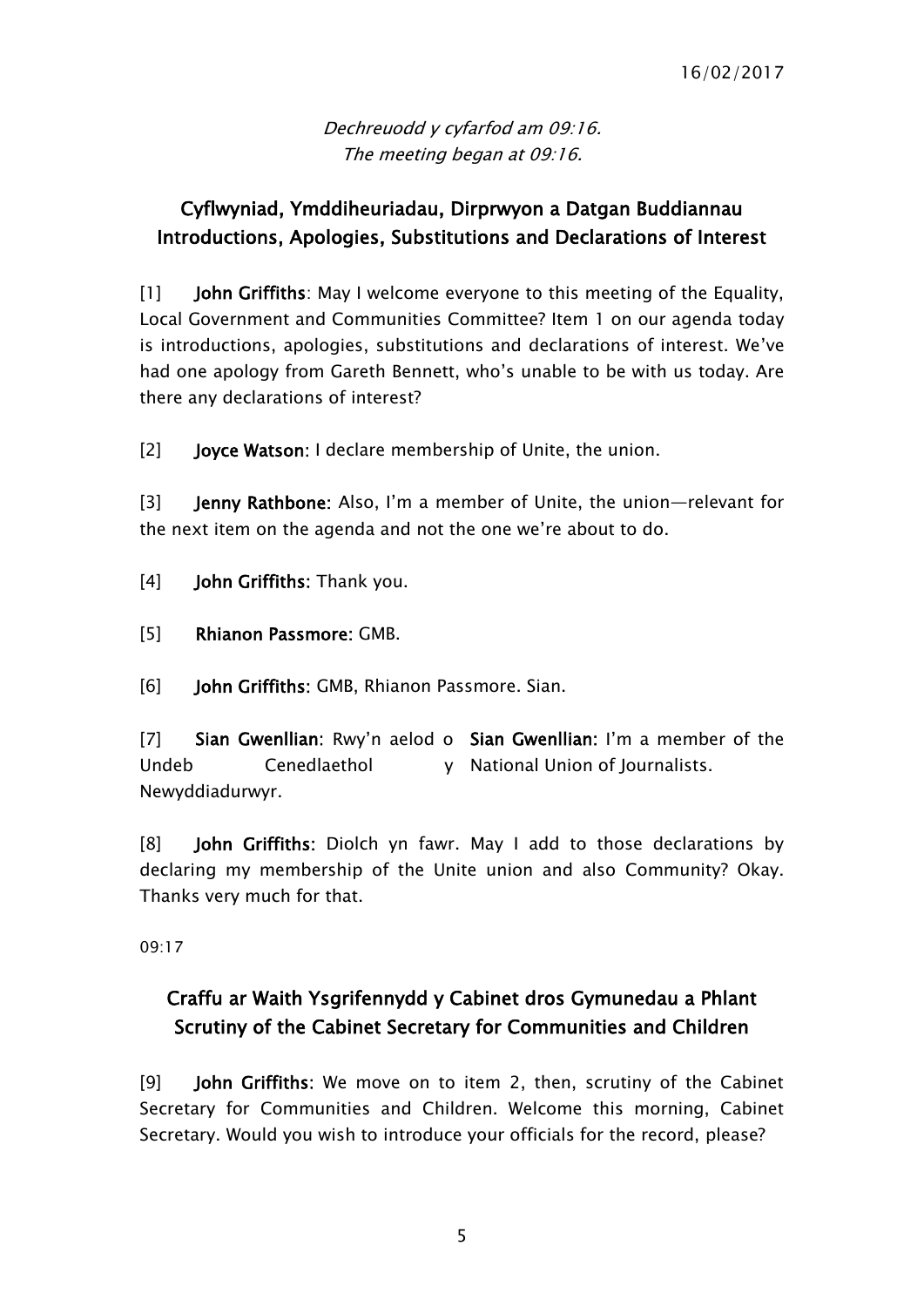[10] The Cabinet Secretary for Communities and Children (Carl Sargeant): Good morning, Chair; good morning, committee. I'll ask Jo-Anne to start, please.

[11] Ms Daniels: I'm Jo-Anne Daniels, I'm the director for communities and tackling poverty.

[12] Ms John: Amelia John, deputy director, communities division.

[13] **John Griffiths:** Okay. I'd like to begin this morning, Cabinet Secretary, by just asking you, really, to set out briefly the new approach that you will take forward, following your decision not to continue with Communities First and also how you will ensure that the transition is as smooth as possible.

[14] Carl Sargeant: Okay, Chair, thank you for your question. This week has been quite intense, actually, in terms of the transition announcement. We've been doing a lot of work behind the scenes, working with communities and engagement with stakeholders, staff, interest groups, public services boards, local service boards, in communities.

[15] I made the announcement on Tuesday to start a transition period, which was about fully funding the programme until June with a 70 per cent profile over the first 12 months of business. After the 12-month period, we'd introduce a transition system of finance of £6 million revenue and £4 million capital. The £6 million revenue will be based on historic spend of Communities First funding. The capital spend will be an additional fund to the communities facilities grant, taking that additional £4 million, with a focus on bidding in for capital programmes. We see the capital element of that being used for sweating the assets and transition of capital assets into other alternative use. So, where you may have a community centre that is operating purely as a community centre for youth groups, it may be something that, with the addition of some capital spend in heating or kitchen or other, security issues, could be used in a childcare setting or a Flying Start setting or something similar. So, we're looking at the planning for the long term, as the Well-being of Future Generations (Wales) Act 2015 requires us to do.

[16] In addition, StreetGames, we'll be continuing the funding of StreetGames and also the advice services with Citizen's Advice. What not many people have picked up on is we're making a significant investment of £11.7 million on an employability programme, which will enhance the Lift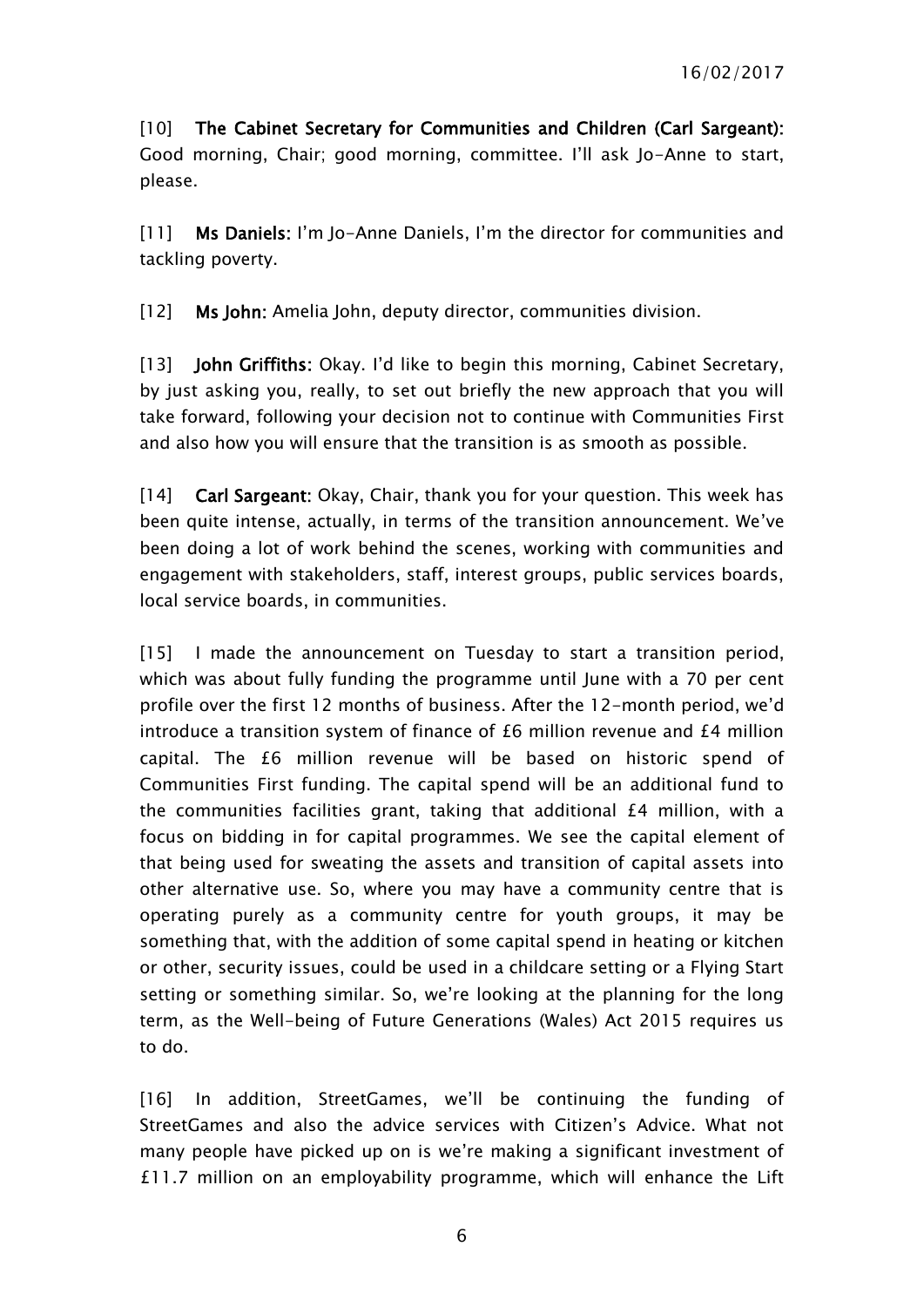and Communities for Work programme, PaCE, across all of the clusters in the Communities First areas that are currently situated.

[17] So, that's the transitional proposal for Communities First, but, if it helps, Chair—and it is quite a long answer to your short question—I think what I wanted just to say to the committee is that Communities First was one part of a jigsaw, a suite of tools, that we've got. It was our flagship antipoverty programme, and the poverty stats indicate that it hasn't been as successful as it could have been. I don't think that's because of the action on the ground. The staff are fantastic in all of the clusters I've been. The activities are variable—some very good, some could be better. What I do recognise is the commitment by staff is fantastic, but it's not achieving what we need it to achieve. That's why, on its own, it's not working. But, as part of a new approach, with all of the other programmes that we have, focusing primarily on employability, skills and jobs, as you will have heard from Ken Skates, I believe, we believe that's the key to tackling poverty long-term, and I think we have to plan for the long term. As you'll be aware, you can't switch on and off poverty, particularly when there are indirect levers that we have no control over.

[18] **John Griffiths:** Okay. Could I ask, then, Cabinet Secretary, how you will ensure that what's been identified as of value in the current provision under Communities First will not be lost? Because obviously you've gone through quite an extensive exercise of consultation and understanding what's been working well and what hasn't been working as well. So, you may well continue some of the work in terms of employability and skills, but there will be other aspects that are of value but are not within those headings. So, how will you work with local authorities, with the voluntary sector, with communities, to make sure that those other aspects that are of value are not lost as we move forward?

[19] Carl Sargeant: Yes, a very important question, actually, because we do recognise that. Probably, Communities First moved into a space. It was not just tackling poverty; it was more of a community resilience type programme as well. There's nothing wrong with that, but under the heading of tackling poverty, it didn't fit in that box particularly. It fits in quite nicely now, actually, with what our plans are, wholesale, because we've got, as I said earlier on the suite of tools, the Families First, Flying Start, the children's zones, ACE hubs, and the legacy programme of what Communities First looks like in the future in employability plans. The issue started with a huge consultation exercise that we started with. We had a massive response, with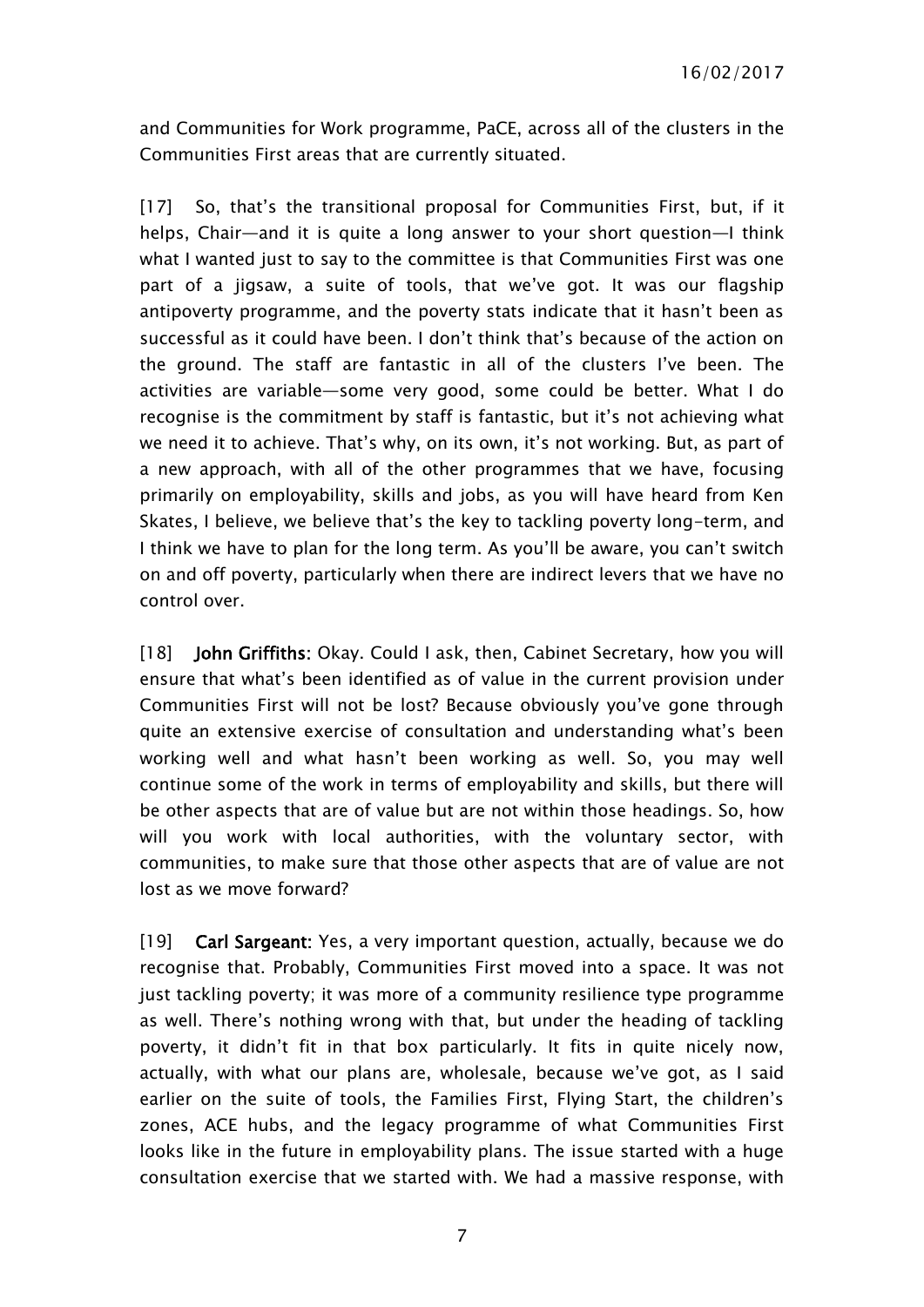about 3,000 responses on the consultation process, primarily from workforce or individuals that have used the Communities First programme, which give us an indication about the popularity of where the programme operates and how that looks in functioning, but it didn't really answer the questions about performance issues around the issues that we are concerned about in terms of tackling the issues of poverty. So, following that, I made my decision to exit and transition the programme. What we will trigger now is the second part of the consultation, which will pick up the questions that you've asked the bits that are effective and maybe not strictly poverty-based but actually work in creating a stronger community. I'm really interested in that. But that will be a matter for the local service boards or local authorities, and predominantly people on the ground—what works for them. Because I don't want to be dictating to communities about what we think works for them. We've done that for far too long. Actually, what we've got to do is listen to communities about what they think they need and enable that to happen. I think this opportunity, particularly about the funding stream for the longer term—so, we've got a four-year legacy programme in terms of revenue—that gives the opportunity for the clusters to plan with other organisations to see how they can gain resilience. So, the health board coming to the table, or the third sector organisations—how can they build a bigger system that will wrap around these. What I can't guarantee, Chair, is that all of the programmes that we are familiar with in our communities won't all carry on. But today, we can't describe that yet because, actually, that consultation starts now, talking to communities, talking to LSBs, about the bits that work. What we do need and do understand is that we have to refocus our programmes on the heart of tackling poverty.

[20] John Griffiths: Cabinet Secretary, could you say just a little bit more, then, about this second phase of consultation—how it will be structured; the period involved; how it will work?

[21] Carl Sargeant: I expect my team to start working on that. Well, actually, as soon as I made the announcement we started getting in touch with local authorities in that process. Now we'll start the engagement process with staff and the teams across Wales, PSBs and, again, interested parties. We'll probably start another consultation exercise as well, to try and get ideas feeding in. It's a really difficult one, this, in terms of that there are lots of emotive reasons about why you should pick up and carry on programmes, and that's always the case—it's the same with buildings, et cetera. We've got to get underneath that and look at what works, and this is what I'm really interested in.

8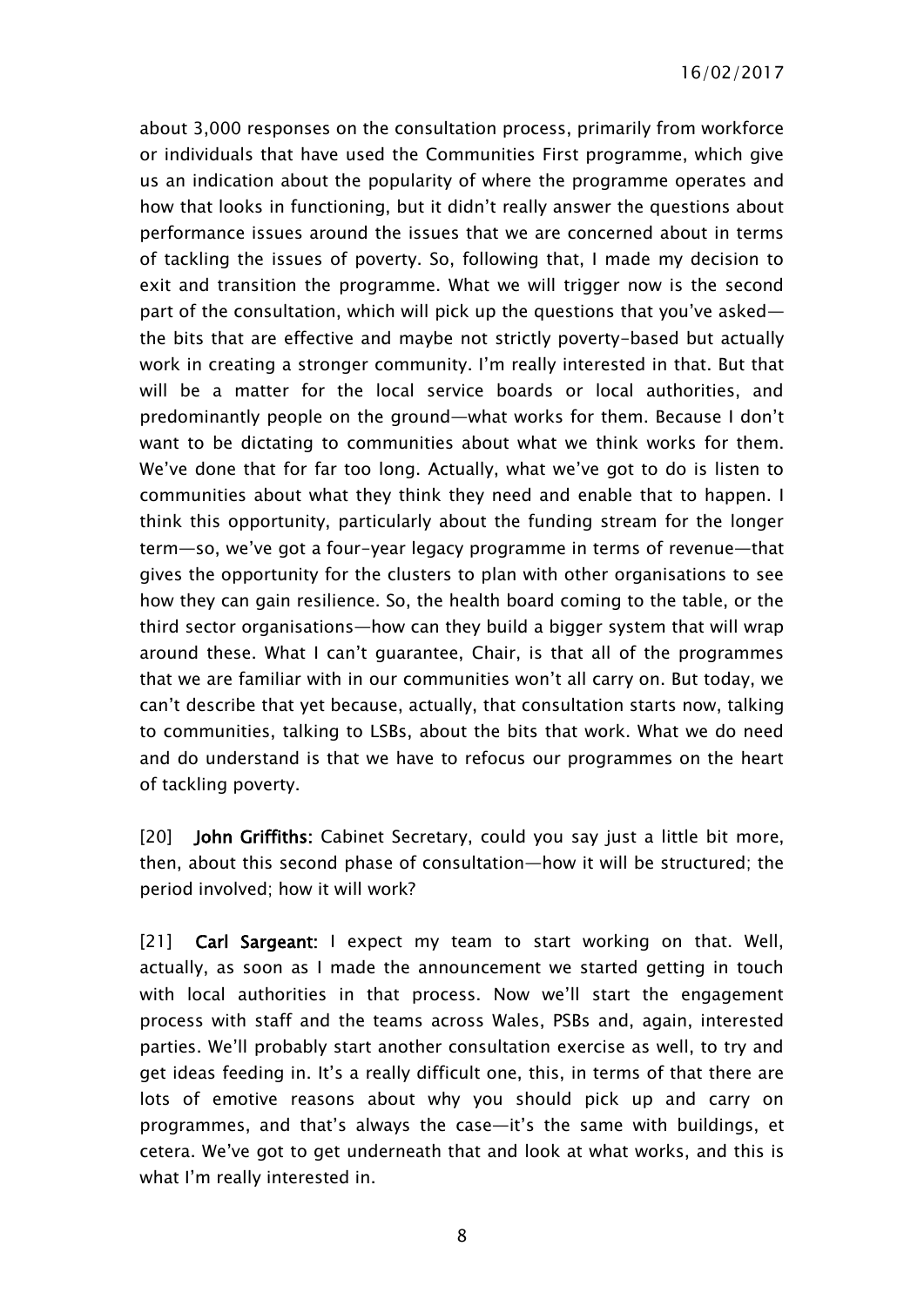[22] So, looking at our future programmes—and you'll have heard me talking about the issue around tackling adverse childhood experiences we've just invested heavily in an ACEs hub. That will look at interventions that have long-term effects on people, so my—and the Government's priority is making sure we have early intervention and prevention in schemes that will benefit in the long term. It's morally right, and it's fiscally right as well, because if we get this wrong, longer term we'll pay much more in health and mental health services, et cetera. So, it's a re-profiling of the way we do business, and I think it's—. I've been called lots of things this week—not just 'Cabinet Secretary'—but I actually believe this is the right thing to do because we have to refocus. The numbers speak for themselves: this programme, on its own, wasn't working as effectively as we wanted it to.

[23] **John Griffiths:** Just one further question from me, and I'll bring in other Members after that, Cabinet Secretary. Just in terms of community centres: some community centres have had substantial investment from Welsh Government and other sources, and are heavily dependent on Communities First funding. They're very important community assets. Will you ensure that you work closely with local authorities and, again, the voluntary sector and communities, to understand how community centres that are performing a valuable role can be sustained as we move forward?

[24] Carl Sargeant: Absolutely, and I see this as not—. I've always said this: Governments can't fix poverty on their own. It's a partnership approach with people on the ground—whether they are the fire service, local authorities or the police, who are a non-devolved function. But, actually, we need to get our heads around what communities look like for the future, and that's the principle of the Well-being of Future Generations (Wales) Act 2015, and that's why the PSBs in the future have to create well-being plans. On the very specific issue of community centres, I recognise that they play a strong part of community and, actually, a small investment in that community centre, whether that be capital or revenue, trying to make it sustainable for the long term, has positive effects on other budgets as well. So, that's why the health service, or the fire service, or the police, or other organisations that are in that area—. If it's preventing anti-social behaviour, why wouldn't the police make a small investment into that community centre? Why wouldn't Government make a small intervention? Because it's planning for the long term.

[25] We've got to get out of this silo mentality of operation, and I'm aware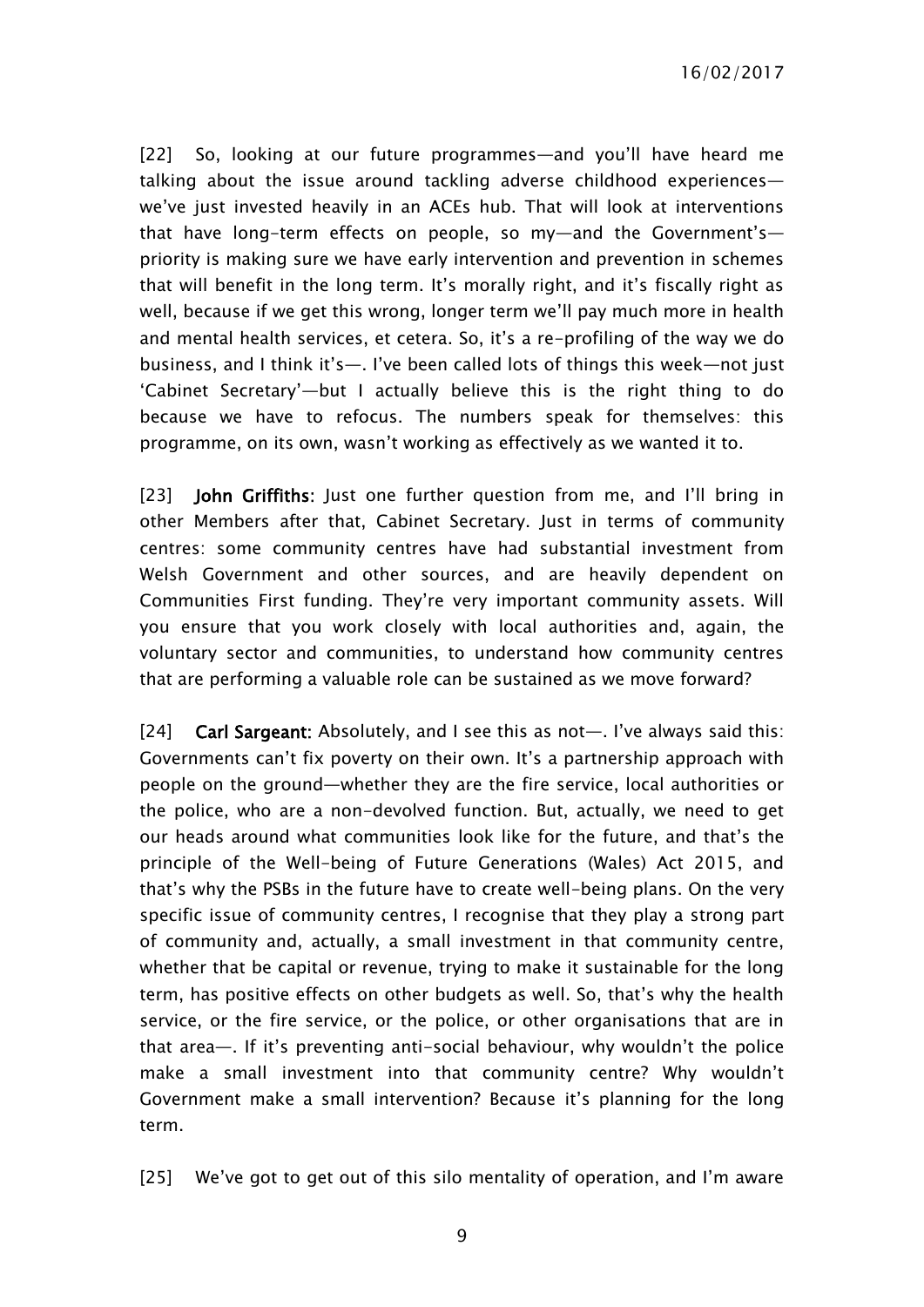that some public service boards operate better than others. I'm hoping that the future generations commissioner and the auditor general will be very robust with those organisations. I certainly will be, in making sure that they focus on how communities operate. So, I agree with you that community centres in some areas are very valuable, and that's why the capital programme is quite cute, with the ability for them to make modifications if they need to, to make it more resilient.

[26] The childcare pledge is the most generous childcare pledge in the UK, which we're going to be delivering. We're starting to ramp that up now. We are currently short of facilities, and we knew that was the case, and that's why we're ramping the programme up. So, there are huge opportunities in communities right across Wales for looking at community centres or other community assets, where that could be used alongside a small amount of legacy funding from Communities First, plus a transition in terms of capital funding, topped up with childcare facility funding. It makes these places sustainable. I just think authorities need to think differently in that space, but I'm really encouraged by the engagement we've had to date and the conversations we've already had, post announcement. I think people are up to making sure that their communities are fit for the future.

[27] John Griffiths: Okay. Thank you for that, Cabinet Secretary. I'll bring in Bethan Jenkins at this stage.

09:30

[28] Bethan Jenkins: Thank you. I just wanted to ask how you will be analysing the effectiveness of the current Communities First projects, when you speak in your statement about the fact that the legacy fund would enable local authorities to maintain some of the most effective interventions—and they are your words. I need to understand how that will be defined and what the criteria for that will be, because those who've come to me from the sector are concerned that the legacy fund could be used to mop up other areas of interest by the local authorities and that the money could disappear into other potential priorities for the local authorities. So, it's trying to understand how that will operate, and when it will come to an end, and what will come following that.

[29] Carl Sargeant: It would be fair to say that's a very similar situation to what it is now, in terms of the way Communities First operate in their budgets—it's very localised and determined upon what they want to spend it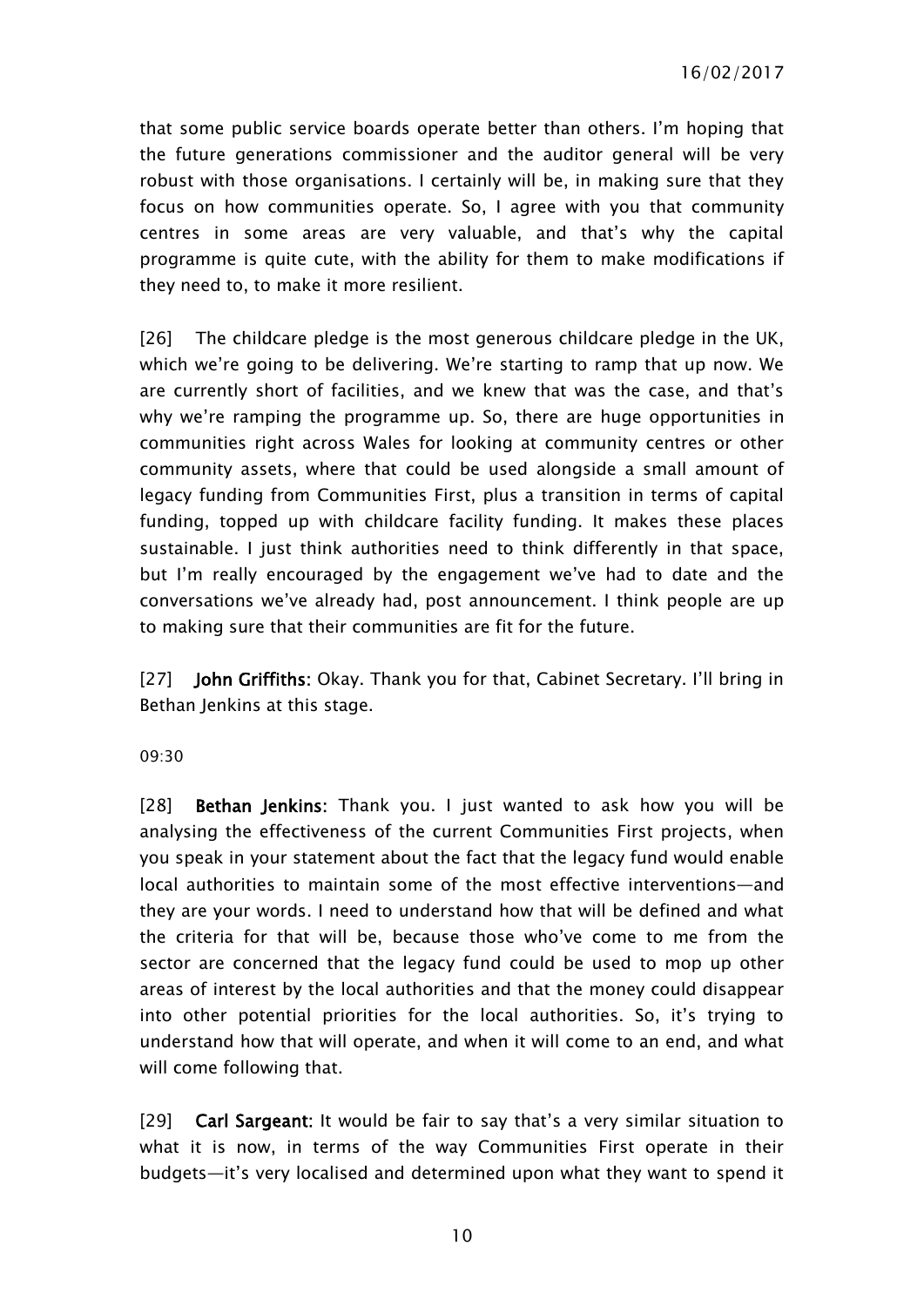on. If you go around the 52 clusters, as I've gone around many, they're all unique, they all deliver different programmes and different authorities deliver different services to others. So, it is a very mixed bag, and that's why unpicking it is quite difficult in itself because it's been locally focused, which is not a bad thing, but the Communities First programme, as I said earlier, while tackling poverty directly, in some areas has drifted into some effective, some nice projects, and I think what we're moving into—. We've measured the effectiveness of Communities First. There have been two reports since 2012 on the refocusing of that. I think that the Wavehill report is one of them, and the other one is Ipsos MORI.

[30] **Bethan Jenkins:** It's very difficult for us to compare various analyses, though, because the data are quite sporadic. So I'm just trying to understand how you will define those effective—. Will it be for you to define?

[31] **Carl Sargeant: No.** 

[32] Bethan Jenkins: So, what guidelines are you setting for that to happen?

[33] Carl Sargeant: I'll move into that. As I said, the legacy issue of Communities First was sort of there anyway in terms of local determination. I intend that to be the same as we move forward, so I'll be issuing very little guidance to local authorities and PSBs. My key message will be the issue around well-being and tackling poverty. Those are the two principles I will be expecting authorities and clusters to lead on. That gives local authorities maximum flexibility to make sure that their well-being plans around this are able to flex enough to merge with other programmes—Flying Start and Families First. I'm relaxing some of the rules on that around postcodes. I'm looking at where there is need—local authorities and PSBs would be able to identify that. So I'm trying to have a more—this will be criticised by some because people like the ring-fencing one minute and then they don't like ring-fencing the next. I'm saying, 'This is a transition period where I want local authorities to look at their communities, working with communities about the programmes that are effective.'

[34] Bethan Jenkins: We'll have to judge it then on what the local authorities prioritise, and I think that would be the difficulty in this. But why have you decided that it's the local authorities? I mean, I've had some communication today from people saying that you could potentially have opened this up to the voluntary sector to put in new bids, or to take up new initiatives where they wouldn't have been able to have done so before. Was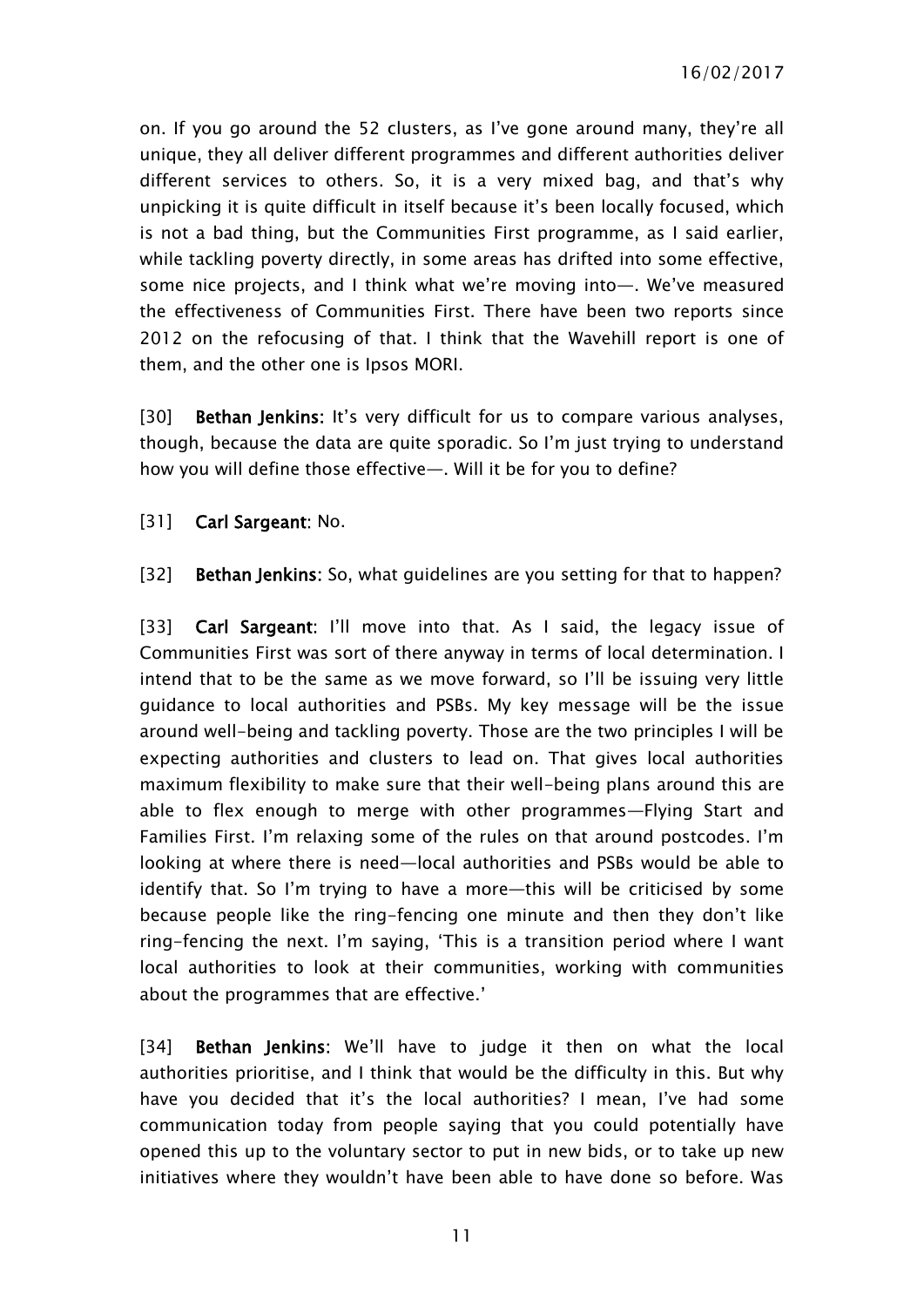that something that you considered when you were changing this?

[35] Carl Sargeant: Well, the current system is predominantly through local authorities, delivery through the local service boards, but what's important is how they operate. And there are some local service boards that operate through third sector organisations delivering a lot of those services. So, I'm not saying that local authorities should or must deliver these services. Actually, the options are for third sector organisations to be in that space as well. In fact, I would expect them to be part of that discussion because they often bring additional funding to the table, they certainly bring additional skills to the table, and it's something that many organisations out there that understand communities, to aid local authorities—I was going to say 'better', but they probably don't; it's about working with them. They're out there already. So, many are already engaged. What I don't want this to be is a land grab—a finance grab—'Why are you giving it to them and not giving it to us?' I get this with local authorities and third sector organisations all of the time, irrespective of this programme, about, 'We want the money; we could do a better job.' Well, actually, why don't you all get in a room and talk about this, about how we're going to engage for better opportunities for our community? That's what's important to me.

[36] Bethan Jenkins: Sorry to go back, but I don't think I understood what you—. From the statement, I can't see how long the legacy fund lasts and what happens after that to the moneys that would have gone into Communities First that, otherwise, now will—. Where do they go?

[37] **Carl Sargeant:** The legacy fund will be, certainly for the capital and the revenue, for a minimum of four years. After four years, the capital programme will be reviewed. I don't know what will happen then. We might open it up to a broader—because I want a strong focus on Communities First areas in the capital programme that we're investing in. On the revenue side of this, I've already spoken to the finance Minister and he's in discussions with the WLGA about how that looks and what they would want to do with that. Their first, initial indication is that they'd like that rolled into the RSG; I understand that, but there is a risk involved in that, too. The benefit from rolling it into the RSG is, because it's not a grant, there's less red tape around how it's spent and it's easier to distribute. The danger is that if it goes into the RSG, they could spend it beyond that—

[38] Bethan Jenkins: So, you're not stipulating now what you want to see happen.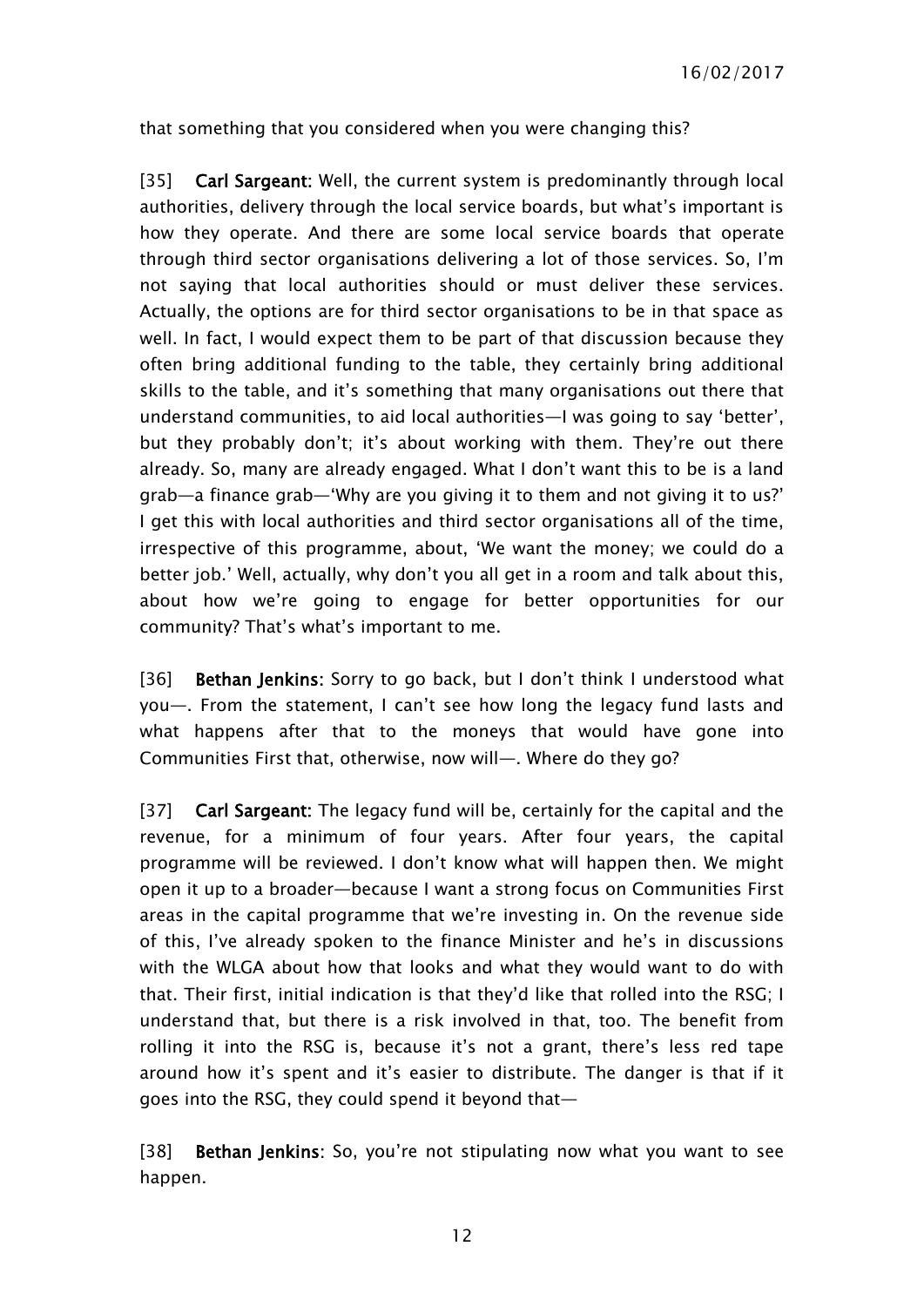[39] Carl Sargeant: My only stipulation is—. As I said earlier on, my expectation is, within their well-being plans, which are a statutory duty on PSBs and broader local public bodies, that there has to be a principle about tackling poverty and well-being. That's the direction I will be giving. They'll have to evidence how they spend their money on communities for the benefits of well-being and tackling poverty.

[40] **Bethan Jenkins:** But how can you be assured that they will be able to do that when the Government has failed to do it up until now in relation to—

[41] Carl Sargeant: I don't think we've failed—

[42] Bethan Jenkins: —making this scheme work in tackling poverty?

[43] Carl Sargeant: I don't think we've failed to do this. I think, actually, what I've said is the programme has worked as well as it could under the circumstances. I think we have stopped, probably, communities getting poorer. We've made them more resilient, but the real, fundamental challenge for any Government is to start to move that poverty uphill—the poverty positive uphill. We haven't been able to do that, and that's not because of our investments, always, in communities, but we've had many years of welfare reform and austerity, and that has a massive effect on our communities. I cannot mitigate that by simply saying, 'More money into Communities First,' because we don't have that finance. We've got to do something fundamentally different, and I believe our approach around employability and skills, giving people stability, is the absolute key for growth.

[44] **John Griffiths: Okay. Rhianon.** 

[45] Rhianon Passmore: Thank you, Chair. With regard to a tighter focus around child poverty, I welcome what you said around Flying Start and the worth of those projects within that envelope, and I welcome very much the postcode lottery issue being addressed. We've talked about the legacy funding today and the external factors around welfare reform and those elements coming into Wales. We know that we're working uphill in any antipoverty platform of policies to try and mitigate those, and I want to clearly say that this is a patchy programme in terms of its worth, but I know that there are very, very, very good applications of Communities First across Wales in some parts. I recognise that we need to be able to spread good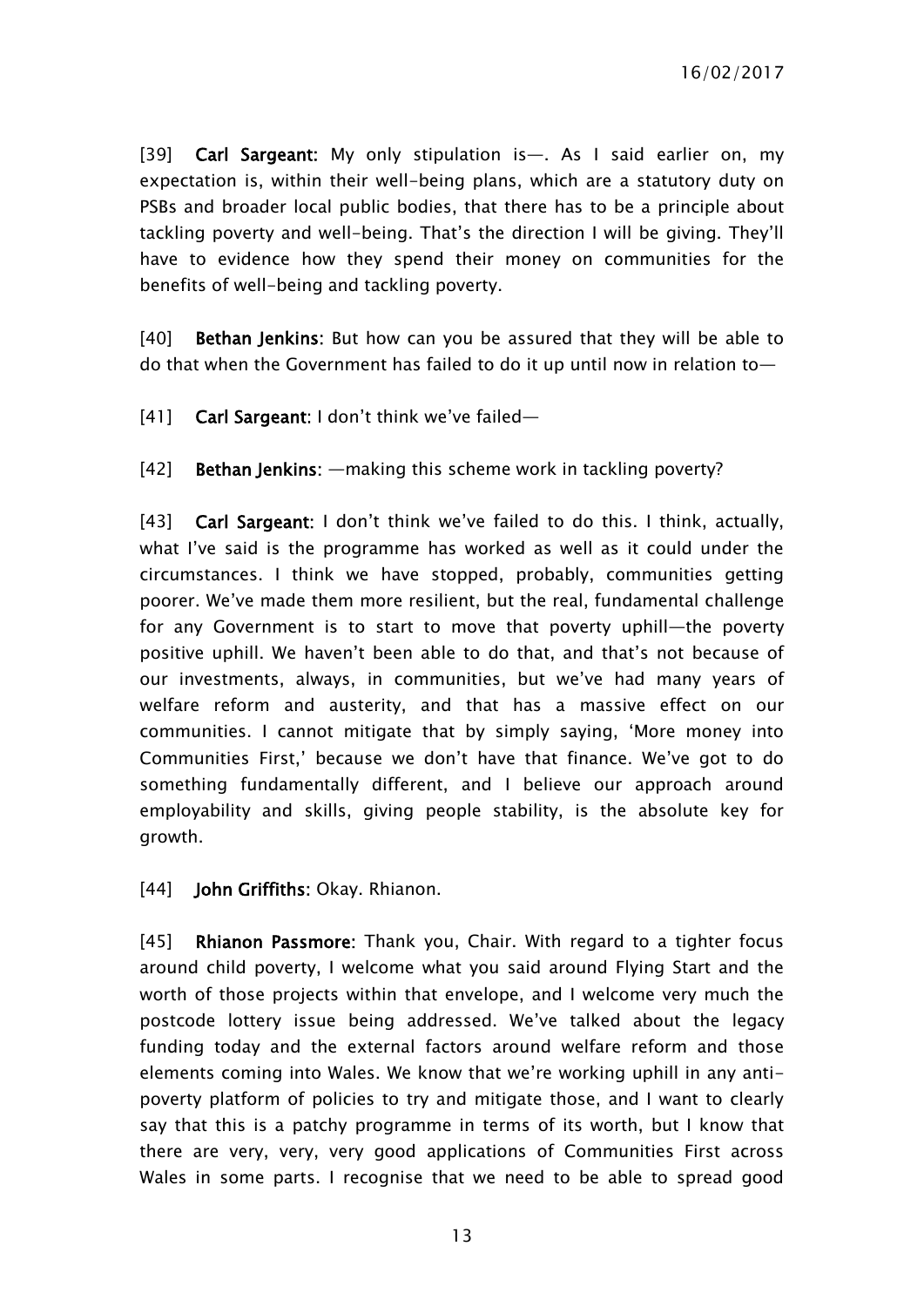practice with best usage of that money. With regard to the legacy funding transitionally, where there are exemplar projects in terms of tackling poverty on a community regeneration basis, for instance, in Lansbury Park in Caerphilly, what flexibility is there going to be within that legacy funding to be able to tackle community regeneration where we've got a greater focus on employability and child poverty?

[46] **Carl Sargeant:** That will be a matter for the local authority in terms of their allocation of funding, which will be historically based, out of the £6 million revenue and £4 million capital bidding fund. What I will say is that we are now widening our scope with the employability programmes. So, Lift in communities will be across all of our programme areas. The flexibility between—. The suite of tools is what I'm trying to roll out. I'm talking to local authorities already; I've asked for them to come back to me with concepts of change. One of the leading authorities in this space at the moment is actually Torfaen, which I know is a neighbouring authority. Caerphilly's doing some great work as well. All of the Communities First clusters I've seen are doing something good, and that's down to staff and community engagement.

[47] The fundamental question here is: is it tackling poverty wholesale? There are as many people outside Communities First wards across Wales who are suffering from poverty too. We've got to tackle the national issue of the poverty trap. And we believe, by giving people that employability pathway, it's something that we can do. In our Communities First areas, that's why we have intense programmes of employability giving people the skills and opportunity. I visited one Lift programme in Cardiff about a month back; incredible work that they're doing in terms of engaging some of the very hard-to-reach individuals, with some people in that group that lacked confidence, had issues with self-esteem and possibly mental health issues, but taking them through a journey to give them confidence to get them into the workplace programme. So, the flexibility of—. I may have heard this wrong, but the Caerphilly-specific work programmes, compared to Lift or Communities for Work, is something that Caerphilly would have to consider funding from their legacy funding.

[48] Rhianon Passmore: Okay. So, basically what you're saying in a nutshell is that that transitional funding, even though it might not tightly fit an employability programme—for instance, something that's match funded in one of the poorest wards of Wales, or the poorest ward in Wales—there will be an element of transition and flexibility around that tighter governmental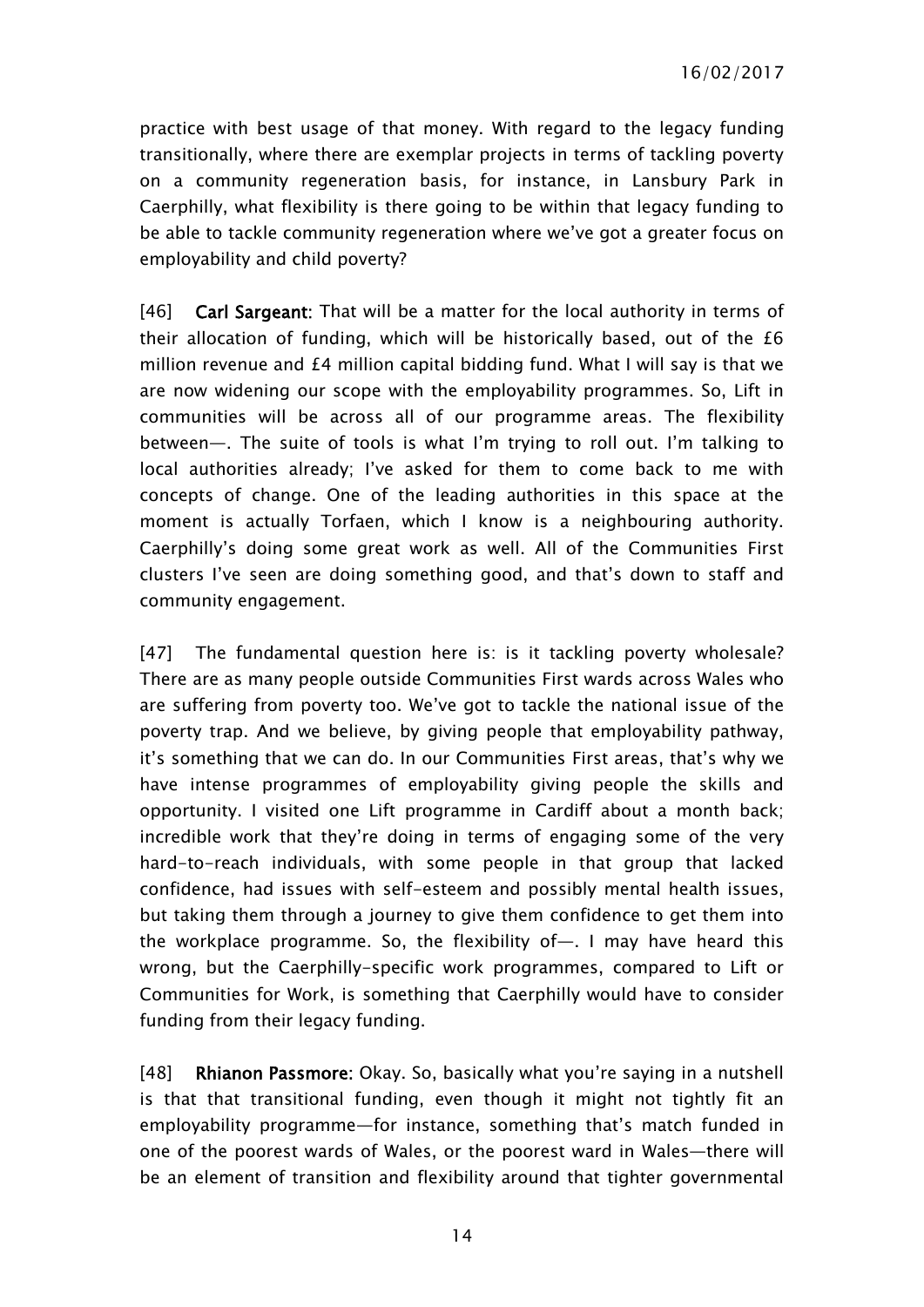focus as to what that money in future will be.

[49] Carl Sargeant: The revenue funding will give local authorities the ability to look at what works for them in their communities, tackling the issues of communities.

[50] Rhianon Passmore: Okay. What lessons have been learnt from the Communities First programmes? I don't know whether others would like to contribute as well.

[51] Carl Sargeant: Well, the first one is that it doesn't work on its own. It was our initial flagship programme, which has had significant investment over £300 million in communities. I think there's more to celebrate than to commiserate about around Communities First, but I just think we're in a very different place in time. It had a refresh in 2012 as well, and moved into a different cluster-based approach. But as I said earlier, we are facing a very different world. On austerity challenges, there's still £3 billion of unallocated funding: non-funding from the UK Government to be announced shortly. That may have another dramatic impact on some of the services that we are currently providing, or are not able to provide in the future. There are the issues of welfare reform, and in your communities right across Wales you'll have seen the impact of that. So, we're in a very different space from when we started the Communities First programme. The significant one is: we've got to embed all of our thoughts and programmes around the principles of well-being, and that's why we legislated for this. They've for far too long probably operated in isolation in many cases. That's why I'm fortunate enough to have the remit of children and communities, because I think that's where we should be investing money—in our young people, because we know that if we don't get it right now, as I said earlier on, we'll pay for the consequences later on.

[52] I think there is an emotive feeling about Communities First because it's been a great programme in many communities, but it's time for change. I genuinely believe this is not just a fiscal issue but that it's also a programme issue that needs to think about the future.

[53] Rhianon Passmore: Okay—

[54] **John Griffiths:** Rhianon, before we move further into evidence, I think Sian and Jenny had questions on some of the earlier matters.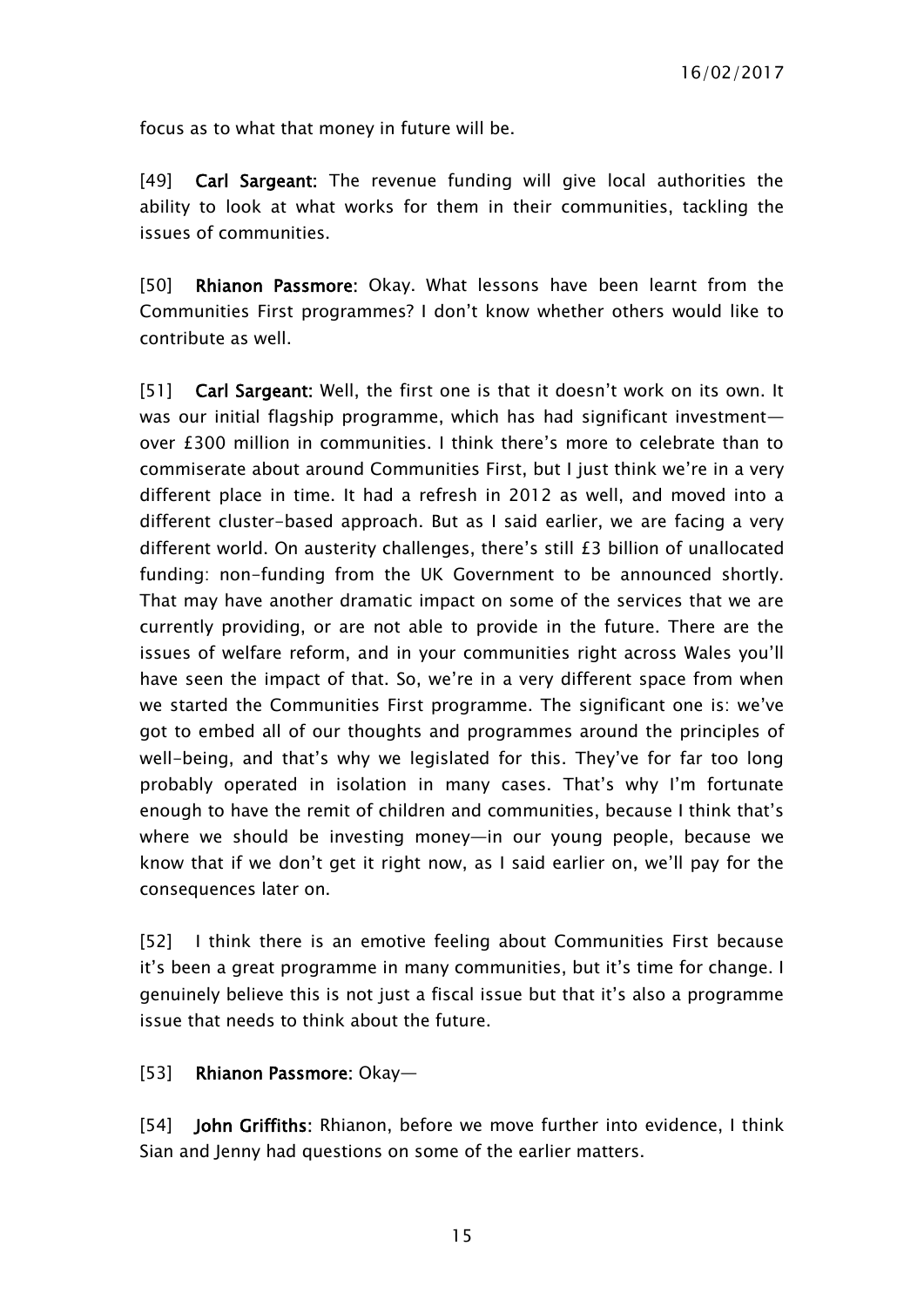[55] Rhianon Passmore: Okay, I just need to ask one more thing on this issue. You've touched upon data collection and you've touched on future generations and well-being measurement of poverty. I don't know whether you want to take this up a bit later, Chair, but I'd like a little bit more clarification in terms of how we're going to measure the evaluation of this moving forward in terms of if it's going to be around—

[56] **John Griffiths:** If it's okay, Cabinet Secretary, we'll return to that. I think some of the earlier matters that we discussed—there's a wish to add to those from first of all Sian and then Jenny. Sian.

[57] Sian Gwenllian: Gadeirydd. Rwyf jest eisiau deall would just like to understand a little ychydig bach yn well y *legacy fund*—y better the legacy fund—the £6 £6 miliwn. Sut fydd hwn yn gweithio? million. How will that work? Will it go A fydd o'n mynd trwy'r RSG? Dyna through the RSG? That's what you rydych chi wedi sôn. Hynny yw, a have mentioned. That is, will it be fydd o'n cael ei wasgaru i bob cyngor spread across every council through drwy'r RSG? Diolch. Sian Gwenllian: Thank you, Chair. I the RSG?

[58] Carl Sargeant: The grant funding, on the revenue side of this, will be based upon historic spend from Communities First. So, if you were the top spend in Communities First, you will get the most out of the £6 million. So, it's not RSG formula-based; it's based on historic spend of Communities First funding. So, if you've got the larger clusters, you get the larger amount of money. I can give some very rough figures, but they are very rough, in the first draft. We've done some modelling about what that may look like in terms of the annual 70 per cent review, and then the revenue spend allocations, which I'm happy to share with you, Chair and committee.

09:45

[59] **John Griffiths:** That would be useful.

[60] Sian Gwenllian: That would be very useful.

[61] Carl Sargeant: All the local authorities that are affected by that have had those rough indicators. So, once I'm confident that they've all had them, I'll share that with you as well, of course. When, or if, it moves into RSG, which I don't envisage certainly for probably two years, because the complexity of doing that is quite difficult anyway, Mark Drakeford and the

16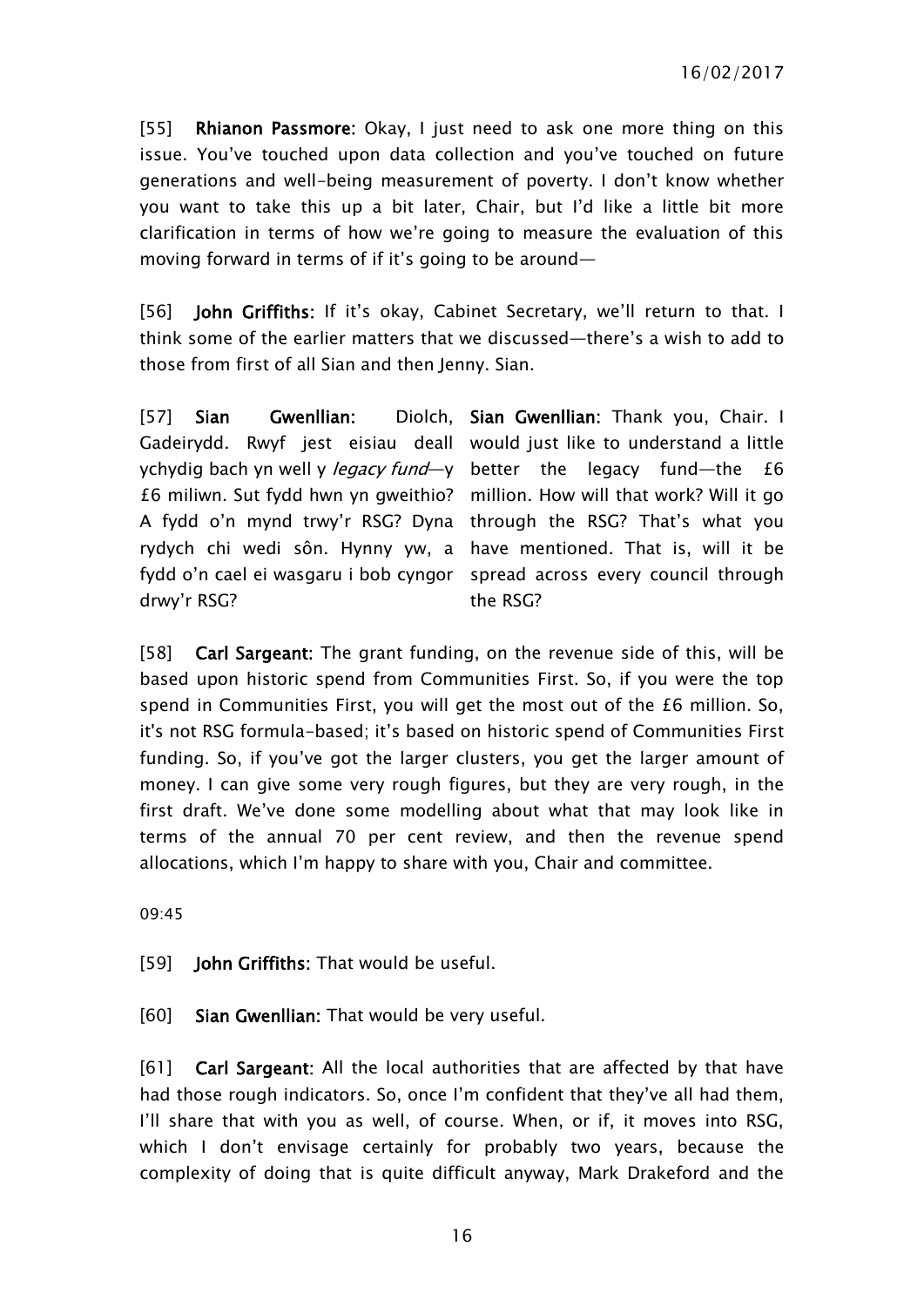WLGA would have that discussion. At that point, it would be distributed on a formula-based approach to all authorities, and current ones that aren't in the programme as well, because that's how it would be.

[62] Sian Gwenllian: Yes, well, that's my concern, really, because, at the moment, three local authorities don't need the money for Communities First. You can argue it that way: that's why they don't get the money. But if it is through the RSG and every council gets it through the RSG, it means that, you know, it's being spread even further and going to areas that may be not really—the benefit won't be there, whereas, at the moment, it is actually focused. So, I think, you know, that needs to be clear, really, going forward, so that we're not spreading the butter too thinly.

[63] Carl Sargeant: I think what's really important there is, and it's an important point you raise, that one of the criticisms of the Communities First programme—I think it goes back to one of the questions Rhianon mentioned earlier on—is about targeting poverty intervention. I said to you there are as many people outside the poverty target areas suffering from poverty. And it's been postcode based, so, you will all have areas of postcode assessments where you've got Communities First in one part and the street next to it can't get Communities First because it just fell out of the system. What the RSG will do is flex that system so that—. Again, the principles still apply to those authorities in Monmouth, Powys, I think it is—

#### [64] Sian Gwenllian: And Ceredigion.

[65] Carl Sargeant:—and Ceredigion, saying, 'You will still have to use the principles of well-being and poverty', because there are areas, even in those communities, that are impoverished. Raising the bar—that's what I would expect them to do. What I can say is that the employment programmes—so, the Lift and the Communities for Work programmes—will be across all of our communities, so everybody will get some of that, because we believe it's the right thing to do.

[66] Sian Gwenllian: Thank you for that clarification.

#### [67] John Griffiths: Jenny.

[68] Jenny Rathbone: Evaluating where we are, I think it's important to look backwards as well. I mean, some people would say that ensuring that communities haven't got poorer, given the tsunami of problems that have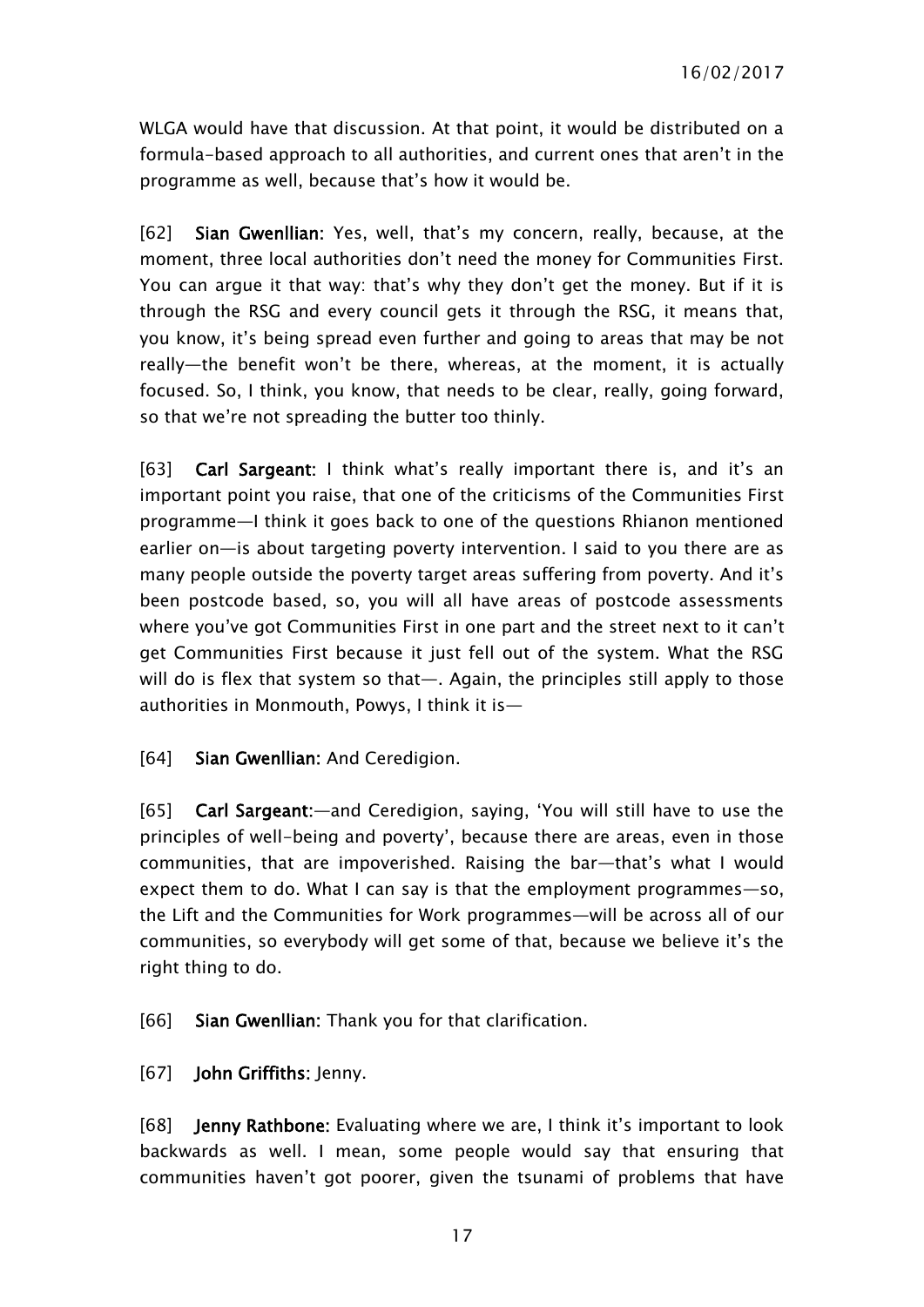been attacking communities, most of which are outside Welsh Government control, is a considerable achievement. I suppose one of my questions is really why it is Scotland has done a lot better than Wales in reducing the levels of poverty, because, back at the beginning of devolution, they were in about the same space and they've now reduced it, you know, down to 18 per cent from 24 per cent, which is a significant drop. And I just wondered what your insight into that was. Why is that?

[69] Carl Sargeant: This is a subject—. I've got no evidence to back this up, although I think the team might be able to help me, or we can find something that we can certainly drop a note to committee on this. But I think, historically, Wales has been a disadvantaged nation in many ways, going back to the 1980s when we lost significant employment levels through the coal and steel industries. We were a sicker nation, suffering ill health, and all those issues feed back into the system where lower employment feeds into the poverty system. Now, I believe—and we're starting to see that trend in terms of employment—we've got high levels of employment better than anywhere in the UK. So, that's not by chance; that's by planning and opportunity. We've managed to achieve that, but we still have areas that are low in employment. That's why the suite of things that we're introducing the free childcare pledge for working parents—. So, we get people back into work and we enable them to have a stronger opportunity, with free childcare, and the ability to earn more. Those areas that are poverty based still have low employment levels. So, I can't answer the reason why Scotland have done particularly well in those spaces, but I think, as a nation, we were in a poorer place. Just the well-being of the nation was poorer.

[70] Jenny Rathbone: Following on from that, why do you think that your civil servants haven't been more effective at reshaping Communities First to better meet the targets that were set?

[71] Carl Sargeant: I think my civil servants do an excellent job-partly because they're sitting next to me as well—

[72] **Jenny Rathbone:** The teams that are in charge of supervising-

[73] Carl Sargeant: I think what we've been able to do with Communities First—. If we weren't hit by welfare reform and if we weren't hit by austerity, would we be in a different space now? I'd like to think we would be, because our investments would have changed. But the reality is, we're not heading in that direction. We're heading for deeper austerity, we're heading for a very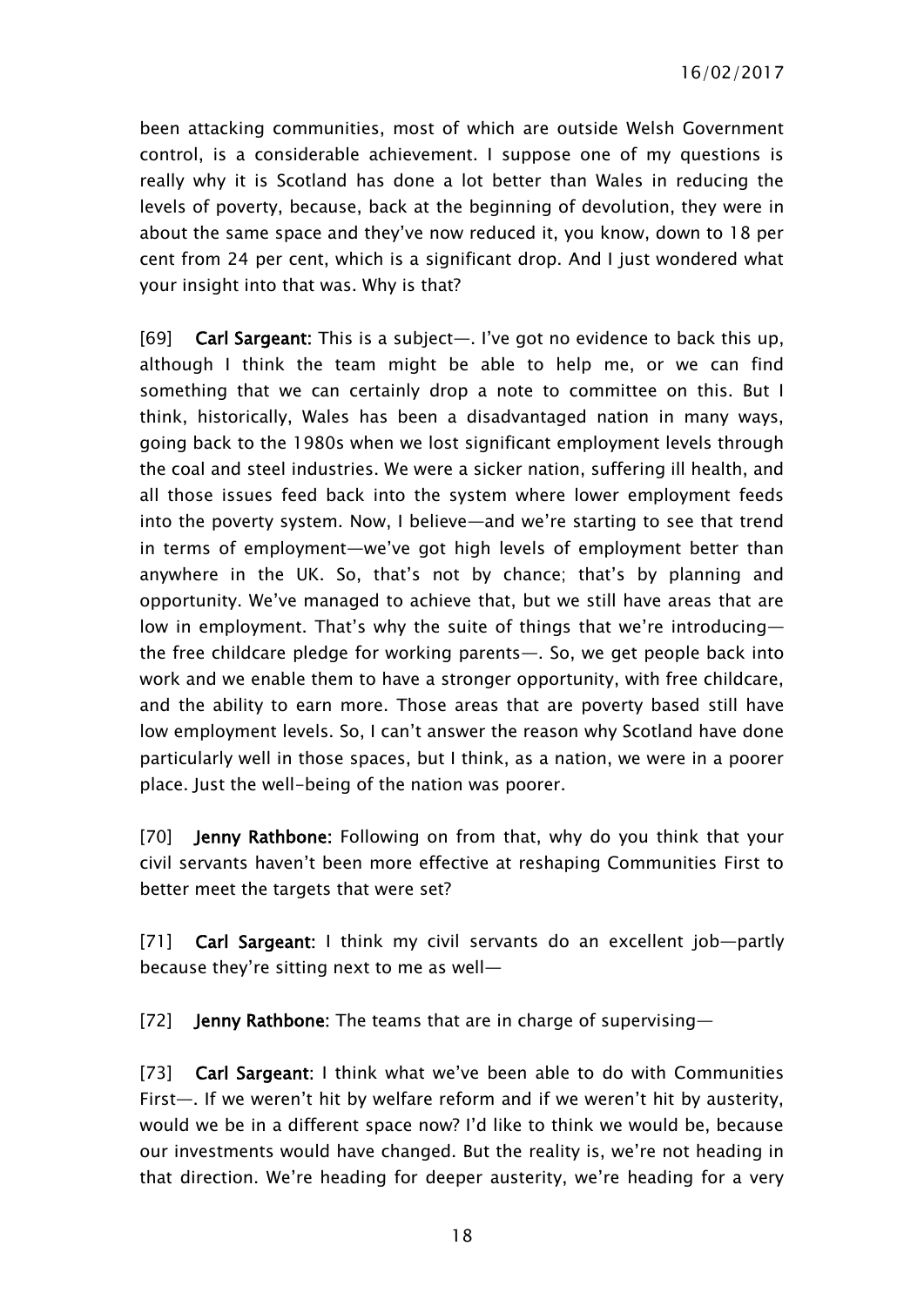difficult couple of years, according to the IFS. Therefore, we've got to think differently about what we do.

[74] That's why Ken Skates, who leads on this whole-programme approach to tackling poverty, is as committed as I am in saying we believe in full employment and giving people the opportunity to get into that space. That's why our collective manifesto commitments focused on giving people the ability to be resilient. Rather than funding communities to stay poor, we've got to let them grow. I think it's ambitious. There's nothing wrong with ambition. It's about trying this for the right reasons.

[75] All of the things that we're doing—the 20,000 new homes, getting homeless people out of poverty, effective and energy-efficient housing—is the right thing to do. All of these suites of things—. That's why I said Communities First is—. It's been a difficult week. It's been a difficult week for all of us, especially me, the team and the communities. But, I'm offering hope of something else in terms of the suite of things we're doing to give the chance for Wales to grow into a different space.

[76] **Jenny Rathbone:** Okay. I mean, we can't disagree with the fact that having a job is the quickest route out of poverty. But unfortunately, many people, the hardest to reach, are furthest from the labour market. My concern is that dismantling Communities First will mean we will no longer have anybody with the remit to go and identify and work with the hardest to reach.

[77] Carl Sargeant: I don't think that is the case, because that's why we're investing £11.7 million in an employability plan. I said to you earlier on that the Lift, Communities for Work and PaCE programmes that I've visited are tackling the very hard-to-reach clients in our communities—the very hard to reach—and I was very impressed with the work they're doing. Alongside that, the legacy funding that is in place, I believe, will be able to pick up those issues that you talk about—the effective programmes that take people to give them confidence and personal resilience to get into that space.

[78] Look, I'm a realist. We're not going to be able to do that for everybody because that's the world we live in. But there's nothing wrong with trying to push the boundaries of saying, 'Look, if you want to work, if there's a barrier to get to work, how can we help you through that?' The Lift programme and Communities for Work and the additionality of the revenue funding that local authorities and others can bring to the table will, I believe, enable them to do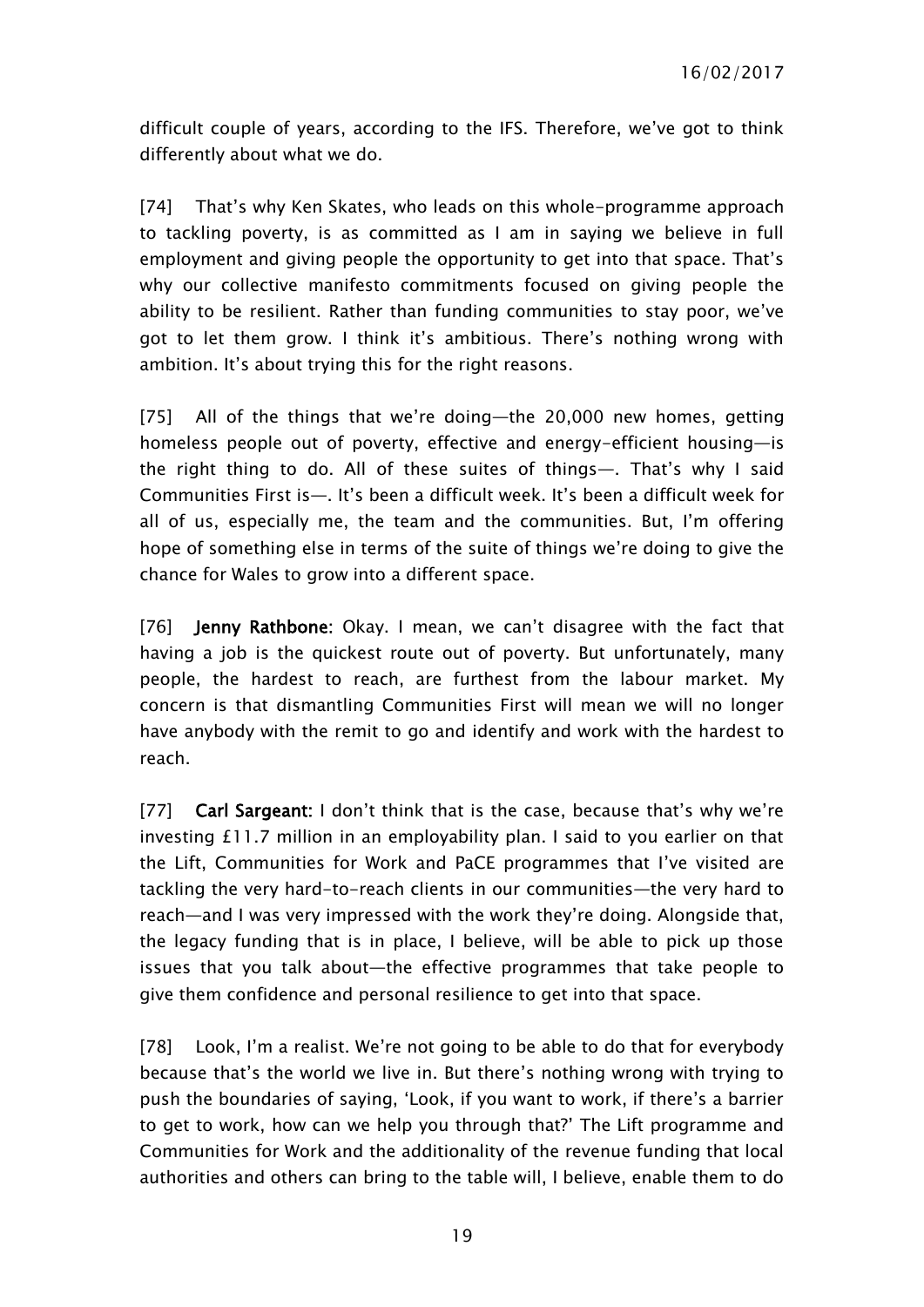that.

[79] We're at the hard end here now. We've got high employment levels in Wales and the people we need to get into work are the people who are in the poverty trap in general. That's the space we're trying to engage in with our employment pathway programme. From the employment pathway that we're starting, this fits into the larger employability programme that Julie James is leading on. Once you're enabled with confidence to get to that place then we start giving people skills, allowing them to go into the workplace with free childcare, and then into bigger and better jobs, if that's what they want to do.

[80] We legislated for it and I remember the Member very well, when we were taking through the Well-being of Future Generations (Wales) Act 2015, saying about legislating in one of the goals for decent jobs. That's what our aspiration is about—not just bringing jobs for the sake of jobs, because that doesn't make things better always, but decent jobs will. That's what this Government is about.

[81] **John Griffiths: Okay. Joyce.** 

[82] Joyce Watson: Good morning. I want to focus particularly on resilience and what that means because it's a new word to an awful lot of people. So, I think it's an opportunity to explain that, but I also want to focus on joining up. Some of those hard-to-reach people you talk about—those furthest away from the job market—are women. It is a fact, still, that they care for children more than their partners, shall we say. In an age of austerity, where benefits are clearly being cut and are beyond our influence, how do you see this programme helping 52 per cent of the population to be empowered to go to work by joining up what I understand as resilience and what you're about to tell me?

[83] Carl Sargeant: Yes. We sat for—. Part of our discussions in terms of what the future may look like—. 'Resilience' was the last word that we settled on, but we went through lots of what this may mean for communities: stronger communities, enabled and empowered communities. We thought that 'resilience' sort of captured all of that—that principle. It is about people being ready and able to go to work. People, particularly the offer that we give children the best start in life—. That then empowers, so we ask them and work with them, rather than do things to communities. That then engages with the public bodies and third sector organisations that operate in the

20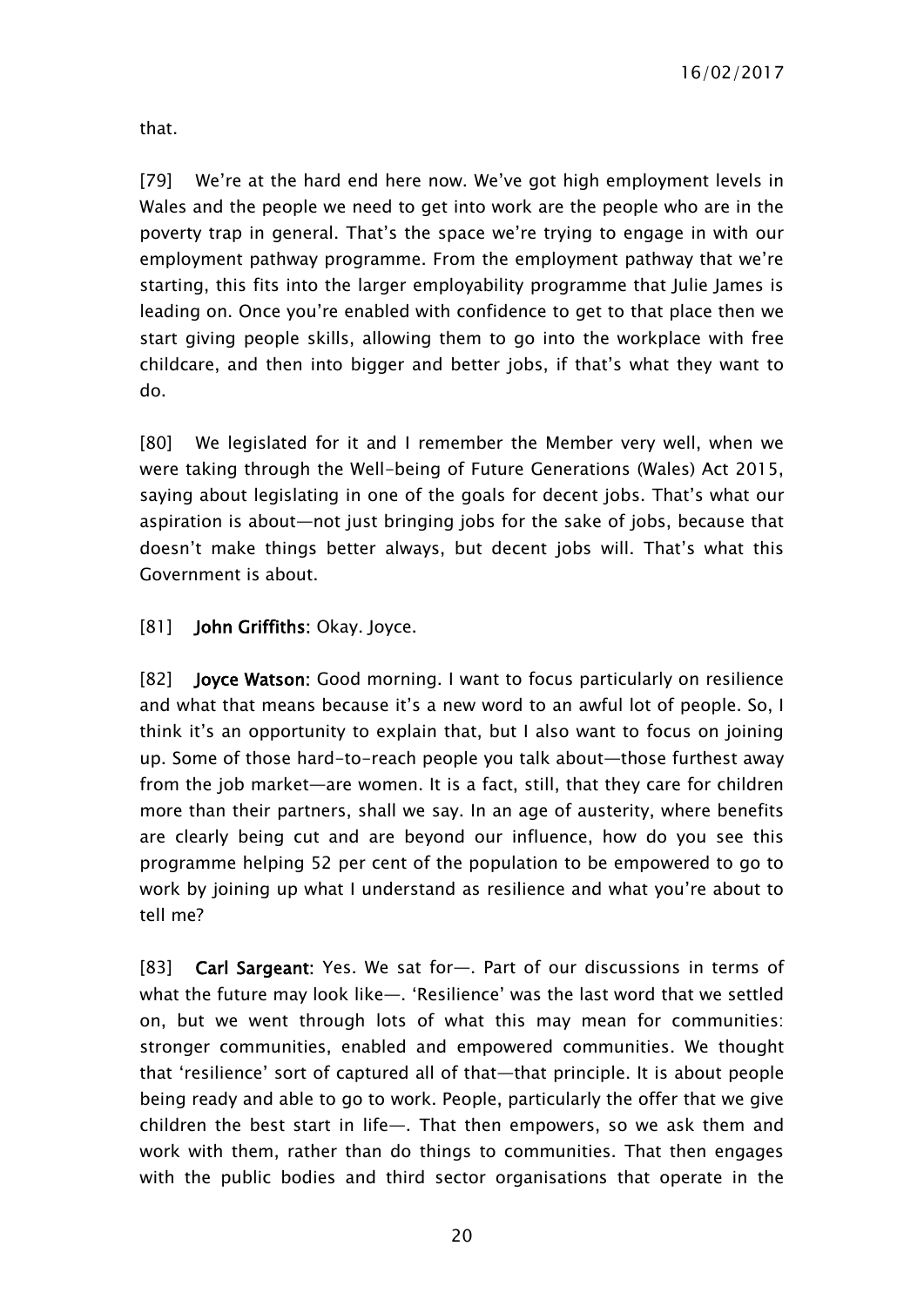areas. It's making sure that we have proper engagement—the Act says that we've got to engage. Many organisations, including Government, have been very guilty of paying lip service to some of this stuff, and we don't talk to communities properly. That's got to change because people know their communities better.

[84] I visited a community recently that was very impoverished and was very resilient, interestingly. So, it didn't quite add up, because when I went to visit them, the place—both in capital state and in social state—was pretty poor. It was pretty poor. But I spoke to some of the residents there, and they said, 'We've lived here for 30 years, and we're not moving, because this is our community.' I thought that was a lovely sign of resilience, but actually, we are starting at a very low baseline. Actually, what we've got to do is build that capital and build that social responsibility back into that community. That's what true resilience is for me, and that's what our vision is, starting with all of those things: a great start in life, progressing into good employment. I think that gives the ideal tsunami of success for Wales.

[85] **Joyce Watson:** I'm particularly interested in the free childcare offer. I just want to ask if you're going to embed, at the very start of that offer, the advantages that should be accrued from good childcare at an early age, compared to—and there are existing data that would demonstrate this where children haven't had any pre-school interaction whatsoever outside the home, so that we can in the future at least understand how that is working for the young people and their resilience in the future?

[86] Carl Sargeant: You're right, and I've had conversations with my advisory team around childcare. I have an advisory group feeding in, so the sector with interests—so, that's service users and sector deliverers, both private and maintained, coming to give us their advice on what childcare should look like. I've said to them that we don't want to do warehousing of children. We want good-quality services for all our young people, because it makes sense. That's a clever investment—planning for the future—if we look after our young people at an early age.

10:00

[87] Can I just pick up on the—? I'm missing the point that you raised earlier on, particularly around women and the disadvantages. We've done a significant amount of work on impact assessments on exiting Communities First and we believe we've got mitigating circumstances for all of these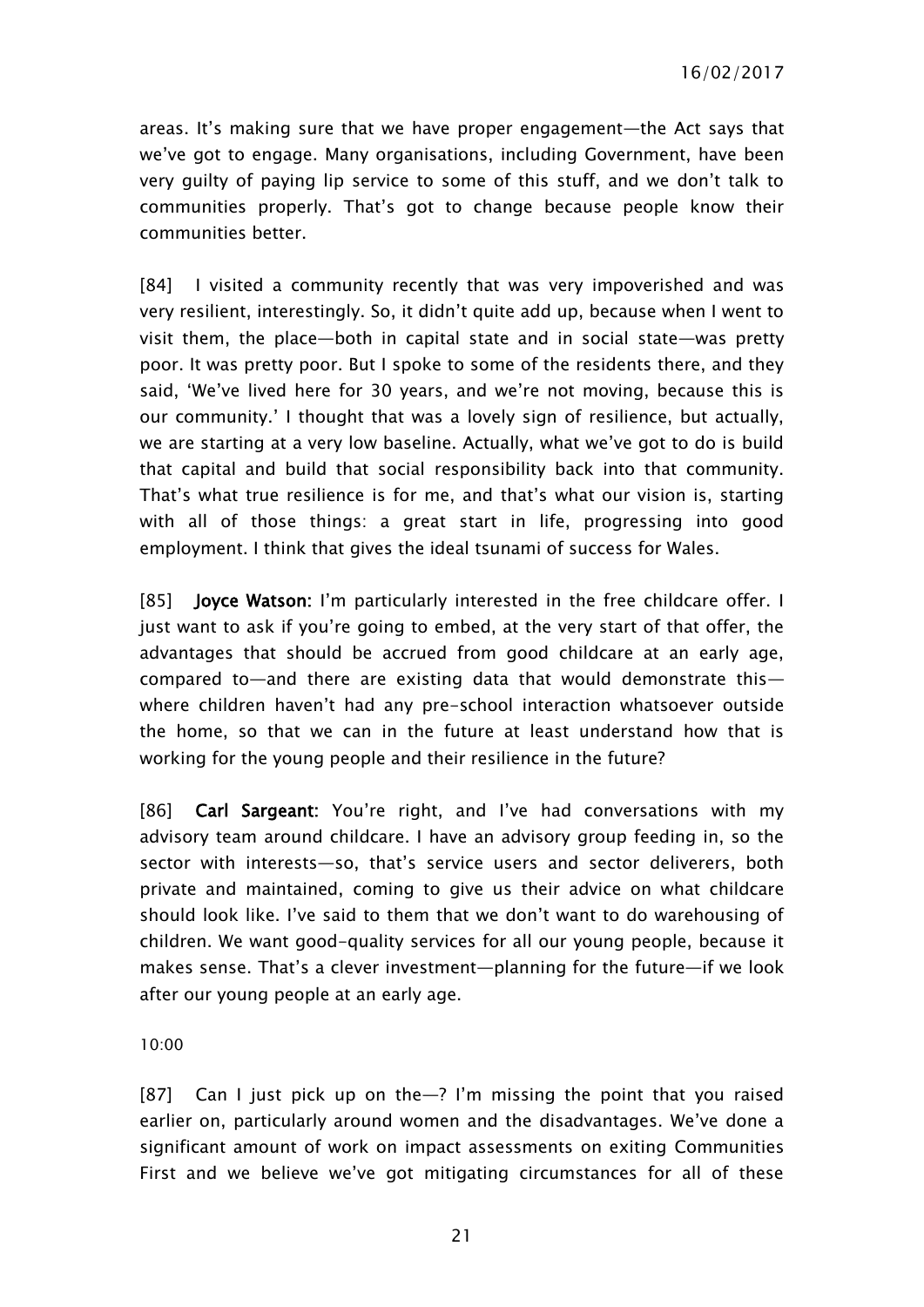issues, but I still really worry about the effects that it has on half of the population. That's why there is, often, an unconscious bias, particularly around women. I've recently, you'll be interested, written out to all of my Cabinet colleagues to look at the issue, particularly around pregnancy. Once a woman is pregnant and comes back to work, they have a—. The Equality and Human Rights Commission did a report about the challenges that they face. I've asked my teams across the whole of Government to look at this specifically because we have to remove the disadvantage. A lot of the stuff we're putting in place now, Joyce—and Chair—is going to be generational. That, in politics, I think, is brave too, because people will judge you about a five-year cycle of delivery. We know this is the right thing to do. We're having some great work already done on the first 1,000 days of a young person. There's a great programme operating in Gwent, actually, and one in Wrexham, I think it is. But early intervention we know works. Some of the things around tackling ACEs and tackling issues around childcare et cetera is a long-term investment in the future, but brave for politicians. But we've got to be brave.

[88] **John Griffiths: Okay. Rhianon.** 

[89] Rhianon Passmore: Thank you, Chair. In regard to a shift from a more geographical poverty-placed programme to one more person-centred, which I believe we're moving towards, how would you comment in regard to potentially diluting the concentration of activities in communities where we know, for instance, the—[*Inaudible*.]—figures are hugely concentrated—the attraction of Communities First in the first place? How would you see the future legacy programme working alongside the employability aspects and the childcare, which you so crucially have mentioned in terms of it being qualitative, balanced with the fact that, yes, we need an emphasis on employability but we can argue we have positive employment growth here now and poverty here now? So, for me it is about how we built qualitative pathways within employment. I think you've mentioned the employability programme. So, how can we draw those strands so that we're not having very, very poor fully employed citizens working and being equally poor and therefore doubly disadvantaged?

[90] Carl Sargeant: I think there's a mixed approach to place-based services and a more generic-based service. We recognise that the people in poverty in Communities First areas won't change. There will still be pockets of significant poverty in those areas, and we will make and continue to make those investments. That's why the legacy funding is in place alongside a very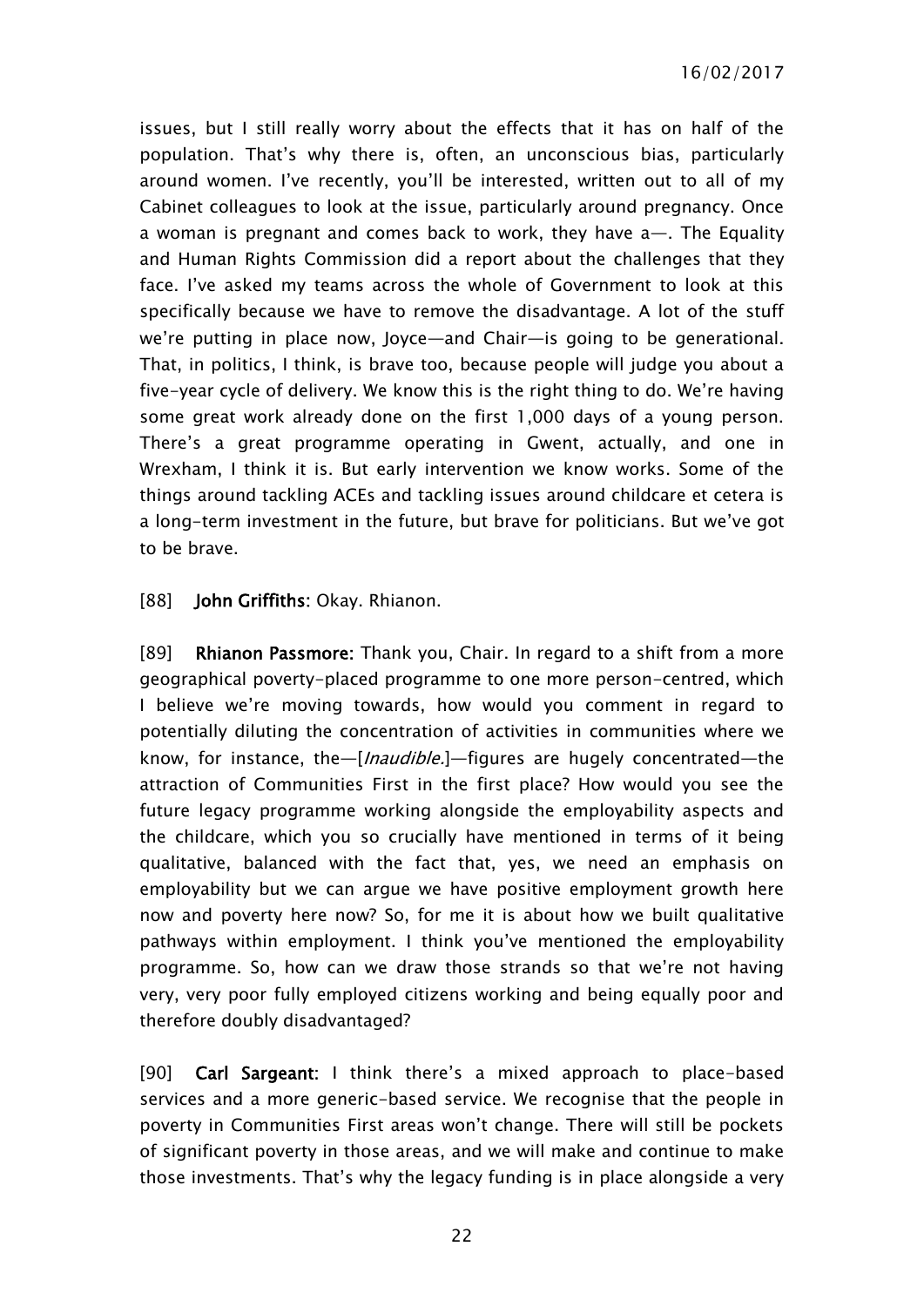specific employability pathway programme. We already make some of those interventions around PaCE, Lift and Communities First in some of those areas, which they operate already, and we are seeing it's about a pathway to success, whether that would be Flying Start or Families First. Some families don't need all of those interventions—because they live in that area, they can get Flying Start, but, actually, they don't always need Flying Start. They might only need a little piece of that, but also a piece of Families First or Communities First. I'm saying to look at the individual. The individuals in Communities First areas won't change. They'll always be there and they'll always need those services. So, I can't see why they won't get those services, but there are also people outside of those areas who need intervention, too. Unless we tackle those issues as well, we're not going to have the signs of success that we are seeking. It is an important programme.

[91] I live in a Communities First area. I would like to think that I—and people might disagree—don't need any of those services that Communities First are supporting, and that would be familiar to lots of people, I expect. So, for the people who do need those services outside a Communities First area, why wouldn't we try to help them as well? So, for the people who need those services, they'll get them—I'm confident about that—but we can deliver a better service for the people who are in poverty elsewhere as well.

[92] Rhianon Passmore: So, in terms of qualitative employment around the employability strategy then, obviously, that will join up with the economic strategy. In terms of those pathways, I suppose my point would be: it isn't just about getting a tick in a tick box—we know that—but how are we going to be able to provide that qualitative of employment through those programmes that you're talking about in order to avoid poverty?

[93] John Griffiths: Before you answer, Cabinet Secretary, I just wonder if you might address these foundational economy ideas that are around looking at the care sector, for example, and retail and hospitality, and how there can be an upskilling of the people performing those roles and better rewards for them.

[94] Carl Sargeant: I probably wouldn't offer a view on that because that's not in my portfolio, but that doesn't mean to say that we haven't had a conversation about that because, particularly in the care sector—I look after looked-after children in the care setting with the childcare pledge—we have a significant stake in terms of people and investment, making sure that we've got the skills for the future as well.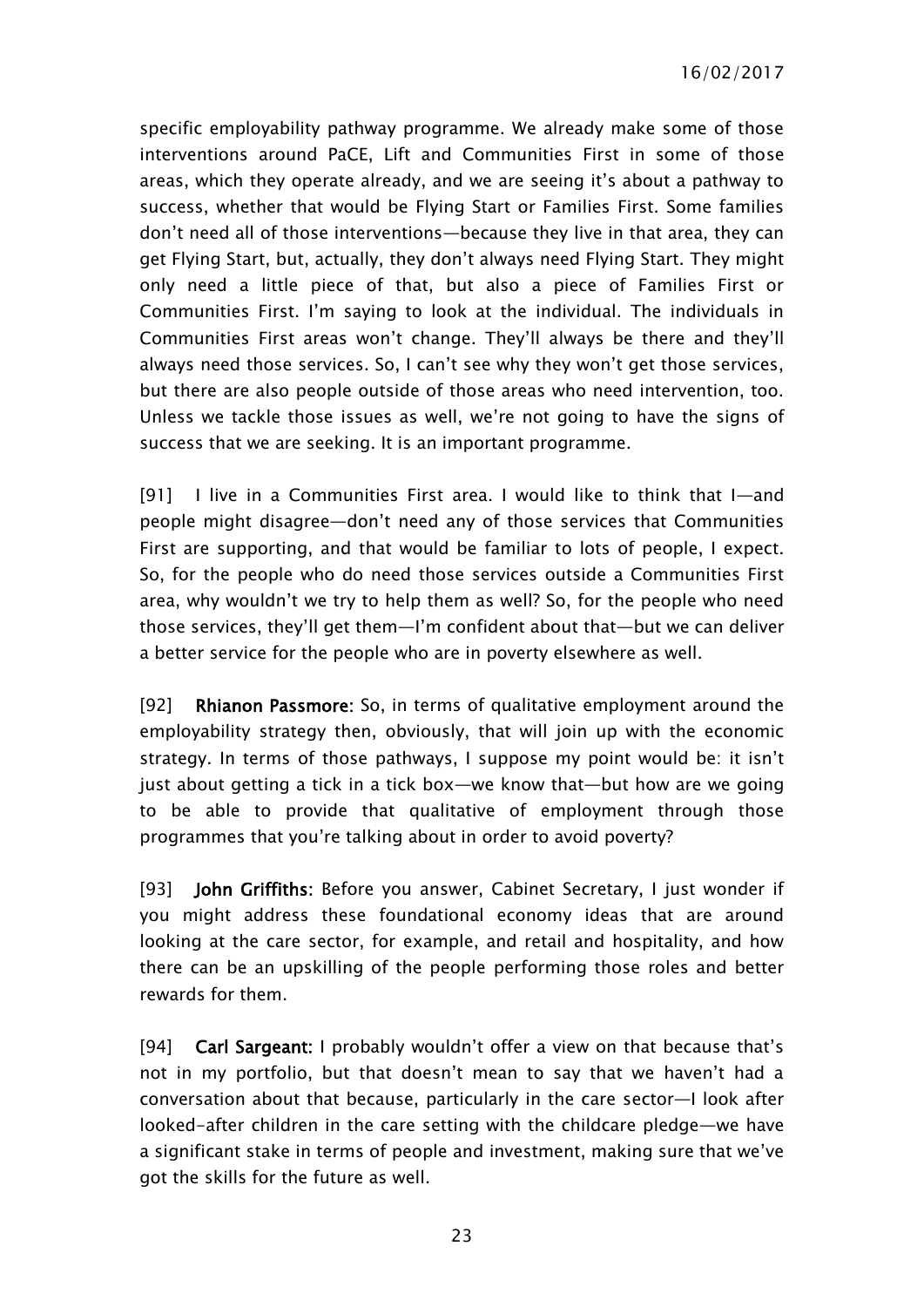[95] So, this fits in with the employability plan that Julie James is bringing forward and she'll make an announcement on that very shortly. We've had significant interaction with her department. We are at the very front end of this and I can share with you that I've had some robust discussions with Julie James about why we are operating an employment plan outside of the employment plan. And I'm saying that the people who we're dealing with here are at the very hard-to-reach end, as Jenny and others have alluded to, and that's why, for me, I have to have confidence that it doesn't fall into the easier option of the employability skills issue: if you're ready, you go into the programme because you can do this. Actually, we've got to enable people to get into that space in the first place.

[96] I've said to Julie that, once we get this off the ground and running, I can, with confidence then—and I'd be happy to—put that money into Julie's portfolio, if it shows a true pathway of delivery. But it absolutely is part of the pathway of the employability plan, and Julie, I'm sure, would be happy to come and speak with you, Chair, in terms of how that's panning out, but we are in the very front end of this and I'm absolutely certain—. I'm keeping a grip on this until I'm absolutely confident it's working and then I'll probably release the cash into a broader pot of skills. And that's the pathway from access to delivery.

[97] John Griffiths: Okay, thanks for that. Rhianon, did you have further questions on the matter of evidence?

[98] Rhianon Passmore: In terms of the comments earlier that we've made—I think Bethan also alluded to it, and others—on how we're now going to be measuring the remainder of this programme, we've talked about the well-being of future generations and measures of poverty, bearing in mind that 'poverty' is still a very loosely defined word, but how are you going to assess now the programme moving forward?

[99] Carl Sargeant: We've got the well-being of future generations indicators, which are in statute, which we and 44 public bodies will have to measure against so they're in place. They are new—well, they are old indicators, but they are new statutory indicators for some of these bodies, so that's why we go back to what I said earlier to Bethan and to Sian: the wellbeing plans are fundamental to this because that's what they're measured against in terms of the future generations indicators. It's all a statutory vehicle to make sure we're doing something.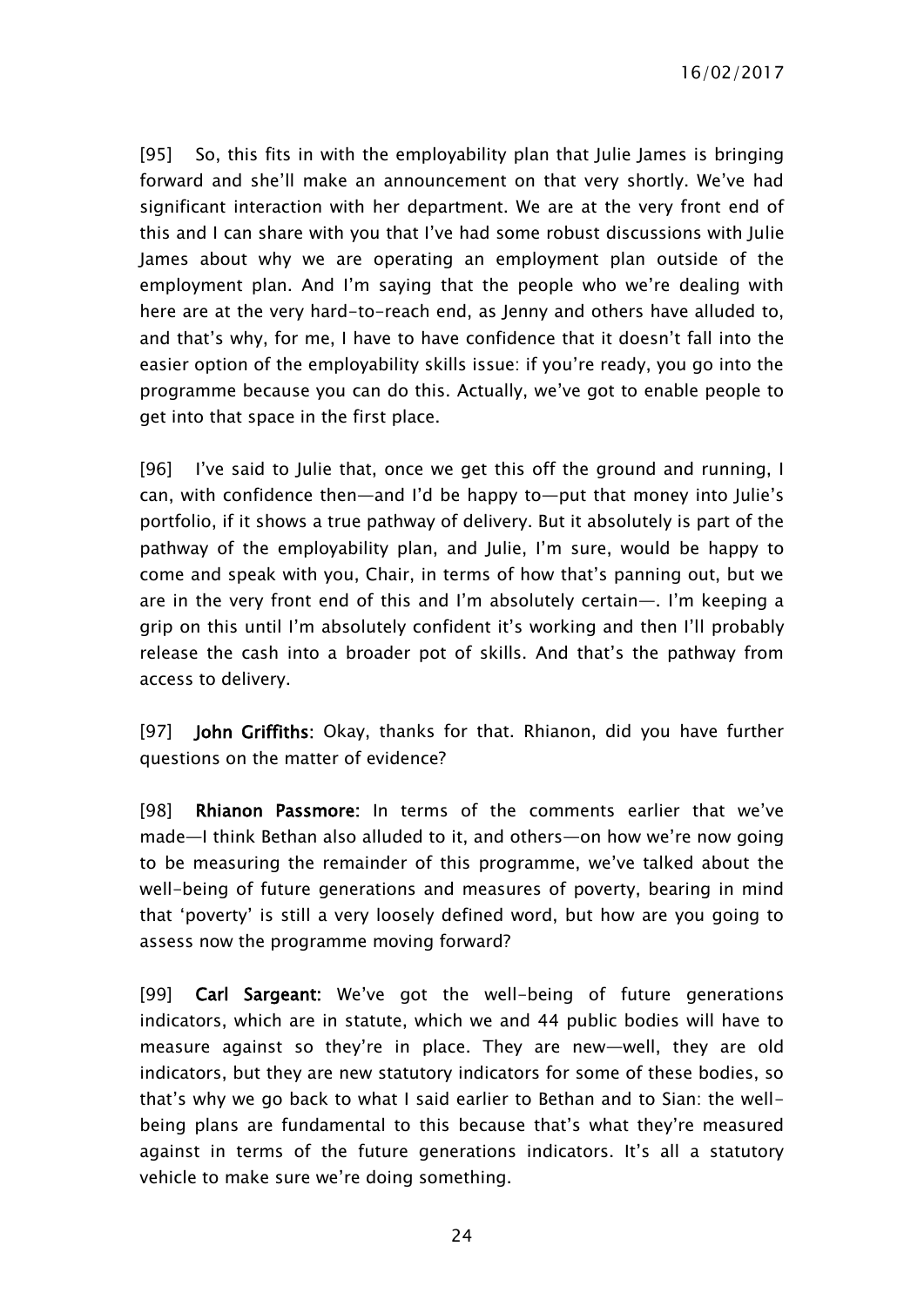[100] Rhianon Passmore: In terms of collecting those data, I presume what we're looking at are annual reports to PSBs. I mean, how are they going to be collated in future in terms of analysis of this?

[101] Carl Sargeant: There's a reporting mechanism on the future generations Act. I think it has to be—I'm trying to remember now—12 months before the election that the future generations commissioner has to report. Amelia is really good at this—

[102] Rhianon Passmore: We can find that out, can't we?

[103] Carl Sargeant: Again, with poverty, there's risk in measuring poverty on an annual basis because it bounces around. You've got to look at the long-term trend and that's what we've done. That's why, for the last 16 years—you get some peaks and troughs, but, actually, it's been pretty static, and that's why we think we need fundamental change now to make it go in a different direction. But there is a reporting mechanism through the WFG Act around all of the indicators, but certainly the poverty ones.

[104] Rhianon Passmore: Okay. Thank you, Chair.

[105] John Griffiths: If you could—. I'll bring Jenny—

[106] **Jenny Rathbone:** Can I just come in on this?

[107] John Griffiths: Of course.

[108] **Jenny Rathbone:** You're only going to get these indicators one year before the next general election, or the Assembly election, whichever it is. You know, a disaster could be occurring, and we wouldn't even know about it.

[109] Carl Sargeant: There's a track on our poverty indicators internally. The national indicators will be—. I'm going to have to check the detail for you, Chair, because I don't want to tell you something that's not true in terms of reporting structures. Amelia might—

[110] Jenny Rathbone: Okay, but this is crucial to our ability to scrutinise whether this new approach to tackling poverty is actually working, or whether it's having an adverse impact.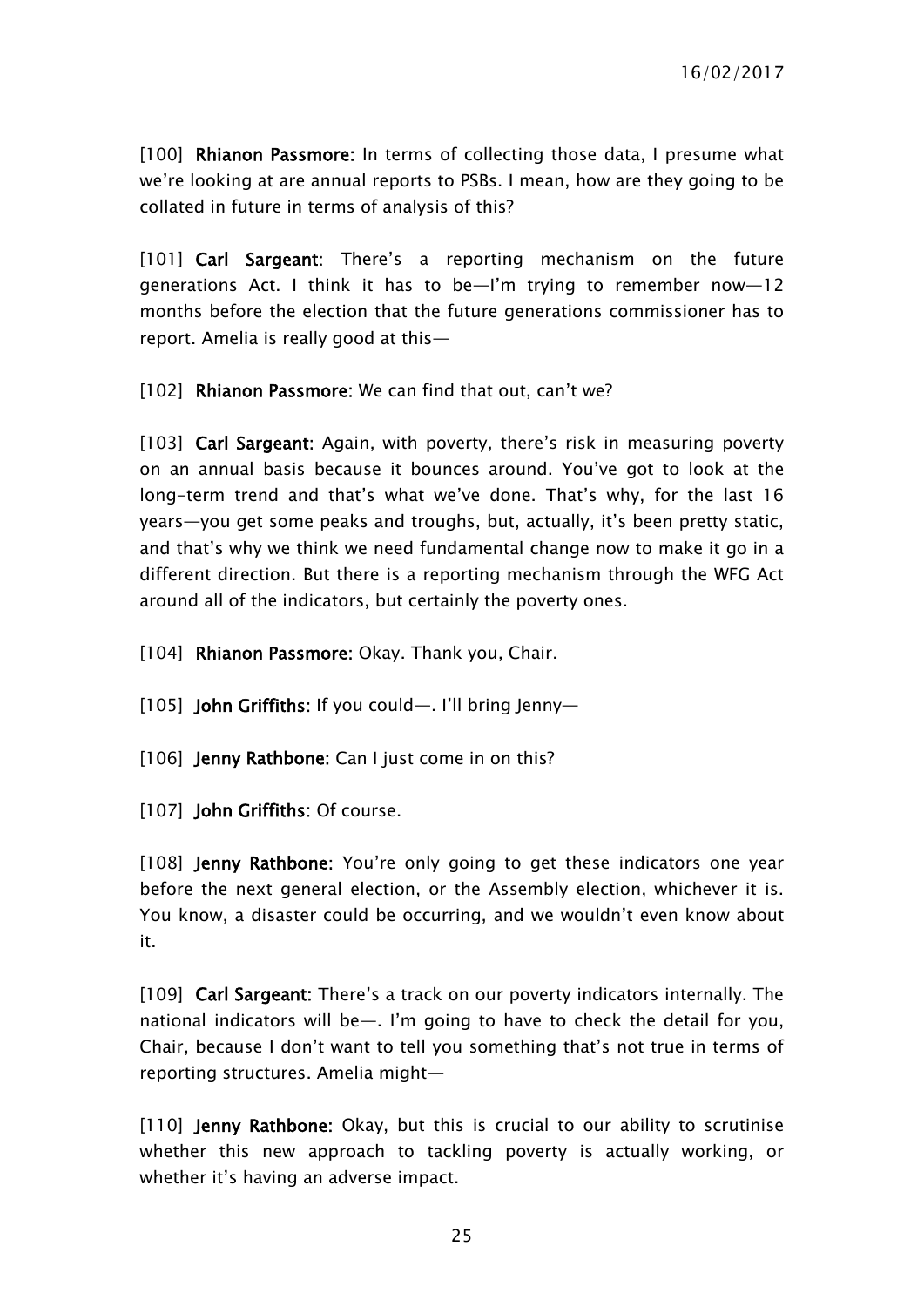[111] Carl Sargeant: The measurement profile is no different to what we've been doing in the past, apart from that now it's statutory, in terms of the future generations Act. The stats will still be in place that we were using in previous years. My warning is: don't think you're going to have a dramatic change in 12 months' time, because—

[112] **Jenny Rathbone:** No, no, I wasn't expecting that. I suppose the anxiety is that the well-being plans that are going to be devised by PSBs are being done by people who are a very long way from Mrs Jones who is agoraphobic and never goes out. With the best will in the world, the leader of a local authority and the leader of a health board, they personally are not going to be able to be in touch with the challenges that are faced by impoverished communities.

[113] Carl Sargeant: I failed to mention—thank goodness, Amelia's here the tackling poverty action plan, there are action points within that. But actually I'm not sure I fully agree with your comments about the chief executives of the authority or the local health board. They have a statutory purpose to deliver on a well-being plan. They have to understand their communities better, and they will be driven by effects of communities, and that's why they have to engage as well. This isn't a set piece where half a dozen men get into a room and talk about what they want to plan for the future; there is a process here about engaging real people. And that's why you'll have heard me say, over all of my contributions in the Chamber, I have to deliver against the Act, because—and I'm saying—. So, when I was talking about domestic violence yesterday, I have to get survivors, not only because it's the right thing to do, but that's engagement; that's about real time, real life examples.

[114] PSBs, while they have a statutory purpose in terms of invitees, can ask other people to come alongside those PSBs, as well, to give evidence about what that may look like. A good PSB would do that. A good PSB would invite the third sector organisations to come and talk to them about what interventions are needed in their communities, so I would expect that the cluster programmes around those areas would feed into the PSBs as well. So, we're in a very different environment about what information sources are available, historically. Have political decisions been made in communities? I would suggest they probably have. Now it's much more an evidence-based approach, and I think it's the right thing to do—not always popular, but that's what we should be doing for communities.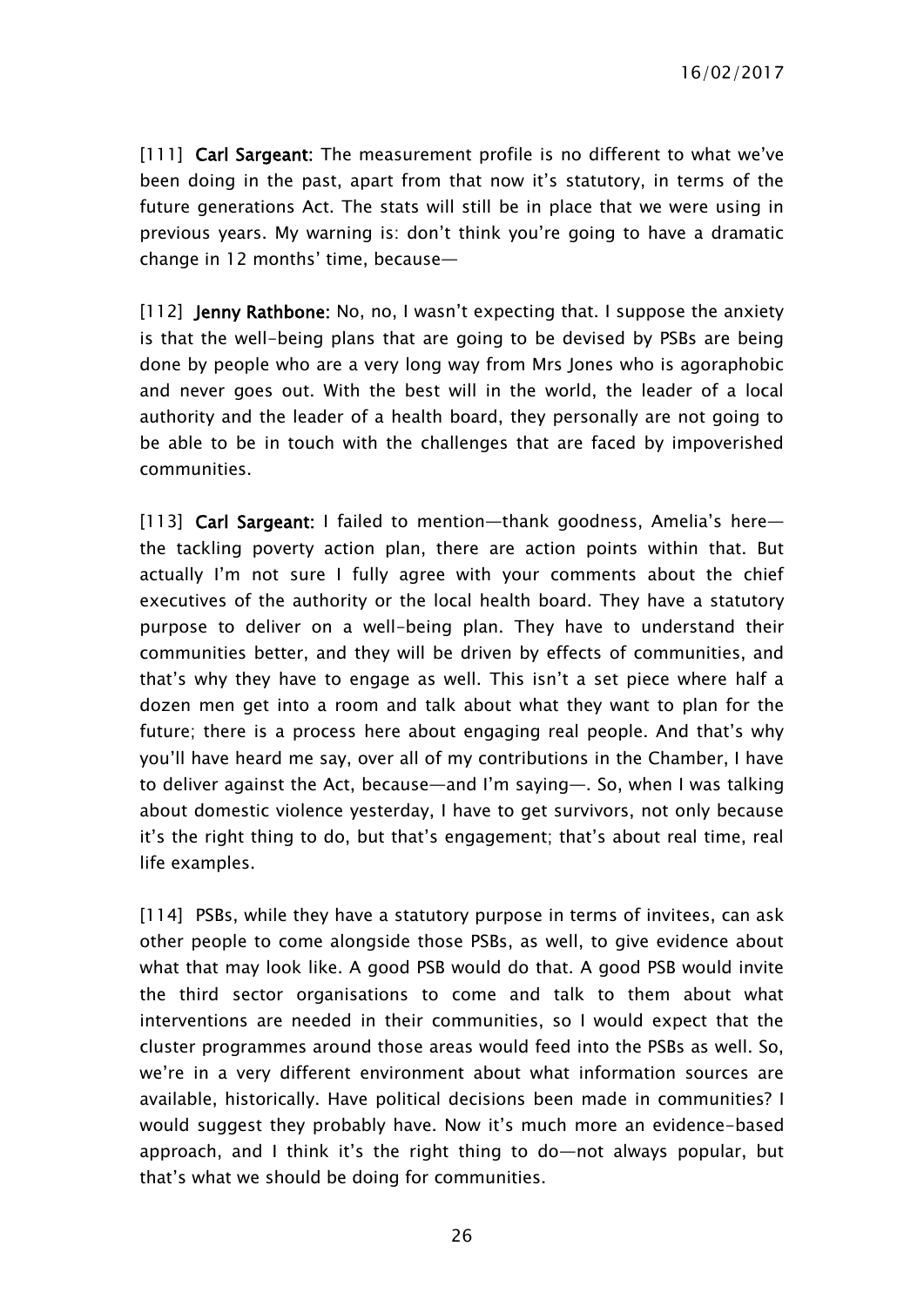[115] John Griffiths: Okay, and I think Bethan has a question on data.

[116] Bethan Jenkins: Rydw i'n credu Bethan Jenkins: I think what's beth sy'n bwysig yn hyn ar hyn o important at the moment is that bryd yw pan fyddem ni'n edrych ar when we look at how the new system sut mae'r system newydd yn mynd i will be assessed, there are still gael ei hasesu, mae yna dal problems regarding how problemau o hyd ynglŷn â sut mae Communities First is currently Cymunedau yn Gyntaf ar hyn o bryd assessed, because of the fact, for yn cael ei asesu oherwydd y ffaith, er example: enghraifft:

[117] 'Nid yw data perfformiad ar 'Performance data on the 35 gyfer y 35 dangosydd ar gael ar sail indicators are not available on a hydredol ac nid oes modd eu longitudinal basis, and they are not cymharu yn sgil y cyfnodau o amser a comparable because of the time ddefnyddir.' periods used.'

[118] So, for example, there are data for the second part of 2014-15, for the fourth quarter of 2014-15, and for the second quarter of 2015-16, but we don't have all of those data. And then we will get an analysis of the Wales-wide view in relation to the data, but not for all areas. And so, what I'm trying to understand is, when people are deciding on how they prioritise for the future, when they don't have a clear analysis of the picture going forward, how do they then make a decision?

10:15

[119] For example, in the 2012 report, there's information there about how data are collected on the percentage of the population who have benefits, about the number of 18 to 19-year-olds who have moved forward to higher education, but those data haven't been updated since 2012. So, I'm putting it on the record because I'm feeling quite anxious about the fact that we don't have all the armoury by which to scrutinise how you're going to be making these changes, and whether these new projects will be viable moving forward, based on the fact that we don't have that full picture. So, how can you assure us that—regardless of who's accountable to who, and the public services boards being set up and the well-being plans—what they are going to start with is going to be robust enough for them to have a strong enough project moving forward? I'm not convinced yet because of that lack of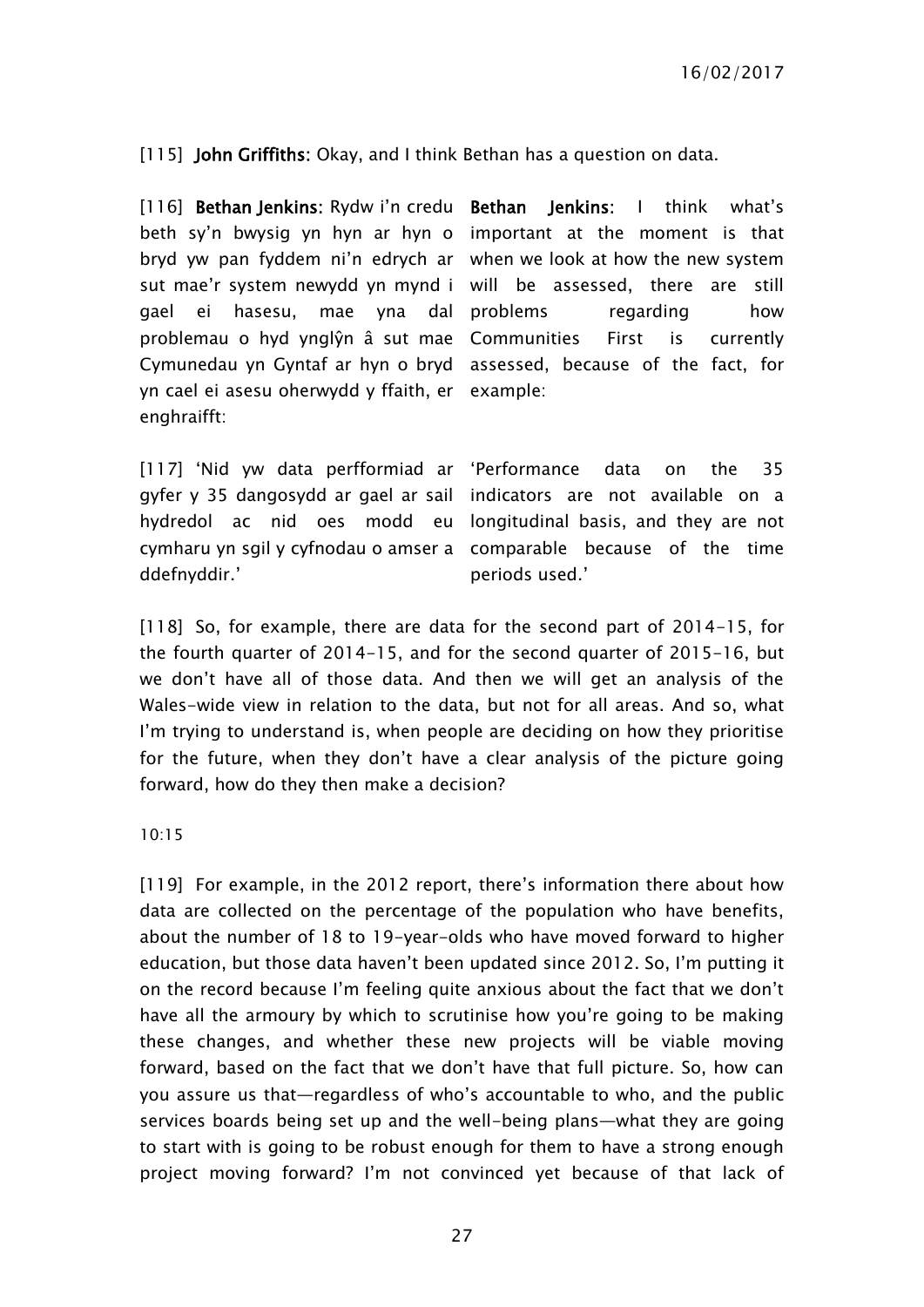information that not only we, in this briefing, have had, but the previous committee of the other Assembly—we said quite strongly to Welsh Government, 'Well, actually, it's very difficult for us because we don't have all the data from you.'

[120] Carl Sargeant: I think it's a really reasonable question. I think it's a difficult one because, in 2012, we didn't have the legislation in place that we are statutorily involved in now. There are lots of data there; WLGA, health boards, hold lots of data. It would be really useful, Chair, maybe for you to think about this in terms of what data you think would be useful for you to use to measure success. Because all of those data feed in. There are 46 national indicators from the well-being of future generations Act, which are underpinned by individual data sources from authorities or public bodies lots of them around free school meals or NEETs and performance around that. We're not short of data—just, at the place and time you talk about, we weren't statutorily required to provide those data. The future generations Act placed a very different duty on Government in terms of making sure we are measuring success. That's why, again, the future generations commissioner will be very robust—and was very robust—in terms of making sure we have the right indicators to measure success as we move forward. Because she challenges us on this issue as well. So, I'm just not sure which data you think you haven't got.

[121] John Griffiths: Well, it might be a good starting point, Cabinet Secretary, if you were able to provide the committee with a note of the data that you are using in evaluating the success of Communities First: what data have been used, what data do you intend to use moving forward in the transition period, and for the new approach. I'm sure the committee will consider these matters, but, obviously, the Welsh Government needs to be on firm ground itself.

[122] Carl Sargeant: Well, we believe we are, Chair; I'm very happy to offer you a paper on that. As I said earlier on the statutory vehicles that are in place now, we don't have any option of not looking at this in detail, but I'm happy to provide you with the paper.

[123] John Griffiths: It would be useful to have the information on what you've used in the past for Communities First and what you'll use going forward. Could I just—?

[124] **Bethan Jenkins:** Do you compare the data year on year, then, to give a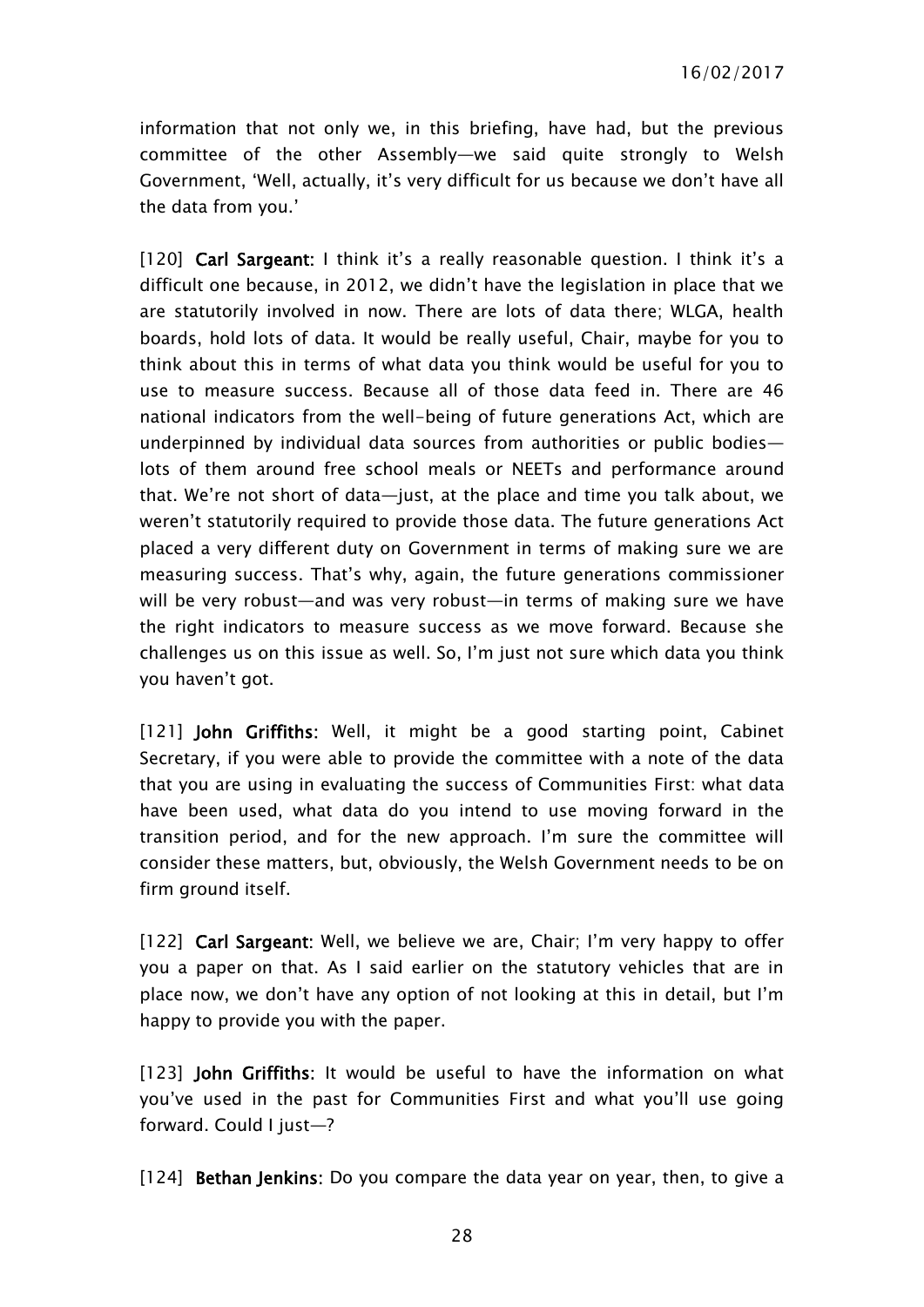picture as to where you have changed and how you have based that on—?

[125] Carl Sargeant: Okay. We can probably do something like that. But I think that what I'd just take you back to is the over-arching statistic around poverty. You look at how that looks statistically. It hasn't moved. There is something fundamentally wrong here in the interventions that we have leverage over, and that's what drives me. But I'm very happy and understand the scrutiny element of this, about which bits are important to you, and I will provide a paper for you.

[126] John Griffiths: I think it's difficult, often, to prove cause and effect, isn't it? As Jenny said, it may be that Communities First has helped in all sorts of ways, but that other factors have prevented the sort of progress that would have been hoped for under the scheme. I do understand it's fairly complex to try and unravel the different impacts of different programmes and different levers available to the Welsh Government, UK Government, and others, but a note would be very useful to help the committee understand better what Welsh Government has been basing its evaluation and monitoring on, and what will happen moving forward. Would it be fair to say, Cabinet Secretary, that, in terms of the new emphasis on skills and employment, for example, that should make evaluation easier? So, if there's a certain level of employment in Communities First areas at the moment, and there are certain skill levels in Communities First areas at the moment, after a period of time, obviously, you could look at the employment rate and the skill levels and—well, again, proving cause and effect would be problematic at least understand whether the employment levels and skill levels have improved.

[127] Carl Sargeant: We are hopeful that we'll be able to do that. There are indicators currently in place that give us a good view of that already. So, household income, economic activity of a household, the skills base, NEETs, we've got data on all of that, and that's our core group in terms of bringing through Lift and PaCE and Communities for Work. That will have a significant shift. I think the big challenge we have is that you can take somebody through that pathway and you can start them in a job on day 1, and, effectively, you tick the box that you've moved somebody into employment, but, at day 2, if it's not sustainable for that person, then we've probably failed.

[128] I'm asking the team now how we can give assurance to the employability pathway of saying, once we've got a person to that space, how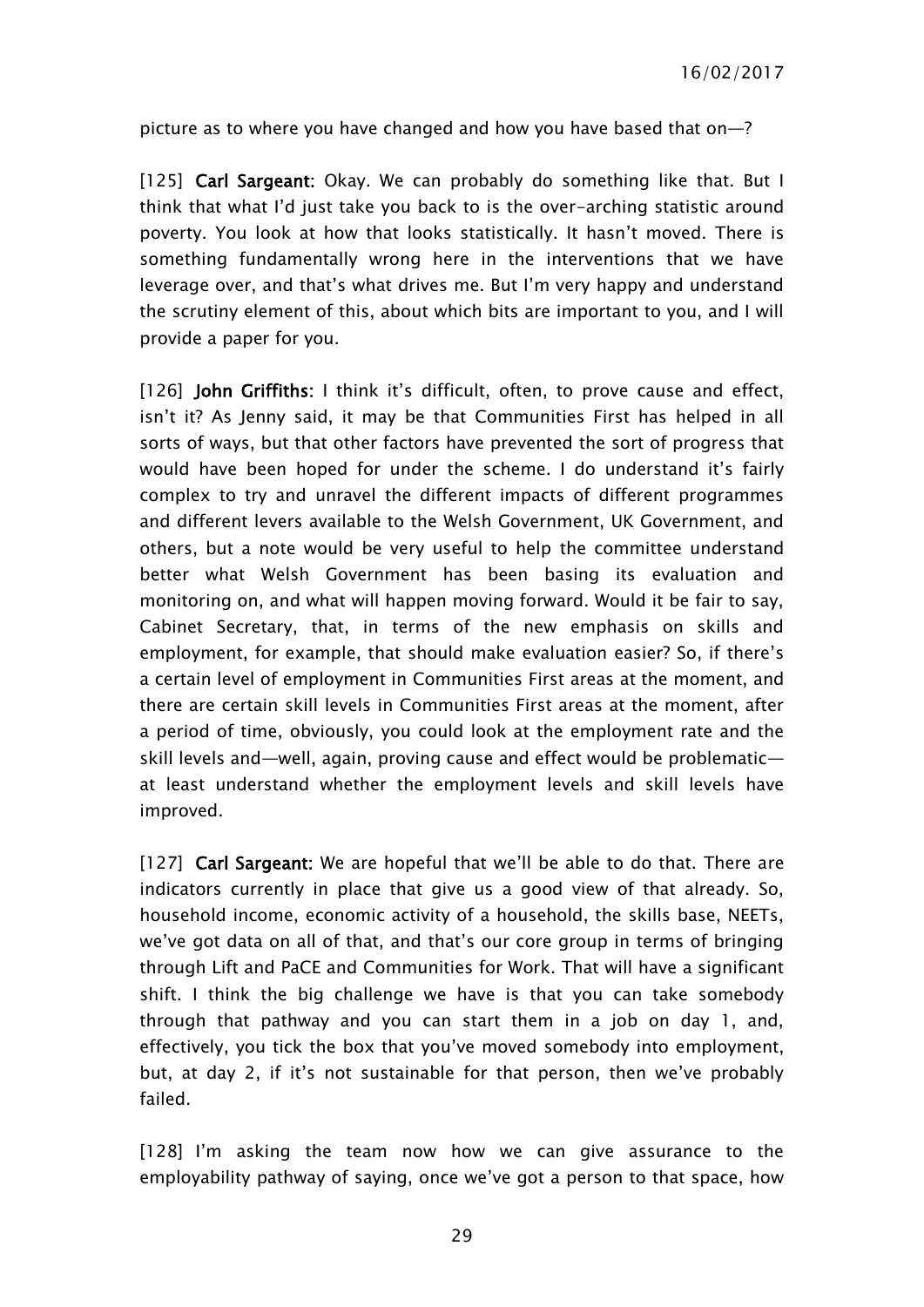do we support them, moving on? I think that's one for Julie and myself to make sure that we can deliver on. But I don't dodge difficult questions. I think it's really important and a fundamental issue about making sure that what we are measuring is effective data rather than just numbers. What does it really mean? I can tell you I've got 600 people into employment on day 1, but, on day 2, how many more—what's the difference there?

[129] John Griffiths: Okay, well, a note would be very useful, Cabinet Secretary.

[130] Carl Sargeant: Yes.

[131] **John Griffiths**: Before we move off the area of evaluation and data and so on, could you tell the committee how you intend, if you do intend, to involve experts in advising Welsh Government on tackling poverty as you move forward? Obviously, there was a tackling poverty external advisory group up until the end of last year—would you intend to have a similar group moving forward or some other mechanism of feeding in expert advice and help?

[132] Carl Sargeant: The issue of the tackling poverty external advisory group is a matter for Mr Skates, of course, but what we do have in place and I said to you earlier on it's about, for me, that experts are great, but we need real experiences as well alongside of that. Alun Davies is operating the ministerial taskforce group for the Valleys. I still meet with the children's group, the end child poverty network. So, there are experts that we call on to give us advice as well. The matter of the tackling poverty external advisory group is a matter for Ken, but I think they have done some good work in the past, and I think what we're trying to do is make sure that we engage other people, other than sector-driven—people who are affected in communities as well.

[133] **John Griffiths:** Okay. Janet, I think you have some questions on poverty reduction.

[134] **Janet Finch-Saunders:** Yes. The programmes in your portfolio now as regards this, will they have a distinct focus on raising household incomes for people in poverty?

[135] Carl Sargeant: Yes, because the employment pathway is the way we'll do that. There are lots of effects, aren't there, in terms of poverty? There are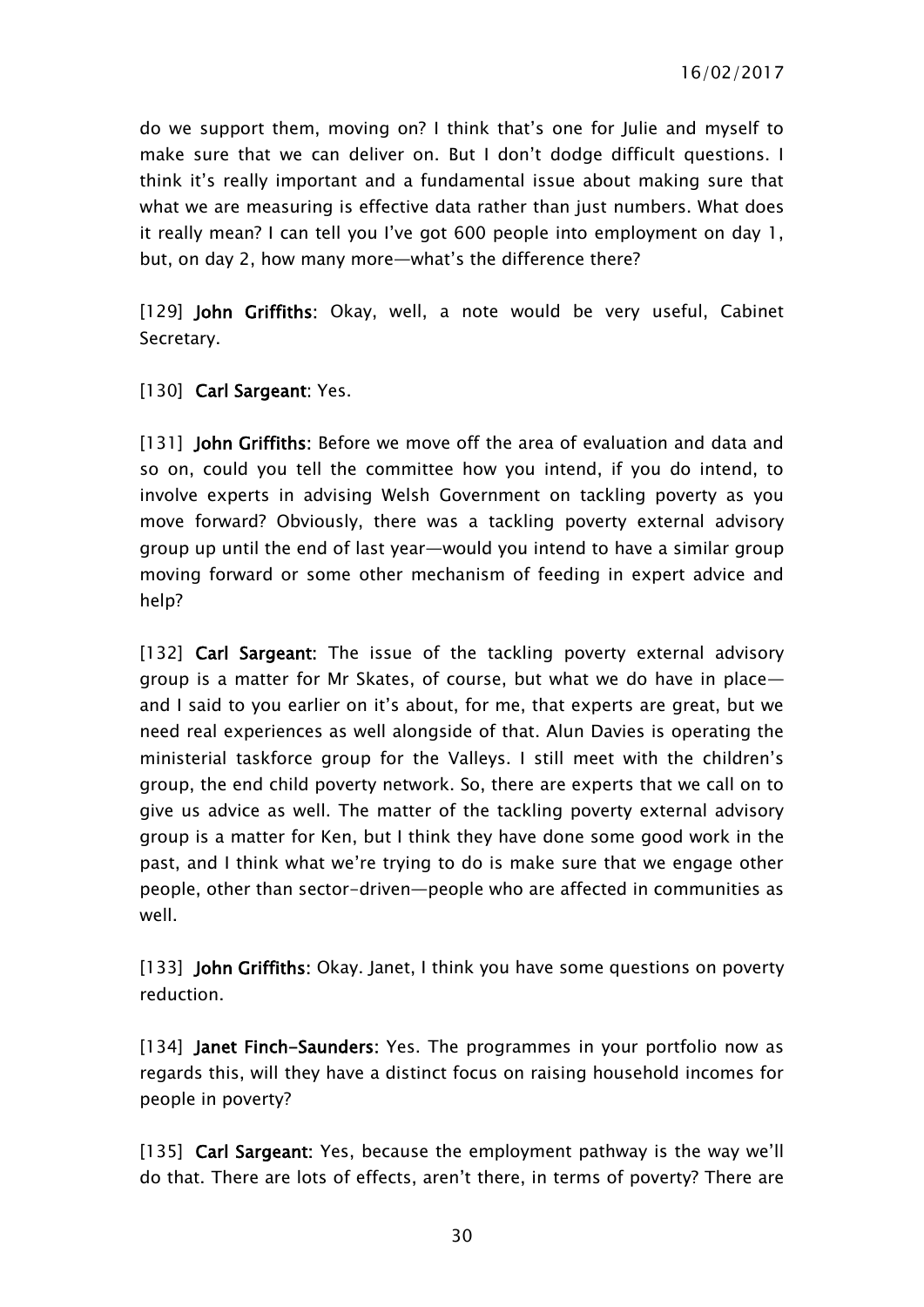lots of trigger points. The state of the household, the capital of the household, is one of those. So, investing, with Lesley Griffiths, through our energy efficiency schemes, giving people lower bills—by just doing that, it enhances the opportunity for a household in their income and gives them more expendable cash. So, giving decent jobs alongside of that and our childcare pledge, allowing people to go into work, are a suite of things that we are tackling to make sure that this is one of our focus areas to give people more ability to survive in their property.

[136] Janet Finch-Saunders: I know that you've referenced in the past, and you've just mentioned now decent jobs. I know we've talked about Wylfa. We've talked about other schemes, the metro and things like that. These are highly skilled jobs. How are you going to marry those two up?

[137] Carl Sargeant: Well, the employability plan. That's why Julie James, with her 100,000—. Again, you've given me the opportunity to celebrate one of our great manifesto commitments: our 100,000 apprenticeship programme for all is one that we are keen to ensure—. Ken Skates alluded to this in a debate yesterday on steel, actually—an urgent question on steel. We've got to plan for the future here because we are doing very well in our employment, but the times are changing. Automation is heading in the world's direction. We've got to give the people those skills in advance to be at the top of the game.

[138] Janet Finch-Saunders: Absolutely right.

[139] Carl Sargeant: That's why our apprenticeship scheme, our employability pathway programme, is about resilience for the long term. Tackling poverty here and now is one thing, trying to do that today, but the time in the future is changing—you've got to have your eye on that. That's why we legislated for future generations. That's why I want to invest in our kids today because of the legacy; what we leave today is for them to pick up tomorrow and we can't afford to do that.

[140] Janet Finch-Saunders: But on the point that Jenny made about the hardest to reach, how do you intend to really get out there with this, and reach those furthest away from the labour market, bring them forward and help them into these really highly skilled—?

[141] Carl Sargeant: Well, it's a pathway for the people, isn't it? Some people I've met, and you will have met, are not work ready. And there are some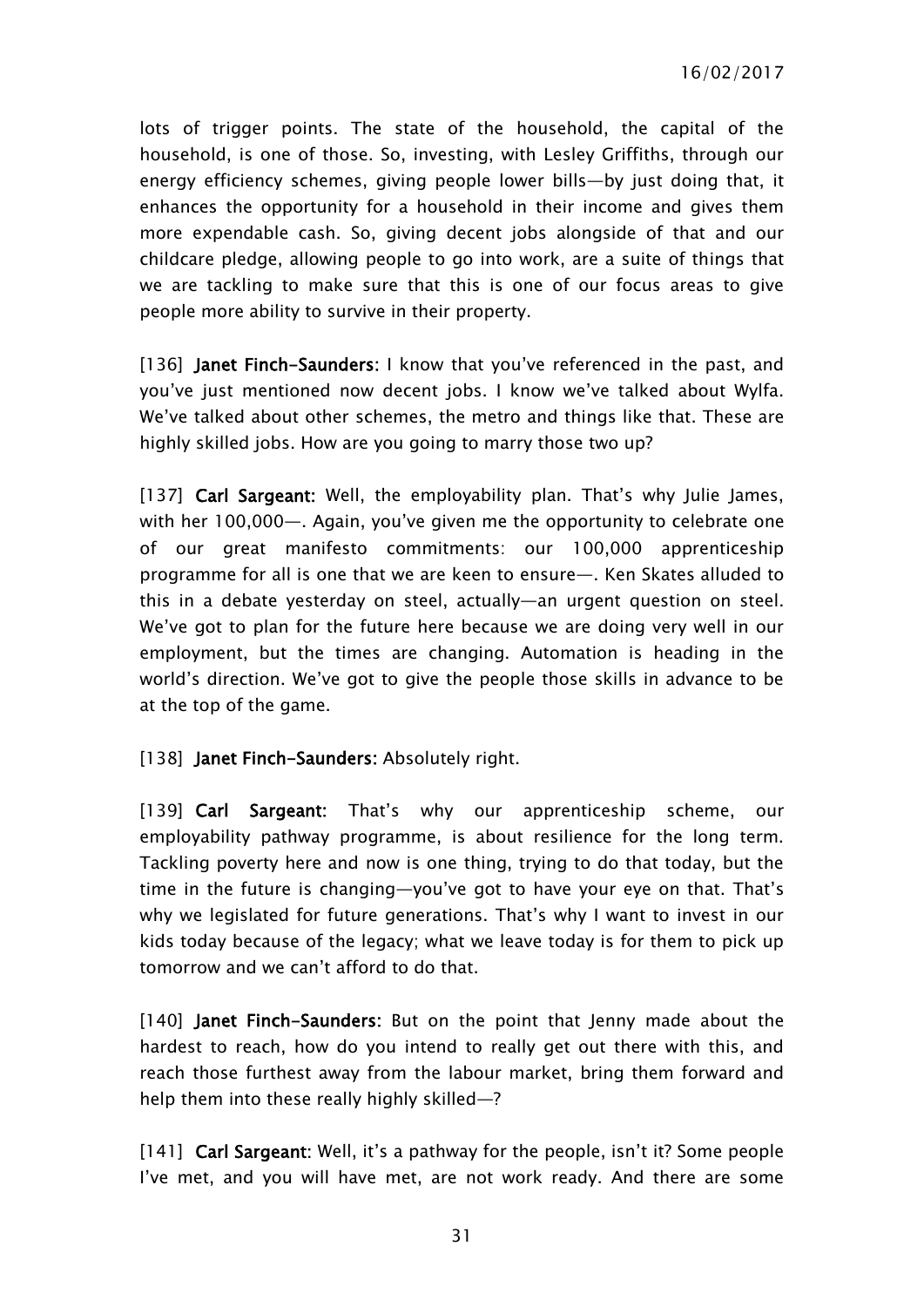softer interventions, like some things that happen in Communities First areas now, which we're saying are fairly effective pieces of work that local authorities engage in with their revenue funding. That's what they should do, if that's what it means to enable people to get into that pathway. We make an £11.7 million investment in our employability pathway for the very reasons of getting the people who are hard to reach into the skills pathway to fit into the employability pathway. I recognise a good decent job is the catalyst to success for the future.

[142] Janet Finch-Saunders: You've chosen now to focus on spreading prosperity rather than reducing poverty. The word 'poverty' isn't mentioned at all in 'Taking Wales Forward'. Why the sudden emphasis on spreading prosperity, and how have you risk-assessed that going forward?

[143] Carl Sargeant: It's a play on words, really, isn't it? The fact is, I said to you earlier, 'Do we want to maintain communities to be poor, or do we want to give them prosperity?' Do we want them to grow, with skills, with opportunity, wherever you are in Wales, particularly the areas that Communities First currently covers? That's the key for us—about giving people success and hope. And all of our interventions that we are seeking to do across Government, and all of those programmes I have just been talking about, are a jig-saw suite of tools that will hopefully enable communities to prosper wherever you are.

[144] **Janet Finch-Saunders:** And then to go back to many of the comments from my colleagues on this committee: how are you going to have tangible targets and, you know, sort of definite achievable outcomes? How are you going measure that? The reporting of the future generations and things like that, as Members have said, we want to know from the outset how this is going to start to work, how it's going to start to develop the success—the rise or fall of it.

[145] Carl Sargeant: We'll provide a note, as I said earlier, Chair, around the current indicators that we are operating within, and how that suite of indicators change. But from your first question about household income, et cetera, those are things that we measure already. And I don't move from this: this is about the long-term vision. Unless you physically—it's not about cash actually—give money to individuals en bloc, then you don't change communities in the short term; you've got to plan for the long term. That's why giving those skills and opportunities is something that we're investing in.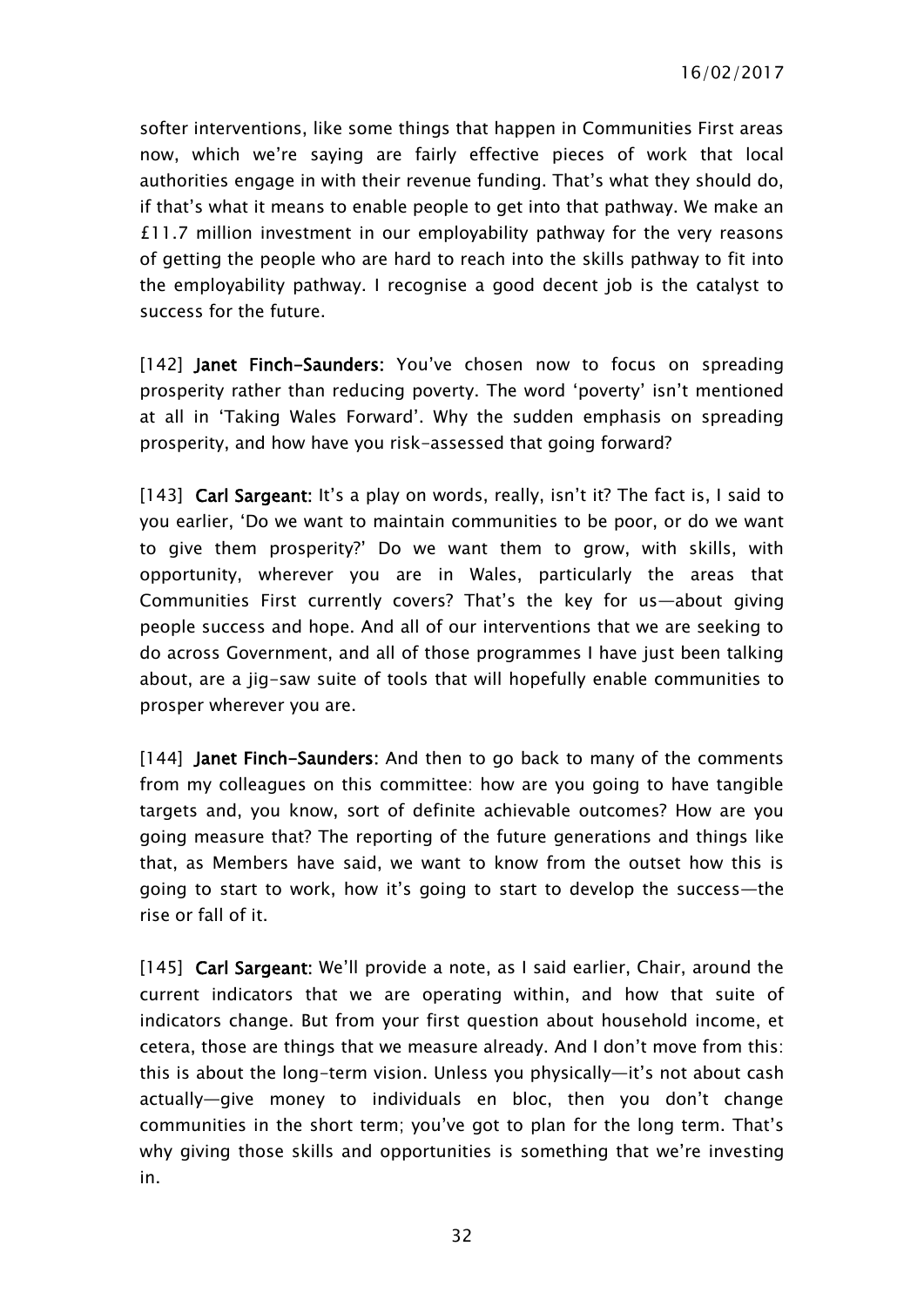[146] Janet Finch-Saunders: I'm particularly interested, Chairman, in early years and why children present with additionality need—you know, they have additional needs—and that can be a single individual. How are you going to reach in and help? Because we do have a society at the moment—. We know there are 1,000 affected young children who are in pupil referral units, for instance, because they just cannot engage with the education system.

10:30

[147] So, they're already outside that—you know, not being educated with their peers, which makes it difficult for them to socialise. How will you get into those on an individuality basis, because, you know, no two individuals, children or adults, present ever the same? It's really fine tuning, isn't it, resources, guidance and support, as they're coming through the education system? How are you going to maintain that?

[148] Carl Sargeant: There are a couple of questions there that I'm really passionate about, because it really troubles me that we have young people in referral units that are sometimes not getting the services that we need, and we take them on a journey that is bound for not the success that they should be enabled to—

[149] **Janet Finch-Saunders:** And then they present later on, and-

[150] Carl Sargeant: Absolutely.

[151] Janet Finch-Saunders: Yes, you've got to get in early.

[152] Carl Sargeant: So, my thrust about intervention is about early years early intervention and prevention. The problem we have with that is that we're doing the day job as well.

[153] Janet Finch-Saunders: I know.

[154] Carl Sargeant: So, we've got people in the system who are in need of support, but we know a lot of this—and there's some work we've done with Public Health Wales around ACEs—is generational. So, what happens is that it just presents itself again, so people who generally have suffered from a domestic abuse situation often find themselves either being the perpetrators or victims later in life, too, and it goes on from drugs and alcohol and other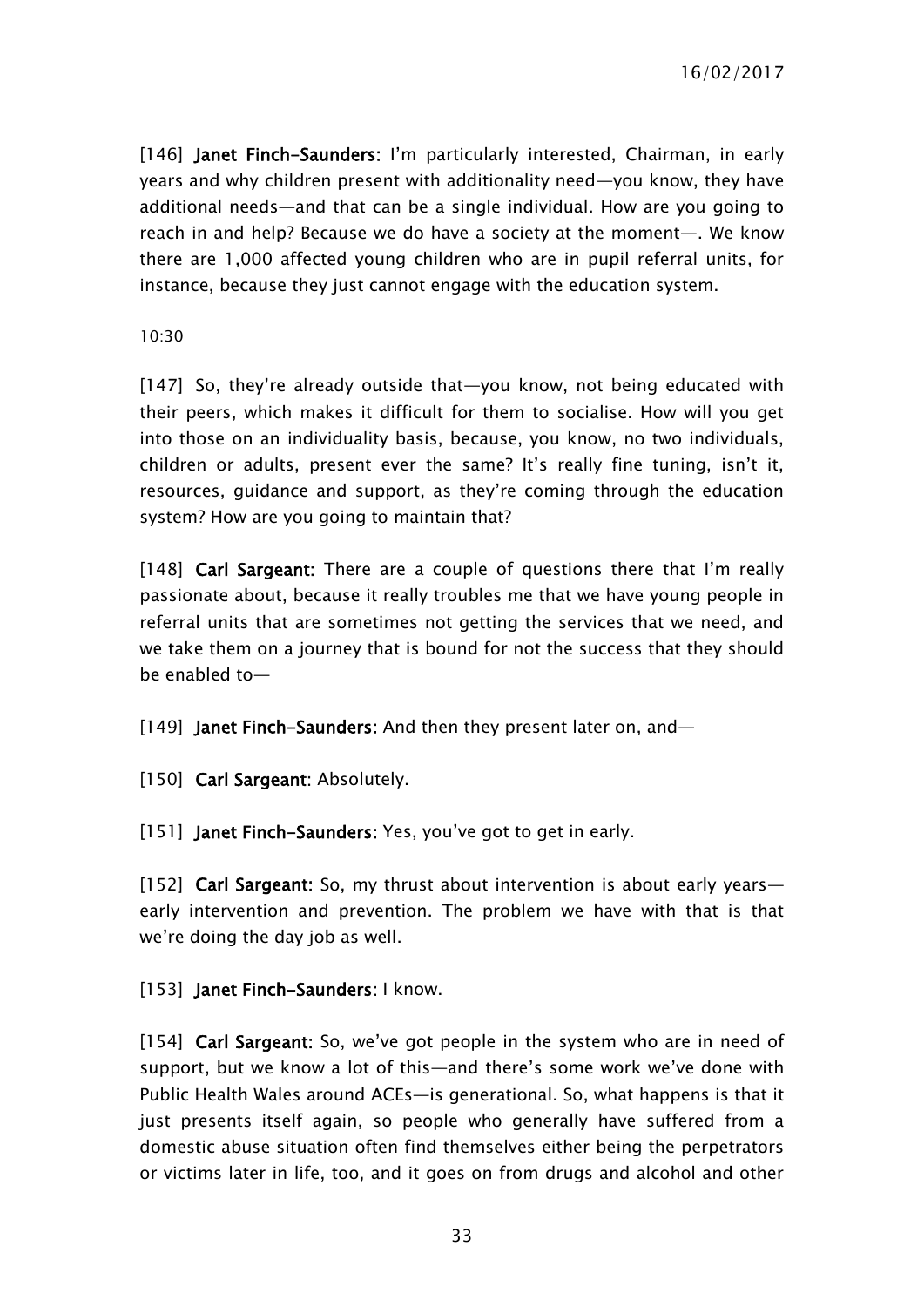issues, depending on what their personal resilience is—where they live, whether they are in poverty are not, all have effects in this space. We know we have to break that cycle, and that's why we've made this significant investment in an ACEs hub with Public Health Wales—that's me, the health Minister, social services and education—saying, 'We have some great staff out there, whether they be in education or whether they be in communitybased support, who can identify and support individuals very specifically.' We know that it's clever investment, so these young people—. The youth justice board—I think I've mentioned this to you before. We've done a piece of work with the youth justice board. It's called an enhanced case management study. We've had some fantastic effects on some of the hardest-to-reach individuals in the youth justice system with the most reoffending. You should go to my constituency of Flintshire, as the youth justice board there have done this. It's a really interesting project. The largest cohort of individuals that are reoffending, they've gone through a different programme, with an ACE-focused lens, so they're treating the issues that they've suffered in the past, rather than saying, 'Don't reoffend', because that doesn't work. They've had, I think, 19 out of the 20 most prolific offenders in north Wales who haven't reoffended because they've been through this programme.

#### [155] Janet Finch-Saunders: That's fantastic.

[156] Carl Sargeant: That's clever investment, because they don't go to a safety unit, a referral unit, they don't go to jail, hopefully, and hopefully we've broken that cycle. That's what we've got to do with all our things. So, I'm in that space of intervention and prevention, but we're doing the day job at the same time, and that's really hard. Because you asked me, 'What about the ambulance times? What about the waiting times?', and we've got to deliver on that, but, actually, if we're really clever, we should be upstream of that. We shouldn't be investing in that end; we should be saying, 'Stop people being ill. Let's stop people getting into the hospital in the first place.'

[157] John Griffiths: Okay, thank you for that, Cabinet Secretary. And now, Jenny.

[158] **Jenny Rathbone:** That leads me on to the area that I was wanting to explore, which is that, clearly, you're wanting to mainstream the best of Communities First into other programmes, and I can see that that's going to work in terms of Communities for Work, Lift, PaCE, et cetera. The employability programme will, I'm sure, survive. So, the areas that I think are most challenging, as far as my vision of how it's going to happen, is around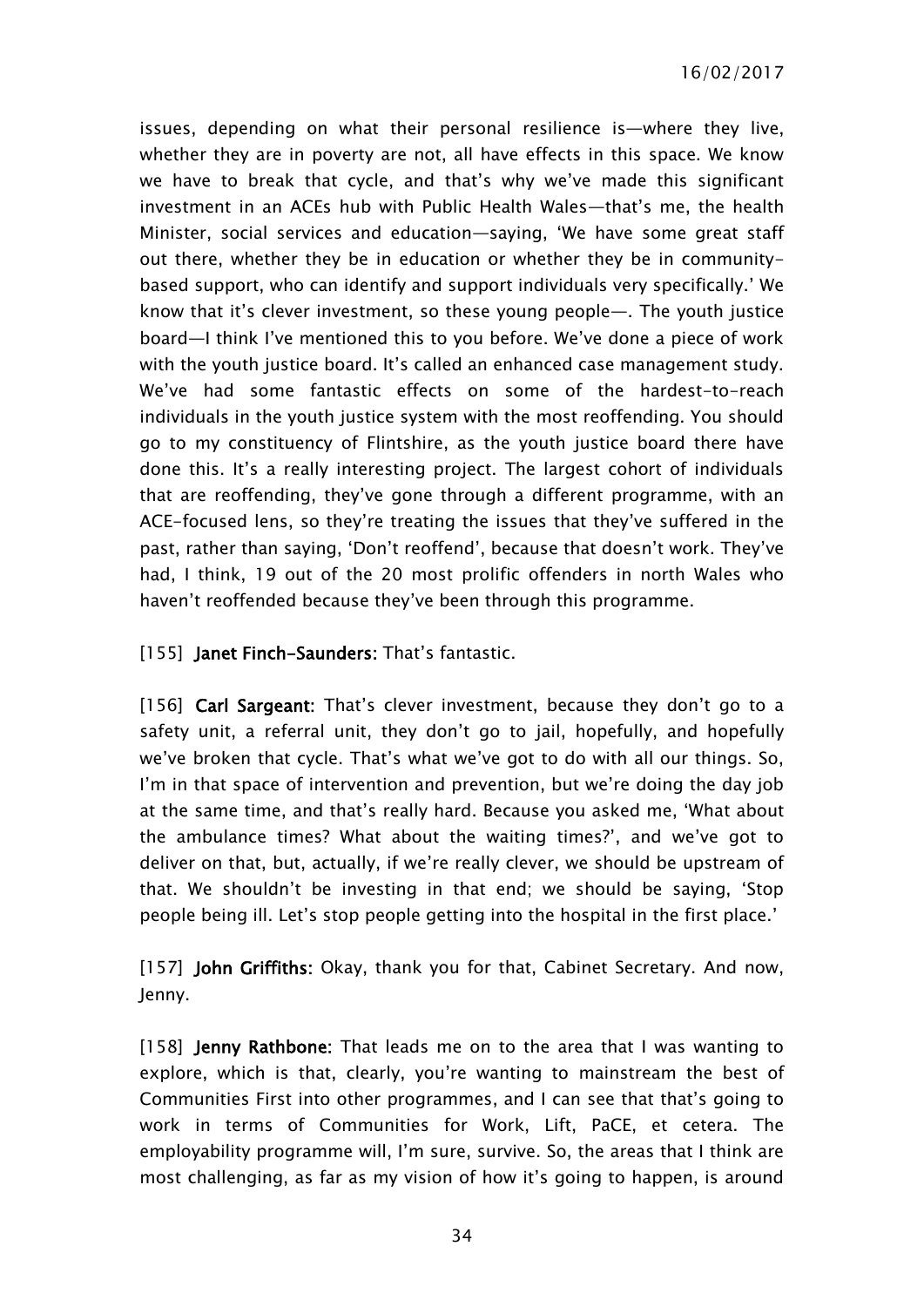the really important things that Communities First has done—you know, the glue between all these other programmes. So, for example: the social prescriptions for people who are, basically, lonely and isolated and not engaging with the community; the 'frequent flyers' programme to stop people going to A&E when their problem is that they're lonely, they have attachment problems, they've got mental health problems, they've got addiction problems, and they all tip up in A&E. So, how are we going to get other organisations to adopt those things, given the pressures that the health service is facing?

[159] Carl Sargeant: There are things that we deliver currently that will stop. However, the transition funding that we've applied, working with other organisations, because there is a responsibility—I think it's incumbent upon all of us, not just Government, but on all of us, to ask the questions of public service boards as a whole about how they make sure that they embed the future generations Act. This is a really clever piece of legislation, if we can get it to work. If we can get it to work properly—. I'll give you a very simple example: the Help Point in Swansea is a point, where, of an evening, if you are a reveller in Wine Street and you fall foul of excessive alcohol or otherwise—. In years gone by, the door staff would help you out, accordingly, and often the police would turn up and send you to A&E, if you couldn't walk or you were being sick everywhere. A clever intervention by Alun Michael initially—the police and crime commissioner—said, 'We're spending far too much time here. Let's all get our heads around what the intervention should be here.' So, he brought all the organisations, including the private sector, door staff, the owners of buildings, street pastors, the NHS and the ambulance service together and asked, 'How can we fix this problem?' That was, I believe, pre the future generations Act, but the principle is exactly the same.

[160] From that, they collectively started putting money in—most of the organisations put some money in; some didn't, actually, which frustrated me then—and they created the Help Point—a portakabin behind the nightclubs. On the first weekend, I think they prevented 16 admissions to hospital. Purely on a financial basis, that was huge—that was into thousands of pounds by stopping people going through the A&E system. There were no ambulance calls, just because they had a portakabin with one paramedic, the St John ambulance, the voluntary sector street pastors and a policeman on the door. People were ill, or whatever they were, and often phoned parents, which embarrassed them profusely, but it works. But what we've got to do is make sure that schemes like that are important to all of the stakeholders. So,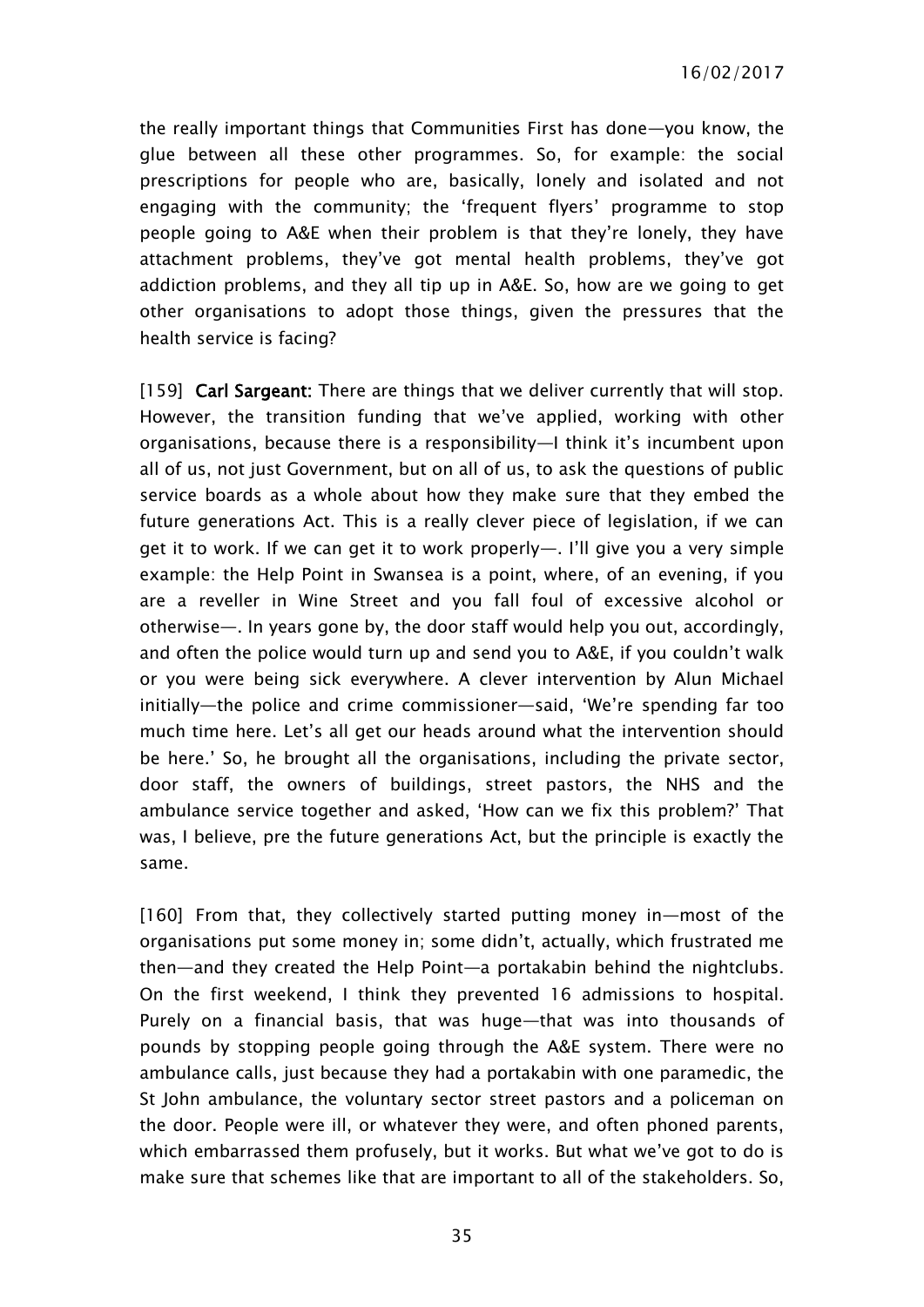it's about a health board in particular or the ambulance service saying that, for the sake of investing £10,000, £15,000 or £20,000, long term, that saves them thousands, but sometimes they don't want to do that and that's the frustration: how do we make sure that they have a social responsibility around their PSBs to say, 'Our priority has to be the well-being of individuals'?

[161] I think that your original question is a tough one because we're in the space of the day job. Chief executives or finance officers say, 'I want to stay away from that. This is our job and not that.' But actually, it's not. The fire service has done really well in terms of moving into that space as well.

[162] Jenny Rathbone: Okay. So, in your statement in the Chamber on Tuesday, you mentioned children zones and StreetGames as where we can obviously work with children. What role are schools going to play in that, given that some schools are still not community-focused and still won't let the community use the premises that belong to the community after 3.30 p.m.?

[163] Carl Sargeant: I've had some discussions with the Cabinet Secretary for Education on this issue. It moves quite nicely actually into the childcare pledge because our childcare pledge extends beyond the hours of 3.30 p.m. and it also extends beyond the hours of school holidays: it's 48 weeks of the year. We think that we're pretty sure that a lot of the maintained settings for operating the childcare setting will have to involve school settings. So, there's a different conversation being had about the use of schools and what their engagement process is.

[164] There is an interesting point around schools and governors, because I think I'm right in saying that if the governors or the headteacher don't want the school to be open through the summer holidays, they don't have to open it, which I find rather interesting, when, actually, it's a public asset. I'm with you, Jenny, in that community-focused schools are a good thing and I'm hoping that the Communities First transition might open up some opportunities in that space.

[165] **Jenny Rathbone:** Okay, so you're working on it with the education Secretary; that's good.

[166] In terms of the work that you're doing with the Department for Work and Pensions, how easy is it for the philosophy and approach of the Welsh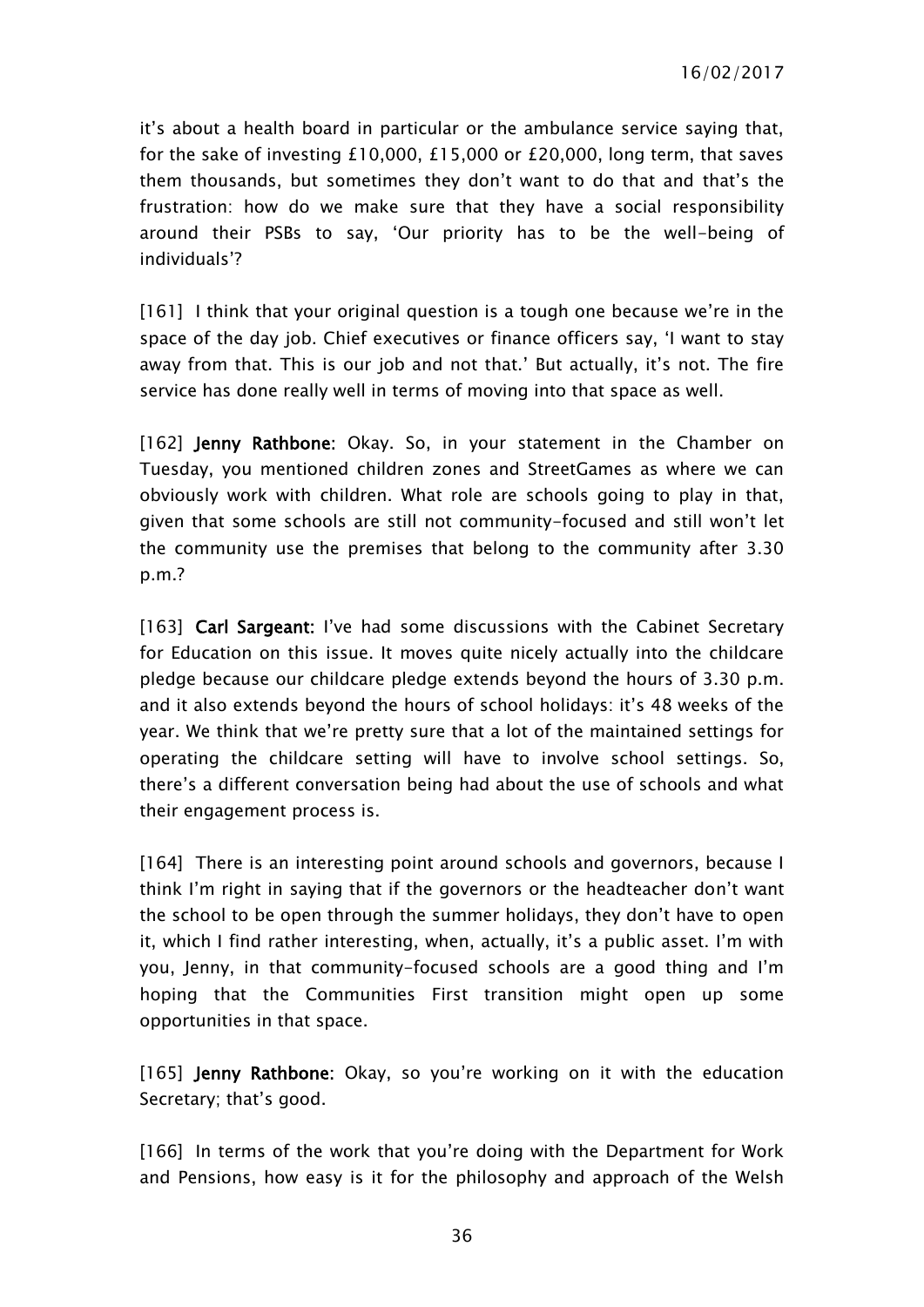Government to marry up with the DWP? To the people in my community, the DWP are best known for the targets that they set for sanctioning individuals, which seems to me an entirely punitive approach, rather than giving people a helping hand.

[167] Carl Sargeant: I think we have a very good relationship with the DWP in terms of the civil service aspect of this. We have a good relationship. I perhaps would not like to comment on the issue of sanctions; that's a matter for the DWP and how they operate. But our jobs programme works very effectively, so we deliver some of that with Jobcentre Plus, and it is effective. So, we have a good relationship, and what I'm keen to learn as we roll out the programme is whether there are any elements of this that don't work so well that we need to iron out. At the moment, it seems to be working fine. I will be working with somebody externally, who has strong knowledge on the delivery of this from the DWP end, who will be able to give us some further advice.

[168] John Griffiths: Just on that, Jenny, if I may just intervene only for a moment, of course, there's the forthcoming work and health programme from the DWP. Are you confident that that will be aligned with appropriate Welsh Government programmes?

[169] Carl Sargeant: Yes. I think we've looked at this carefully, and we think it just dovetails into the system. There are political choices, and the UK Government have that mandate to do what they wish to do. We don't see it as a problem in terms of the programmes that we're delivering.

[170] John Griffiths: Okay. Jenny.

[171] **Jenny Rathbone:** I suppose my enduring anxiety is that you're clearly minded to relax the geographical boundaries around all these programmes, which, obviously, will benefit the people living in poverty living outside the geographical boundaries. But it also is in danger of taking the eye off the ball in terms of forcing staff to reach the hardest to reach, who are not the easiest people to work with—who don't come in at the first opportunity. How are we going to prevent programmes simply responding to those who shout loudest?

[172] Carl Sargeant: When I said earlier on that I am looking at flexing the programmes, I've not agreed that I will do this yet, because it's based on assurances from organisations that if they want to flex programmes, they've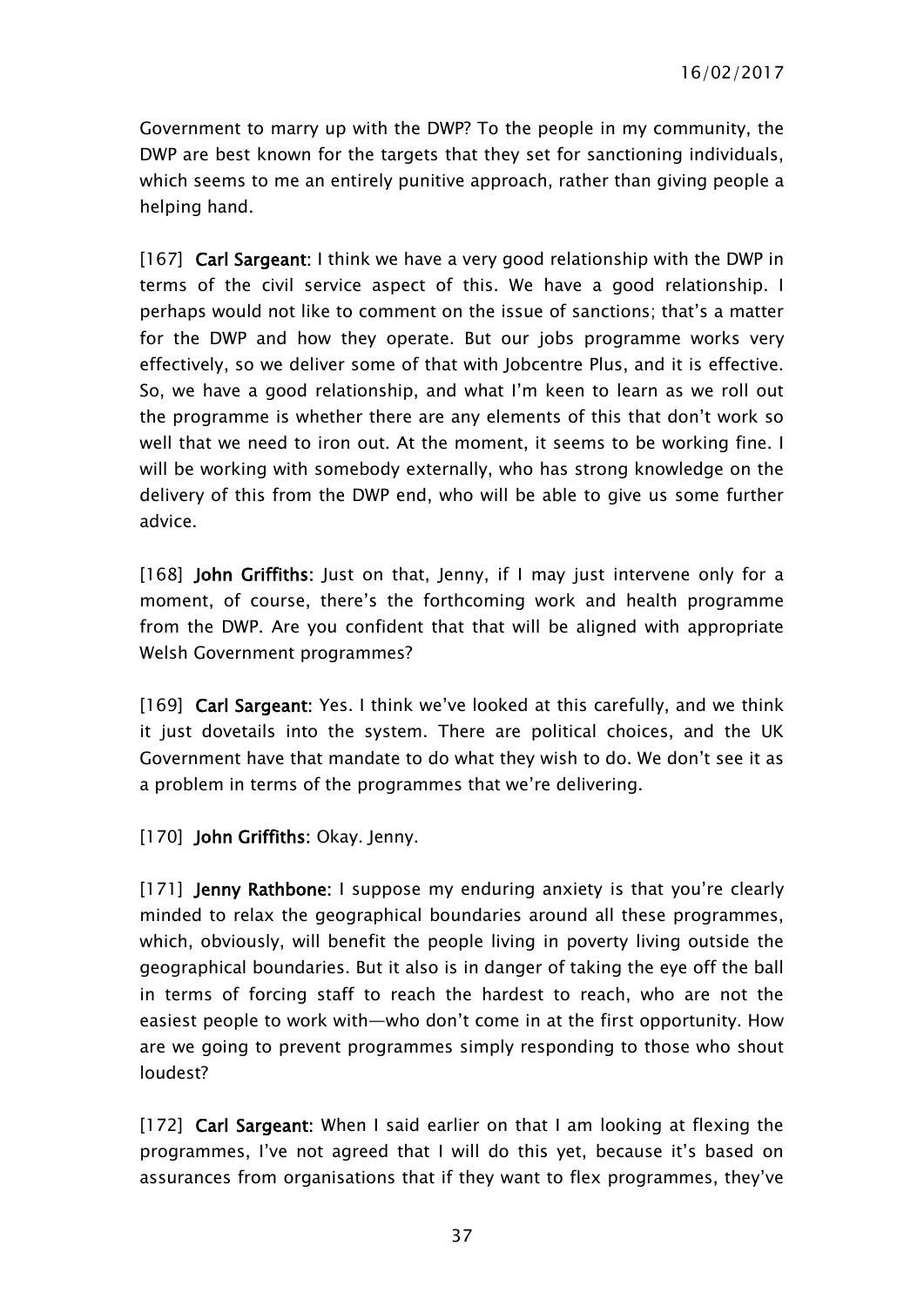got to be able to deliver on the services that I expect them to do, and nothing changes in that respect of targeting those that are most hard to reach. That's why I haven't released the employment money into the general pot of skills and education, because I know that these can be difficult people to deal with, and we've got to give them additional support sometimes, and that's the right thing to do.

[173] So, I've asked local authorities to give me examples of where they see a flex in the programme would give them greater ability to remove some of the red tape around that in order for them to deliver what they're doing, and more. We did a 5 per cent flex between Flying Start and Families First; we've seen some evaluation around that about how it worked for some authorities. As I said to you earlier on, I think the most advanced discussions we've been having have been with Torfaen, but I'm not yet convinced—we haven't completed those discussions yet—that I would flex the programme enough in that space until I've got assurances that they will deliver what they've been doing already, plus a little bit more.

[174] **Jenny Rathbone:** Okay. And lastly, how is the Welsh Government going to use the procurement powers that both the Welsh Government and all the other public bodies have—the 44 public bodies that are involved in the future generations Act—to ensure that we're boosting local employment and businesses locally?

[175] Carl Sargeant: There are two aspects to that. One is about the physical procurement of services or goods. We should be applying the FG Act to that. So, can we create an opportunity for locally produced goods and services? The other element of this is around people, about apprenticeship programmes and support mechanisms that will fit quite nicely into our employability pathway. So, once we've got people who are work ready through Lift or Communities for Work, can we get them into the space of the metro or the Valleys taskforce employability programmes? These are all—.

10:45

[176] As I said at the start of this discussion, Chair, we can't afford to have one programme that we think will fix everything. We've got to make sure these programmes join up. I've been in Government a number of years, and I'm really encouraged by my Cabinet colleagues and their enthusiasm to help each other. I hope they see me the same, although I do present many problems for them, generally. But it's a fact: Ken Skates came to me early on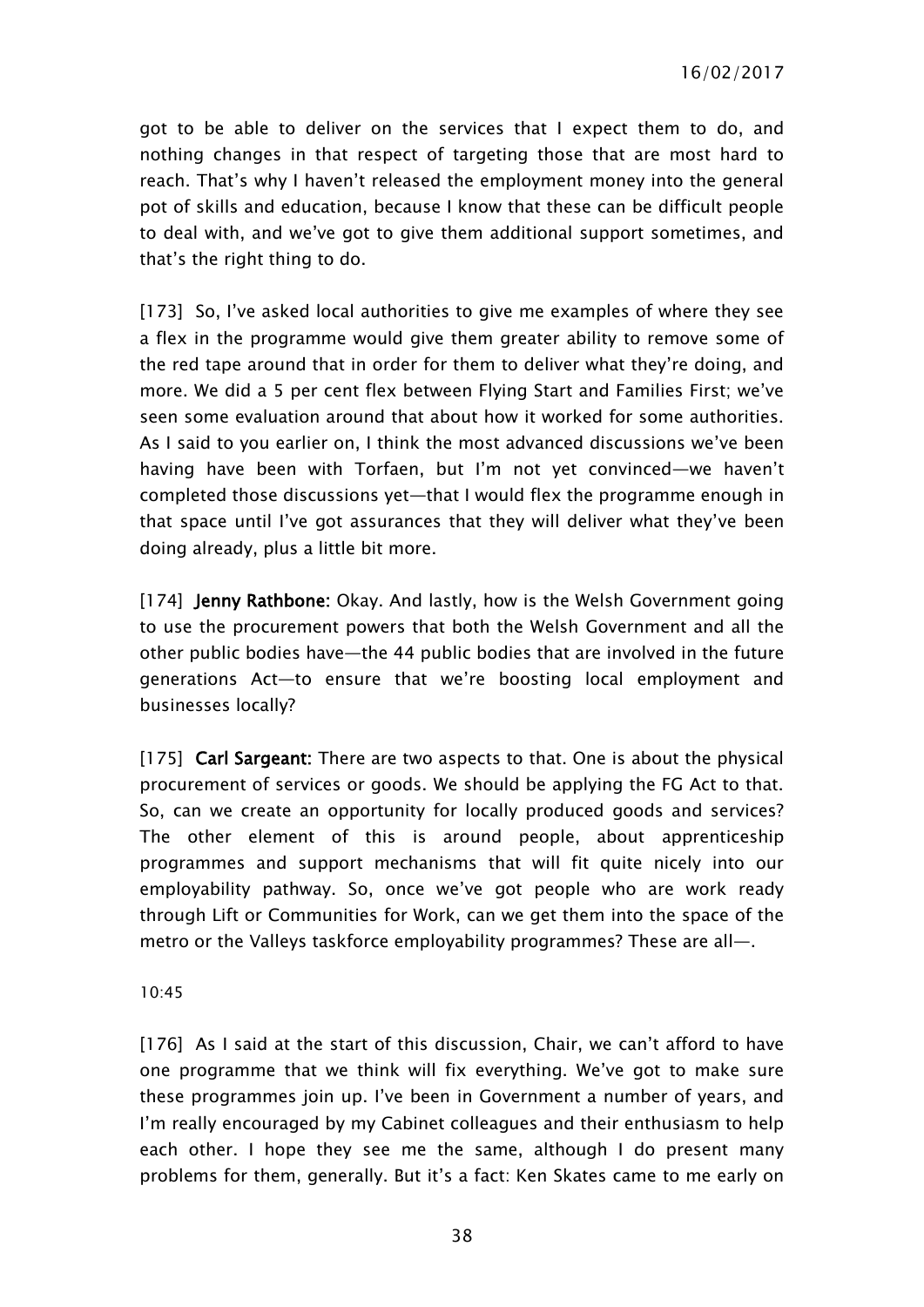in the administration saying to me, 'The 20,000 homes that you've got to build is our problem', and I thought that was a very different way of doing business in Government, and I'm very encouraged by that.

[177] John Griffiths: Okay. Well, thanks very much, Cabinet Secretary. I'm afraid that's all we have time for today. You will be sent a transcript to check for factual accuracy. So, thank you very much for coming along to face scrutiny this morning, and thanks very much to your officials as well.

10:46

# Cynnig o dan Reol Sefydlog 17.42 (vi) i Benderfynu Gwahardd y Cyhoedd o Eitem 4 Motion under Standing Order 17.42 (vi) to Resolve to Exclude the Public from Item 4

Cynnig:

Motion:

bod y pwyllgor yn penderfynu that the committee resolves to gwahardd y cyhoedd o eitem 4 yn exclude the public from item 4 in unol â Rheol Sefydlog 17.42(vi).

accordance with Standing Order 17.42(vi).

Cynigiwyd y cynnig. Motion moved.

[178] **John Griffiths**: Okay, the next item is a motion to exclude the public under Standing Order 17.42. Is the committee content? Yes. Okay, we will move into private session.

> Daeth rhan gyhoeddus y cyfarfod i ben am 10:46. The public part of the meeting ended at 10:46.

Ailymgynullodd y pwyllgor yn gyhoeddus am 11:10. The committee reconvened in public at 11:10.

# Bil yr Undebau Llafur (Cymru)—Sesiwn Dystiolaeth 2 Trade Union (Wales) Bill—Evidence Session 2

[179] John Griffiths: Welcome back. We move to item 5 on our agenda today,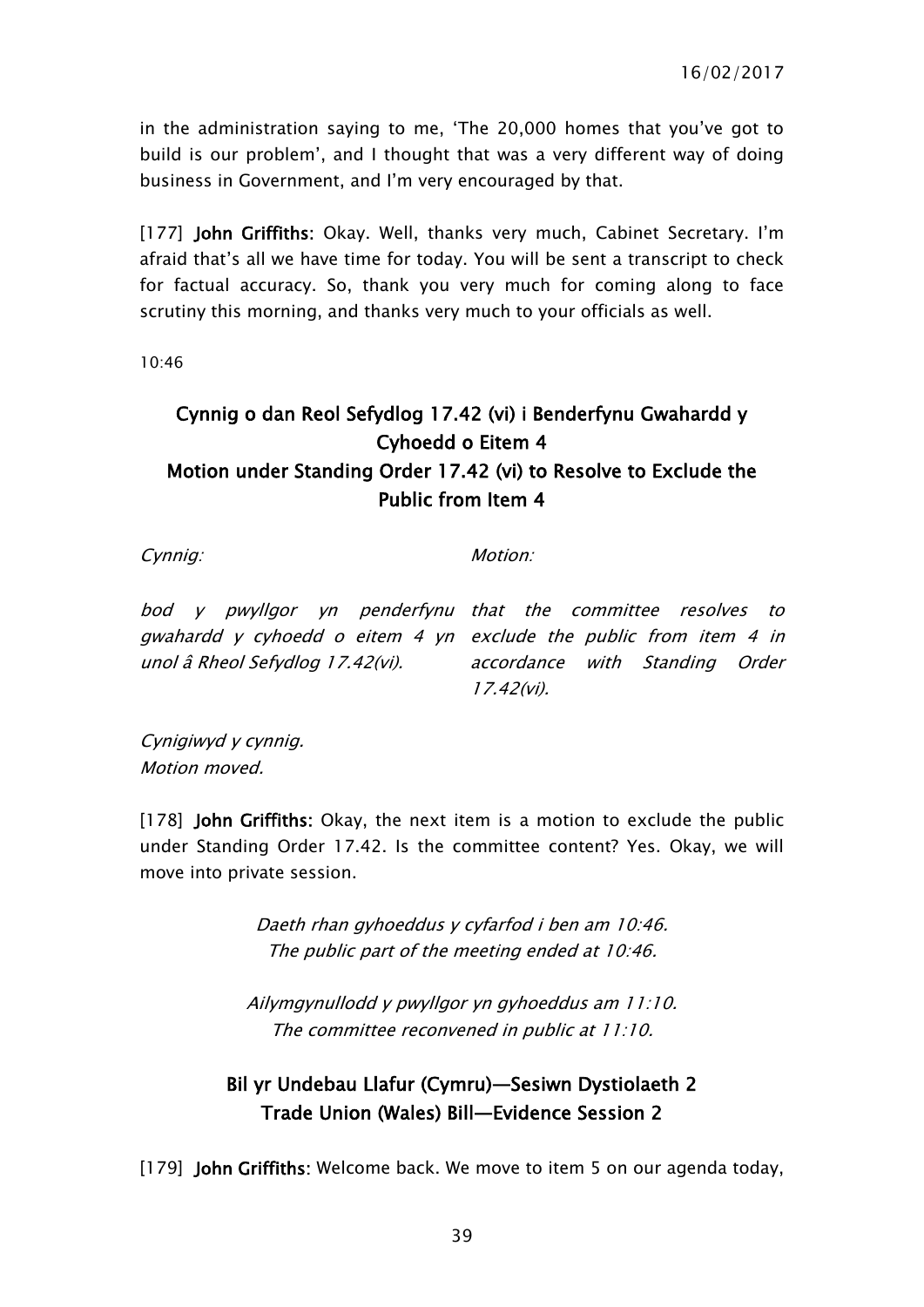16/02/2017

which is the second of our several evidence sessions to inform our scrutiny of the Trade Union (Wales) Bill. I welcome Steve Thomas, chief executive of the Welsh Local Government Association, and Jonathan Lloyd, head of employment at the Welsh Local Government Association, to our meeting today. I'll begin, if I may, by asking why, in the WLGA's view, the social partnership is important in Wales and how it contributes to the effective delivery of local services by local authorities in Wales.

[180] Mr Thomas: Thank you, Chair. The social partnership approach that we've developed has been an incremental approach that was built over a number of years and, in particular, accelerated when the black clouds started to gather in terms of local government finance around about 2009-10. What we've sought to do in the Welsh context with the trade unions, and working with the Welsh Government, as well, is to build an approach that—I wouldn't call it the old fashioned beer-and-sandwiches approach; it's certainly not that. But, what we've tried to do is actually build an approach where we all sit in a room and have a mature discussion about how we can protect public sector employment, because we knew, from 2010 onwards, that we were going to face some hefty cuts. The result of that is that a social partnership approach has developed.

[181] We see that exercised primarily through something called the workforce partnership council, which is either chaired by the First Minister or by the Cabinet Secretary for Finance and Local Government, and, at that partnership council, we have developed a range of ideas. A classic example was the development of the staff commission in Wales, which was put in place to deal with the then proposed mergers. Obviously, they didn't happen, but we've developed those types of approaches and we've developed a range of agreements, the classic one being the 2012 partnership and managing change agreement, which is in your pack in terms of the appendices from the Wales TUC, something that myself and the head of the Wales TUC worked on extensively at the time. What we were seeking to do was, in effect, put a framework in place for public services in Wales that protected employment, but recognised that the impact of austerity would see job losses, and how to deal with that in what was a fully partnership-based approach without the resort to what would be traditional ding-dong industrial relations. I think it's worked and I think it is one of the successes of devolution.

[182] John Griffiths: So, following on from that, could you expand on your assertion that UK Government's Trade Union Act will undermine the relationship between employers and staff within local authorities in Wales?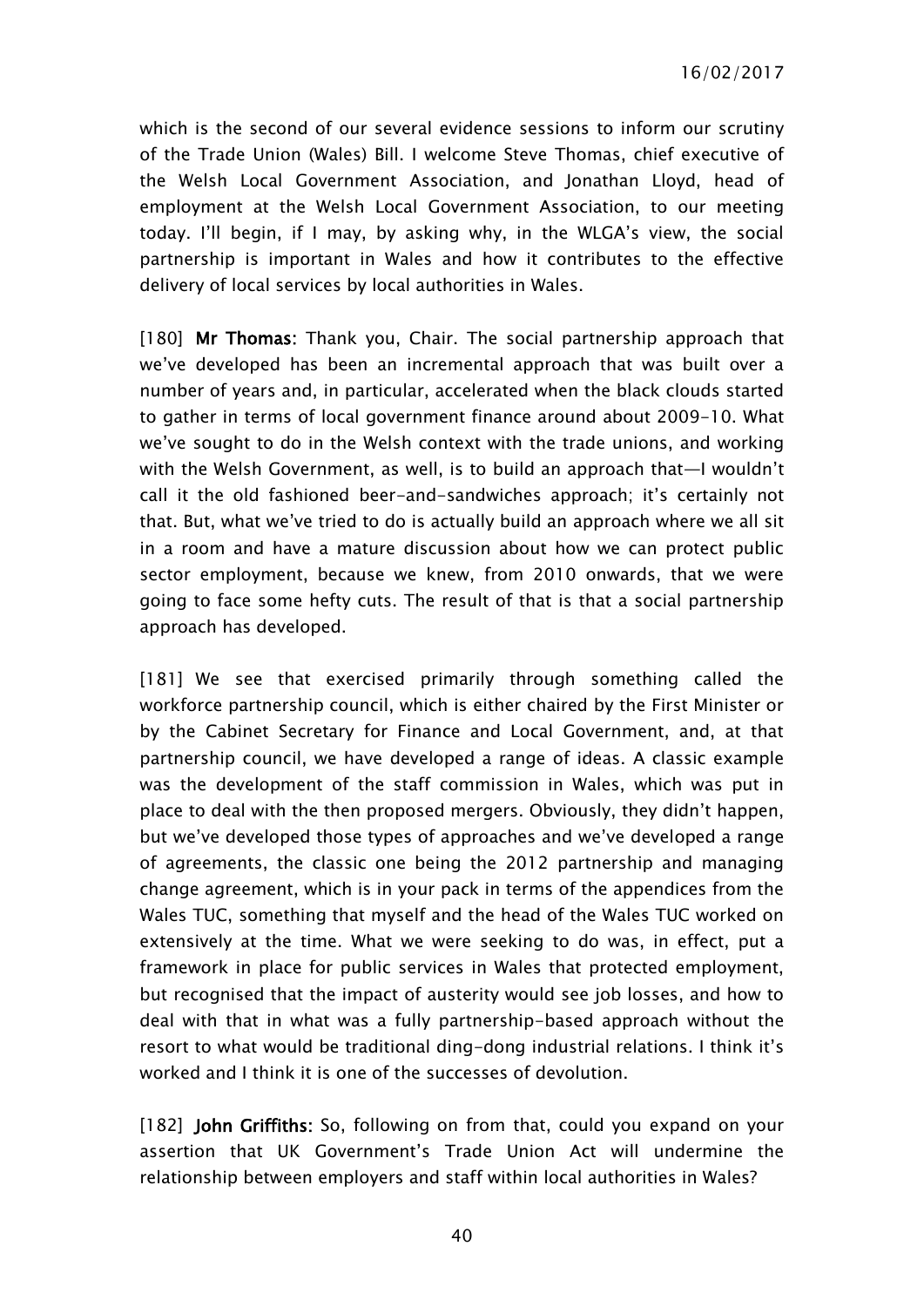16/02/2017

[183] Mr Thomas: I can see there may be a different set of industrial relations across Offa's Dyke, but, with the best will in the world, this is the equivalent of the Westminster Don Quixotes tilting at Welsh windmills. It's an approach that's trying to solve a problem, to one extent, that doesn't exist. As I say, I don't want to pretend that we live in a world full of peaceful coexistence with our trade union colleagues. We don't. We have vigorous discussions, we have disputes, we have arguments and, occasionally, there is industrial action. But we work that within a framework that is mature, that has developed and that, at all costs, seeks to avoid getting to that place.

[184] I think this Bill actually injects that hostility back into the system and that's not helpful. We've got enough to do out there. We've got plenty of things to occupy us in terms of some of the big issues we've got in local government, not least of all in terms of the future of things like social care. This, to some extent, is a distraction, and we want to take the workforce along with us in terms of these changes. I think the Trade Union Bill doesn't help us do that. I think the framework that we've currently got works. It's proven to have worked—the amount of industrial action in local government over the last five years, despite austerity, has been negligible. I think that, in and of itself, is a testimony to the success of the approach.

[185] John Griffiths: Going one stage further, if there was to be an undermining of that relationship between employers and staff, in your view, how would that impact on local services in Wales?

11:15

[186] Mr Thomas: Well, the danger is that if you end up with a heightened industrial relations climate, which is not helpful. The danger is that those agreements that we've made in terms of, unfortunately, staff leaving local government—and we've lost about 20,000-plus staff over the last five or six years—wouldn't exist. It could lead to us not taking the approach that we take, which is based on things like voluntary early retirements and a range of other things. You could end up with us using graded employment, compulsory redundancies and a range of other mechanisms. I think if we can avoid that, and my association doesn't give a commitment to avoid compulsory redundancies, but at the same time, wherever we can we will, and the approaches in the agreements we've had allow us to do that. So, I think if those frameworks are not in place it could lead to what is a more factious set of industrial relations in Wales.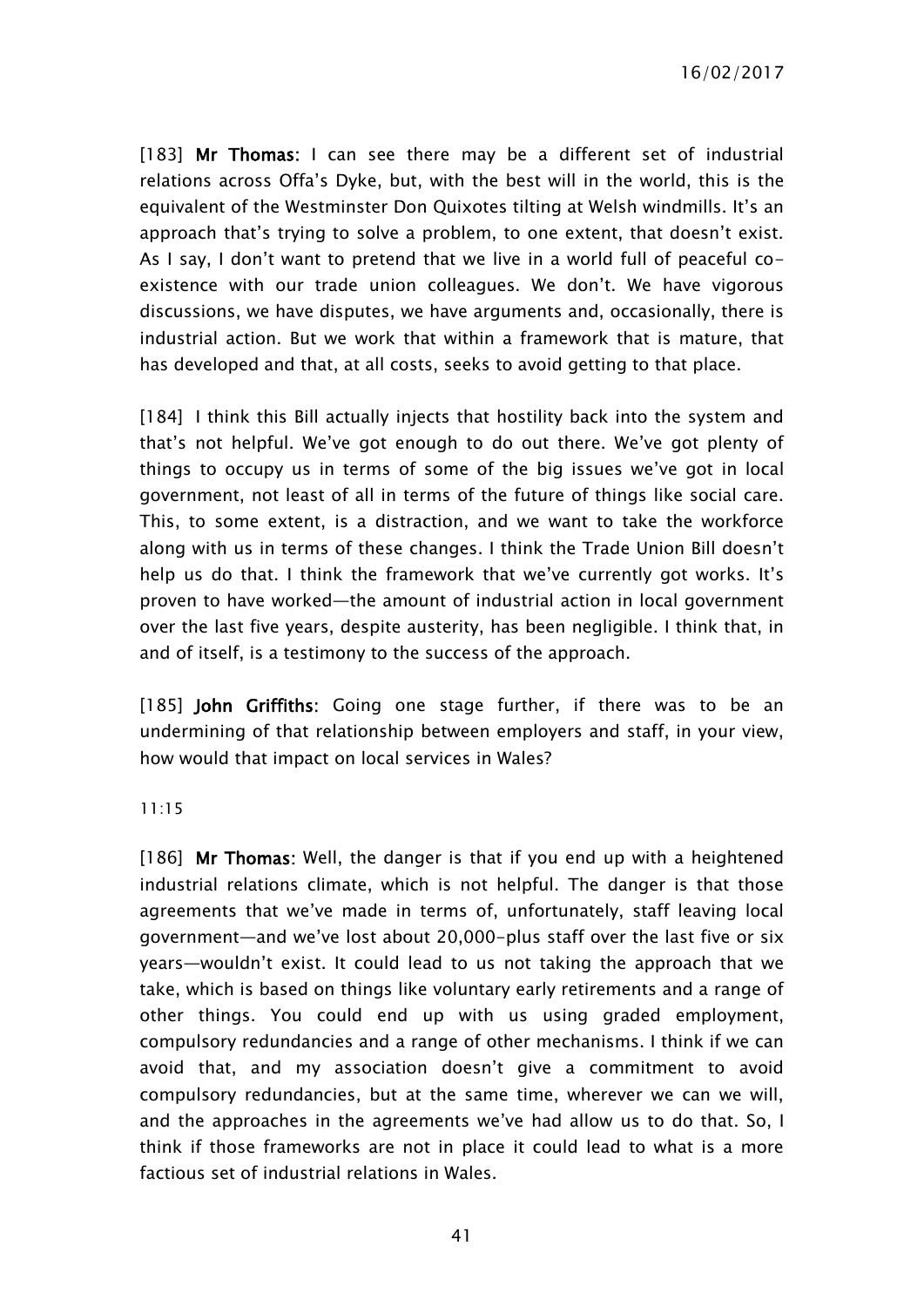[187] John Griffiths: Just on a point of clarity, I think you may have said earlier that the Bill might inject hostility into Wales—

[188] Mr Thomas: Yes, definitely.

[189] John Griffiths: Okay. Jenny, did you wish to come in on social partnership? Sorry, Joyce. I'm getting my Js mixed up. Joyce.

[190] Joyce Watson: I wanted to come in on social partnership. Good morning, both. I want to understand, or for you to put on the record, how important that social partnership is in terms of putting a benefit back to the taxpayer or the user of the services that are provided through your workforce.

[191] Mr Thomas: The level of social partnership is extensive. I've mentioned the workforce partnership council. We also have something called the joint council for Wales, which is a meeting between the WLGA as employers, meeting with local authorities and trade unions. We also have a local government group with the workforce partnership council. We have an education group with the workforce partnership council. So, the machinery is extensive. That doesn't count either all the other industrial relations frameworks that are agreed in the London setting. So, it's an extensive machinery. It's difficult to quantify what the social partnership does other than the avoidance of things like strike, and other than the fact that, I think, industrial relations in a Welsh setting are generally pretty good. I'm constantly amazed at the level of morale in local government. I'm not suggesting that people are walking around singing, you know, the Pembrokeshire national anthem, but at the same time, morale is generally pretty good. I think, from that point of view, that sort of intense discussion in terms of getting a conducive framework of industrial relations is money in the bank. I think it does save money for us and I think it does allow us to be in a position where, when it comes to the really hard stuff, when it comes to the devil-in-the-detail stuff, we have a framework where you can, at least, build on an accumulated level of trust. You can't put money—you can't put pound notes on that, but it's built up over the years, it's important and it works.

[192] **Joyce Watson:** So, how do you think—because this is a crucial question—the trade union Bill that's proposed in the UK, because we're trying to mitigate it, will put that in jeopardy?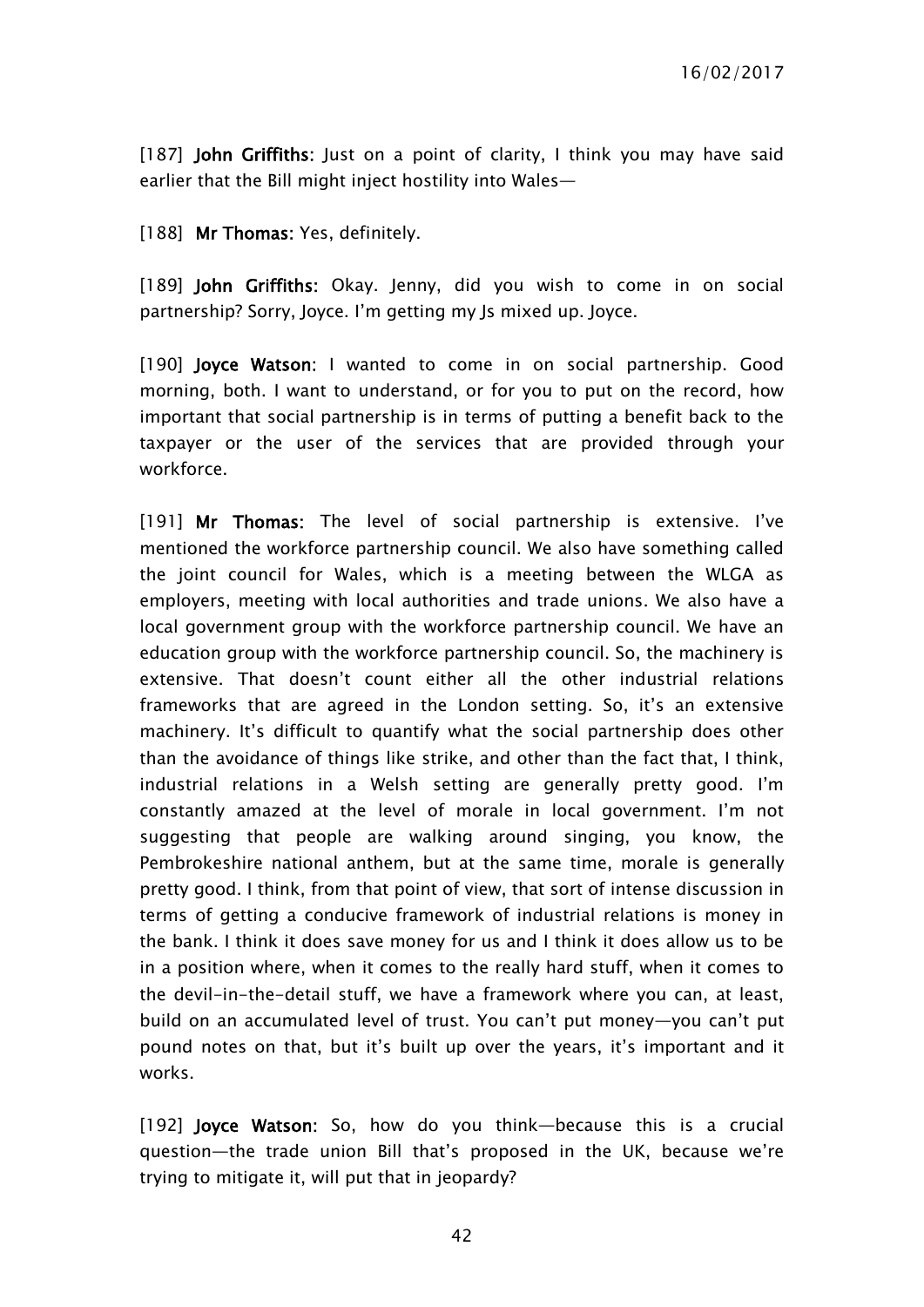[193] Mr Lloyd: Perhaps it might be helpful to give some examples.

[194] John Griffiths: Just to comment briefly-the Trade Union Act in a UK setting.

[195] **Joyce Watson:** Sorry, yes. Okay.

[196] Mr Lloyd: I think this is included in our evidence, where there was a national teachers' strike a number of years ago in England, which we managed to avert in Wales. We managed to avert that through sitting down and discussing the issue sensibly and maturely, and coming up with a solution that suited the approach in Wales. It caused major disruption in England: schools closed, there was loss of learning, and the impact that that has on the economy in terms of parents needing to take time off work to cover the absence. We stopped that in Wales, and we stopped it through having a proper, mature conversation under these social partnership arrangements.

[197] Joyce Watson: That's great, but it still doesn't answer—. How do you see that changing the Trade Union Act that is currently prescribed by the UK? How would that, in your opinion, change that?

[198] Mr Lloyd: Okay. One of the elements is the restriction on facility time. It's how you interpret that facility time, and that ability to be able to have a conversation at various levels, as Steve mentioned, whether they're national or local. If there's a restriction on facility time, that prevents that conversation, and prevents the opportunity to discuss a solution. Steve mentioned social partnership, but he also mentioned the frameworks. We're built on collective agreements; they are joint agreements between the trade unions representing their membership. That's in our national agreements. We're currently bound by that, and if that facility time disappeared or was restricted, that would put in danger the ability to have these mature conversations that resolve problems that affect our communities.

[199] **Joyce Watson:** To coin another phrase, then, 'It's good to talk'.

[200] Mr Lloyd: Yes.

[201] **Joyce Watson:** Have you ever thought about the amount of savings? Did you ever look at the cost? You mentioned that there was a cost, and you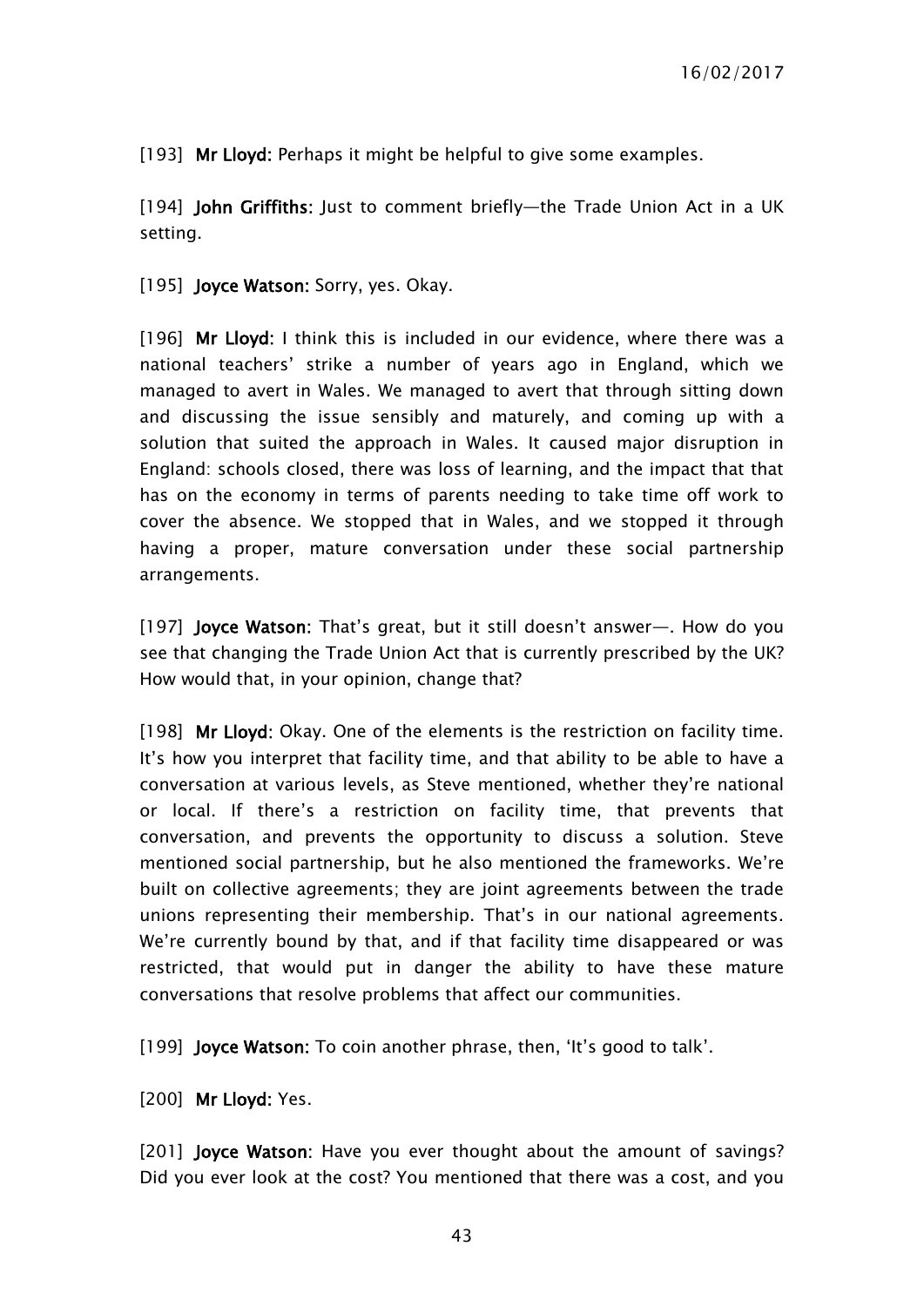gave an example of the teachers. Do you know if that was actually costed to the community or not?

[202] Mr Lloyd: No, it wasn't costed. We could put out finger in the air, but we'd also consider what it would be a considerable disruption to right across Wales, as I say, not just within the workforce and within schools and children, but in terms of others being able to attend work as well. I have no idea what impact that would have had on the economy, that particular day.

[203] Joyce Watson: Can I ask another question—because you've sort of alluded to it in terms of social partnership—about the added bonus of people feeling valued? Because you've had conversations and you've recognised, I hope, within those conversations, the difficulties on both sides, so how do you feel that that then feeds back into the productivity of the workforce?

[204] Mr Thomas: I've spoken to colleague chief executives in an English context, and talked about the framework with industrial relations there, and some more hostile frameworks, and I think there's a range of things that has happened across—. I'll readily admit that English local government has faced deeper cuts than Welsh local government, but I think in terms of the package that we give, in terms of a message to the 140,000 employees of Welsh local government, it's one of, 'We're going to seek to protect some of the key services as much as we can. We're going to back that up with an industrial relations framework, which is about dedicating ourselves to protecting your jobs wherever we possibly can. So, we won't give a commitment on no compulsory redundancies. We can't. But we will do our damnedest to make sure that we do not go down that route.'

[205] A classic example: the leader of Neath Port Talbot, Ali Thomas, has negotiated a situation in that authority where, one year, there were 2 per cent salary cuts, but it was done on the basis that there would be no compulsory redundancies and it was done on the basis that those cuts hit everybody proportionally. The chief exec and the senior officers took a higher level of reduction. So, that sort of sense of fairness that comes out of those types of approaches I think plays well with the workforce, and I think people understand that, and I think people—. As I say, I'm not suggesting that everybody is walking around with a big smile on their face at the current time—it's very difficult out there—but I think it's one of those situations where it does at least provide a level of assurance about your employment, which in an English context is slightly different, because authorities there will privatise at the drop of a hat and authorities there have probably lost more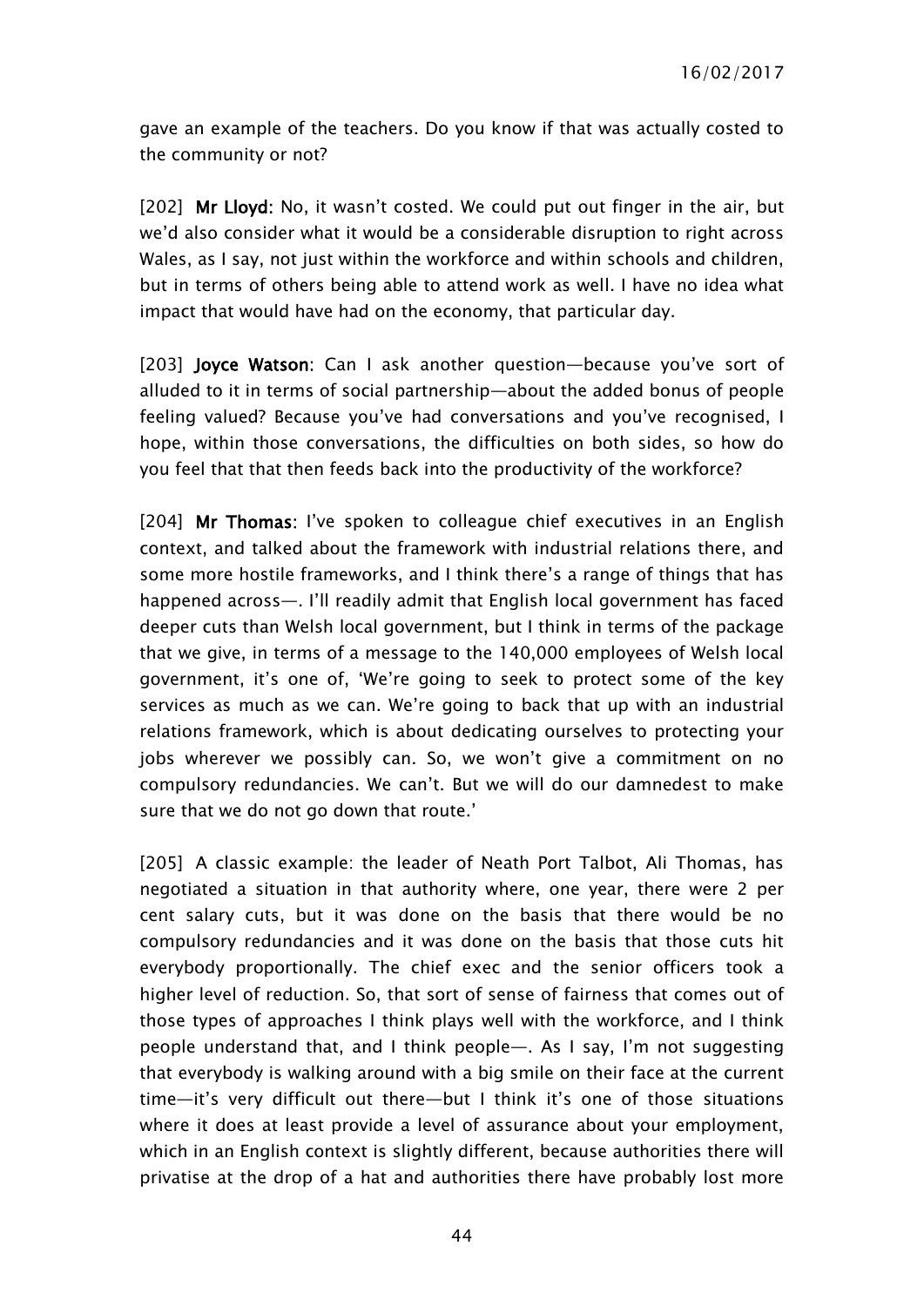staff than we have, in terms of the approach that they've taken. We've lost a lot of staff—we've lost 20,000—but there are probably a lot more gone in the English context, and part of that is about the fact that we are seeking to put in place these frameworks that protect the employment. As I say, that is something that I think the employees of local government understand and appreciate.

[206] **John Griffiths: Okay. Rhianon.** 

[207] Rhianon Passmore: Thank you. In regard to that, which is quite clearly articulated, you mentioned at the beginning, in a sense, that this is a nonissue—why fix what's not broken—and that you have got better things to do in terms of dealing with austerity—so-called—and the cuts to Wales and also social care matters, which are difficult. In regard to the situation in England and the Act itself, which we are seeking to disapply here, what is your view in terms of the motivation, if I may ask, in terms of why that was introduced, bearing in mind your quite clear narrative about the advantages of a social partnership here, in terms of our improved industrial relations here in Wales, compared to England?

[208] **John Griffiths:** I don't think that—. It's probably not a question that you are able to answer—

[209] Rhianon Passmore: It's a view.

[210] John Griffiths: —or is reasonable to expect you to answer, to be fair, Steve.

[211] Rhianon Passmore: I mean, I don't know if there is anything you want to add as to why we're having to go down this route.

[212] Mr Thomas: I think that the Conservative Government in Westminster has a different model of industrial relations than the type of approach that we take in Wales. That is a totally legitimate model of industrial relations that they are applying there. We don't agree with it. In Wales, 21 of our authorities do not agree with it either.

[213] Rhianon Passmore: Okay, thank you.

[214] John Griffiths: Okay, thank you. Sian.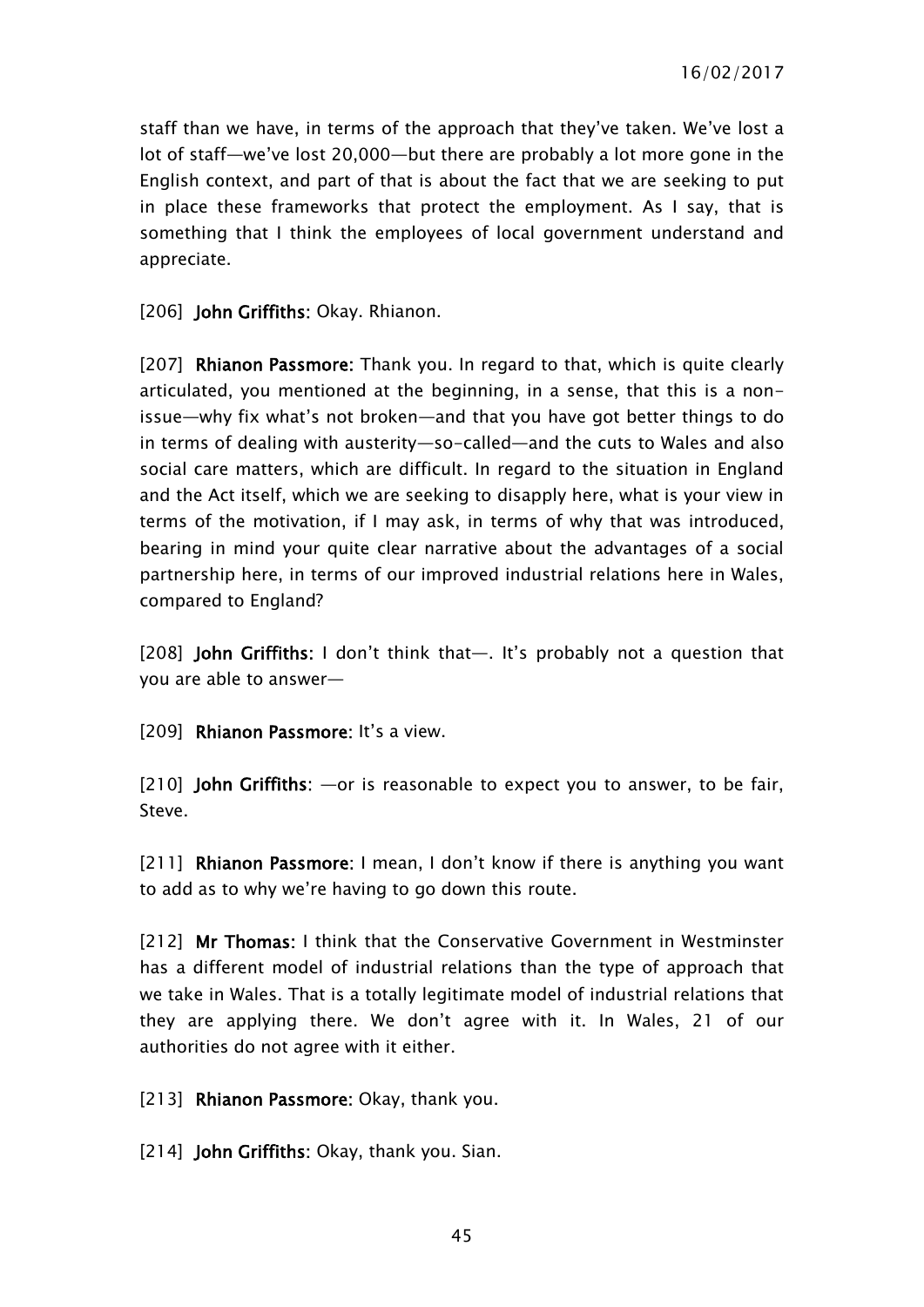[215] Sian Gwenllian: Diolch yn fawr Sian Gwenllian: Thank you very much am ddod atom y bore yma. Rwyf jest for being here this morning. I just eisiau edrych ychydig bach ar Fil yr want to look a little bit at the Trade Undebau Llafur (Cymru), sydd yn Union (Wales) Bill, which tries to ceisio datgymhwyso tri maes penodol disapply three specific areas of the o Ddeddf Undebau Llafur 2016. A UK Trade Union Act 2016. Do you ydych yn meddwl bod y meysydd yma yn bwysig—y tri maes y byddwn yn delio yn fwy dwfn â hwy? Yn will be looking at more deeply? gyffredinol, a ydych yn meddwl bod y rhain yn bwysig o ran cael eu important in terms of being datgymhwyso? A ydy'r Bil yn mynd ar ôl y pethau iawn, mewn gwirionedd, er mwyn cynnal y bartneriaeth maintain that social partnership? gymdeithasol honno? Hefyd, a oes unrhyw rwystr yr ydych yn ei weld you see in terms of implementing the wrth roi darpariaethau'r Bil newydd provisions of this new Bill? Are we hwn ar waith? Hynny yw, a ydym yn creating unintended consequences creu rhyw sefyllfa, yn anfwriadol, efo with some of the elements that are rhai o'r elfennau sy'n cael eu disapplied? datgymhwyso?

that these areas are important—these three areas that we Generally, do you think that these are disapplied? Does the Bill pursue the right things, as it were, in order to Also, is there any kind of block that

[216] Mr Thomas: I think that, in terms of the approach you are taking, it is the right approach. I think if there are any unintended consequences, it will be the consequence to show that Wales applies a better model than is applied in England. We have got a situation here where, when it comes to things like check-off, when it comes to things like facility time, when it comes to a range of other elements in the Bill—I mean, I can't overemphasise that, for most authorities, this is just a non-issue. You know, in terms of check-off, we take charitable donations out of people's salaries. It doesn't cost that much. It doesn't make that much difference. It's part of any good payroll system.

[217] In terms of facility time, I think facility time is important. Again, I'm not going to pretend we don't have disputes about it. We have had two authorities in the recent period—Carmarthenshire and Anglesey—who have had some fairly robust arguments about this. From our point of view, we want to see the trade unions subject to the same economic disciplines that the rest of us are subject to. But, you know, we see facility time as a way of having a dialogue at a local level that allows us, at the local level, to test some of the ideas that councillors and officers are coming up with. It's that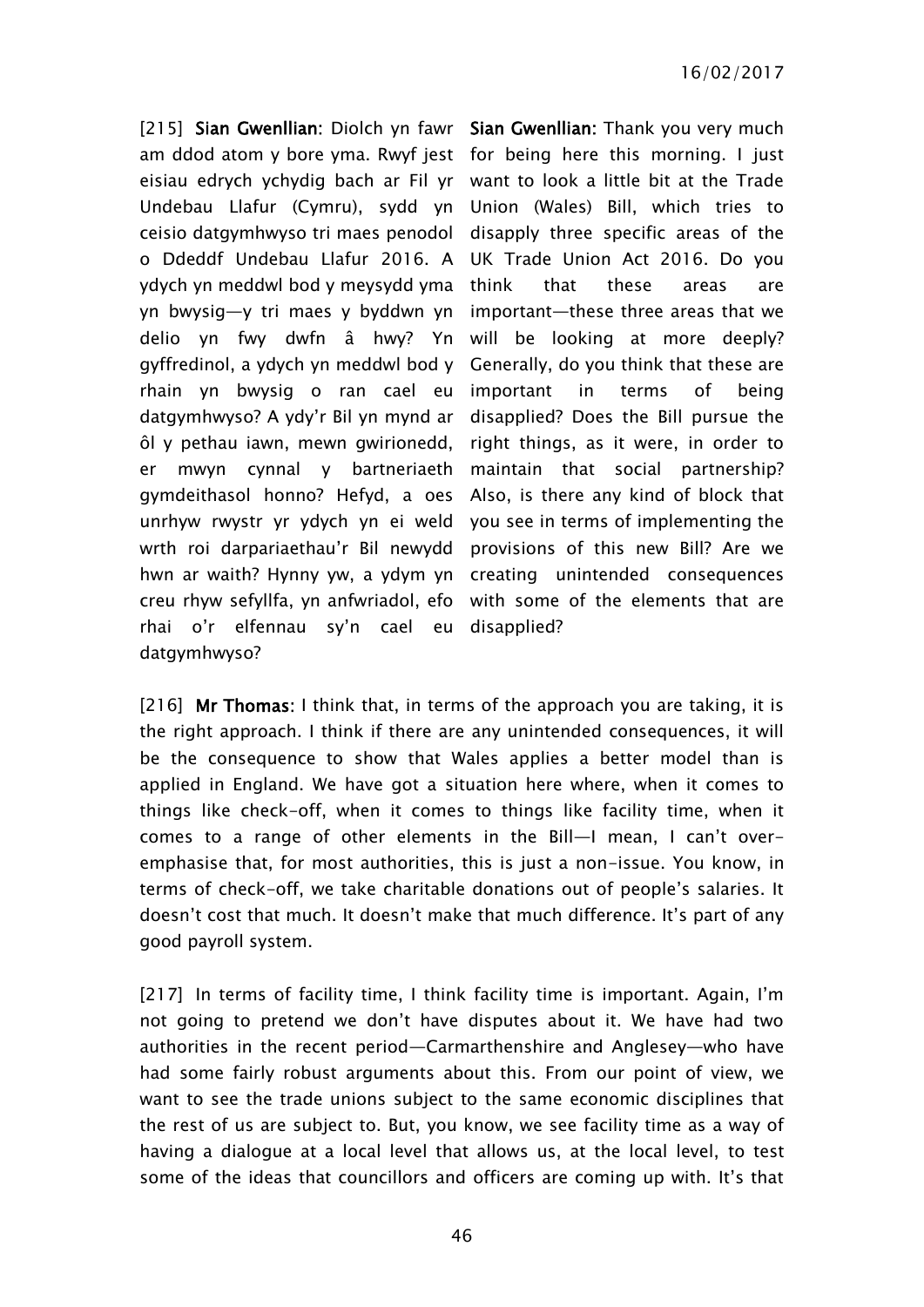16/02/2017

sort of pre-consultation, pre-scrutiny, pre-discussion that allows some of the more controversial things to get through in budgets. When you work in Gwynedd—it used to happen in that way, and, again, it was absolutely essential to have that. You need a point to go towards, don't you? You need an organisation that represents your workforce, where you can raise these things and take the temperature on some of the things that are being raise. So, that, as I say, is absolutely key for us.

[218] In terms of the way that the Bill is constructed, I've seen the legal advice that the Wales TUC has got on it, and I think it's a Bill that essentially disapplies an Act, isn't it? From our point of view, we do not see the need for the Act, so we're perfectly content with that.

[219] Sian Gwenllian: It disapplies three particular areas, doesn't it? That's what I'm trying to get at. Do you think that those are the correct areas to be disapplying or—? In general, you don't agree with the Act anyway, but do you see that these three areas will make a difference? Are there any unintended consequences?

#### 11:30

[220] Mr Lloyd: In terms of that issue around facility time, that is essential in having that mature conversation. If that was taken away or restricted in anything, the industrial relations landscape in Wales would change totally. Steve mentioned previously some examples around the Neath Port Talbot workforce agreement. Discussions took something in the region of 18 months, but took £3 million off the pay bill, through a mature conversation. There would have been a different approach required. It would have been members losing their jobs and services affected because of that. So, I think it's crucial that facility time is maintained proportionately—proportionately so that you can have that conversation with the trade union, who represent their workforce. So, it's useful to talk to the workforce through the trade unions, rather than trying to talk to a workforce that's geographically all over one's county in different offices and communicate—having that point of contact, taking that temperature test around where we're going. And also, dare I say, it's useful having the trade union to deliver messages for you, because I think sometimes we have messages from people and we disbelieve them because of the relationship. It's that doctor in a white coat—if a doctor tells me I've got a cold, as opposed to somebody else, it must be right. So, having that conversation with a trade union, who understand the issues and can tease that out—there's a lot of value in that as well.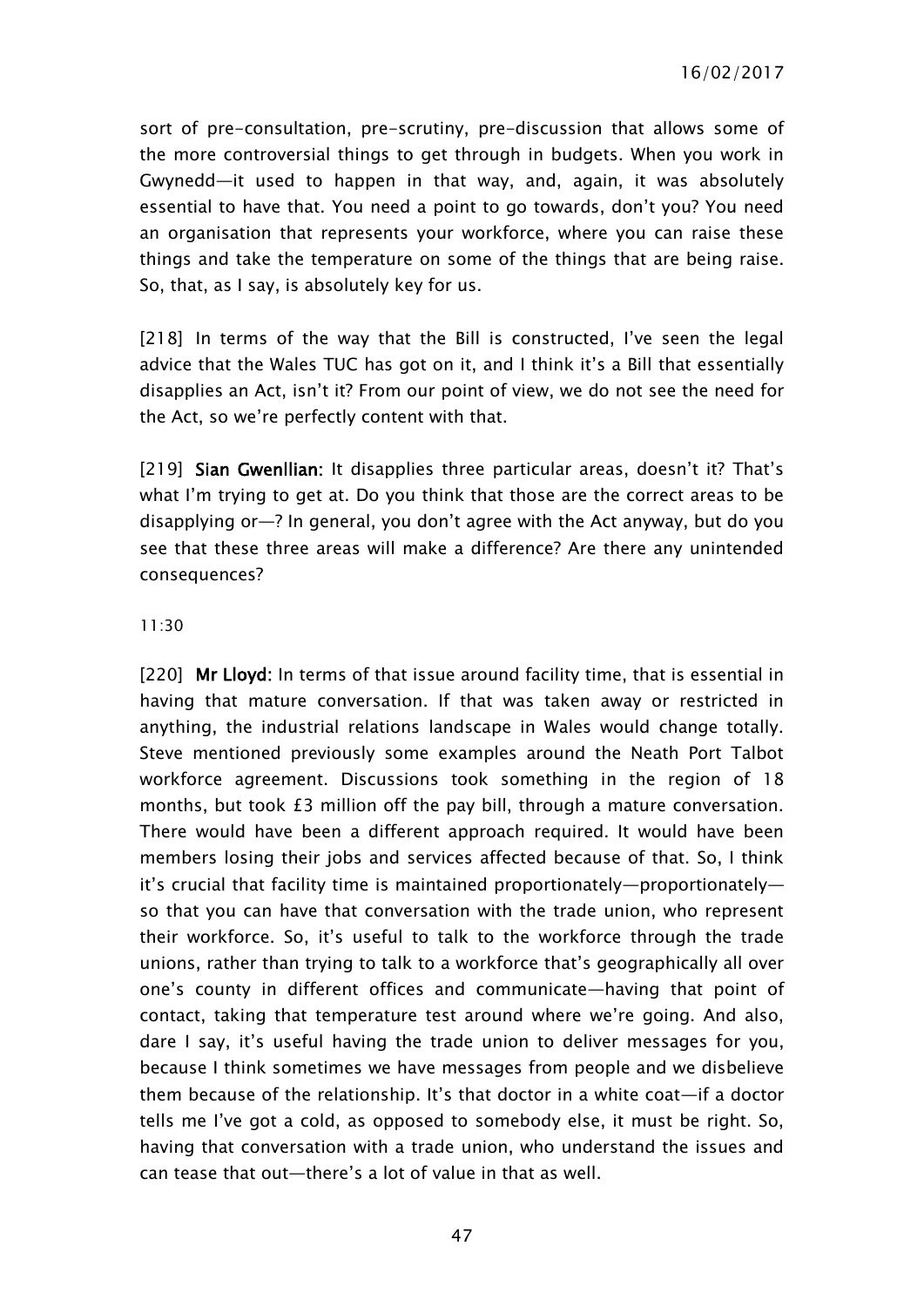16/02/2017

[221] John Griffiths: Could I just ask, picking up on Sian Gwenllian's question, in your view, are there any provisions in the UK Act that would adversely impact on the social partnership and delivery of services that the Welsh Government Bill doesn't seek to disapply?

[222] Mr Thomas: I think, from our point of view, the Bill itself disapplies most of the more contentious elements of the Act. Many of the contentious elements of the Act were anyway amended through the House of Lords process in terms of the scrutiny within the Westminster environment. So, the Act is not quite as draconian as it was. It was David Davis, I think, who described the provisions originally on picketing as akin to Franco's Spain. Coming from a now Conservative Minister, I think that tells you a story.

[223] So, I think, from our point of view, the Bill covers and touches all the right bases. From our point of view as well, I think we want to carry on with what we think is a successful industrial relations framework. We see no need to change it.

[224] John Griffiths: Can I just ask as well, in terms of the Welsh Government's proposals to local government reform, I think you've said that keeping the sort of relations that currently exist with the trade unions would be beneficial for that and that trade unions will have an important role to play. Could you just say a little more in terms of how you think the UK Trade Union Act 2016 would harm that local government reform process, potentially?

[225] Mr Thomas: We're going to have—. Over the next five to 10 years (1) we're going to see voluntary mergers—that's going to happen—(2) we're going to see authorities take a range of services up to a regional level, with consequent impacts on the local government workforce. From our point of view, what we want to do is have a discussion about how we do that, because, inevitably, when you take things up to another level and a different level of scale, there are job losses.

[226] I think, from a discussion between ourselves, the Wales TUC, and a range of trade unions and the Welsh Government, we are anticipating this discussion at the workforce partnership council. In fact, I think there's a paper from the staff commission on this at the next workforce partnership council in March. So, people have said to me on a number of occasions, 'Now that local government reform is over—'. It's not over, is it? There's still a big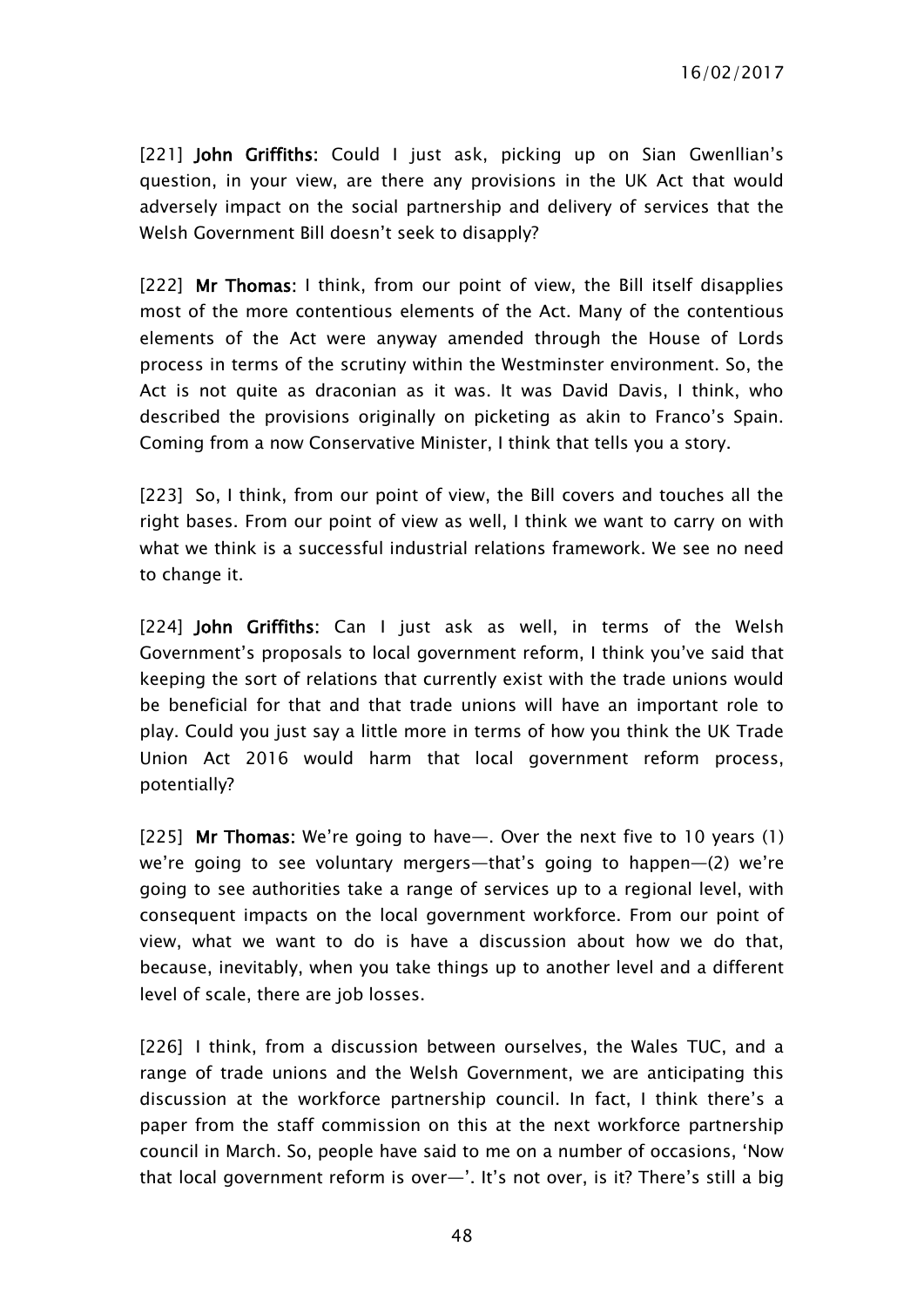reform programme going on out there. There's a possibility in the future, as I say, of regionally delivered services to a much greater level than there is now, and there's going to be big workforce implications of that.

[227] So, I think this approach that we've got lays a foundation to get to where we want to go. I think, if we put in the provisions of the Act, it will make a more hostile trade union framework in the Welsh context. We do not want to upset the apple cart with the approach that we've currently got, and I think, you know, we can get to that next stage by applying the mechanisms that we've currently got, and that includes the structures of the workforce partnership council. It also includes—you know, I pick up the phone to the head of the Wales TUC; he speaks to me. The head of Unison speaks to me. We speak directly to each other, and we iron things out, and, you know, we are not sitting in rooms agreeing with each other all the time, we are disagreeing quite a lot, but we are seeking to find ways through how we take the reform programme forward, and I think the Act will help us to do that what I mean by that is that the new Wales Act on trade unions will help us to do that. That will be a firm foundation for moving forward.

[228] **John Griffiths:** Okay. Jenny.

[229] Jenny Rathbone: I just wanted to come back to your remarks about facility time. Nobody's arguing that facility time isn't extremely important otherwise, employers would have to consult with every individual employee, which is impossible. So, I think what we're trying to understand, though, is why it isn't beneficial, in terms of proper scrutiny by members of what their trade union representatives are getting up to, to have that level of publication. So, the Cabinet Secretary said that the public can already access information on facility time. Can you just explain, you know, how your average employee would get to find out how their shop steward, representative, was spending their time?

[230] Mr Lloyd: As a member of that union, that would be—. It's not all the staff who are—

[231] Jenny Rathbone: No, absolutely-[*Inaudible.*]

[232] Mr Lloyd: So, yes, they have their own frameworks, their own meetings. They appoint their own officers. They have their own membership panels and hold themselves to scrutiny in terms of what they're, as a trade union activity—.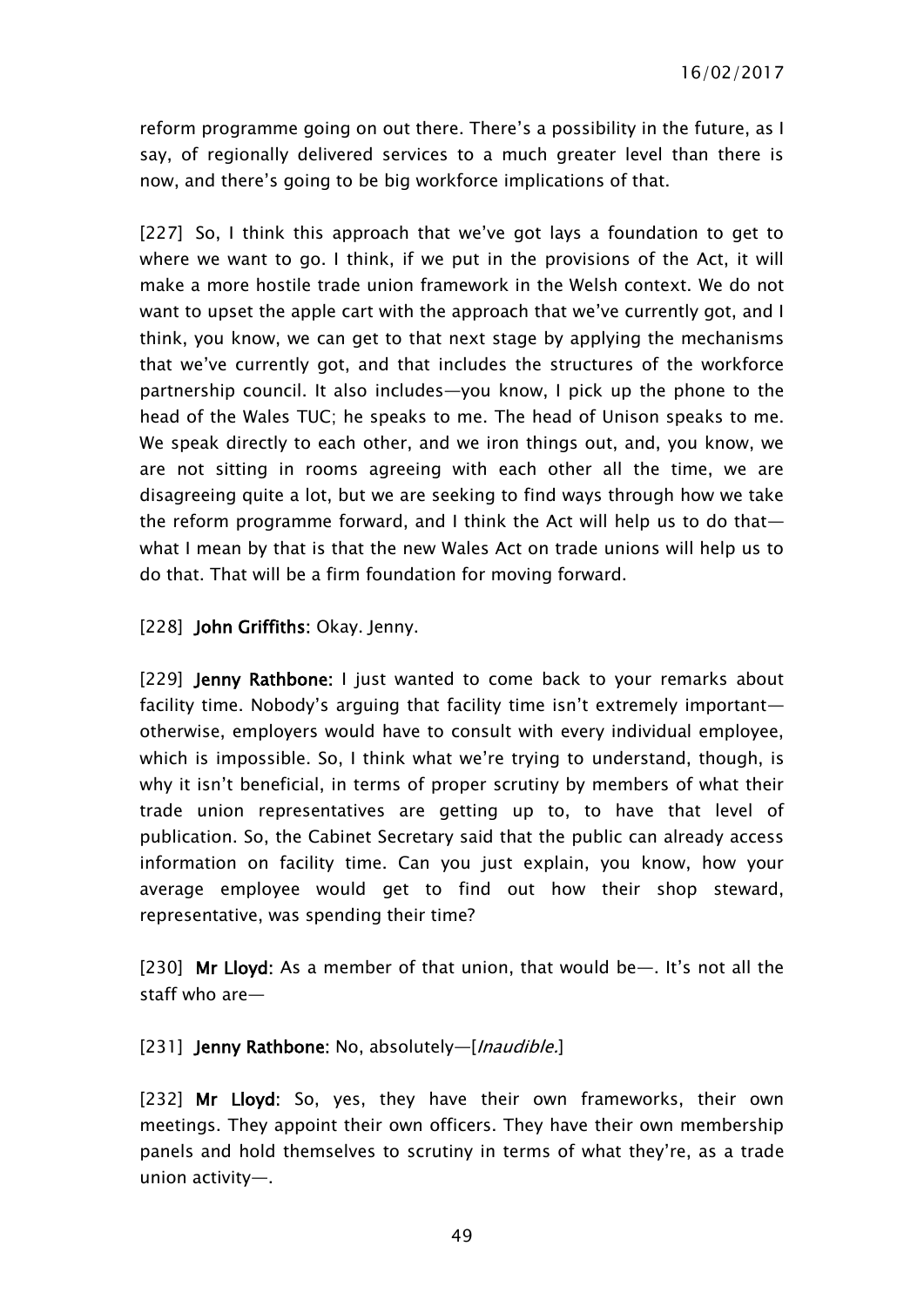[233] **Jenny Rathbone:** Sticking with facility time, though, what would be-? What do you think would be a disbenefit, negative, about just publicising what amount of the appointed representative's time was spent on facility time?

[234] Mr Thomas: If we could get a common framework to accurately account for how every authority accounts for facility time—which we may be able to do, I don't know, but, if we could, I have no problems with it being published at all. I think the trouble is, at the moment, we're comparing apples with pears in terms of the way authorities account for this. I was looking this morning—. In England, there's the Local Government Transparency Act 2014, and you can go through various English authorities and see how they account for facility time. There was one large metropolitan authority whose facility time agreement was much smaller than a district council. Now why is that? And I'm asking you the question, because I can't answer it. It's probably because somebody's accounting for it in a different way and it's being charged in a different way, and, as a result of that—. Part of the reason for publication is to make valid comparisons, isn't it? And, as it stands at the moment, I don't think we've got the framework to do that. But, in principle, I'm not against more transparency on this. We have pay policy agreements for senior officers, we have a range of transparent mechanisms in local government; there's no reason, if we couldn't get a framework in place, they shouldn't apply in this case.

[235] **Jenny Rathbone:** You say you review facility agreements periodically to ensure that they're fit for purpose. How come you haven't then addressed the issue of apples and pears being compared?

[236] Mr Thomas: Because, as I say, it would be—. In terms of the way local authorities account for this—. I mean, you know, somebody once said to me that there are two people who understand the local government finance settlement in Wales, and one of them is the director of finance for the WLGA and the other one's dead. It is incredibly arcane, some of the ways these things are accounted for, but I think what we need to start talking with the authorities about, if there is going to be a push for more transparency in this area, is to make sure that we do get a common accounting framework, and that's something you might want to think about as a Welsh Government.

[237] Jenny Rathbone: Okay.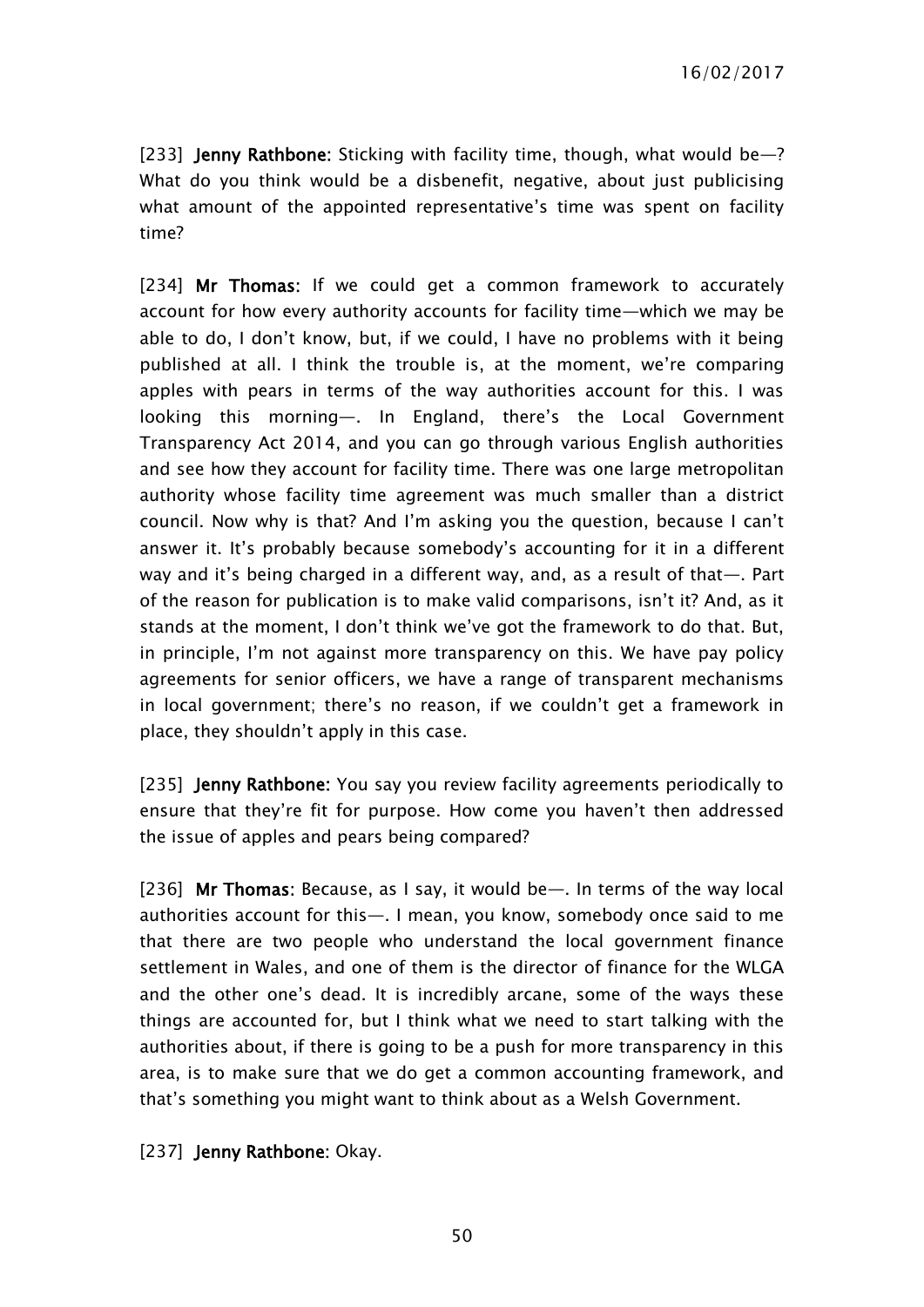[238] John Griffiths: Okay. Janet, if we stick with facility time, and we'll go back to check-off. Do you want to ask some further questions on facility time?

[239] Janet Finch-Saunders: Yes. I think it's fair to say there is some ambiguity, and it isn't as easy, really, to see how much facility time is taken out—I know we're doing a piece of work on it at the moment. But, if the amount and cost of facility time taken, say, within local authorities is not known, how can the public be confident that it is being managed appropriately and that it provides value for money for the public purse? Because, as you well know, Steve, some local authorities have designated trade union officials, and a number of them, and I know, in England—you know, large numbers of people. I know, with local authorities and the pressures upon them, my constituents in Aberconwy wouldn't be too happy to think that money was being spent on trade union activities when really those positions—you know, we've got very vital services to deliver.

[240] Mr Thomas: In fact, the authorities do review this in the sense that, if you take the Carmarthenshire example and the Anglesey example, there has been a rigorous local debate, which we've been involved in, in terms of reviewing the facility time agreements there. And, as you well know, Janet, if it moves in local government and has got a pound note attached to it at the moment, we review it. We are hugely conscious of every item of expenditure within a local authority, and this is one of the areas that we'd look at. But, as I say, it's one of those ones where, I've got to say, when I worked in local government, there wasn't too much public interest in this. Public interest tends to be on services, not the sort of what I'd describe as the industrial relations framework or the back-of-office framework. I think, when you actually look at this—and I've got a vague figure in my head about probably what we spend on this, but I can't verify that—you know, it's a tiny proportion of money in terms of the total cost of local government expenditure. Then you've got to think about that investment into trade union facility time, what does it save in terms of working days, in terms of ability to get through agreements, in terms of things like health and safety, all of these things. I genuinely think it's a good investment. It's a good investment. I was looking this morning to see what other people thought, and I came up with a very interesting quote from somebody—and, you know, this is not Len McCluskey. He says:

[241] 'In today's difficult economic climate, it is more important than ever that all resources available to the workplace are well deployed. Union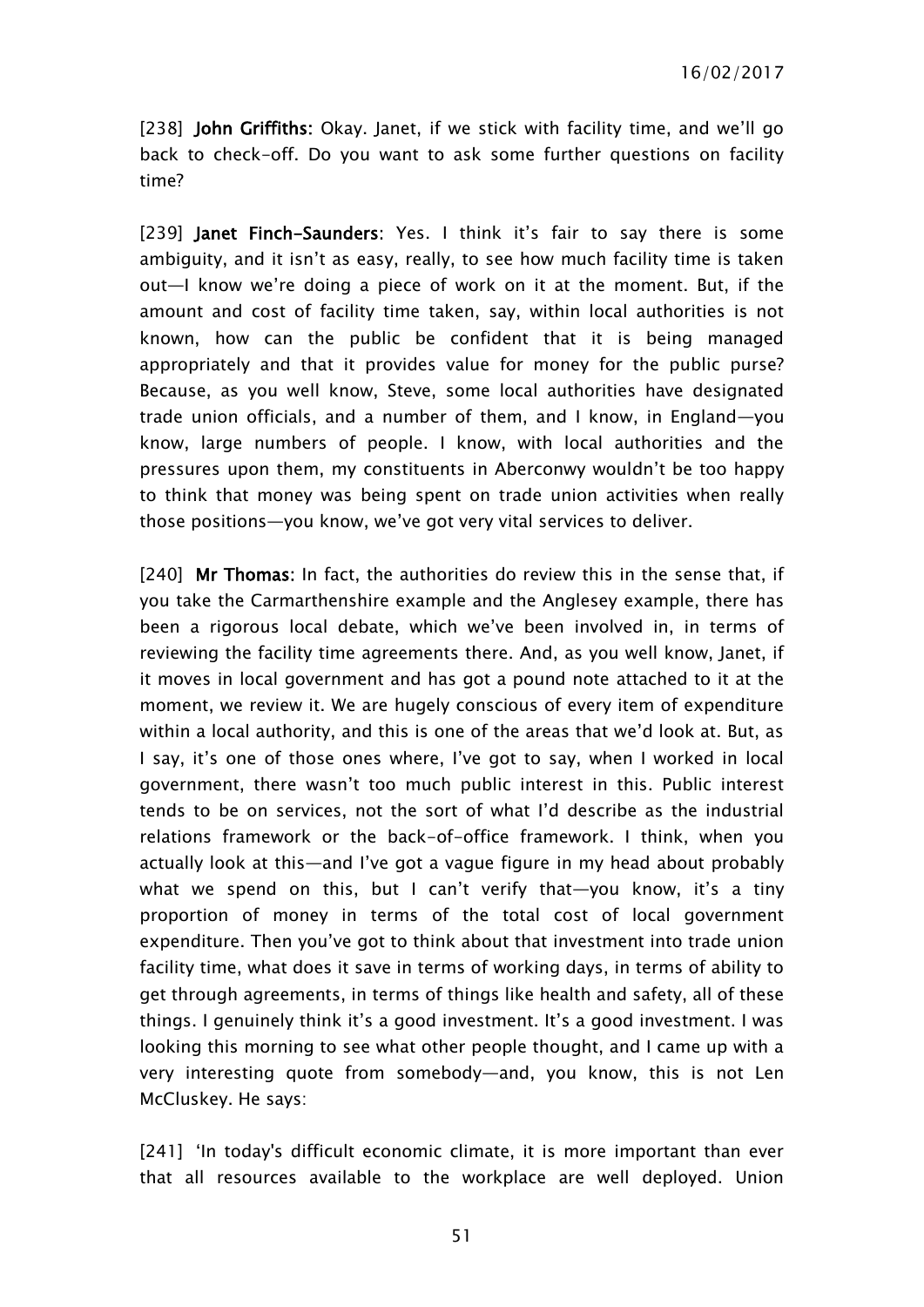representatives constitute a major resource: there are approximately 200,000 workers who act as lay union representatives. We believe that modern representatives have a lot to give…to the organisations that employ them.'

[242] That's the head of the Confederation of British Industry, Richard Lambert. If they see that value, you know, I think we see it as employers as well. And yes, there's a cost, but I think it's both a cost and an investment.

[243] **Janet Finch-Saunders:** But to avoid the ambiguity, what has the WLGA done in terms of looking out some data to try and establish exactly what this is costing to our—?

[244] Mr Thomas: We've had discussions about this on the Joint Council for Wales. It is difficult to get a common framework on this. We could put out a survey, I suspect, tomorrow and ask everybody what their facility time agreements are, and whether they'd all respond, I don't know. But, I think, from our point of view, unless we get a common understanding of what's behind those figures, it's almost meaningless. It's like that example I used of the metropolitan authority and the district authority. The district authority does not spend more than that metropolitan authority on their facility time. But somewhere in there, there's a different way of accounting for that facility time.

[245] John Griffiths: Just following up on that, just to try and get some clarity on what processes apply, could you say a little more about the internal processes and the scrutiny arrangements in place in local authorities to ensure facility agreements are fair and reasonable? And are those arrangements operating successfully across all local authorities in Wales?

[246] Mr Thomas: Well, as I say, they are generally operated in a smoothfunctioning fashion, but there have been flashpoints. As I say, the classic examples were the two authorities I mentioned previously. And that was about concerns in terms of the money spent on the agreement, and that was also about concerns about the nature of the persons in the job. That is another issue because, obviously, sometimes there are more senior grades in facility time agreement jobs. So, it might that the cost is more because the person in that is a more senior grade. So, it's a difficult comparison to make between authorities in terms of how we compare these—you're certainly not comparing like with like.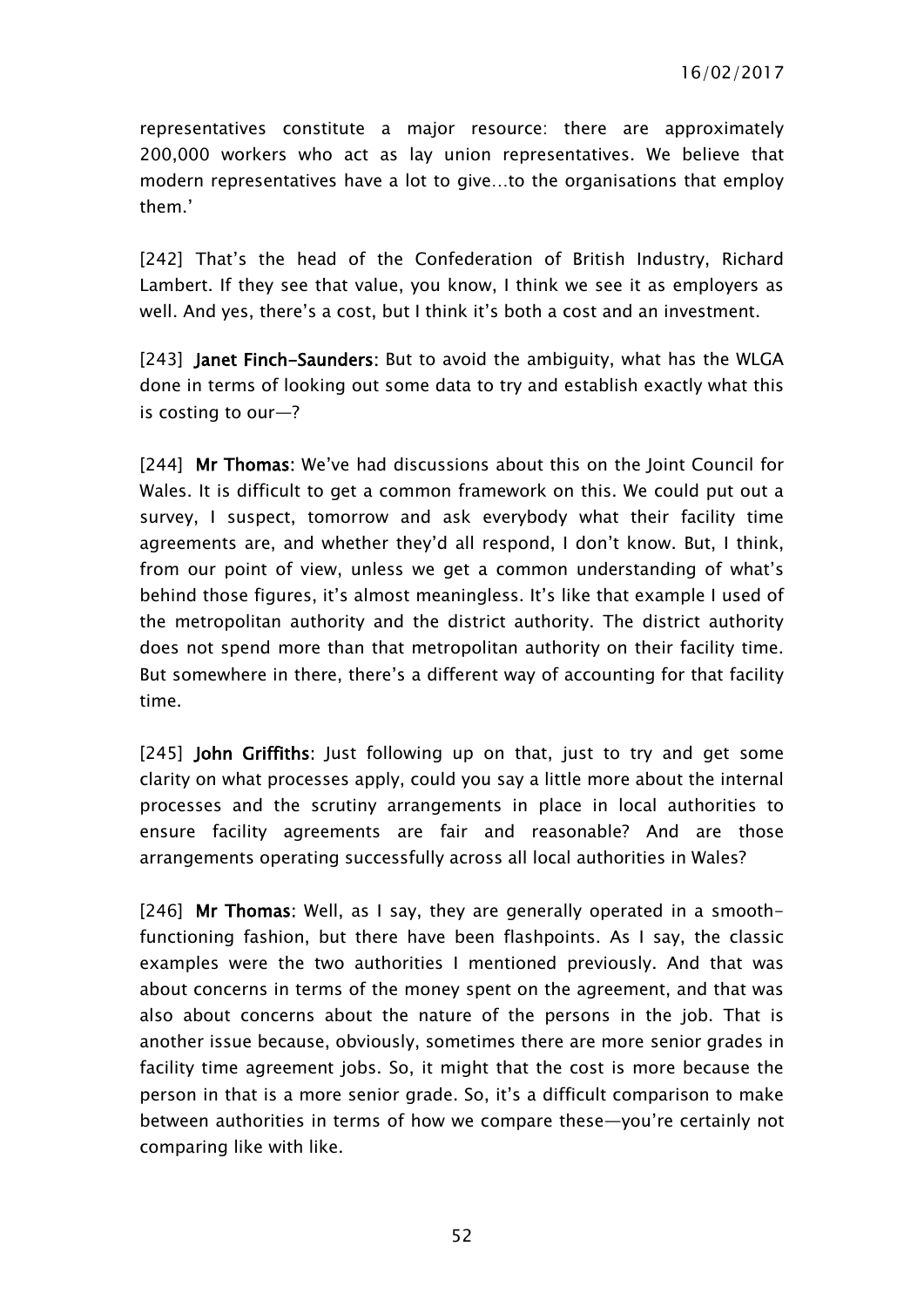[247] **John Griffiths**: But there are those arrangements in place for scrutiny right across the local—

[248] Mr Thomas: Yes, definitely.

[249] John Griffiths: Okay. Janet, did you have any further questions?

[250] Janet Finch-Saunders: No, I'll come in a bit later. Well, I will ask youyou know, I've worked with you over the years, Steve. You know the issues facing local government, you know the issues facing us here in Wales. Do you actually think, genuinely, that this should be a priority for the early term of this fifth Assembly term, and that this is a fundamental, important issue when you consider other Bills that we've tried to bring forward? In the overall scheme of things—. Sorry, I am—

11:45

[251] John Griffiths: I think it's probably not really a question for the WLGA, but—

[252] Janet Finch-Saunders: No. but when other committee members are muttering. You know, I do want to get my point—

[253] Mr Thomas: I'll answer that.

[254] **John Griffiths:** We must have one meeting.

[255] Janet Finch-Saunders: If you would, Steve.

[256] Mr Thomas: In my view, it shouldn't be a priority for this Assembly, but it's a priority that's been set for them by Westminster and it shouldn't be a priority for Westminster. Honestly, Janet, on this one, there are elements of the Act, which—. I don't want to get into the high politics of it, but we know what's happening here, don't we? There are things in here that are quite unprincipled in terms of the Act and they were taken out during the Lords phase.

[257] I think, in Wales, we've got a situation where, you're right: we want to get on and we want to deliver services and we want to make sure that we maintain as many people in employment as we possibly can, and I think that the current situation that we've got, i.e. the way that we do business in terms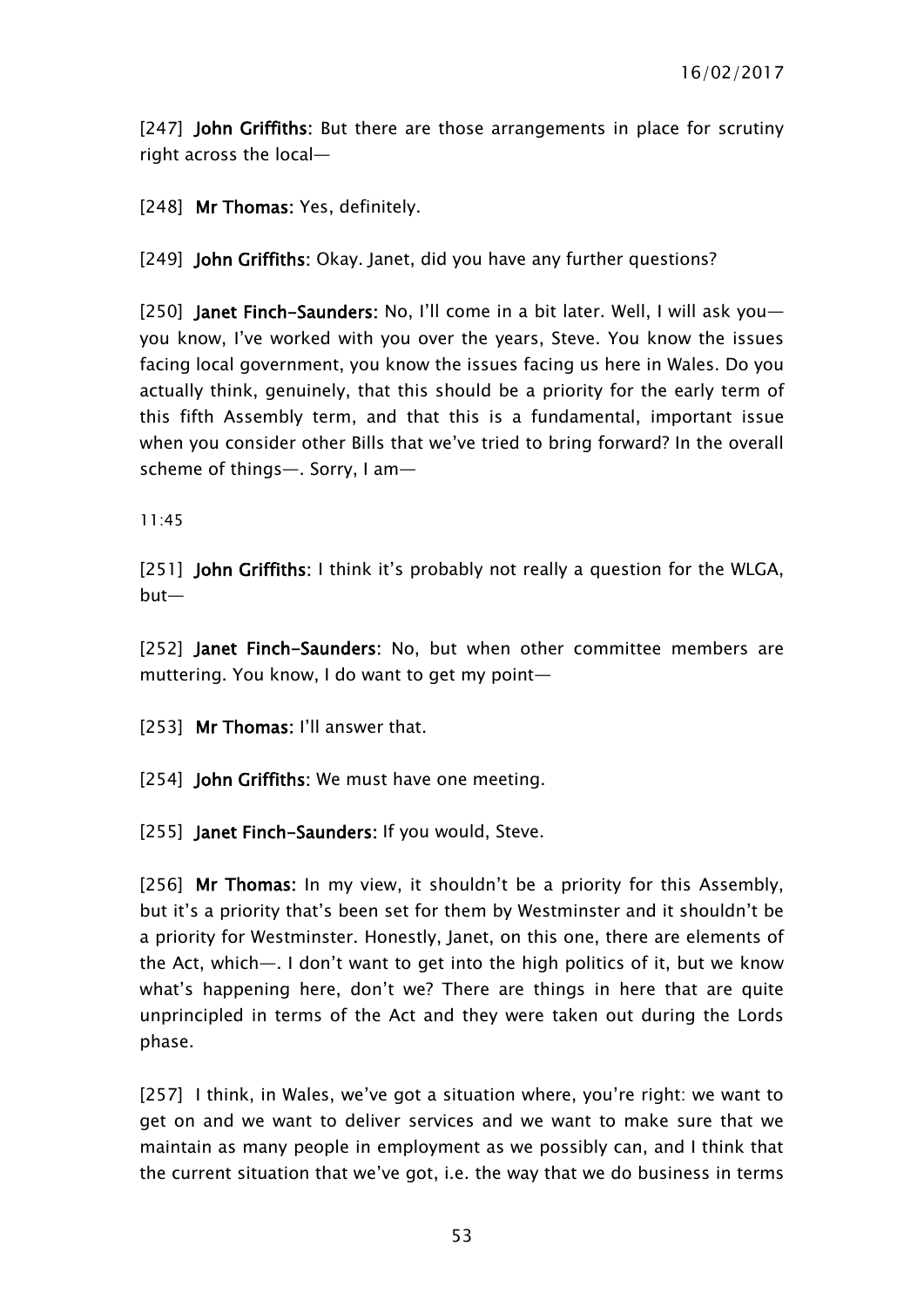of social partnership—. And I can give you an absolute assurance that this is not some utopian system of peaceful co-existence between us and the unions. We call each other names, we row and we have big arguments, but we do it in a way that is about protecting public services and employment, and it works.

[258] John Griffiths: Okay, I think we need to move on to check-off, actually.

[259] **Jenny Rathbone:** I was hoping just to pursue this slightly further, this facility time issue, because it's not about the benefits of facility time; we're talking about whether or not there should be an obligation to publish information about facility time. So, you said that obviously people collect the information in different ways. What information does the WLGA have about how local authorities collate facility time taken by their representatives in that particular authority?

[260] Mr Lloyd: We're aware of the range of facility agreements that are out there. They're not costed.

[261] **Jenny Rathbone:** I'm not talking about cost; I'm talking about time. I know that time is money, but—

[262] Mr Lloyd: No, we have no sense other than where you have full-time officers in place—you assume that they're working full time as a trade union official, very often working closely with the authority, developing a whole range of issues around collective arrangements, around dealing with disputes and dealing with things that we have to deal with around all the issues of grievance, and—

[263] **Jenny Rathbone:** Where you have full-time officers, clearly they're employees of the relevant trade union and it's up to them to ensure that they're doing the job that they've been tasked to do, but what we're talking about here is the interface between the employer and the concession of facility time. How does the employer know that people are using the time they say they're using? How does—

[264] Mr Lloyd: How does it work in practice?

[265] Jenny Rathbone: Because if they're doing facility time, they're obviously not doing the other job.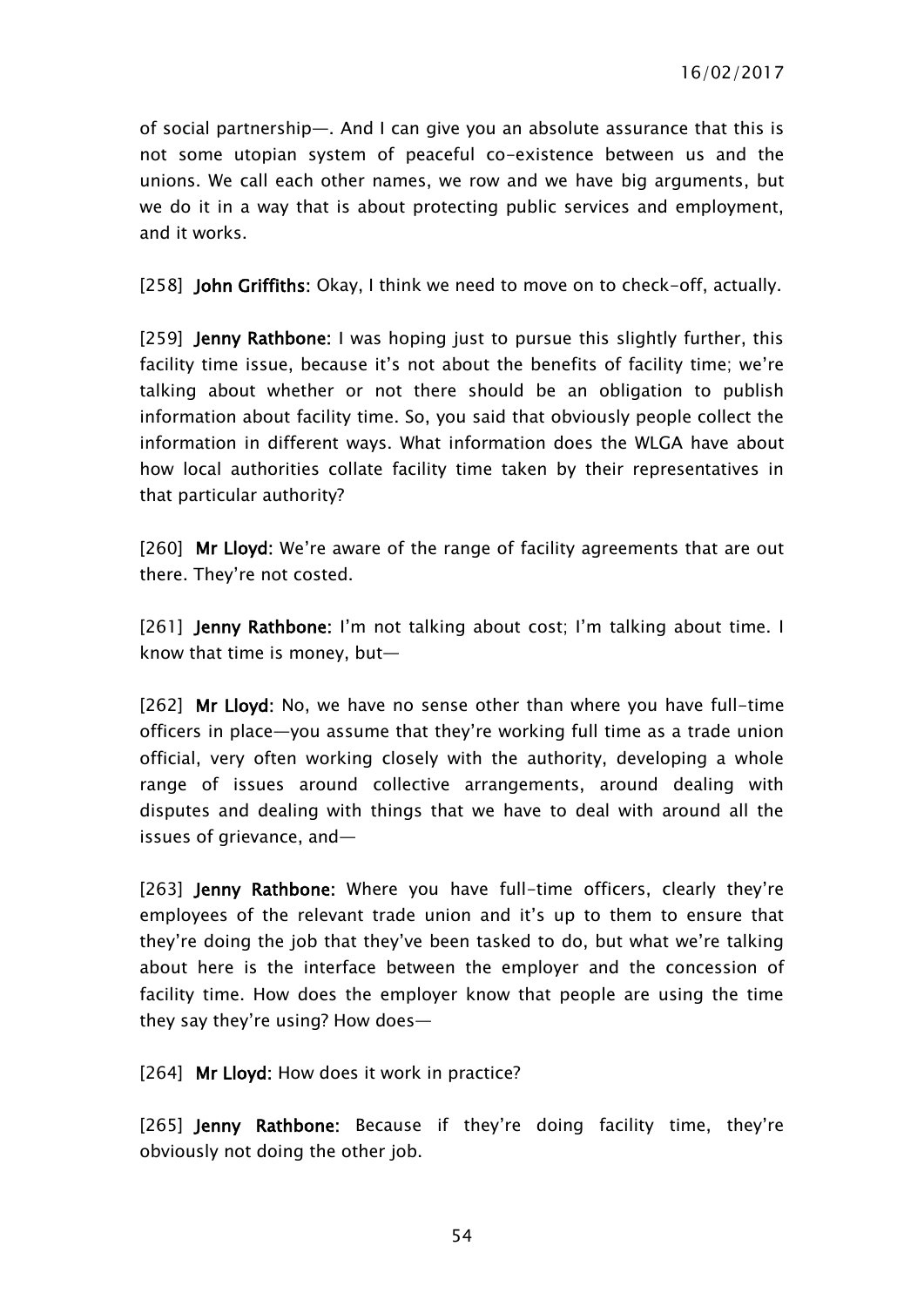[266] Mr Lloyd: You will have a facility: if you've got a lay representative who is, in principle, allowed to be released from their work, it is the manager who gives permission for them to be released. It's managed and it's usually released when they take a specific piece of work. It's not to go around and whip up the locals into a dispute; it's really to attend a particular meeting, deal with a disciplinary, support somebody and act as their advocate on sickness absence, but all of that would be agreed. They don't just, kind of, walk off site

[267] **John Griffiths:** But is it published? Is it publicly available?

[268] Mr Lloyd: I would have thought not, no, in that sense. Other than it's an agreement about how many—. It's usually an agreement that you would be allowed x many days per year. So, it's kind of managed—

[269] John Griffiths: So, a member of the public wouldn't really be able to know how much facility time is taken within a local authority or how that time is used.

[270] Mr Lloyd: It's a demand-management approach.

[271] **Jenny Rathbone**: You can see that local authorities in England are going to have to come up with an accounting system that's going to be fair because the Act is going to apply to them whatever we do in Wales.

[272] Mr Thomas: They publish their facility time agreements now. They publish under the Local Audit and Accountability Act 2014. As I say, I've got no in-principle objection to that, but what I want to be absolutely confident about—and this is always the case when you publish information about 22 separate bodies—is that you're working on the same principles of publication and to understand the story behind it as well. If it's a senior officer in a facility time agreement in one authority, and a more lowly paid officer in another, it will look a lot more expensive in Abercwmscwt than in Lower Abercwmscwt, and yet there's a reason for that.

[273] John Griffiths: Okay, thanks for that. Time is moving on, and I think we'd better move to check-off arrangements. Rhianon.

[274] Rhianon Passmore: Thank you, Chair. I can be quite clear in terms of why I feel that they've done it in the UK, and I'll keep that until afterwards. With regard to the costs of publication and with regard to the costs of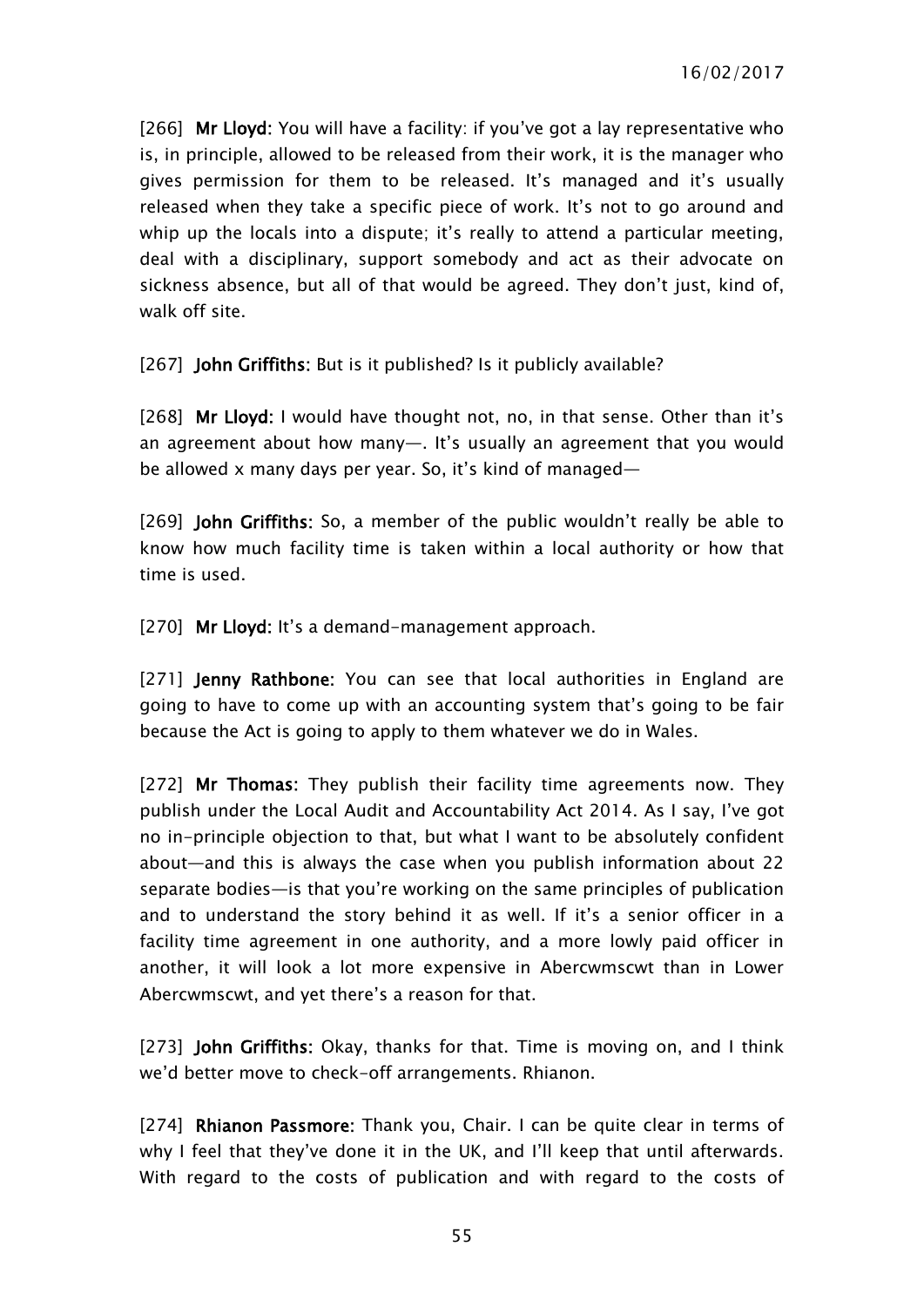reductions and restrictions on the crossover in terms of the payments with check-off, have we got any collated information across Wales in terms of the costs for local authorities for that? And with regard to the disapplication of that restriction within the new Bill moving forward, what is your view in terms of the cost for Wales?

[275] Mr Thomas: As you're aware, this is an accumulation of payroll information built up over years and years and years, and there would be employees who've been having their check-off deducted for many years, and it incrementally grows over the years. To give you a cost is almost impossible, but, honestly, the words 'de minimis' were invented for this. It is a very low amount of money that this costs. As I say, people have their salaries deducted, and deductions from their salaries for a range of things.

[276] Rhianon Passmore: So, from your perspective, it isn't an issue. It's a non-issue, again, coming back to that particular point.

[277] Mr Thomas: Absolutely.

[278] Rhianon Passmore: So, with regard to the whole principle and concept of social protection—sorry, social partnership—in terms of the reasoning for why we have relatively strong industrial relations in Wales compared to England, you either accept that premise at the very beginning or you don't, and you either value that principle and that concept of sound, solid, strong industrial relations in Wales or not. With regard to the precedence of teacher strikes and junior doctor strikes in England, as far as I can see the case is very clear that we value that social protection, and all of these accumulations of issues are important in order to be able to protect that moving forward. So, in terms of your context around that question, then, you don't feel that there is any real issue in that regard.

[279] **John Griffiths:** Can I just add to that by saying that in answering this question, could you make it clear as to whether you support the Welsh Government's Bill's intention to disapply the check-off arrangements in Wales? I've got a note here that, previously, the WLGA suggested that mandating an appropriate charge for check-off would be a reasonable approach.

[280] Mr Thomas: I think from our point of view, we've always looked at cost recovery in terms of how we go forward. Frankly, you as a legislature shouldn't be involved in this. You know, we can sort this out at a local level.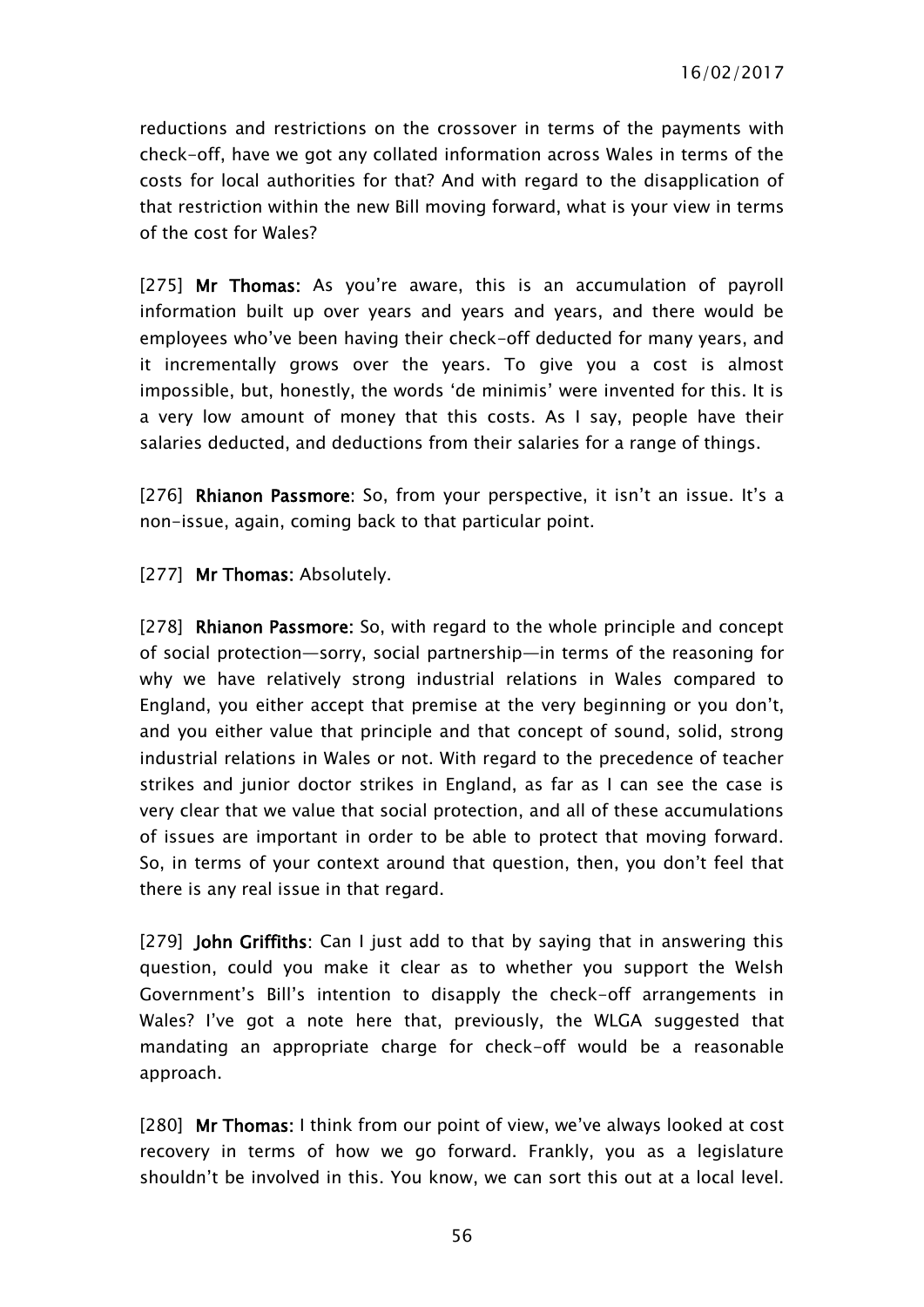This is something that we can sort out at the local level. I genuinely think there are things that are the preserve of local democracy and local government, and that relationship and how we do that can be done at a local level. And, as I say, the amounts of money involved are tiny.

[281] **John Griffiths:** So, why hasn't that been done up to now, then?

[282] Mr Thomas: Because I don't think anybody identifies it as a huge problem. You've got to remember as well that there's a large section of the Welsh local government workforce that's not in the trade unions, so there's not a cost there. But those who are, the cost of it—. You know, I could probably pick up a phone to a director of finance today, and they're not worrying about this; they're worrying about all sorts of other things. The cost of it is very low.

[283] **John Griffiths:** Would there be any practical or financial implications for authorities if the UK Trade Union Act's measures on these matters were to proceed in Wales?

[284] Mr Thomas: Well, you'd have to go through your payroll system and disapply it, wouldn't you? I suppose there would be a cost to that, but, again, I don't think that would be huge. It's difficult for me to comment further on this.

[285] Mr Lloyd: Some of the practicalities around this are to do with the intelligence of understanding who in your workforce is a member of a trade union or not. Because when local authorities went through that massive single status job evaluation exercise, that intelligence was useful to understand whether they were represented collectively through one of the unions or not. You'd have to do that individually. Even at a practical level, understanding of issues around where there's a disciplinary investigation and somebody's entitlement to be represented, understanding that it's an upsetting time if somebody's being accused of something, and understanding that they're a trade union member and signposting them can save a lot of time.

[286] I can remember at a practical level dealing with—perhaps I'll share this experience with you, because it kind of runs through some of this stuff around check-off, intelligence and facility time. I dealt with a disciplinary some years ago when I was in an authority: phone call, somebody had fallen foul of our rules, and immediately I found that they were a member of a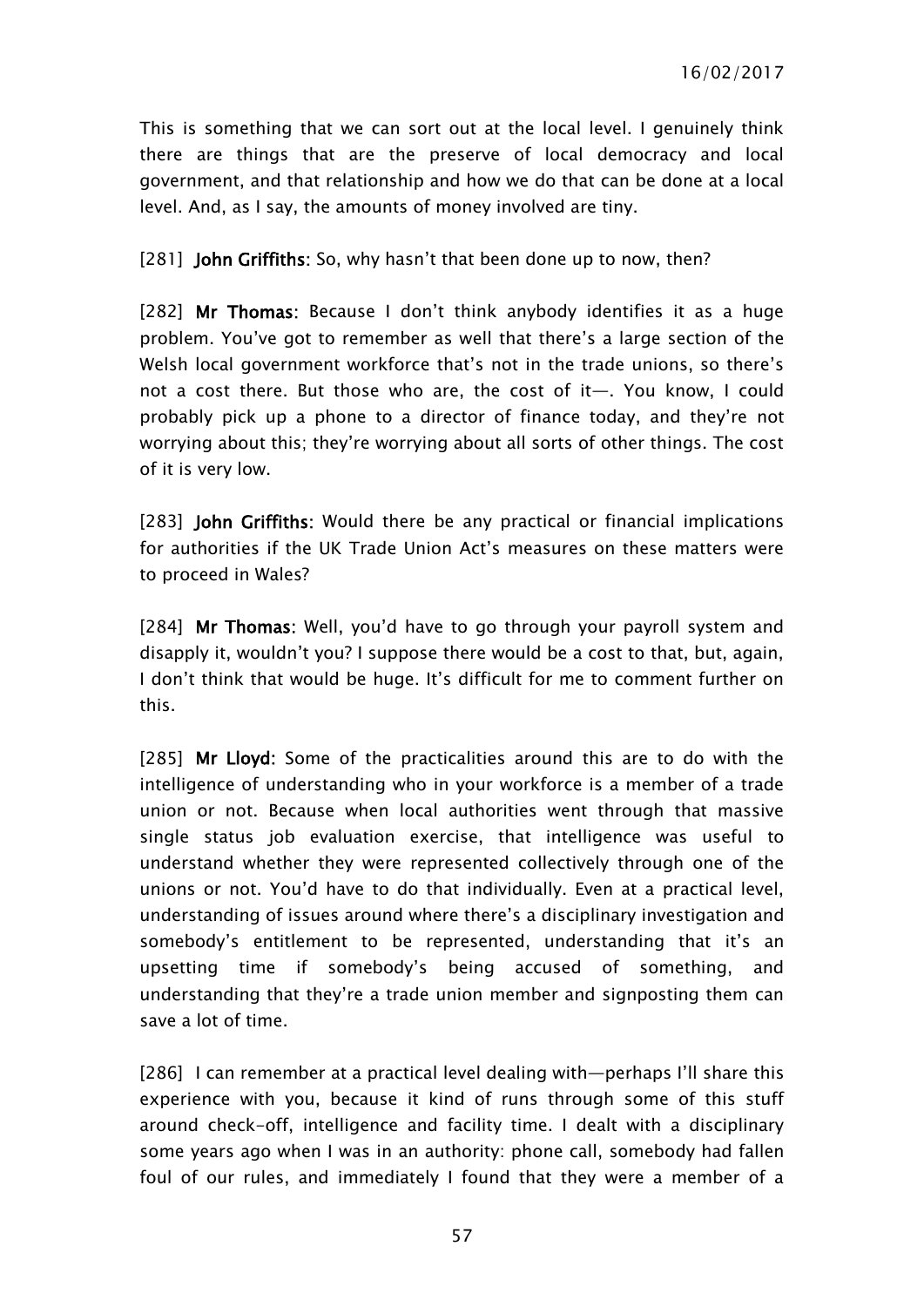particular union. I don't think the misdemeanour was massive, but it was one that needed dealing with. I found out they were a member of a particular union, they had an official just down the corridor from me, I saw the official and said, 'Look, you've got a member, this has happened', they made a phone call, I made a phone call to the manager, and within probably two to three hours we'd concluded the investigation, concluded the disciplinary interview and issued a sanction. So, back to some of the questions earlier on about disruption to services—if we'd not had that facility or that intelligence, that could have taken a couple of days and that person would have been taken out of service, which would have affected our communities.

[287] **John Griffiths:** Okay. I'm keen to move on to ballot thresholds. I think. though, Sian has a further, hopefully brief, point on this.

[288] Sian Gwenllian: Yes. I just think that you're contradicting each other a little bit on this one, because Steve is saying it's not really a big deal, so therefore why are we bothering putting it in the Bill at all, in the Welsh Bill, and Jonathan seems to be saying that it's more than just the way the subscriptions are paid; it's about being able to recognise who are trade union members and therefore point them in the right direction.

[289] Mr Thomas: My point is that what's not a big deal is the cost. The actual process of check-off, as Jon said, there are many positive aspects to it. But as a cost pressure, it's not a big deal.

- [290] **John Griffiths:** Is that okay, Sian?
- [291] Sian Gwenllian: Yes.

[292] **John Griffiths:** Okay. Bethan on ballot thresholds.

[293] **Bethan Jenkins:** I can see from your evidence that you've commented on the important public services distinction that the UK Government has exemplified, but there's nothing in the evidence—correct me if I'm wrong on your perception of the necessity to reach 40 per cent for the ballot. So, with regard to this Welsh Government piece of legislation, do you support them in taking that necessity away, and if you do, why, and if you don't, why?

[294] Mr Thomas: You've got to apply, in all these things, a principled approach, haven't you? If you're going to apply this to one part of the public sector, you've got to apply it in another part of the public sector. In local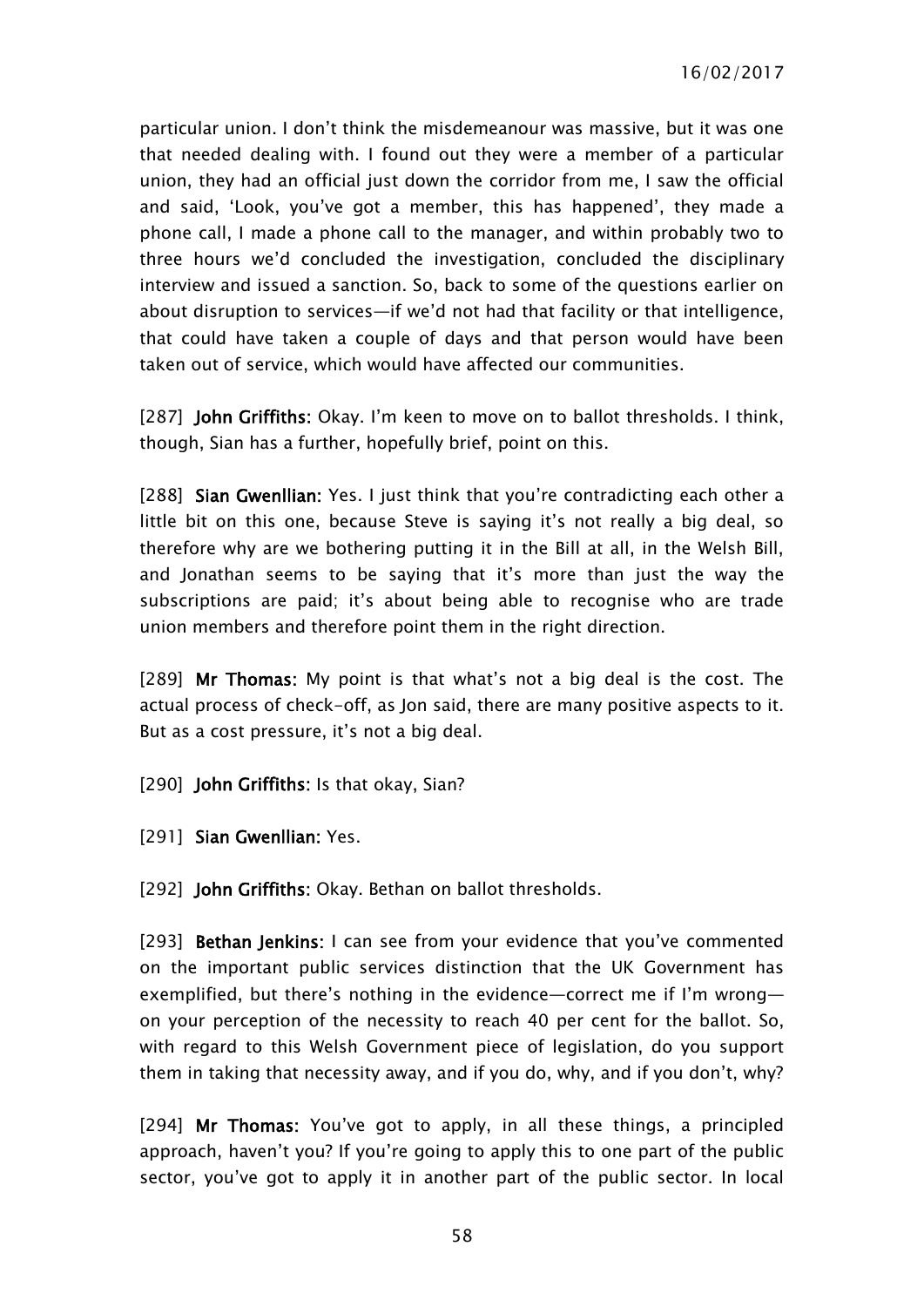government, we have people who are elected and don't get any votes whatsoever. They stand unopposed. The police commissioners—I think the figures I saw were that the police commissioners are elected by one in five, one in six electors across the UK. If we're going to talk about thresholds, let's be consistent and let's do it across all elements of the public sector. I think to apply it solely to the trade union ballot is unfair.

[295] From our point of view, we've seen some pretty low ballots in the trade unions, and we sometimes think, 'Oh well, you know.' In one sense, that's a signal to us about the level of support, but we understand as well that the way that people vote in trade union ballots at the moment really probably does need reform—it's a bit cheap and not very cheerful. From our point of view as well, what we want to do is make sure that we're dealing with the issues and not having a debate necessarily about the numbers, because the issues are the most important things. As I say, if we apply all these principles across the way that we deliver democracy in the UK, it would forbid people from standing for public office, almost.

[296] Bethan Jenkins: Am I hearing that you're saying that there could have been a discussion in this particular piece of legislation about how trade unions potentially use that ballot as a tool in the industrial relations box, or are you saying that, for now, this would be sufficient because, of course, some are saying that it would enhance the difficulties between yourselves as employers and trade unions, and that the evidence surrounding it isn't strong enough? But could this potentially have been a missed opportunity to say, 'Well, let's have a discussion about how that comes about in the first instance'?

12:00

[297] Mr Thomas: I think I'd support the Wales TUC view on this. I think it's an opportunity to start looking at how we get people to participate in some key decisions. I noticed yesterday, and I've got to say, it somewhat surprised me, the difference in terms of the ballot outcomes for the Tata pension deal, which went from 51 per cent with one union to 75 per cent approval at the other union. Now, I'm not criticising anybody for that, but that difference there—I'd like to know why there was that difference. It's clearly not the case that 49 per cent of those members do not care about their pensions. Why didn't they vote? So, I think there are some things to be investigated underneath these issues, and what I think we should be doing is a more glass half-full approach, which is basically looking to see how we can help people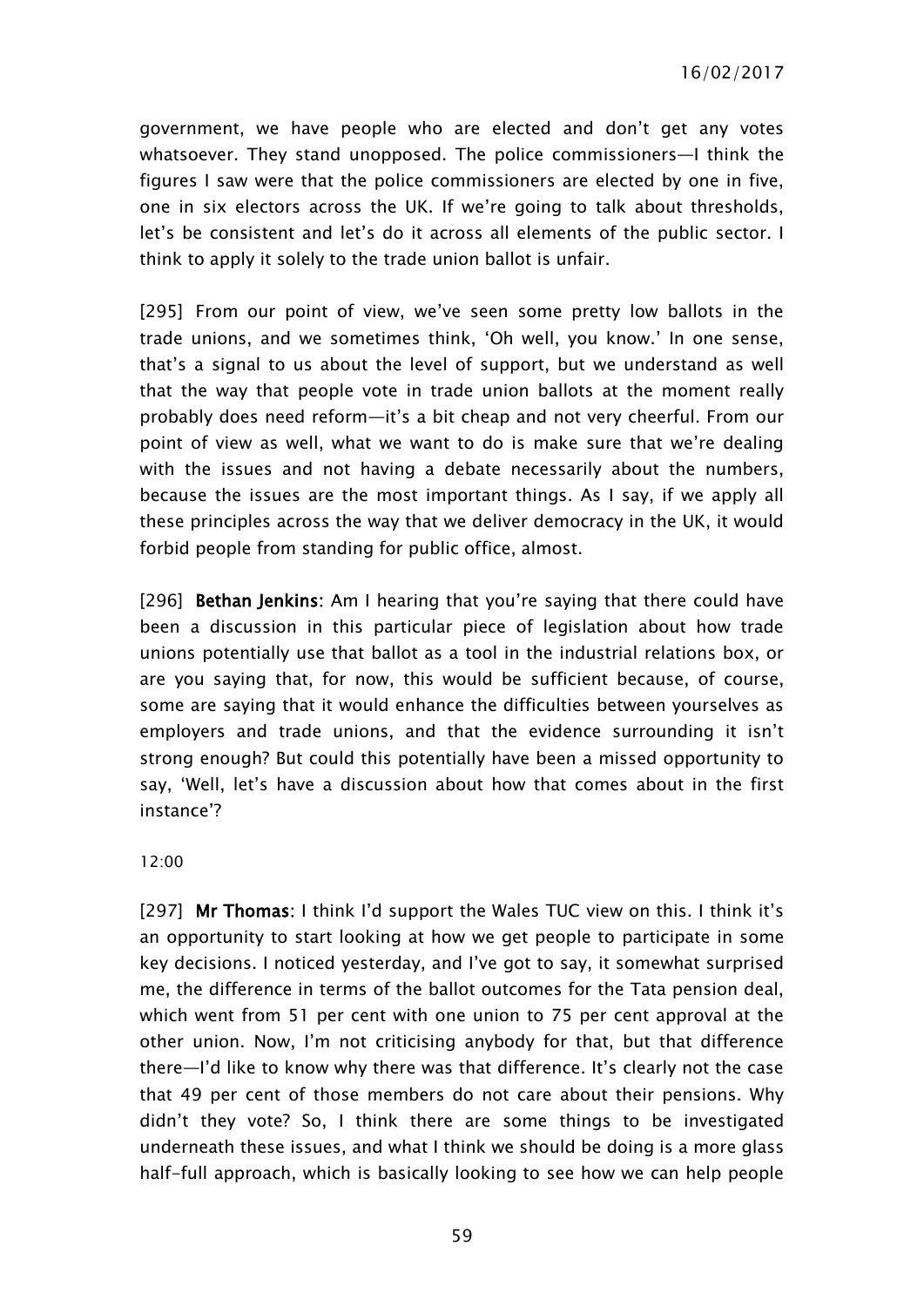participate, because I think the current—. We have union members with us who will sometimes say that they don't receive a ballot form—that they'd like to participate and they're ringing up union officials. It might be that databases are out of date. It might be there's a range of problems. I ceased being a member of Unison 10 years ago, and I still get all Unison's elections for their national executive. I assure you I do not vote, but I still get it. So, the databases—some of them really do need looking at, and I think—

[298] Bethan Jenkins: But you don't think that this is the place to do that, you think that it's a conversation for a different day.

[299] Mr Thomas: Absolutely, but I think it does need to be looked at, and I think that's where—. Perhaps you have ideas in this place about how you might help facilitate that, and I think that would be something very progressive that you could put into the work that you're doing on this Bill.

[300] **Bethan Jenkins:** My final question was, going back to the threshold again: do you think that it would affect the way public services are run if this wasn't taken out? TUC evidence says that they dispute the quoted estimate of £85,000 annual savings through reduced days lost to strike action. I think the way the UK Government were trying to push it was that we could save money by putting this forward, but do you have any sort of financial analysis as to why this needs to be taken out because of the way that it stops potential days lost, as opposed to that figure there?

[301] Mr Lloyd: I suppose, working on the premise that we have very few industrial action days within Wales compared with England, you can draw your own judgments as to why the UK Government have chosen those particular services. I think, in terms of your original question—and it may not be clear; it's paragraph 13 in the evidence, where we're saying that all public services are important, why distinguish and have a different threshold for one set of workers to another set of workers? It's the principle of equality, basically, why you determine that. Why not social care? Why not refuse? Why not regulatory? Why those particular services? You can draw your own—

[302] Bethan Jenkins: But that's your fundamental point, not the actual number of the percentage of the threshold.

[303] Mr Lloyd: Yes. The threshold will be drawn where they're drawn, and we could debate that all day in relation to all the different thresholds around ballots and appointments, but it's drawn where it is. I think what we are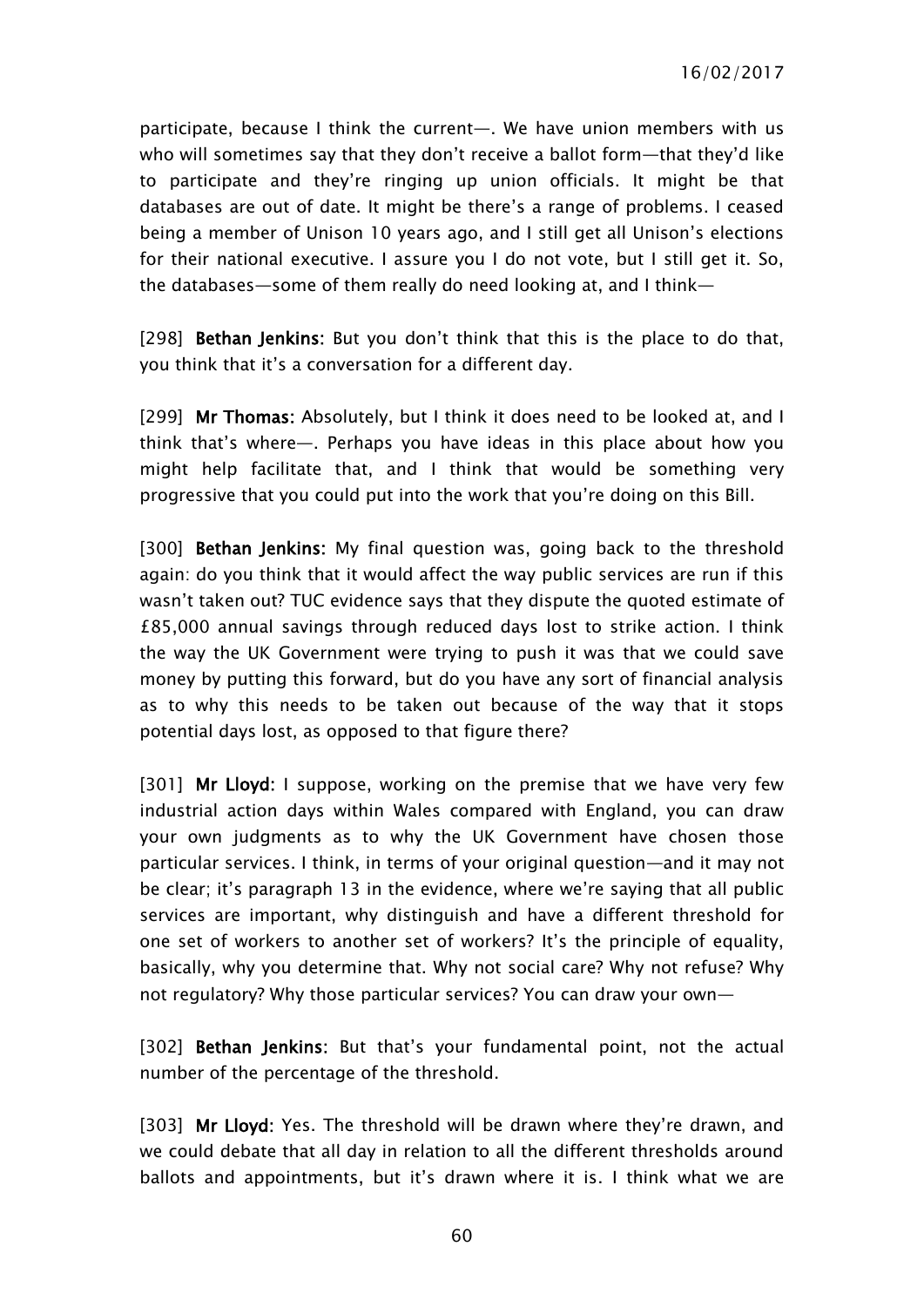saying is it should be an equal playing field for all members of staff.

#### [304] **Bethan Jenkins:** Thanks.

[305] **John Griffiths:** Just to add to that, of course, the UK Government has said that that distinction between some services and others, where the 40 per cent threshold applies or not, is based on the potential impact on the public's health and safety. What's your view on that?

[306] Mr Thomas: I'm trying to think back to the last time we had industrial action, and I think it was 2014. There were clearly issues at that time in terms of the impact of that particular strike. I think the thing it crystallised around was the closure, if I remember, of the Butetown tunnel at that time. Yes, there are problems; there can be problems, but, in a democratic society, there are trade-offs, aren't there? It's the right to strike versus the inconvenience to the public, and I think, from our point of view, what we want to make sure is that people don't go on strike, and I think we have a system in Wales that, with a few exceptions—we've had strikes—minimises the amount of days taken in terms of strike action. If you look at strike figures over the last five years, particularly within the climate that we've worked in—it has been a very hard and difficult climate to work in—but, at the same time, the strike figures are down at historically low levels in the Welsh context. It suggests a system that is working, doesn't it?

[307] John Griffiths: Finally, we have some questions on agency workers, and Sian Gwenllian will ask those.

[308] Sian Gwenllian: Diolch. Ar hyn Sian Gwenllian: Thank you very o bryd, nid yw'r Bil drafft yn sôn am much. At the moment, the draft Bill weithwyr asiantaeth a peidio â'u doesn't mention the use of agency defnyddio nhw yn ystod cyfnod o workers or, rather, not using them weithredu diwydiannol, ond mae'r during a period of industrial action. Ysgrifennydd Cabinet wedi sôn efallai The Cabinet Secretary has mentioned y byddai'n bosibl i ddod â'r agwedd it might be possible to bring that yma i fewn i'r Bil hefyd yn ystod y aspect into the Bill also during the cyfnod o roi gwelliannau ymlaen. A amending stage. Do you, as an ydych chi, fel cymdeithas, yn cefnogi organisation, support the Welsh cynnig Llywodraeth Cymru i barhau i Government's proposal to continue atal defnyddio gweithwyr asiantaeth to prevent the use of agency workers rhag cyflenwi yn ystod gweithredu from covering industrial action; and if diwydiannol; ac os felly, pam?

so, why?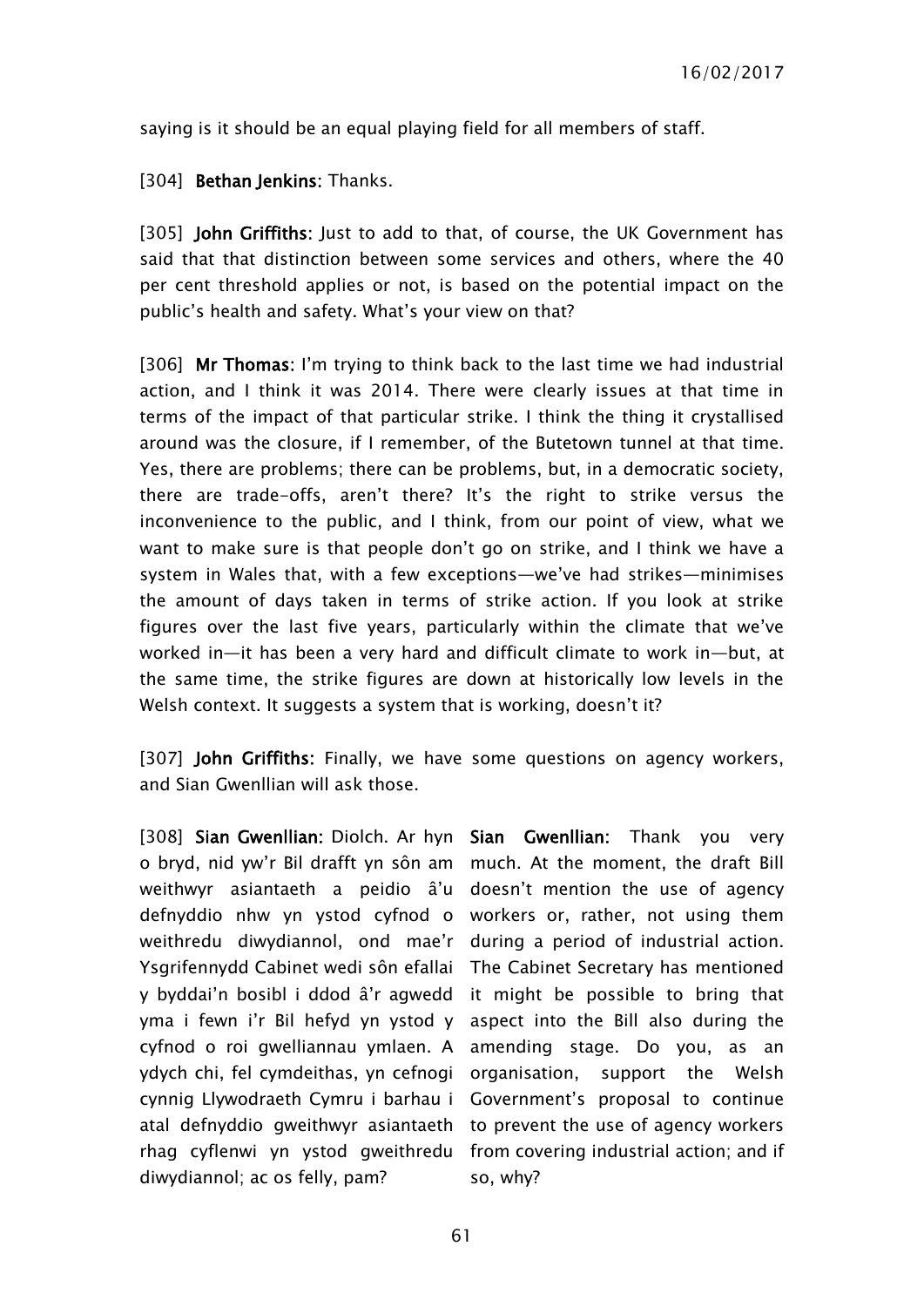16/02/2017

[309] Mr Lloyd: Historically, when we've had periods of industrial action, we've not used agency workers. There may be an argument that undermines the democratic right of the trade unions to invoke industrial action and, as has been said, the aim would be not to have strike action and to mitigate that through mature conversation and an agreed outcome. There have always been arrangements made with the trade union to cover what is called life and limb services, and generally, they're around social care, CCTV and those critical things that perhaps are not reflected in the UK Government's interpretation of important public services. We've never seen a need to cover with agency workers previously, and for that reason I guess we don't see a need going forward. What might be useful is some consistency around how we determine life and limb services. But I don't think that's necessarily a matter for the Welsh Government. I think that's a matter for local government and the trade unions to work together to determine what services we allow concessions to keep going.

[310] Mr Thomas: On this particular one, we're taking it to our members as well in our next executive board. I don't think we've got a formal policy position on it, but I anticipate very clearly that they will not want to see agency workers used in these settings.

[311] **Sian Gwenllian:** So, do you think that it is appropriate to bring it into the Bill?

[312] Mr Thomas: Yes.

[313] John Griffiths: Okay. Well, thank you very much for that. You will be sent a transcript of your evidence to check for factual accuracy. Thank you very much for coming along today, and for giving evidence to the committee.

[314] Mr Thomas: Thank you, Chair.

[315] Mr Lloyd: Thank you very much.

[316] John Griffiths: The committee will break for lunch until 12:45.

Gohiriwyd y cyfarfod rhwng 12:08 a 12:46. The meeting adjourned between 12:08 and 12:46.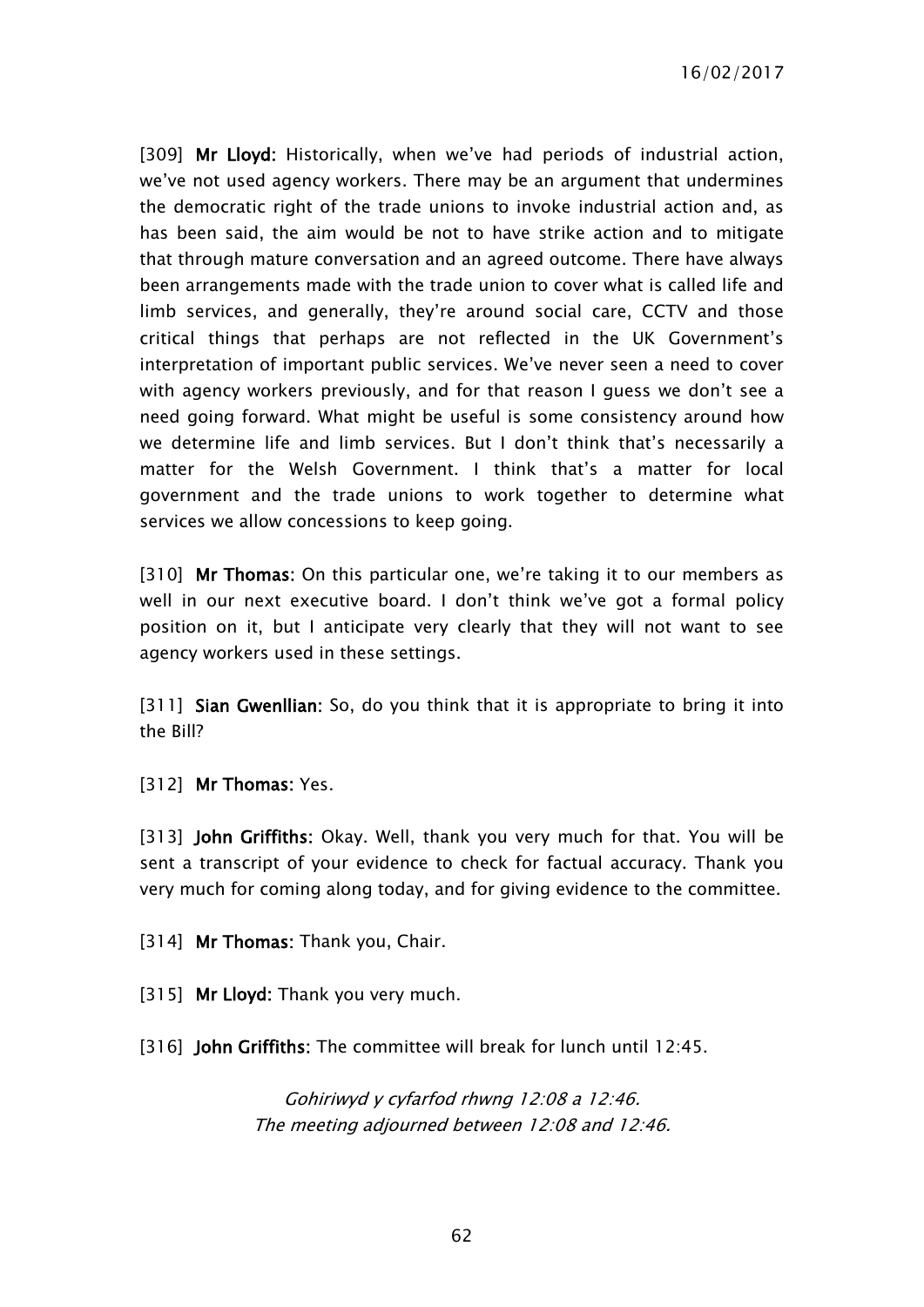## Bil yr Undebau Llafur (Cymru): Sesiwn Dystiolaeth 3 Trade Union (Wales) Bill: Evidence Session 3

[317] John Griffiths: Welcome back to committee Members. We now move to item 6 on our agenda today, which is evidence session 3 in our evidencetaking on the Trade Union (Wales) Bill. This session is to enable us to deal with health and social care sector issues. Could I ask you all to introduce yourselves briefly, please, perhaps starting with Andrew on my right?

[318] Mr Cross: Thank you. I'm Andrew Cross. I'm assistant secretary and solicitor for the British Medical Association Cymru Wales. I'm a full-time trade union official, which I've been for the last 24 years. Prior to that, I was a lay official in the Unite union for five years, so my whole professional time has been between industrial relations and employment law. I'm a member of the Wales committee at the Law Society, I'm a chair of Cardiff Law Centre, and a pro bono volunteer at the Cardiff employment law clinic. I'm also a member of GMB and Unite trade unions—just to get all that out of the way.

[319] **John Griffiths:** Thank you very much.

[320] Dr Monaghan: I can't keep up with that. I'm Dr Stephen Monaghan. I'm a consultant in public health medicine in the day job, and with the BMA I chair the BMA Wales legislation sub-committee.

[321] John Griffiths: Okay.

[322] Mr Meredith-Smith: Good afternoon. I'm Peter Meredith-Smith. I'm currently the associate director for employment relations at the Royal College of Nursing in Wales, so I technically head up the trade union arm of the organisation in Wales. I'm still—just about—a registered nurse. I've worked in the health service in Wales for 36 years in some shape or form, and have been involved in employment relations issues from the bedside, through to the board, through to the RCN.

[323] **John Griffiths: Okay, thank you.** 

[324] Ms Turnbull: Lisa Turnbull. Policy and public affairs from the Royal College of Nursing in Wales.

[325] Ms Watts: I'm Lien Watts from the Social Workers Union, which is a long-arm union of the British Association of Social Workers. I am a qualified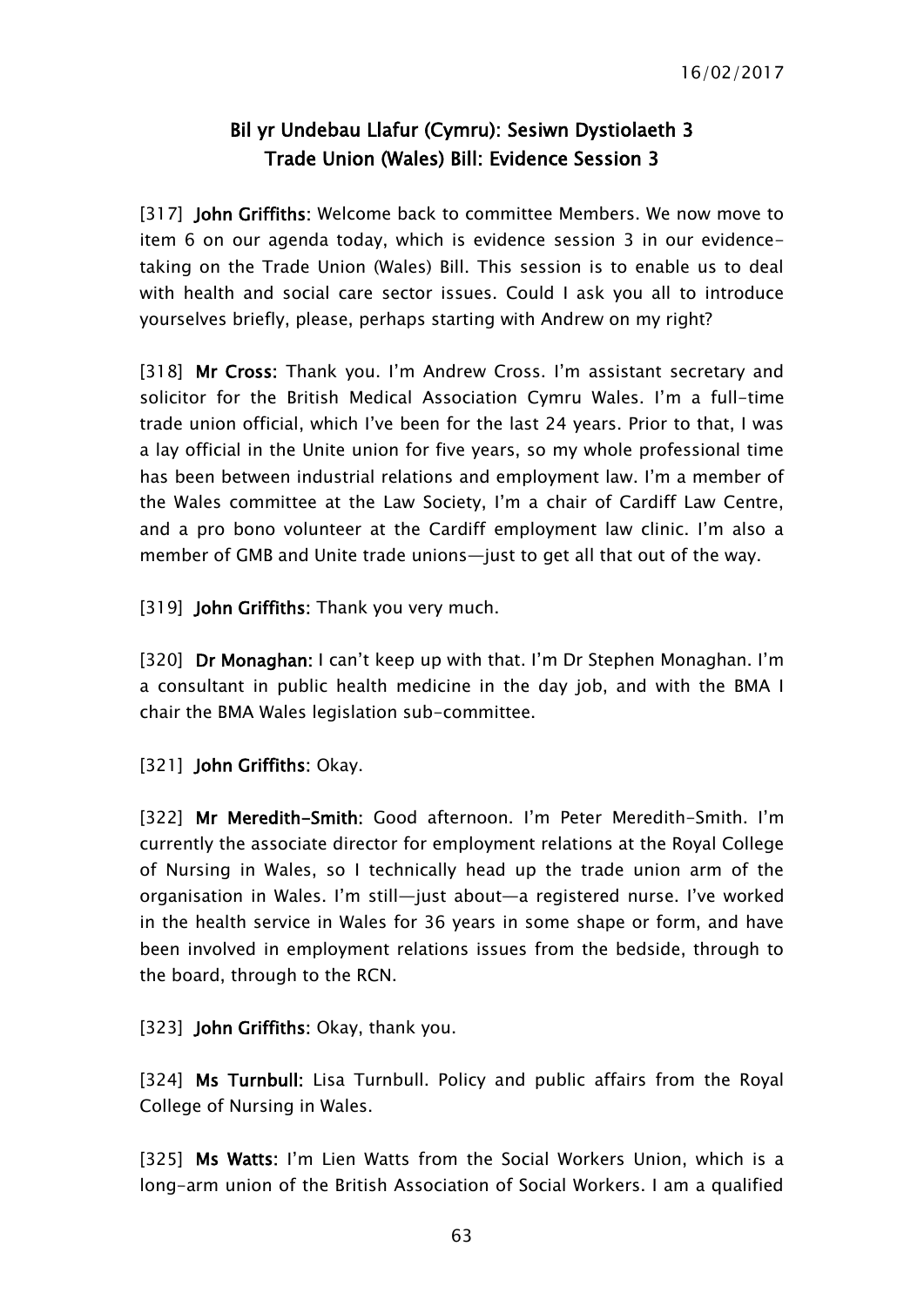and registered social worker. I hail from Wales, but I've only ever practised in England. I moved to BASW, as we call it, about seven years ago, and shortly after that the Social Workers Union was set up, so I became a trade union official. I'm am now the assistant general secretary of the Social Workers Union, and I head BASW's advice and representation service.

[326] John Griffiths: Okay. Thank you, and thank you all for those introductions. By the way, don't feel that all of you have to answer every single question that is asked, because obviously we do have a higher number of you giving evidence in this session than is normally the case, but obviously, please feel free to contribute as you wish. Perhaps I could get us under way by asking the question, really, in terms of general principles and the need for legislation, and to ask you to comment on the extent to which the social partnership model contributes to the effective delivery of services in the health and social care sector. Who would like to—? Peter.

[327] Mr Meredith-Smith: I'd be happy to make a start on that for you, to get things going. It's interesting for us. I guess, by way of preamble, just to be clear: there is big interest in the public sector in this but, primarily, our expertise is in the health service, though the social care sector is becoming progressively more important. It is interesting for us because, in terms of the key issues that relate to the legislation in terms of ballot thresholds, we don't have a reputation for striking. We deal with things without strike and industrial action. In terms of the subscription agenda, we don't use checkoff. We are relatively transparent in terms of issues around release time, but there is an incredible strength of feeling from the membership that I engage with about the fact that the legislation that was passed in England in some way undermines the principle of partnership working and makes some judgment about the way that we do things in Wales.

[328] We have an exceptional record in Wales of working in partnership, as I indicated in my introduction. I've been involved with the NHS for 30-odd years, and never had tougher times than the last several years, certainly since the advent of austerity and so forth. We have needed to do some really difficult things within the NHS in Wales in terms of service reconfiguration, re-engineering staffing models, difficult discussions around the terms and conditions of employment, protection of pay, and so forth. We have steered our way through that, and that has been achieved through very, very successful partnership working, and I give credit to all parties in that: the trade unions, the employers, Welsh Government. I have to say that, certainly from our point of view, we involve all of the political parties in that. It works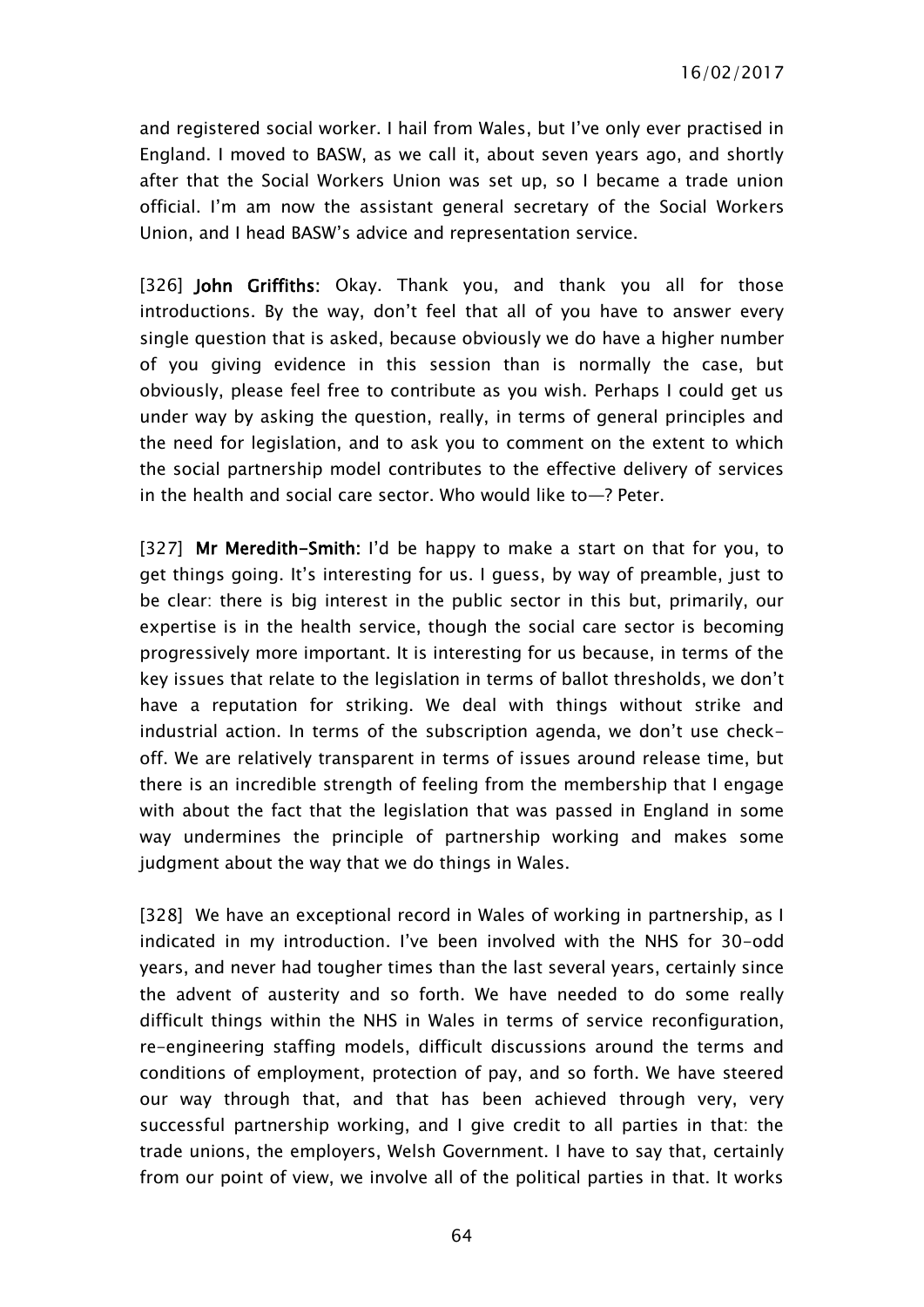really very well, and there is an implicit criticism—is the view of our members—in terms of the legislation that was passed in England that that isn't the case. It does ire members—our members, certainly—and we think that the efforts of the Welsh Government to address the issues that fall out of the UK legislation, as it is, are right and proper.

[329] John Griffiths: So, would you then, Peter, offer a view as to whether the UK Trade Union Act would adversely affect the social partnership in Wales in the social and healthcare sector, and would impact on the delivery of those services?

[330] Mr Meredith-Smith: I think it will, and, particularly, the way that the National Assembly for Wales responds to this legislation will be very important. Times are tough out there. There are far more important things, in terms of industrial relations, that we can be working on, other than these issues. I think that what this is about is making a very important statement this legislation. As I said, from our point of view as an organisation—and I'll leave other colleagues to comment from their point of view—the individual bits and pieces are not major practical issues. But there are bigger issues of principle in terms of whether the people we represent are servants of society, in the sense of giving service, or whether they are servile—because that's the way it feels in terms of this legislation. So, the big issue is how we—and I count my politician colleagues in that—give a statement to those front-line workers about the value of partnership and the recognition that there is not a tendency in Wales to man the barricades and somehow disable the NHS because of industrial grievance.

[331] John Griffiths: Okay, well, thanks for that. Would the other organisations like to offer a view on those same issues, please?

[332] Dr Monaghan: Yes, just to say, on the social partnership—I don't know whether we will deal with all of those; I presume we will do them in turn—but on the social partnership, to start with, the BMA is broadly committed to the principle of social partnership within NHS Wales. BMA Wales has always been part of the council arrangements. We remain on the staff side, and we remain committed to those. We have also actively worked with other unions on matters of common interest—just to take one example, the NHS pension scheme. But, overall, we are committed and believe—it goes without saying, really—that the NHS and the nature of healthcare are very labour—with a small 'l'—centric. Seventy per cent of the budget is staff. It's dealing entirely with human beings: the patients. Most of the interactions are with other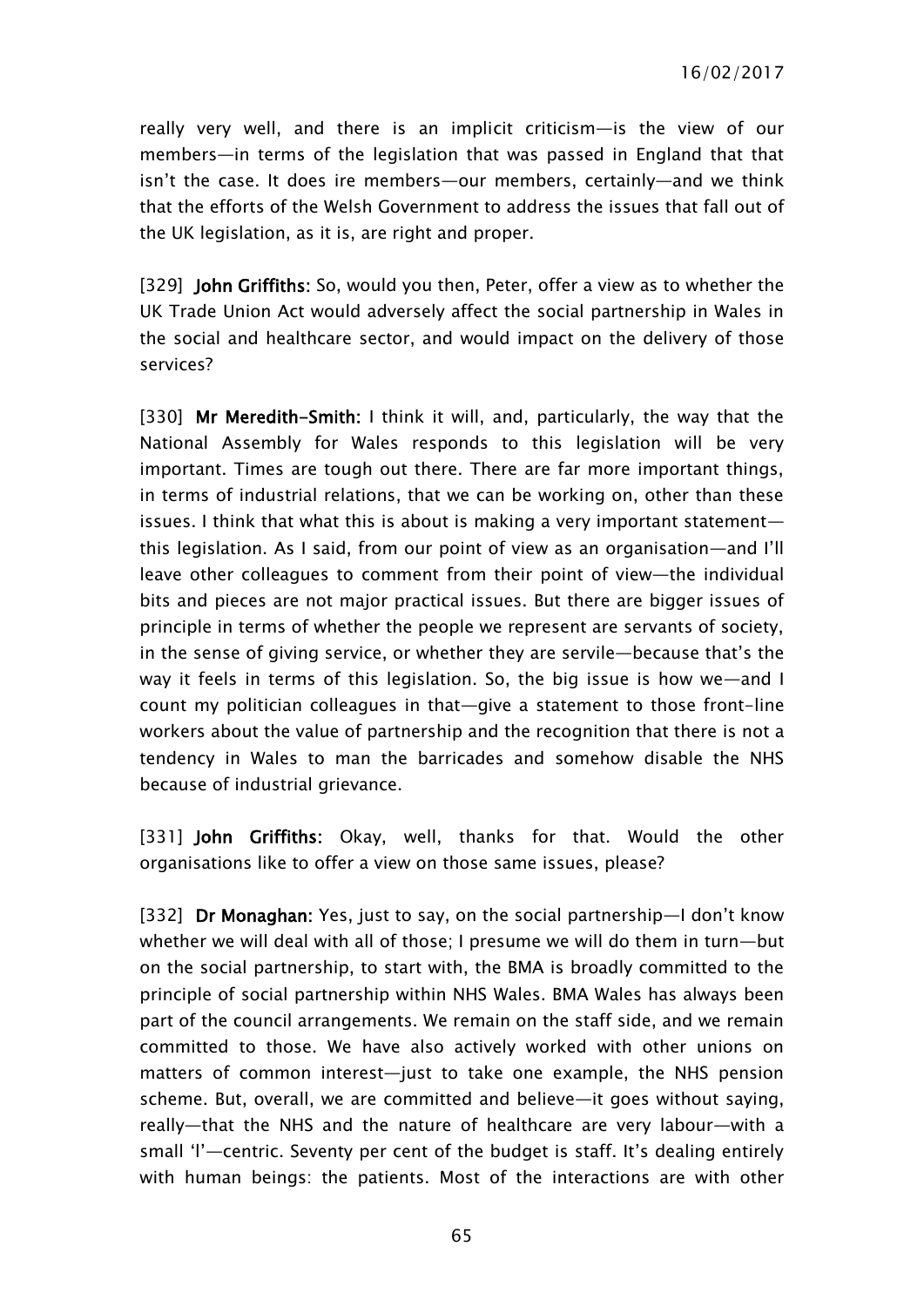16/02/2017

human beings: the staff. There is a lot of staff, a lot of people, in the NHS, and they are critical. We believe that the smooth running of the NHS is substantially underpinned by, in a sense, network arrangements, more so than totally relying on a top-down hierarchal management approach. So, you'd expect us to say that because networks are the epitome of professionalism, whether that's within a profession or inter-professional it's kind of a horizontal form. Obviously, there is a strong place, we believe, for representative organisations and trade unions representing staff. The interface between employers and their representatives, trade unions, is central to getting an efficient working relationship for the benefit of the service and, ultimately, the patients.

### [333] **John Griffiths: Okay.**

[334] Ms Watts: I have a little bit more to add. I totally agree with the comments that have been made so far. We operate across the UK, so we're not specifically in Wales. We don't have a separate section in Wales, per se. We have officers based in Wales who manage the cases that come up for us within Wales. What I would like to say is that the social partnership model that is promoted in Wales is very much aligned to the way social workers work generally and the way our union operates as well. We find it far more effective and useful to try and work in partnership with not only our members and our service users but also the employers. Where that happens, there is no doubt it works much more effectively and you make progress.

[335] The introduction of this Act did cause a huge outcry amongst our members and the feeling was that this was perpetuating or exacerbating the them-and-us scenario between trade unions and employers. So, everything that you are trying to do in terms of working closely with employers to reach solutions without going to the last resort of industrial action—as I say, it aligns very closely with everything we are and do.

[336] **John Griffiths:** Okay, thanks for that. I wonder if I could just ask the RCN to expand a little on its view that the UK Government's Trade Union Act undermines the balance between workers' rights and the rights of the public to receive safe and effective health services in Wales.

[337] Mr Meredith-Smith: Yes, sure. Interestingly, there's often a lot of conversation in this debate about the power balance between the employer and the employee—that tends to focus the discussion. I guess what we're saying, in terms of that statement, is that what we recognise is that we have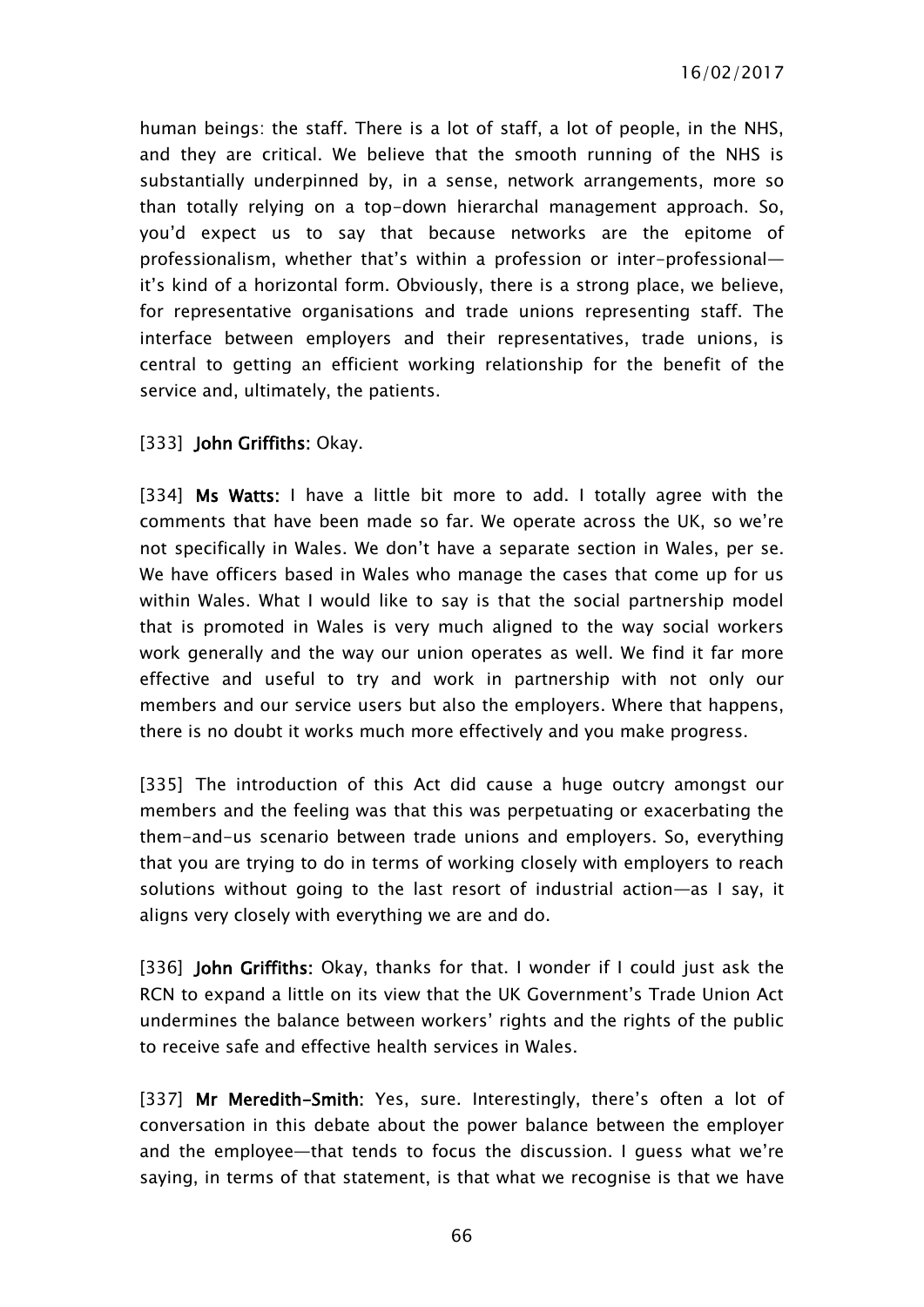a responsibility, and you have a responsibility, to ensure that the services that are run for the population of Wales are effective and efficient and not compromised by industrial action and so forth.

[338] As we've said in our evidence, there's no history or evidence that the services to the public have ever been compromised. So, what we're saying is we recognise that we need to consider that as part of the debate. By effectively taking away the rights of workers to act democratically within the workplace to raise issues of concern—it's very concerning, really. We don't doubt that we all have a responsibility and the way that we work as an organisation is rooted absolutely to not doing anything that harms patients. So, why would you shift that balance and suggest and offend our members that that is the case?

[339] So, what we're trying to do, I guess, is recognise—and, actually, picking up on the point that this isn't about redressing any imbalance between employees and employers in Wales, because we do not have that difficulty—. We work together very productively, but we have to acknowledge that, as part of this debate, and the difficult decision that the politicians will have to make around this legislation—we are mindful of that balance about the responsibility to the public as well. We think that this does something that is totally unnecessary. There isn't a problem that needs fixing. Why has this been done?

[340] **John Griffiths:** Okay, thanks very much for that. In that case, we'll move on then to some questions from Rhianon Passmore on the check-off priorities.

13:00

[341] Rhianon Passmore: Thank you. There seems to be a theme so far today in terms of there being a non-issue and, if nothing is broken, don't fix it, but we are where we are. I'll stop my narrative there. In regard to checkoff—and I'll speak to the RCN, actually, at this point—do you believe that the restrictions that we're trying to mitigate with this Bill moving through are necessary? And if we get rid of check-off in Wales without this mitigation Bill, what knock-on effect do you think that would have?

[342] Mr Meredith-Smith: In practical terms, as I said, it doesn't have a major issue for us. For the last 10 years, I think, predominantly our subscriptions have been garnered by other means—you know, standing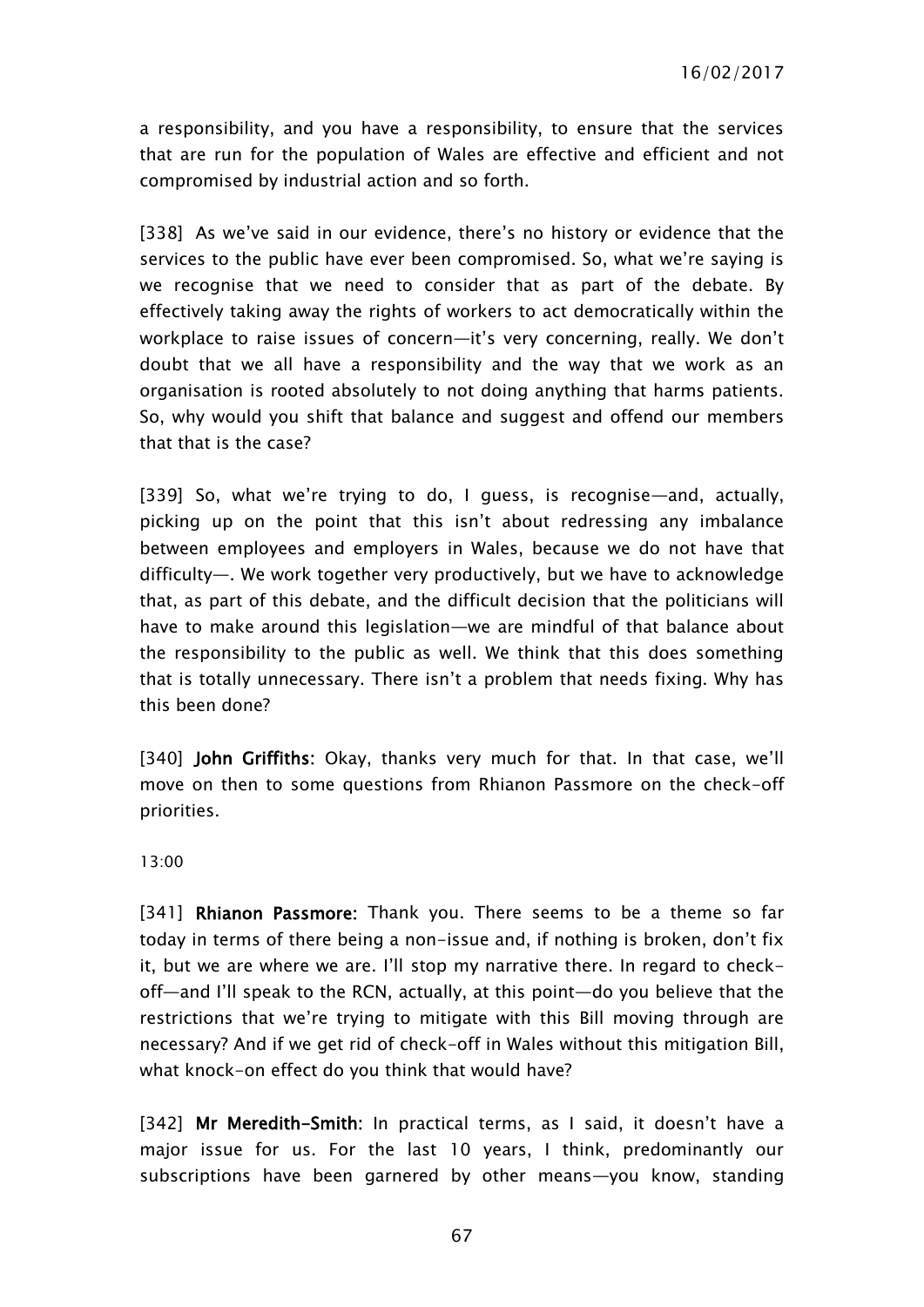orders and all that. Collection of fees through union fees through payroll is a very useful way of doing things for other unions and we would support that.

### [343] Rhianon Passmore: Does it need fixing?

[344] Mr Meredith-Smith: No, it's not an onerous task with the IT that we have at the moment. It's easily done. We collect other things through payroll in terms of charitable giving and other things. It can be done, and I think that it's about investing in partnership because partnership working is actually a very core function of an effective organisation, and strong unions are very important in that. Again, it's this focus on industrial action all the time; it's engaging with the membership that's really very important. And I think it's actually an investment in democracy. It's about enabling people if they want to participate in union work, to pay for that in a way that is simple, in effect, not a problem. It's never been an issue of dispute in Wales between the unions and management. It's another problem that doesn't need fixing.

[345] Rhianon Passmore: And the same question to the BMA, if I may, in regard to your approach to this horrendous issue that needs to be fixed. What is your view and can your clarify what you do?

[346] Mr Cross: Well, our position is rather similar to the RCN because we're a professional association. Most of our members, I guess, have bank accounts, and they tend to pay by direct debit. That's the usual thing. And also, obviously, they get a journal and all the rest of it with that. So, that's the way that we operate. Having said that, we work in partnership with other trade unions. And from my own trade union experience, I don't understand, in a day of a sort of cashless society, why people are getting hung up on this, really. I think, if there is still a proportion of people out there who haven't got access to bank accounts and so forth, then they need to be accommodated, and, you know, I think that's got to be right. Rather, it's such an old debate—it reminds me, actually, of the debate about people being paid by bank transfer as opposed to in cash; it's about at that level, really. So, I think it's a bit in history, but we would want everybody to be included. So, if people can be excluded by not having access to check-off, then I think that's regrettable. Our view would be we want as large a tent, really, as possible.

[347] Rhianon Passmore: So, in order to enable those constructive industrial positive relationships that we have with health in Wales, you would say that this is advantageous in terms of being able to democratically input and to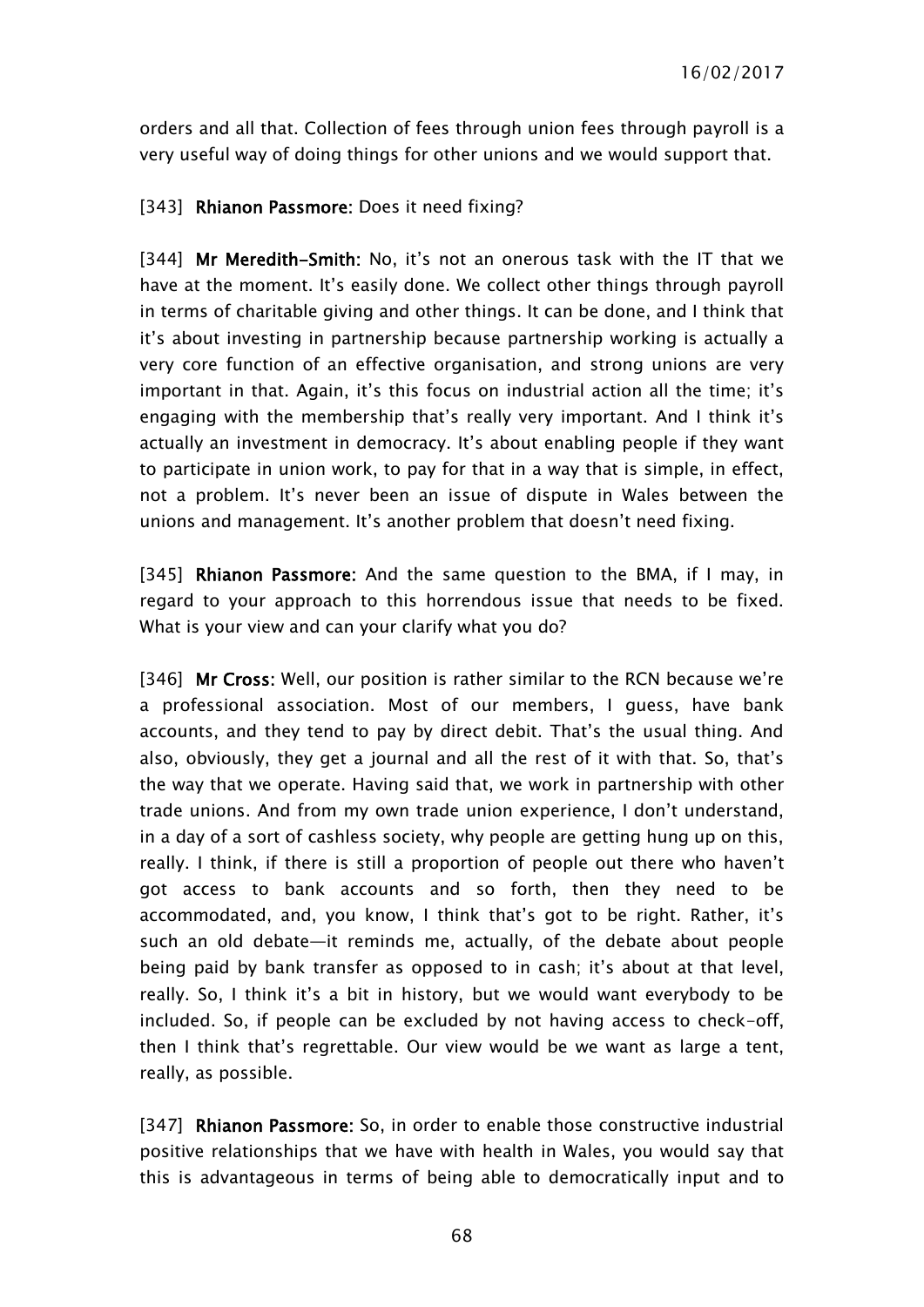propagate and progress those good and healthy industrial relations in Wales. And obviously I'm not going to mention the junior doctors' strike.

[348] In terms of social work, and you've got a slightly different arrangement, haven't you, holistically—?

[349] Ms Watts: Well we don't use check-off either, and we collect our subscriptions via direct debit or standing orders, cheques, whatever. But that said, we don't have a problem with check-off. It does seem to be used by the bigger unions, the recognised unions in employers, usually local authorities. But from our point of view, if it's what the member wants and it's not any strain on the public purse—and as I understand it, there are contributions made to cover the cost—we just don't feel that it's necessary to legislate for it; it should be a matter of personal choice. And I think, for us, it seems to undermine the value, or does nothing more than undermine the value placed on trade unions in the workplace, and—

[350] Rhianon Passmore: So, to just clarify what you say, you feel that—and I don't want to put words into your mouth; I'm just trying to understand what you're saying to me—. Would you say that, in terms of the UK Act, without this mitigation in Wales, that this would have an effect on, potentially, union membership in Wales? I don't know if that's possible for anybody to comment on.

[351] Ms Watts: I can comment.

[352] Rhianon Passmore: Yes, if you wish.

[353] Ms Watts: Speaking to colleagues from the other unions, that was the fear, that they would lose members as a consequence, that, particularly in these times of austerity, people are looking at where their money's going and they may not remember or it may not be in the forefront of their mind to maintain their trade union subscriptions.

[354] Rhianon Passmore: So, potentially, a knock-on effect that could happen as a result of this—

[355] **Ms Watts: Yes.** 

[356] John Griffiths: Can I just intervene, briefly-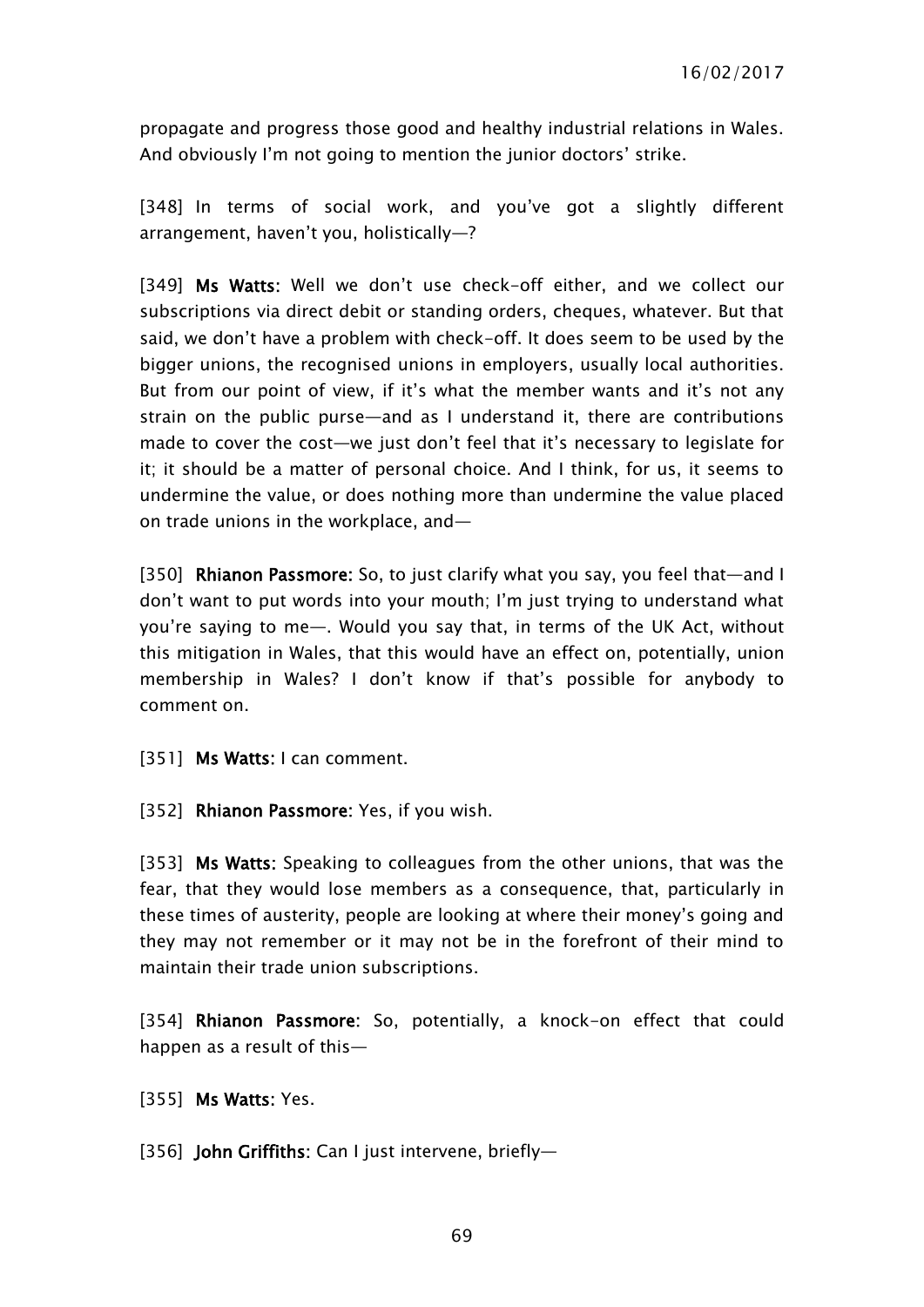### [357] Rhianon Passmore: Certainly, Chair.

[358] John Griffiths:  $-$ just to say that, if you believe, then, that the proposed restrictions on the check-off procedures would adversely impact on social partnership in health and social care in Wales, could you explain why you think that's the case and, if you also believe that there would be an adverse impact on the delivery of the services, health and social care services, in Wales, could you explain why that would be the case as well?

[359] Mr Meredith-Smith: As I said, we do need to look at these things in the round in terms of the message it sends. It's very reasonable to look at the individual parts of this. Union membership is protection for people, isn't it? It's not just—. There's an assumption that union membership is about, when you're in trouble, you need representation, or it's about joining up to an organisation that is at odds with management. But the range of support that is available to members is very significant in terms of service safety and quality.

[360] The union support that we provide, for instance, keeps people out of trouble. They have access to advice; they have access to engagement with professional staff who can support them. What we need to remember maybe we'll get on to this in the conversation later—is that the bulk of trade union work, certainly as seen by the people who act as our representatives, is something of a civic duty in a sense, it's doing work that is valuable and contributing to the health service. The bigger the pool of people we've got to draw upon for that, the better, I think, for the health service.

[361] The bulk of the work that the representatives-volunteer and paid reps—who we support in the RCN engage in is actually partnership work. It's about working with the management of organisations and stakeholders to re-engineer the services to deal with the real challenges that we've got at the moment. It isn't a levy to enable industrial action or to create tension with the employers. It's about resourcing a very important part of service delivery. The challenges won't be met and the services won't be delivered at the pace that we need it to happen, in terms of the challenges that we're all facing at the moment, unless we engage with the people who are delivering those services to seek solutions from them and to have them on board. The bulk of trade union work that we engage with across the field—and I think I could actually speak beyond the RCN on this, wearing my chair-of-thepartnership-forum hat—it's partnership work that we're engaged in, working constructively with the NHS in Wales to tackle the challenges that we've got,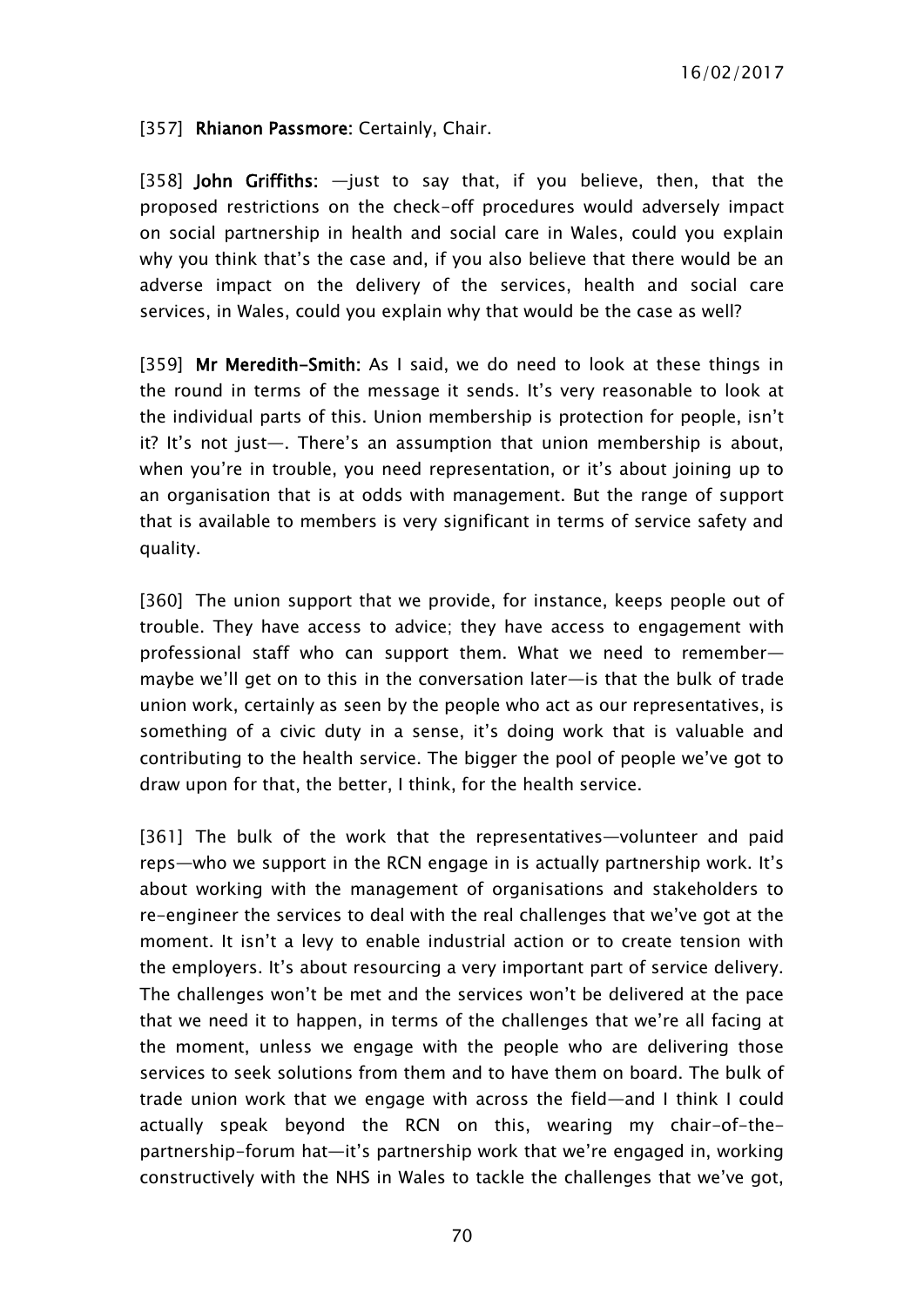to modernise the services. The more people we've got on board with that, the better. The more people we've got in our membership who we can help to keep out of difficulties in terms of the industrial setting, the better.

[362] Rhianon Passmore: Can I just ask, Chair, if I may, in terms of-? You've mentioned—one of you mentioned—a shifting of the balance in terms of those delicate conversations that occur and all of the work that occurs behind the scenes in terms of avoidance of industrial action. Although I'm speaking particularly to this one element of our mitigation in terms of our Bill around check-off facility, do you feel that the collective mitigation of the Wales Bill will go far enough to be able to protect industrial relations in Wales compared to England? I don't know if the BMA would like to comment on that.

[363] Mr Cross: We're moving on to industrial action and those issues, are we, with—

[364] **John Griffiths: I'd prefer to stick with check-off-**

[365] Mr Cross: Well, if we can stick with check-off, I think the point about check-off, I would say, is that the unions are stronger together and I would be very unhappy, and I know that a lot of my members would be very unhappy, with the thought that there were people who were being excluded from the process by virtue of the fact that there wasn't a proper system in operation for collecting their subscriptions. Hospital work, in particular, which I know something about, is very much part of the team. Whatever people think of consultants, I can assure you that they know the people in their team. I walk around the hospitals all the time and I know who's friends with who, and I can assure you that it goes right across the piece, from everybody, from the chief executive to whoever at the other end of the spectrum. That's the point: it's a team thing, and we wouldn't want to see any body being formed, in terms of trade union activity, that wasn't representative of everybody that worked in the workplace. That's in nobody's interests, so—.

[366] **John Griffiths:** Okay, and Lisa.

[367] Ms Turnbull: I just wanted to add as well that it might be worth considering not just the impact on union relationships at the national level, but also on membership, and I think times are very difficult, very stressful for members—our members and members of all other unions. People are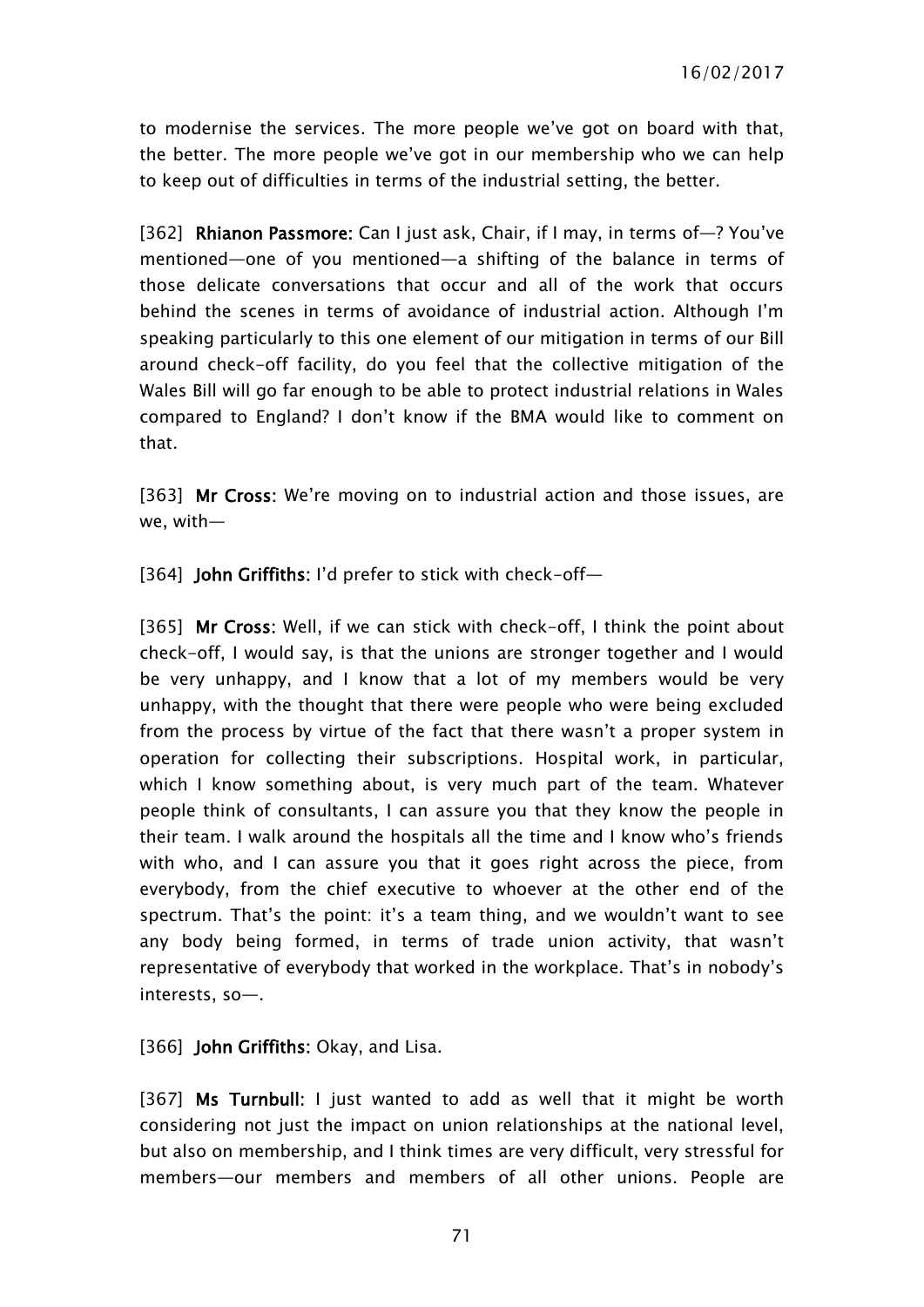working very, very long hours. They're working extremely long hours and they're often caring for elderly relatives and young children at the same time. They often have to travel long distances on public transport. In that kind of atmosphere, where people are very tired, even something that may seem as relatively trivial as, 'You have to now change the way—you have to create a standing order, you have to create a direct debit', is just one more thing that people then have to fit into their schedule, and the impact of that, I think, if it were to be sort of announced collectively, I think you would see a huge we would see—a huge outcry from people just feeling that that was just yet another issue. So, I think the impact on the convenience for people's lives, really, is a very significant point in terms of protecting that goodwill and those relationships within the NHS.

[368] Rhianon Passmore: Okay, thank you.

[369] John Griffiths: Can I just ask, as well, in terms of the cost to public sector employers of providing the check-off service, do you think it's appropriate and reasonable for the trade unions to meet those costs?

[370] Mr Meredith-Smith: I'm not in a position to comment on that. I don't have any detailed briefing in terms of the costs themselves. My knowledge in terms of the way that the—. They're pretty insignificant, really. I think there are other issues of cost that would benefit from addressing. I mean, if we think of a situation—. I gave an interview this morning to the BBC about a situation in the NHS at the moment in terms of the staffing pressures in the service. We know from information that we garnered from members recently, in terms of the amount of work that our members are doing free, really, for the NHS in terms of run-over times and staying on the end of shifts because they can't cover shifts and stuff that they're not getting paid for, in terms of the cost of the agency bill that could be—it's probably about 1,000 staff nurses per annum in terms of the agency bill. There are other issues of cost that I would be focusing on. Money is a very important issue, and value for money is a very important issue, and transparency with the public. I can't imagine—as I say, I would reiterate, I'm not sure of the detail of the cost of that—that this is a major issue that we should be having discussions or passing legislation on if we want to address cost issues in the NHS.

[371] **John Griffiths:** Okay, and Andrew.

[372] Mr Cross: I don't know the individual cost, like Peter, but I do know that there are other things that are deducted from pay automatically, like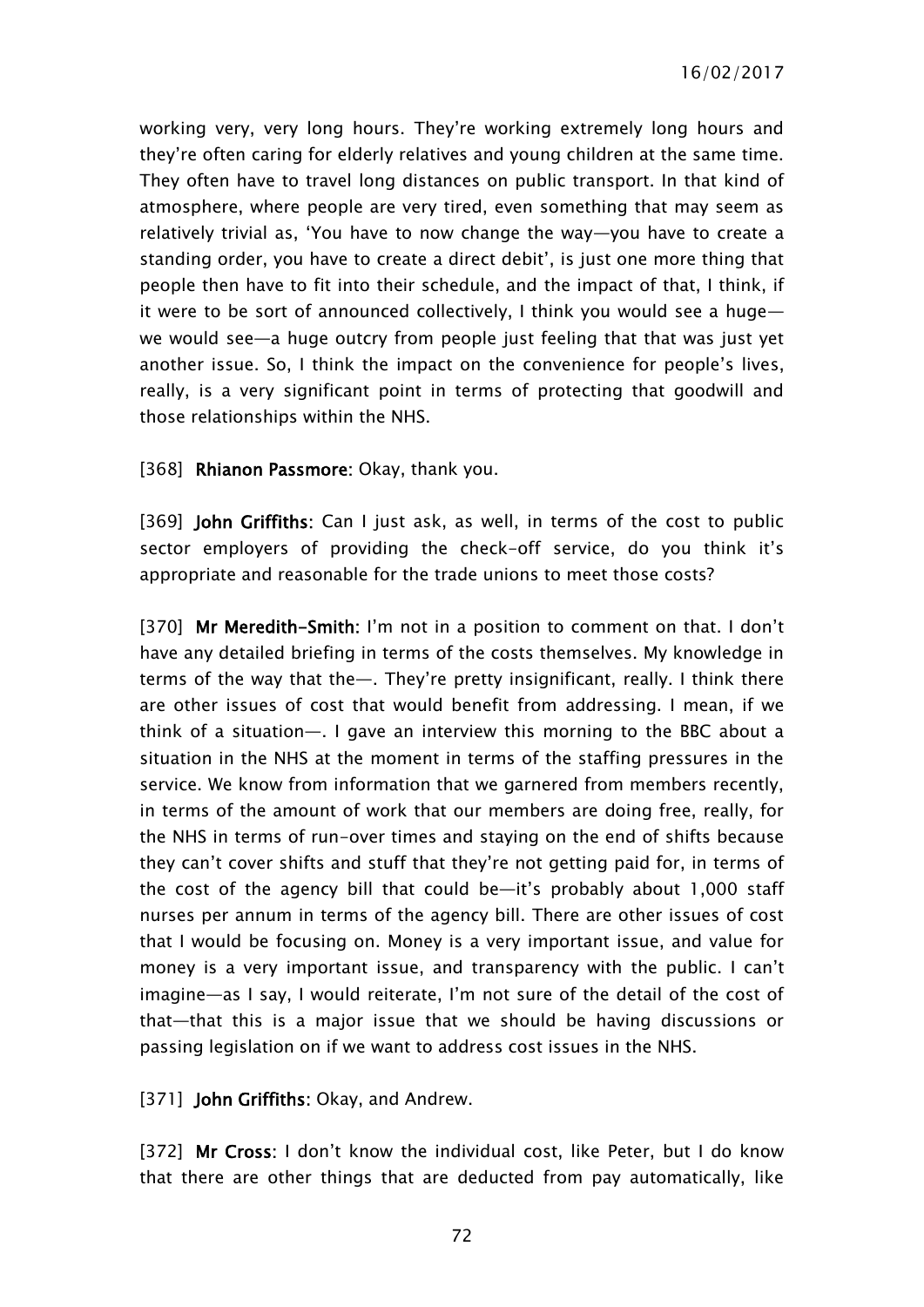hospital social clubs. Now, I don't think anybody's suggesting that that's an inappropriate use of public money to do, but I think it's—we really are dealing with the minutiae here, and, if hospital social clubs are okay, I can't really see the problem with making a deduction automatically, electronically, for a trade union membership, if that's what people want. That'd be my take on it.

[373] Dr Monaghan: I agree with that. I think there are, ultimately, deductions for things like paying for a bicycle to go to work. So, there are lots of deductions. As far as I'm aware, the cost of doing this is pretty negligible, I would have thought—not I'm an accountant.

[374] **John Griffiths: Okay. And Joyce.** 

[375] **Joyce Watson:** Just to try and get some understanding by those who might not be involved in this, are we talking about a cost that you just set up when you're setting a pay system for somebody—just a one-off cost of putting it in the computer so that there is a deduction? Is it really that simple?

[376] Mr Meredith-Smith: There's a starter form when you start in the NHS, and it'll be one of the fields on the form. That is easy enough. The important thing is the governance around it: we need to remember that people are not forced to do this, it's a choice that they make, and we need to have systems in place that enable that to come off the database as well. But, if you see the NHS starter form, it's got the range of things you fill in and that's an option that you tick, and then it's on the electronic pay system, essentially, which will deduct things like bicycle payments and childcare vouchers and charitable giving and so forth. The system's relatively sophisticated. I don't know whether you could apportion a cost to the trade union bit of that, really, to be honest, so I can't comment on that. I don't know if that's helpful.

[377] Joyce Watson: Yes, it is, because it's about getting a picture, isn't it, an impression. So, it would be part of a form, and it would be a tick box, or not, within the same form that would have cost implications in any case. Is that what you're saying?

13:15

[378] Mr Meredith-Smith: I suspect, again-I mean, I'm speculating a little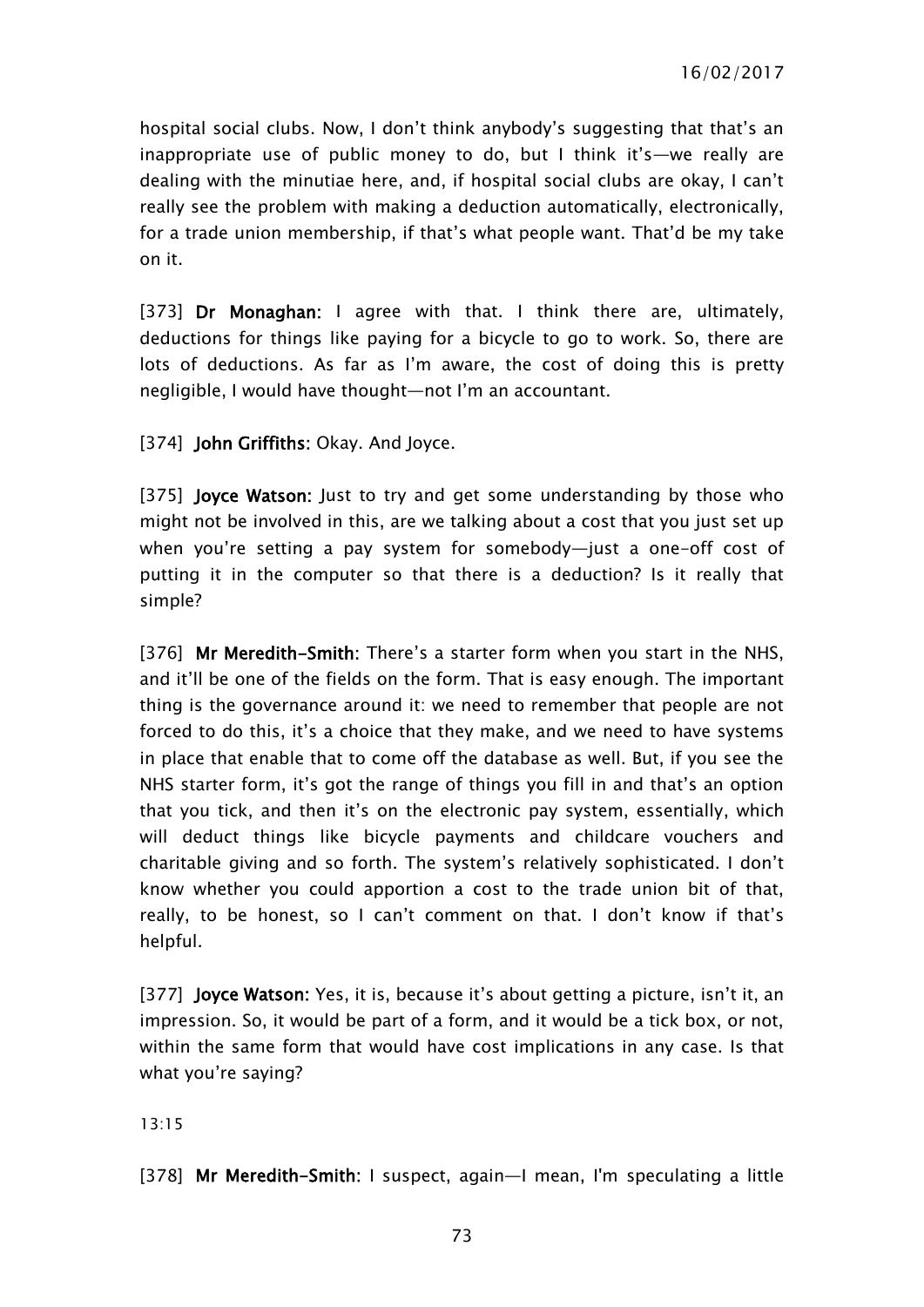bit—when we've got a situation when we can't get enough staff on the wards to give clinical care, I hope that we don't have people sitting in offices with the sole purpose of collecting union dues. I think it'll be the administrative function supported by the IT, which is the payroll, hopefully. Hopefully.

[379] Joyce Watson: It was just to clarify; that's all I was trying to do for—

[380] John Griffiths: Okay. Well, thanks for that-

[381] Dr Monaghan: Just on that, looking back historically, I think we used check-off years and years and years ago. We moved to direct debit originally because junior directors, who are a particularly vulnerable hardworking group, moved every six months, so there was a question of having to re-set it up and there was a new technology called 'direct debit'. It wasn't that we have a problem with check-off, but we do it all by direct debit, not because we don't agree with check-off—it's a perfectly reasonable way of doing it.

[382] Joyce Watson: Thank you.

[383] **John Griffiths**: Okay. Lien, did you have anything to add at all?

[384] Ms Watts: No, except to reiterate that it's a matter of personal choice. I think even very small employers have the systems in place, so the costs are minimal to do these things. So, I do think it's an unnecessary discussion. I understand that the larger unions do, in fact, make contributions to the larger employers for this facility anyway. I don't have any idea what those costs or contributions might be, but, as I say, for me, as long as it is a genuine matter of choice, then I don't have a problem with it. Like the junior doctors, social workers tend to move around from time to time, and, as I say, we've never ever used check-off, but I just think it's not a problem.

[385] **John Griffiths:** Of course, just to be clear, we're talking about the UK Act restricting check-off and changing the system, rather than abolishing it entirely, but I think you're all clear on that. Yes. Okay, well, thanks very much. If we move to facility time, which we've touched on already, could I begin by asking whether the proposed restrictions in the UK Act on the right of union officials to facility time is likely to adversely impact on the social partnership and the delivery of health and social care services? Could I invite views on whether that's likely to be the case or not?

[386] Mr Meredith-Smith: Yes. It's another of these issues: if it ain't broke,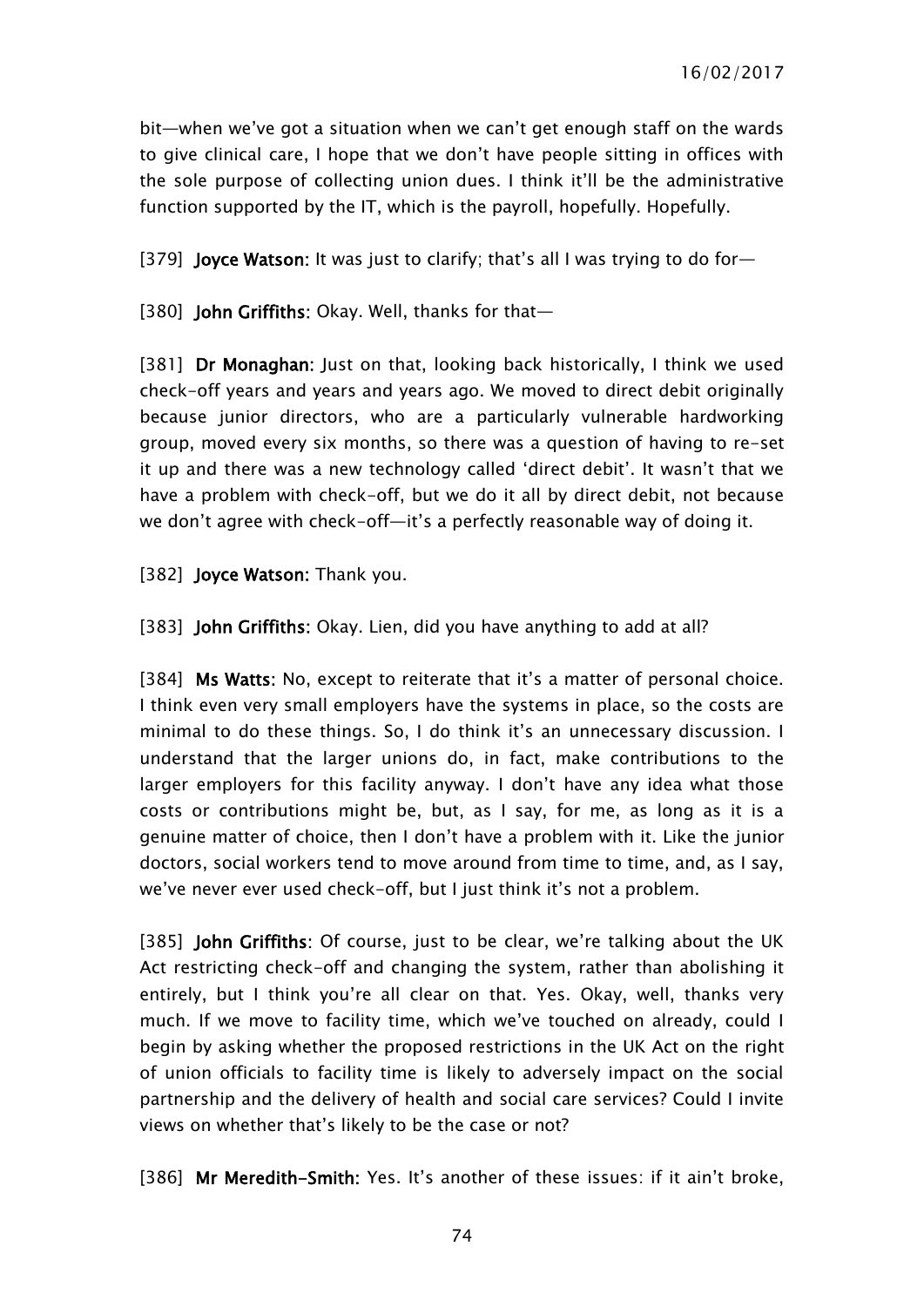why fix it? I would reiterate the point that I made earlier on. I did a little bit of preparation yesterday to get a sense around the scale of the facility time issue in the RCN, and I found it even surprising myself in terms of how much of a non-issue it is in terms of the paid hours, really, in terms of the cost of it. I may not be able to go into detail with that, but I'll think about that, depending on how the questioning goes.

[387] But, again, I would make the point that the representatives, the accredited representatives, that we have across Wales are predominantly volunteers. A small percentage of them are actually benefiting from paid released time to do that. Most of the reps that we support are doing it in a voluntary capacity. Much of the work that we undertake—. The bulk of the work that the paid reps would undertake would be supporting the partnership agenda, as I've said. It will be things like RCN members sitting on boards to support the governance of the organisations. It might be chairing local partnership forums. It might be engaging in work within those partnership forums, which is about dealing with service pressures and modernising the services. So, inevitably, if there's what is perceived as an attack on facility time, yes, it would have an impact in terms of partnership working, undoubtedly, because the bulk of the paid hours, certainly for our staff—I've had a good look at the individual names, and so forth—are people that are not, again, spending hours each week planning industrial action or thinking about how we can fall out with management again next week. They're actually spending hours of time engaging in work streams that are set up by the health boards to try and tackle the problems that we're facing and to move things forward.

#### [388] John Griffiths: Okay, and is that 'yes', Andrew?

[389] Mr Cross: I think we could echo that. In the BMA, a large amount of the time that's spent, as you say, is exactly—it's responding to the management agenda, and the other part of it is representing members who find themselves the wrong side of a management decision. So, that's the work that's done. A large part of it, certainly for our members, because, clearly, they have operating lists and out-patient clinics and all the rest of it, they end up doing it in their own time, so it's very much a voluntary activity. We don't have any full-time seconded people. They employ people like me to go and represent where that's necessary, but we do have quite a lot of local representation that's done. We have a network of local negotiating committees whose sole purpose is to meet with management in each health board and NHS trust in Wales and to negotiate the agenda that's there. A lot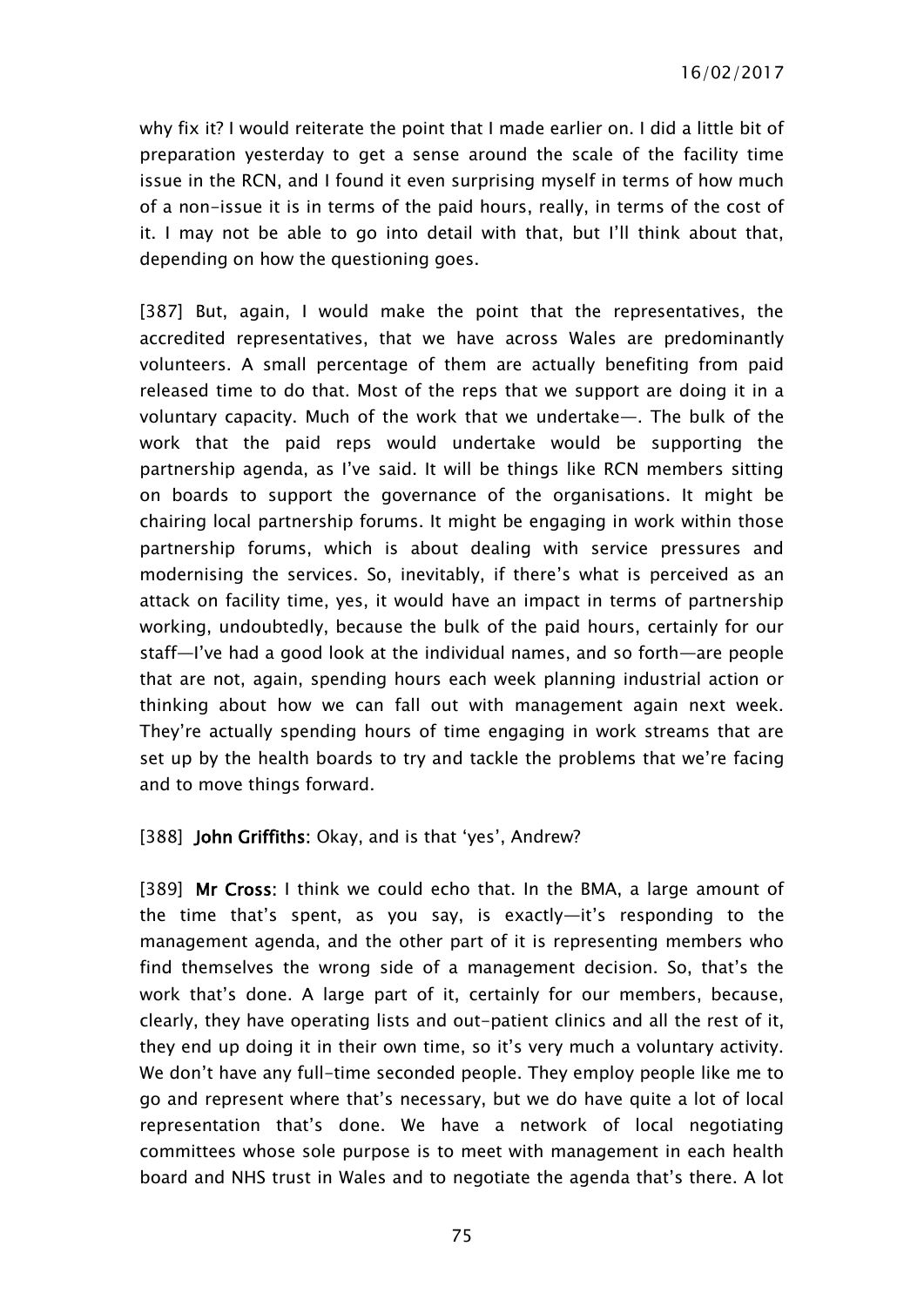of what we do is responsive, and we don't certainly have any great benefit from facility time—it's just fitted in around things. We ask for some time in the job planning process, but that's about all. The junior doctors don't have that benefit, so it just has to be fitted in around their work.

[390] John Griffiths: Okay. Perhaps I could ask Lien, in terms of the Social Workers Union, how not having facility time affects the way that the union operates.

[391] Ms Watts: Well, it doesn't impact on us in any way, because all our officers are employed by the association, and we don't operate with local shop stewards or whatever. We have recently reintroduced a workplace volunteer scheme, so our members can put themselves forward as workplace volunteers, but they are not expected to represent members, for example, and they tend to do it, as the name suggests, in their own time. So, I'm not sure that I can give you any further information. I think, for smaller employers, it might be more of an issue, but I don't think I'm in a position to comment on that.

[392] **John Griffiths:** No, that's fine. Is it on this particular point, Jenny?

[393] **Jenny Rathbone:** Facility time, yes.

[394] John Griffiths: On this particular point of facility time with social—

[395] **Jenny Rathbone:** Well, I wanted to pursue some of the issues that were in the BMA paper.

[396] John Griffiths: Okay. Bethan, are you on the Social Workers Union point?

[397] Bethan Jenkins: Directly on this, yes. I just wanted to understand: if you're not paying somebody through that facility time, and it's mostly voluntary, why have you taken that decision? Is it because you're set up in a different way to some of the other trade union organisations? If you are not, would you be minded to look at that? Obviously, I don't feel potentially you may be able to answer in the same way if you're not actually engaging in that very process.

[398] Ms Watts: We're a fairly new union. We've only been operating for six years as a trade union, and prior to that we had an advice and representation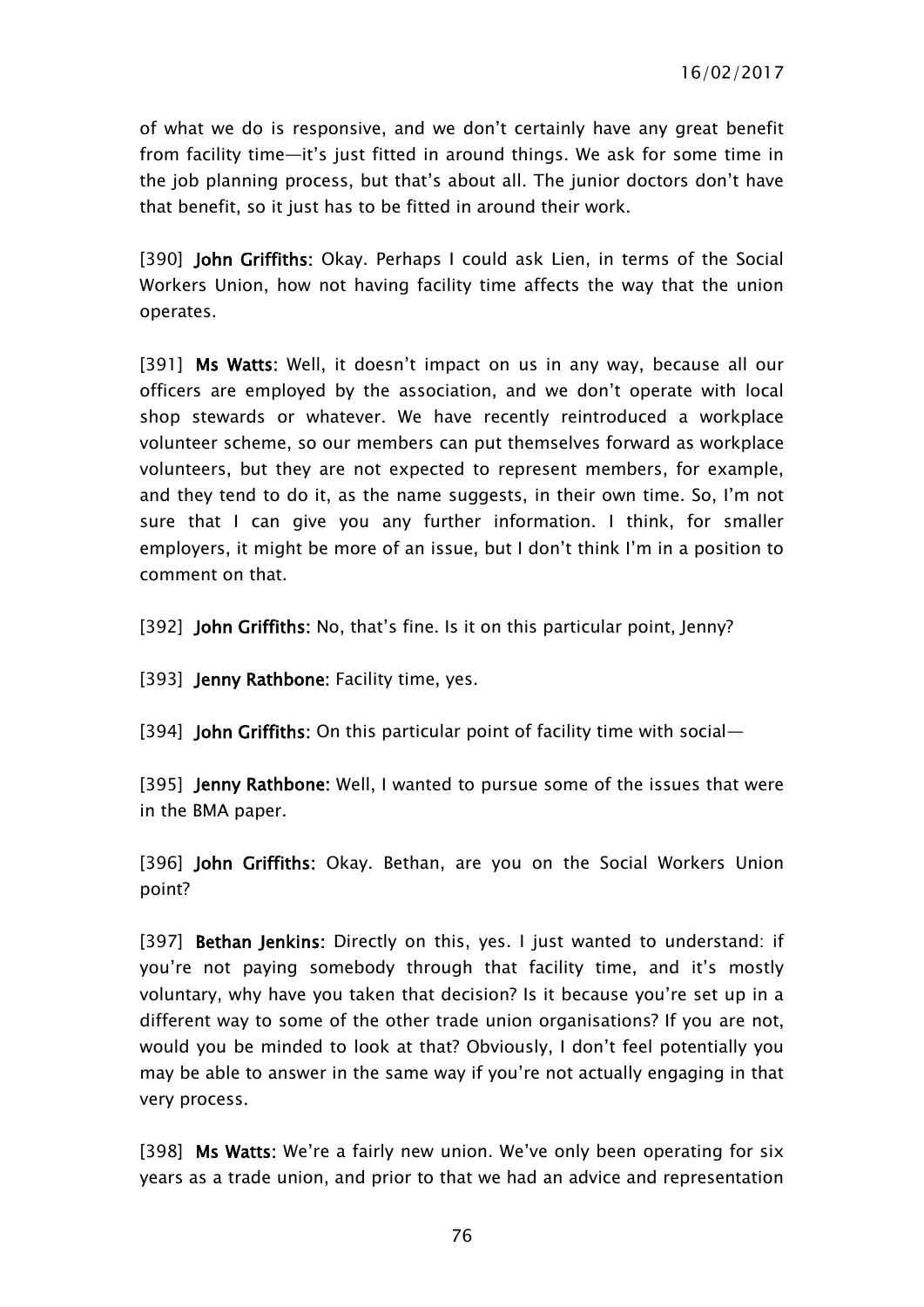service through the British Association of Social Workers, which was, as the name suggests, advising and representing our members. In both arenas one of our unique selling points, if you like, is that we are independent of the employers, so, for us, that's the way we want to be. However, as the union grows and as we want to develop the union, we would want to reserve the right to have that long-held and long-fought-for opportunity. Again, it's going back to: what's the value placed on trade unions? Are they the opposition or are they a valuable, democratic part of the process to work with employers? If you value them in that way, then why would you not enable some of your own staff to give some of their time to do that work?

[399] **Bethan Jenkins:** So you'll be working towards providing that type of-

[400] Ms Watts: I can't say it's in our minds at the moment, but there's certainly no reason why we wouldn't move towards that eventually. As I say, from my point of view, even though we don't use it, I feel very strongly about the role of trade unions in positive industrial relations.

[401] John Griffiths: Okay. Peter.

[402] Mr Meredith-Smith: I just wanted to come back on that point, perhaps to clarify. We've got three ways that we do things, I guess. We have full-time officers that are engaged with some of the more technical aspects of representing, when we've got members in significant difficulty, usually, or negotiating some of the bigger issues around employment relations. Our preference at all times is to work with volunteer reps, because generally you're then working with people with real commitment. That's usually the starting point on a journey to paid hours.

[403] But I think a point that I wish to emphasise is that we certainly, in my experience, working in the Royal College of Nursing over the last six years, have never had to go banging at the door of HR directors and chief execs demanding paid hours. It's usually them offering that resource to us, because there is a consequence, as Lisa has alluded to, in terms of the volunteer model. From our membership, we're largely talking about frontliners, they're working very long hours, so that when they're doing the volunteering, it's in their own time. So, it's a measure of, again, the partnership that the employers recognise that; they want to put some money into the pot that can buy some time to free those people up in terms of key pieces of work. It addresses an opportunity cost, doesn't it, as well, because some of the work that needs to be done can put pressure on the front-line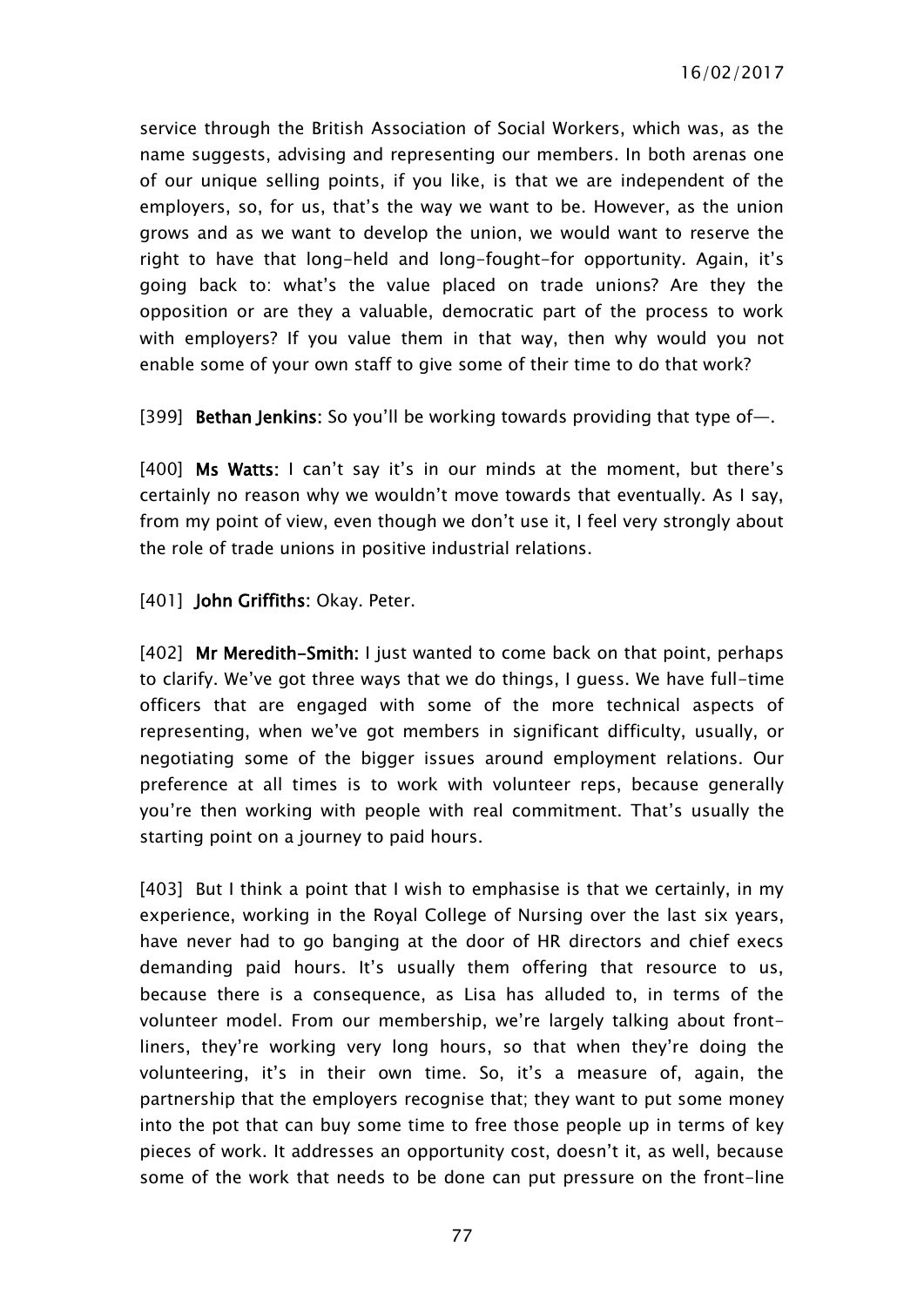service? So the way that that facility time works: we're not talking about people who are pulling a salary because of the union work they're doing, it's usually creating a sum of money to pay this medical ward to release that staff nurse or this sister to do union work, where they can buy some bank or agency time or what have you. It would be great if the staffing were so great in Wales that we could accommodate those pressures. So, I think that's worth understanding.

[404] We do not, in any aggressive way, say, 'We're not going to participate in partnership unless you give us hours.' These are negotiated agreements. I'm personally aware of all our paid agreements across Wales, and always, when I have discussions with directors of HR—I meet them usually twice a year on my rounds—we have conversations about how that's working, whether they feel they're getting good value out of that, because there's an interest in us doing that, in terms of ensuring that that money is spent efficiently and that we're getting good value out of that. If it's working well, we're very often able to get a bit more cash out of them. But they're not huge sums of money—really interestingly, when I looked at it, they're not massive.

[405] The other point to make—

[406] Sian Gwenllian: Sorry to interrupt, but it would be interesting for us to have some idea of the costings.

[407] Mr Meredith-Smith: I'm on tricky ground here, because I always get a slapped wrist when I disclose stuff like that, but I looked at it today: we represent 25,000 members in Wales, we're involved in every NHS organisation in Wales and, at the moment, in terms of the data that I ran off this morning, it's the equivalent of—the paid hours, not the volunteer—about 12 whole-time equivalents of staff. If you could get 12 NHS consultancy workers for the money that you're paying out and the value you're getting from those reps, I think you'd be well pleased as a member of the Welsh public. It's money that's very, very well spent and, as I say, I don't get HR directors or chief execs banging on my door saying, 'We need to claw this money back to pay for front-line services because it's of no value to us.' It's recognised as money well spent in terms of engendering a culture of partnership and co-operation in a service that is really complex and dealing with extremely challenging issues at the moment.

[408] John Griffiths: Okay, Peter, and I think Jenny—.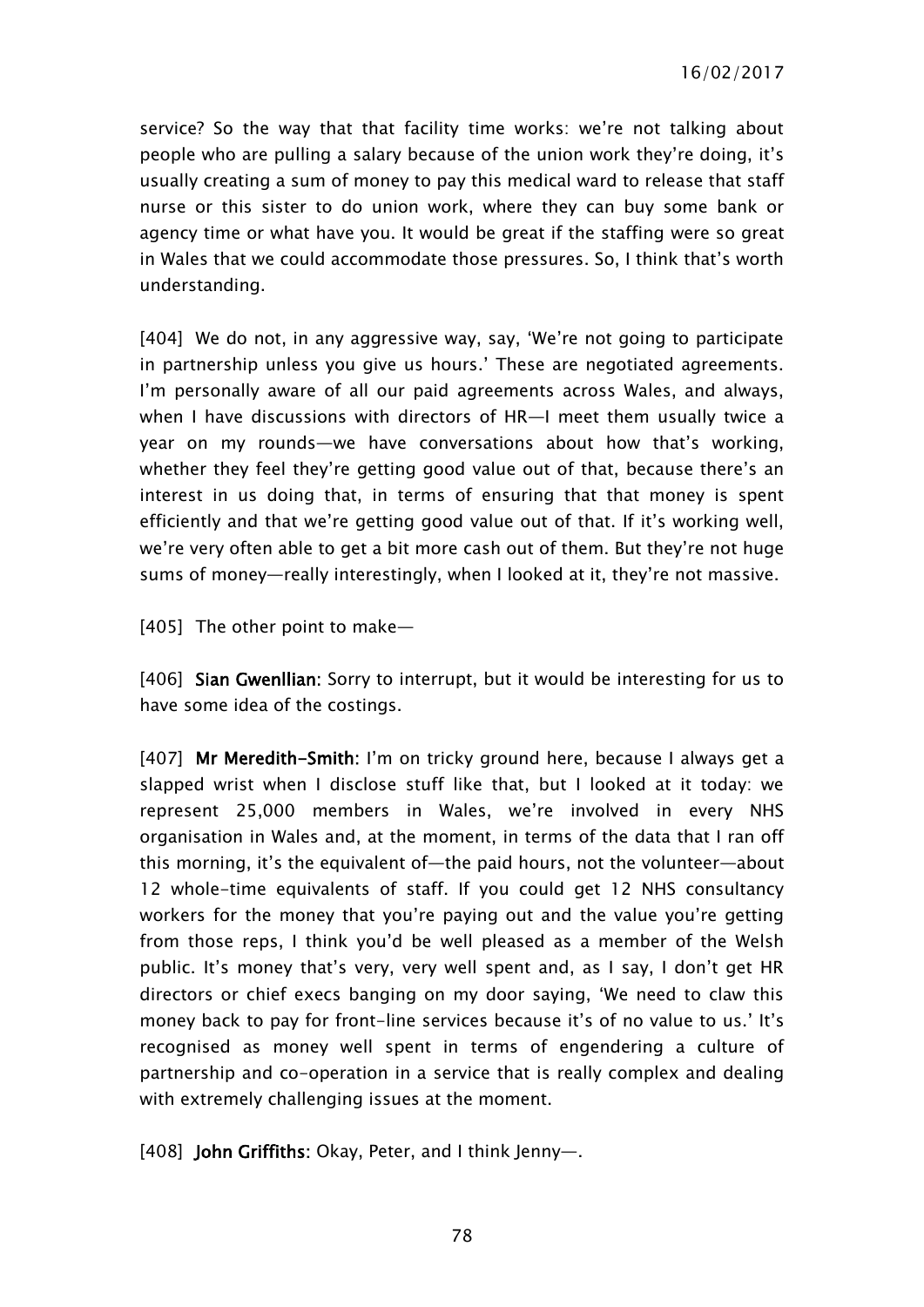[409] **Jenny Rathbone:** Clearly, the important work being done during facility time, I think, is not the issue. The issue is how onerous would it be to publish information relating to it. If I could just ask the BMA: your members elect the people who are going to represent them on the local negotiating committees, and presumably you backfill these independent practitioners with locums; is that how it works?

[410] Mr Cross: Not quite. There's obviously another whole cadre of trainees and also what we call non-consultant career grades who work in teams with our consultants, so it would depend on the matter. The first thing to be said is our members have to give six weeks' notice to go to a trade union meeting, so you don't just drop tools. You can't cancel an operating list or a clinic, as obviously people, all of us, who use the NHS wouldn't be best pleased that our long-awaited appointment had been cancelled. So, that has to be done, and such backfill as there is has to be done by the team. It does put pressure on our members who are involved. This is one of the difficulties that we have in getting people involved in negotiating activity, because, clearly, when you've studied for lots and lots of years, as our members have, the top priority isn't necessarily going to be negotiating with the HR department. Some do do that, but it is difficult, because the members, by and large, want to be doing their clinical work first and foremost, so the rest of it gets done in their own time and around the edges. So, that's why we don't really get into this situation of facility time.

[411] **Jenny Rathbone:** So, even when you've got people representing your members on the local negotiating committees, the BMA doesn't normally backfill the locum required; it's normally the health board—

[412] **Mr Cross:** The local negotiating committee tends to take place out of working hours, so it's not when operating is taking place, by and large. Also, if it's an external meeting where we're having to meet with management in a proper face-to-face negotiation, then that's going to have been done with notice. So, arrangements will have been made; so, this will have been shifted to fulfil that.

#### 13:30

[413] **Jenny Rathbone:** What I'm trying to ascertain is who might have the information. Who is the guardian of the information about how much time your members are spending on facility time? Is it something that's easily obtainable, or is it a variety of people doing it in their own time after work?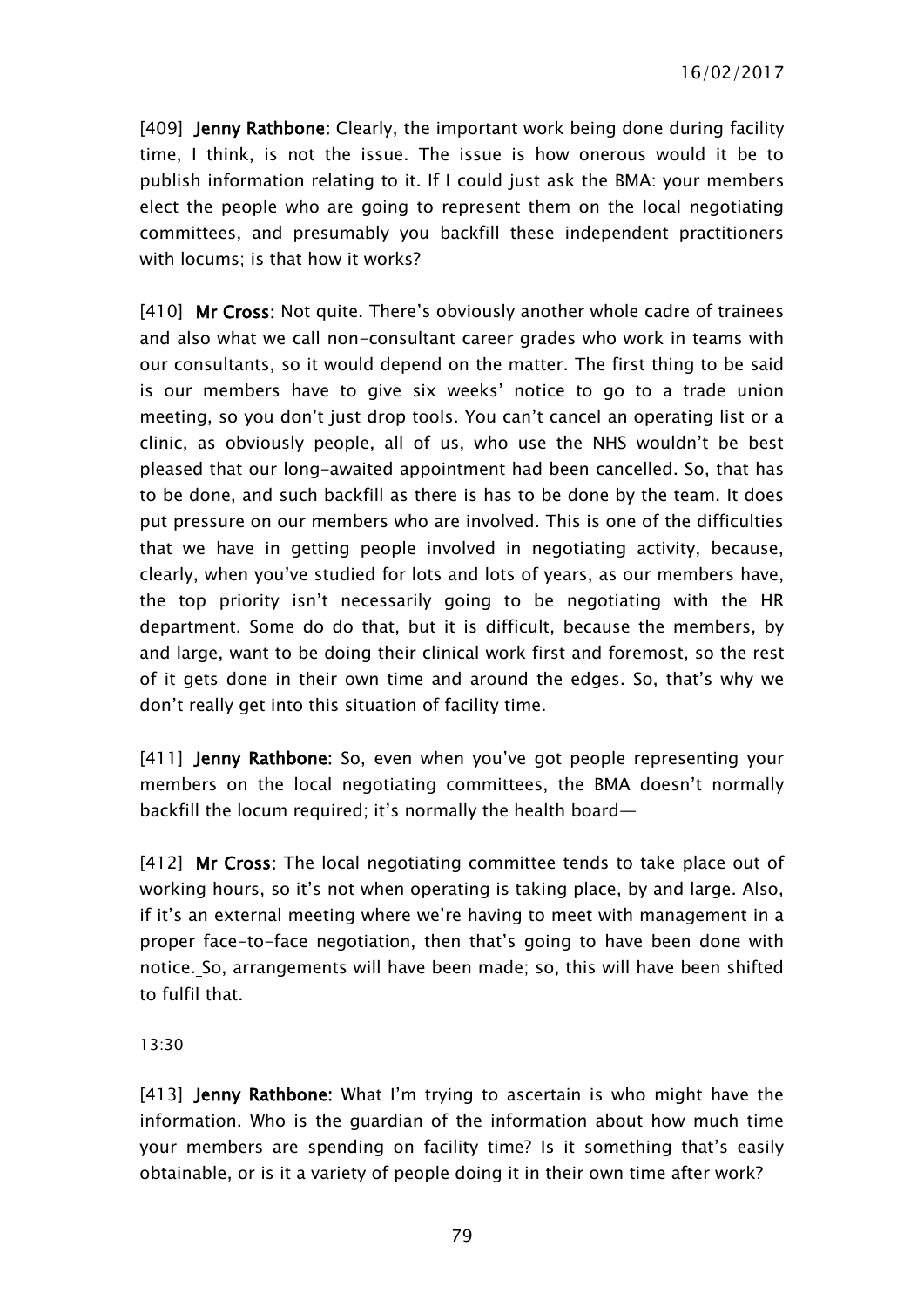[414] Mr Cross: The HR departments obviously have all the job planning information, and it all goes to the Welsh Government. So, it's all stored—all of that information. So, yes, it's all there; it's all open. Every consultant has an annual job-planning meeting and this is one of the factors, if they do BMA activities that comes up. As I say, by and large we don't sort of negotiate a specified number of sessions for trade union work. We have looked at that, but it's so few and far between, it's quite hard to get a handle on what it would be regularly. It's really at the minimal level, you see, for our people. That's why they have full-time officials like myself to assist with that. That's how we manage it.

[415] **Jenny Rathbone**: So, as far as you're concerned, the whole thing is an irrelevance because there's such a tiny amount of time involved, and the RCN have already—[*Inaudible.*]

[416] Mr Cross: I wouldn't say 'irrelevant', but it's not the biggest thing on anybody's agenda, I think.

[417] **Jenny Rathbone:** If the cost of collating the information is more thanyou know—it's—.

[418] Mr Cross: Oh, yes; it's disproportionate. Yes, possibly.

[419] Mr Meredith-Smith: Can I come in on that point?

[420] **John Griffiths: Peter, yes.** 

[421] Mr Meredith-Smith: I think it's a really, really important question, clearly, in terms of transparency, the information that's available to the public that we serve through the NHS, and whether we're spending money appropriately, particularly in really tough times. I do have a worry about it. I don't think it would be a complicated thing, and I could go into some detail in terms of the way we govern that, and I think you'd be happy with that. I think there's a bigger issue. What we're talking about here is something that concerns us, because what we're talking about here today wasn't an issue. Somewhere else has made this an issue. Right? It's a really difficult sort of situation, and it's an element of using the NHS as a political football. I think that that's the risk that we've got in terms of how we handle this information. We're all for transparency. As I said, having a look at this in terms of preparing for this, and checking that I can look you in the eye and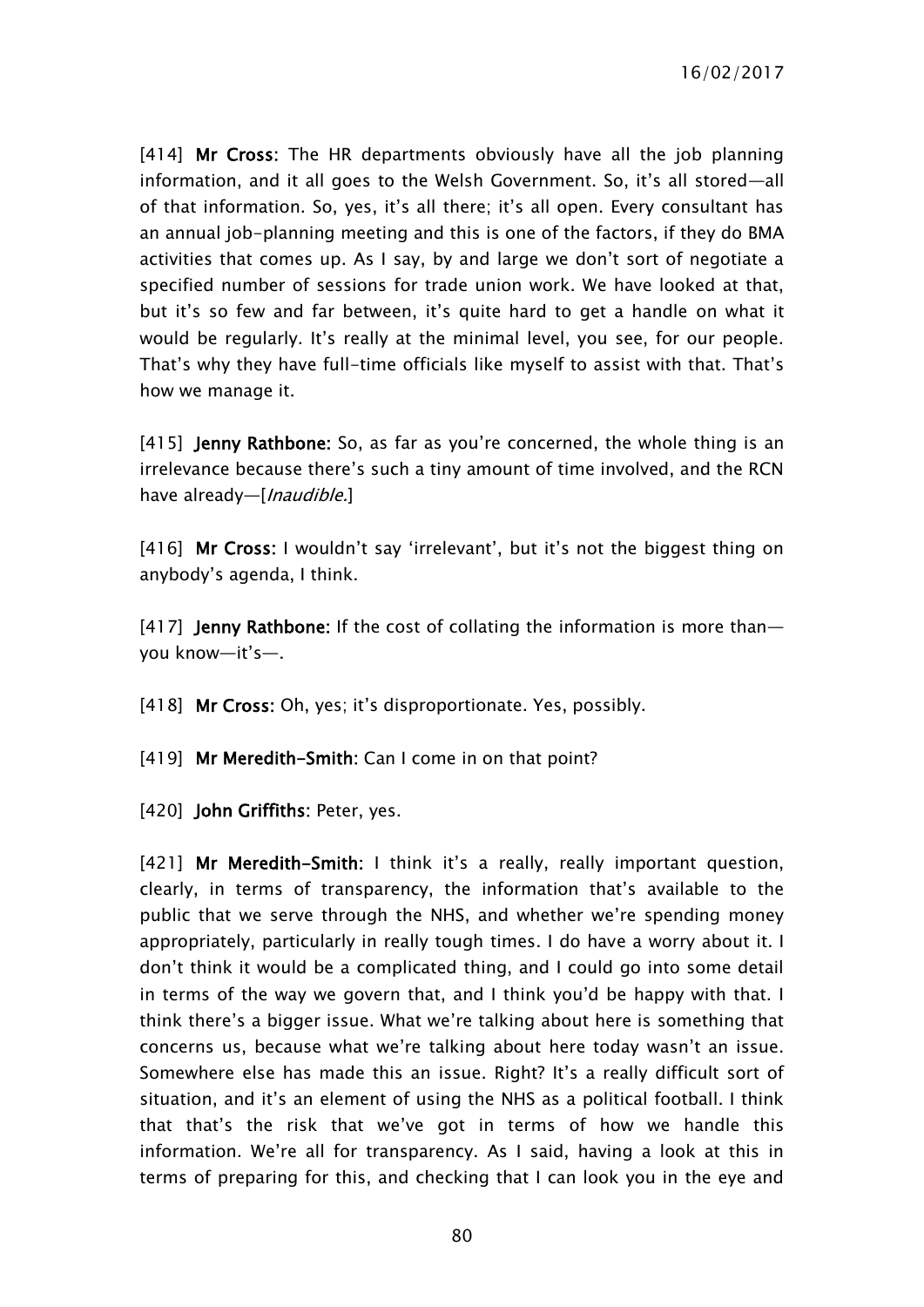say these things, I think people would be very impressed by the value for money that they get. But the only time we get asked these questions, our chief executives—. It's the Taxpayer's Alliance doing freedom of information checks. It further makes the NHS a political football; it further undermines very productive employment relations in the NHS. I think that we need to think that through. I think we do need to think about how we're transparent about these issues. As I said, that money effectively is public money. We need to be answerable for that. There are other far more important things that we need to be giving detail on in local health board annual reports and so forth. It's not that it's a secret issue for me; it's an issue about why we're having this conversation and where that takes us, because we don't want the NHS in Wales to be a political football distracting us. We want to be working together to sort out these very difficult situations to take the service where we want it to be for the benefit of the citizens of Wales. The real risk is that, once you get into that, all of us will be involved in press inquiries and freedom of information and what have you. It's unnecessary. The scale of it is small.

[422] John Griffiths: Okay. Well, thanks for that, Peter. We need to move on. Bethan, you had some questions on ballot thresholds.

[423] **Bethan Jenkins:** Well, I think it's quite timely to ask this question today, when some of the staff at Abertawe Bro Morgannwg University Local Health Board have gone on strike in relation to pay. I just wanted to understand your views on the 40 per cent marker that's in the Act from the UK Government. I think you've all more or less said the same thing, saying that it's unreasonable, unnecessary and has no basis, but I wanted to understand why exactly you said that and whether you could comment on the UK Government saying that they wanted to focus on the fact that it could jeopardise people's security and health if this wasn't put in place—that's part of their rationale for putting this 40 per cent limit or bar on the ballot for industrial action.

#### [424] Ms Watts: Shall I comment?

### [425] **John Griffiths: Okay. Yes.**

[426] Ms Watts: Where was I going to go with this? I think I would like to bat the question back to the UK Government: what evidence do they have for bringing this measure in, despite what might have happened today, or indeed what happened with the junior doctors? So, I think there have been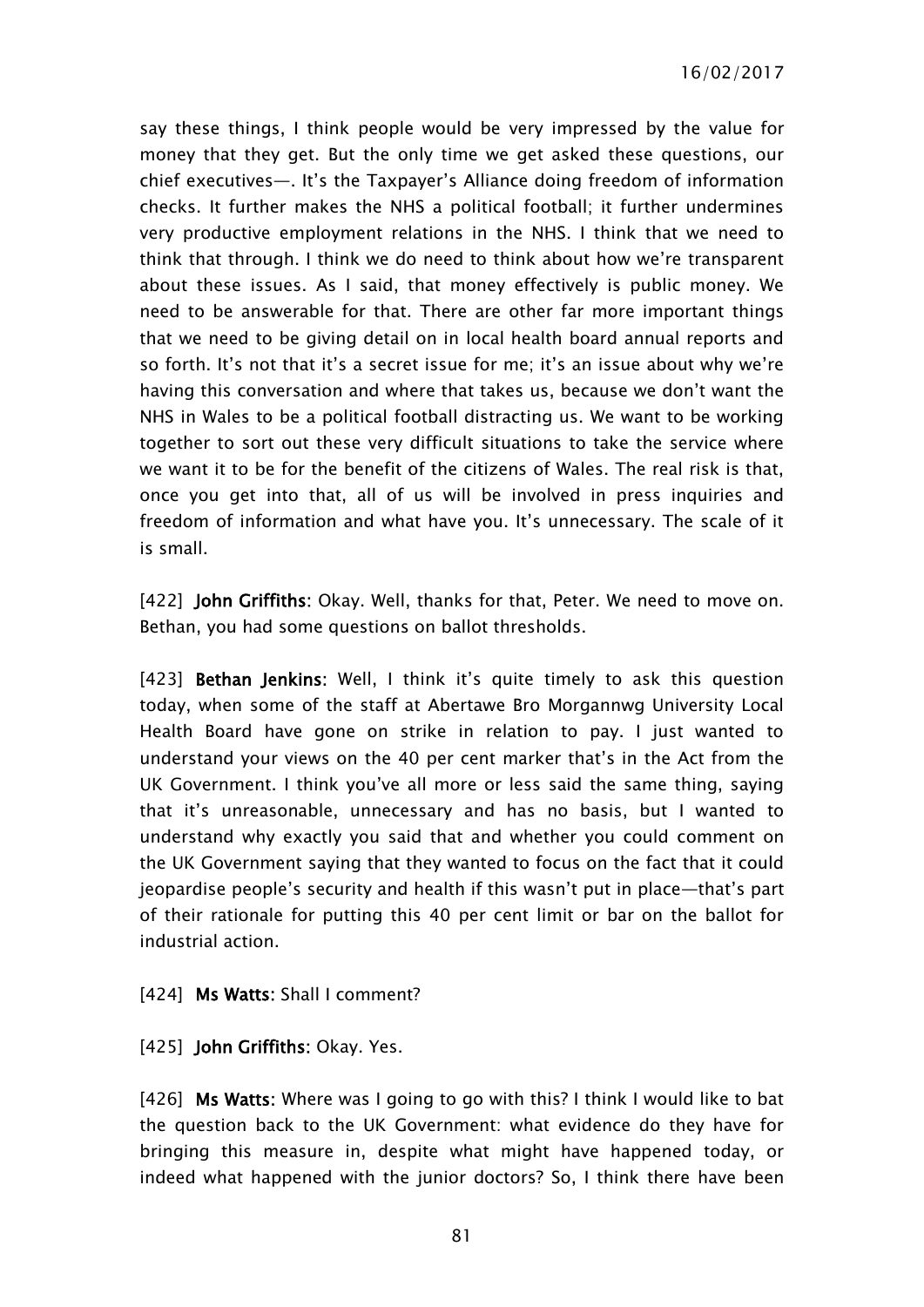fewer strikes taking place within public services over recent years than there have ever been before, and that's despite austerity and the extremely challenging times that we're all working in and we're all up against in terms of cuts and so on. Nevertheless, we still carried on; we still work very hard; we still provide the service to the public, who are the most important people here. So, why is it necessary? It's back to that same question: why is it necessary to introduce this just for public services? You know, what is the Government's agenda? Where is their evidence for this requirement? I certainly know that social workers aren't prone to taking industrial action, and I think I probably would say it's the same with my colleagues. We're in for the want of a better expression—the caring professions. Our service users are the most important people, but we would want to reserve the right, as a last resort, to take action as necessary, in the same way as any other employee should be able to in this country. Again, it goes back to the feeling about the importance of trade unions and what they do. It doesn't necessarily mean that there are going to be more strikes or there's suddenly going to be this outbreak of industrial action. For me, on the contrary. I think it's more likely to cause such resentment and be seen as another attack on the trade unions. There is the potential that it could make members even more inclined towards militancy.

[427] Mr Meredith-Smith: I can't answer for the UK Government—as a trade union manager or a mental health nurse, actually. I couldn't comment on the logic for some of their thinking. It is disrespectful in terms of—. You know, is it for us to set legislation to dictate the democratic processes of organisations such as ours? I think it shows a naivety in terms of the way industrial relations work. We don't have a tendency to strike. We never have, actually. It's within our gift to do so, although we've got very severe restrictions in terms of what industrial action that we can take. But it's a nobrainer. When we have had recourse to ballot, any person with any experience of working in a trade union is hardly going to be recommending strike action if you've got a 15 per cent response rate on a ballot. It just beggars belief, really. We very seldom need to get to that situation. It's just unnecessary. I just do not know what the thinking is. For it to be done in the public sector is discriminatory, isn't it? What's wrong with all sectors? With a predominantly female workforce, and all those issues, we could sort of think that through. But again, I don't understand the logic for doing it. If it ain't broke, why seek to fix it? But we would be absolutely insane if we proposed any form of industrial action—and that doesn't need to be a strike; it can be other things—on the basis of flimsy ballot results. It beggars belief, really.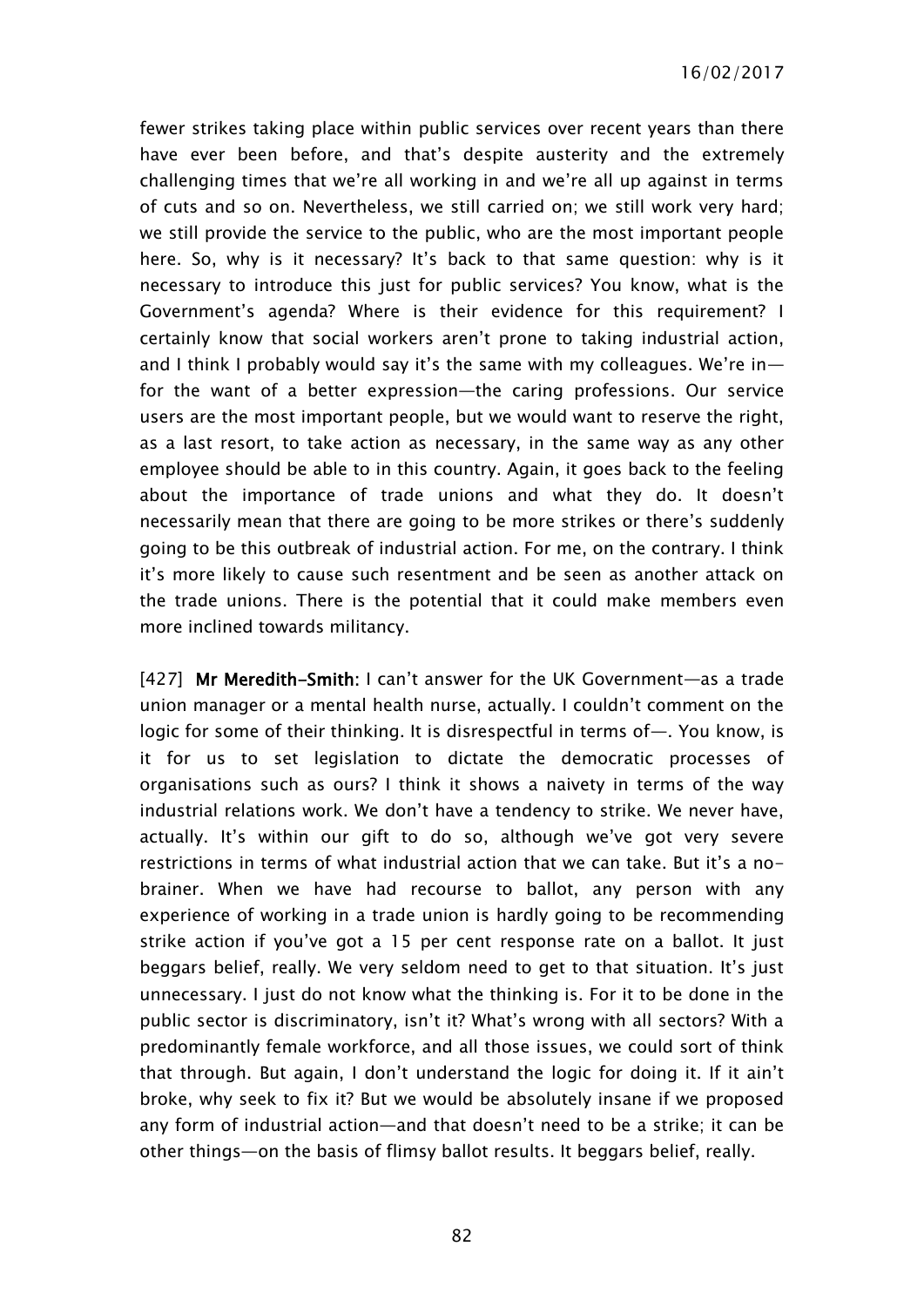16/02/2017

[428] Ms Turnbull: If I can just add as well in terms of any kind of negotiation that takes place, one of the things that's really helpful is to be able to say, 'Start with what you have in common'. So, the interest of the patient, the interest of the public. The second thing that's really helpful in forming common ground is to be able to say, 'We're taking this off the table', and that really does help in that relationship of trust, that stability of the relationship. Now, if you don't have the ability to say, 'We're taking this off the table', you can't claim the credit for it. So, in a sense, it undermines that relationship of trust right from the start because it implies that the trade union people might be irrational or take action that would damage the public interest. So, by being able to have the ability to say, 'We could do this, but we are not going to', then I think that actually really does help in terms of that negotiation process. I think that kind of negative action—

[429] Bethan Jenkins: Couldn't that still happen, though, about getting to the 40 per cent marker? It could still happen, but the bar would raise—to be devil's advocate.

[430] Ms Turnbull: Yes, and I think what we're saying is that it's unnecessary to make that—

[431] Bethan Jenkins: To make that arbitrary-

[432] Ms Turnbull: Precisely, because that is part of that relationship-the overall relationship of trust. So, I think that's possibly a different angle in perceiving why people would want to retain that ability. It's almost because it's that gesture of trust that you have that ability; that's not an ability that you're necessarily going to use wilfully or against the public interest, which we certainly would never do.

[433] Mr Meredith-Smith: Are our members in Wales so disenfranchised that we'd do this? Do we have this long history of forcing people to take industrial action that we need to be talking about this in legislation? It's really—

[434] Bethan Jenkins: So, you dispute—. Obviously, from the TUC evidence, they quote that the UK Government said it could estimate annual savings of £85,000 through reduced days lost to strike action. You dispute that potential saving and that this could create more problems down the line.

[435] Mr Meredith-Smith: Certainly in the Welsh context. We've never been on strike. In terms of when those situations do arise, industrial action has

83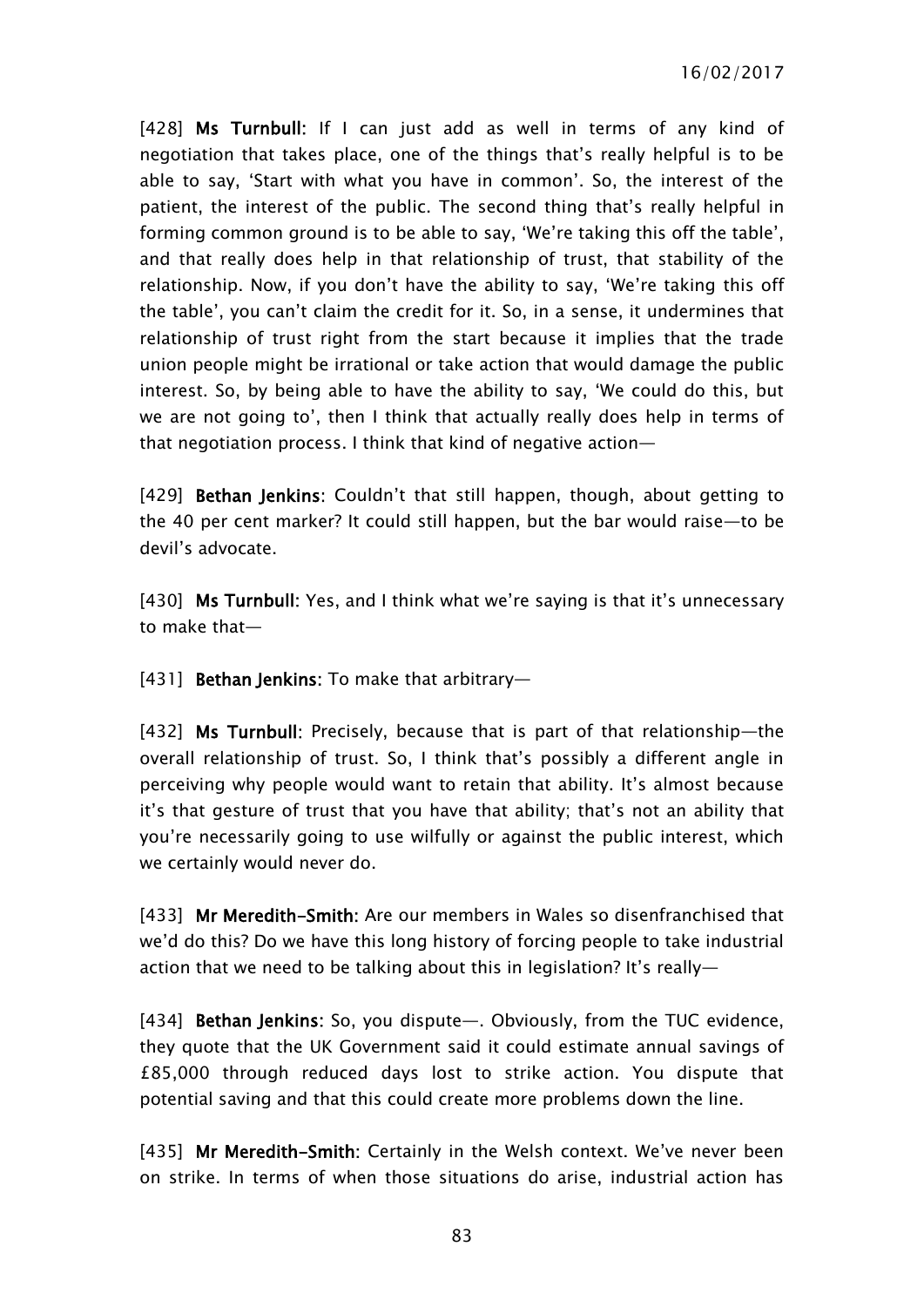been taken by other unions. We've always got this life-and-limb agreement. We support each other in that. Interestingly, there's a very symbiotic relationship between TUC unions and the RCN, because there's a recognition—. We don't have any difficulty crossing picket lines, because unions reserve the right to demonstrate, to make a protest, but we've got a healthily bizarre situation in the health sector, don't we, where we're having conversations, within partnership, across the unions, saying, 'Right, we've got to send a message that this is so important that we have to have some sort of industrial action'—not the RCN—

[436] **Bethan Jenkins:** But you are providing the life-and-limb element, then, when they're off, is it?

[437] Mr Meredith-Smith: Yes, and they're saying, 'We're not going to be giving you any grief when you cross the picket line.' It's the life-and-limb thing, and, in fairness, the other unions in the health sector—I've never seen them anything but responsible in those circumstances. The TUC unions are what we're talking about.

[438] **John Griffiths:** Stephen, did you want to come in?

[439] Dr Monaghan: In the BMA's experience, when we've taken industrial action, it has been on decisions above this threshold, as it so happens—very strong, like with the junior doctors, who were above this. So, it wouldn't really have made much difference to us. However, it does seem odd that this would be applied only to the public sector when, arguably, even bigger decisions were made in referenda on devolution, on Brexit, without—they wouldn't have reached the 40 per cent threshold, and yet, we made huge decisions with both of those. Possibly all of our MPs wouldn't be elected, because they don't get to the 40 per cent threshold, et cetera. So, it does seem a little bit odd, or maybe even draconian. However, it wouldn't have been a problem, but we still wonder why one would do this only for trade unions and not for any other democratic decisions.

[440] John Griffiths: I think we'd better move on, then, to our final area of questioning, and that's agency workers, and Sian Gwenllian has some questions.

[441] Sian Gwenllian: Roeddwn i jest Sian Gwenllian: I just wanted to hear isio clywed beth yw eich barn chi what your opinion is regarding the ynglŷn â gwahardd qweithwyr use of agency workers during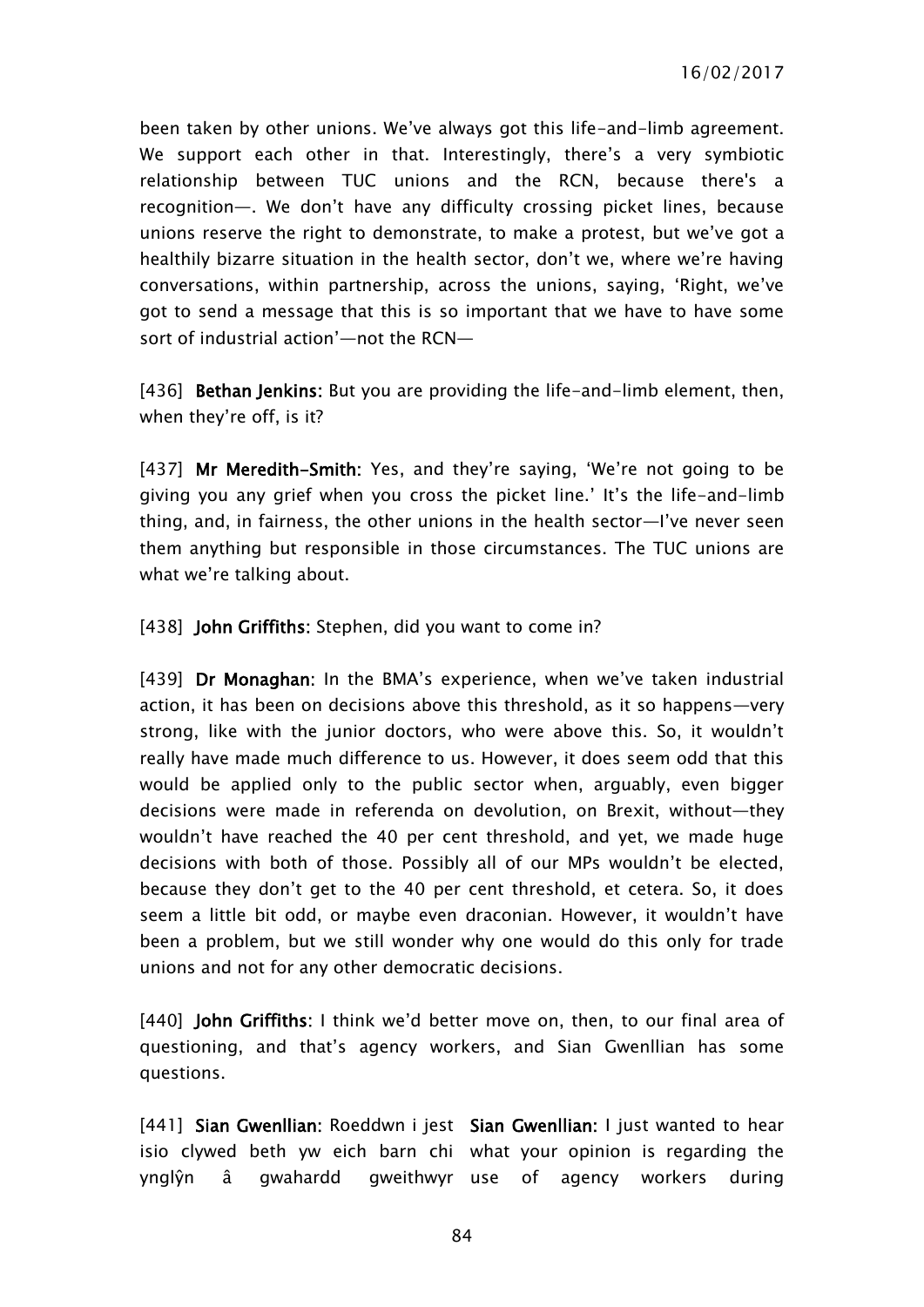16/02/2017

asiantaeth i gyflenwi yn ystod industrial action and your opinion on gweithredu diwydiannol. Beth yw eich that, banning the use of such barn chi am hynny? Hefyd, wedyn, a workers. Then, do you think that a ydych chi'n credu y dylid cynnwys section should be included in the adran am hyn yn y Bil newydd yng Welsh Bill? Should we be continuing Nghymru? Hynny yw, a ddylem ni fod with this ban on the use of agency yn parhau efo gwahardd gweithwyr work during industrial action as part asiantaeth yn ystod gweithredu of this Bill in Wales? diwydiannol fel rhan o'r Bil yng Nghymru?

[442] Mr Meredith-Smith: Shall I go first? Diolch yn fawr. Our position is quite clear: that we don't want to see a situation where agency workers are being brought in to strike-break. My previous comments apply. It's a thing that does need fixing anyway in terms of the way that industrial disputes are managed. Where you get these people from, I'm quite doubtful about anyway, because there's not a huge pool of nurses that I'm aware of, and if we can find them, we'll pass them out some RCN membership forms, I think, because we need to make sure that they're protected. It's not a good way of doing things. We ensure that life-and-limb services are provided during industrial action. Again, from the RCN's point of view, we've never taken that form of action, anyway.

[443] We have concerns about the use of agency staff anyway, in the NHS, because there are huge issues of clinical governance there in terms of continuity of care and people being parachuted into clinical areas that they're not familiar with. So, in really practical terms, it's not a good way of solving a problem that doesn't exist. It is not a sensible thing to do. I don't know where you're going to get them from, because, as I keep explaining to people, we don't have this huge resource of nurses in Wales who have chosen to opt out of the public sector, to which they are all extremely dedicated, to make a fortune doing agency. They're usually doing it to supplement the poor wages that they get in the NHS for the work that they put in. Being RCN members, if they were in dispute, they wouldn't be able to do it on the agency as well. So, it's not a practical solution, but it's not a good thing to do. Again, it's a further indication of a message being sent out that we've got such dreadful industrial relations and employment relations in Wales—and our members are being taken advantage of because of a lack of democracy—that this needs to be done. That's not a problem.

[444] For nurses and front-line staff generally, whichever union they are in,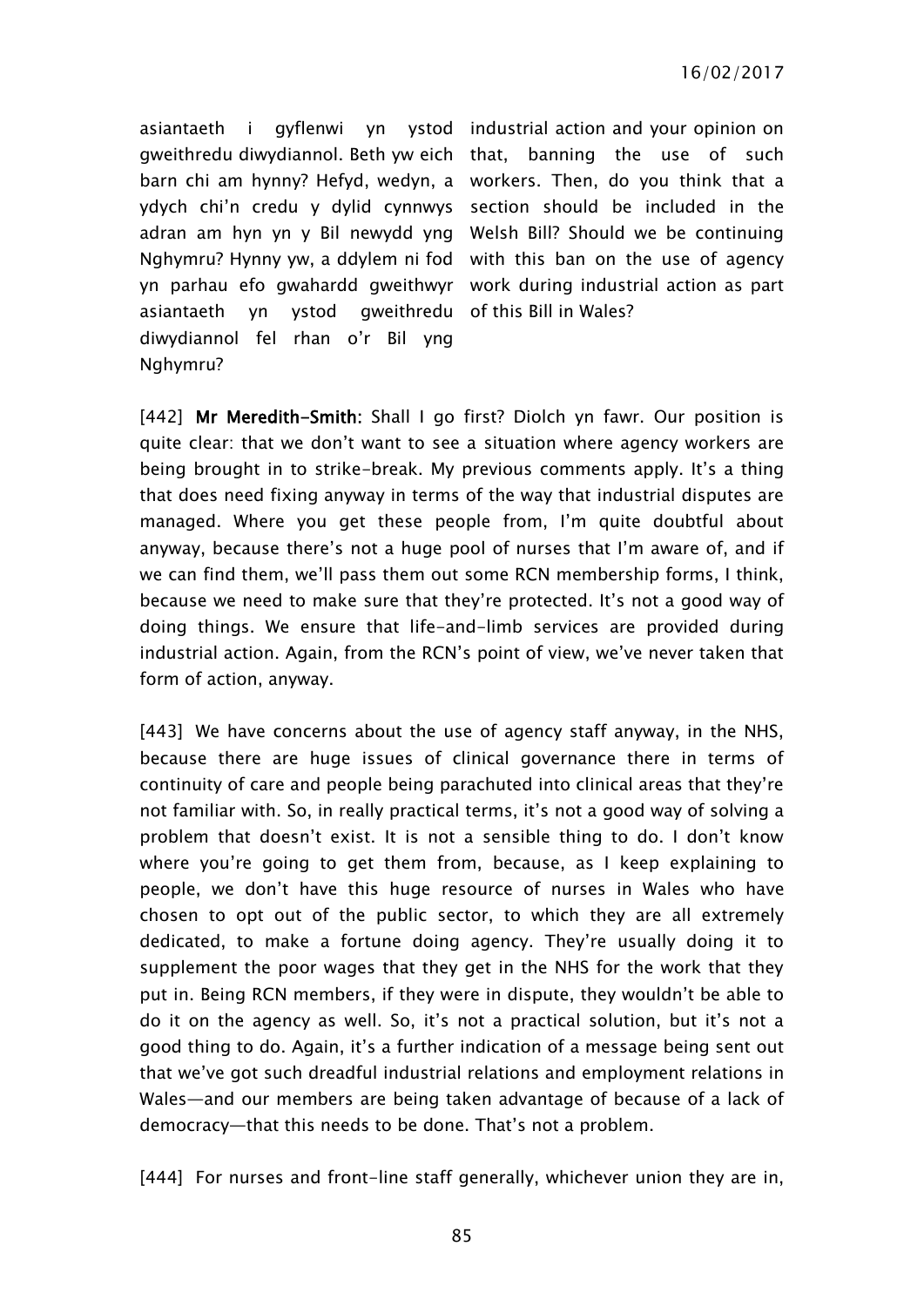it's never been a problem in Wales. It's a problem that does need fixing. If we do look to that as a fix in these circumstances, there are a lot of significant risks to patients in that, because if you can't use our members to do it, I don't know where you're going to get these members from. They're going to be parachuted in to circumstances that are very unfamiliar to them; all sorts of risks around continuity care and patient safety.

13:45

[445] John Griffiths: Okay, well, we're over time, I'm afraid, but I can see, I think, general agreement with the points that have just been made. Is that the case, or has anybody got a contrary view?

[446] Sian Gwenllian: I'd just like to have your view, because I don't think the view of your union is in black and white yet.

[447] Ms Watts: Okay. I'm not aware of agency staff being brought in. As I said earlier on, I can't think of a time when social workers have gone on strike in recent history. I have actually gone on strike as a social worker, but it was many years ago, and there was certainly no appetite at all to use agency staff at that time. Generally, social workers—there are a lot of agency social workers in the service across the country. I'm not quite sure of numbers, certainly not within Wales, but I would say in England a large number of social workers are moving across to agency work. That's a whole other subject.

[448] Sian Gwenllian: I'm just interested because the UK legislation would allow the use of agency workers during strikes, and the Welsh Government is minded to bring in legislation as part of the Bill that would ban it in Wales.

[449] Ms Watts: Again, I think it's undermining the relationship between trade unions and employers, and it's this negative—'Let's make life difficult for the trade unions because they're the bad guys.' Actually, there is no risk to the public and I think, like my colleagues across the table, we would take action to mitigate any risks, and we wouldn't do it lightly. So, I don't think we would support anything that undermines our rights to take that action if we were actually in that element of very last resort.

[450] **John Griffiths:** Is that okay, Sian? Thank you very much indeed. Thank you all for giving evidence to the committee this afternoon. You will be sent a transcript to check for factual accuracy. Thank you all very much.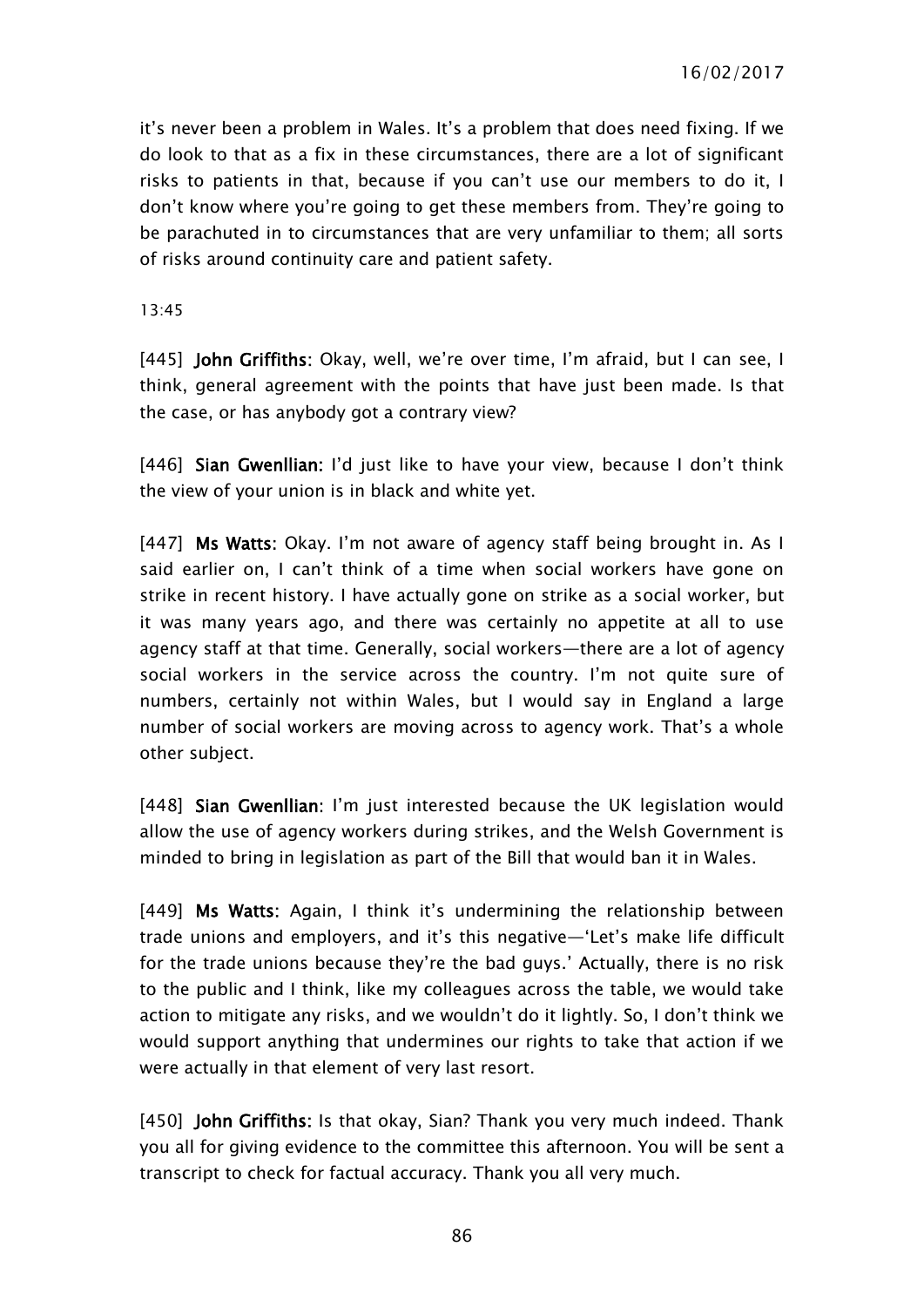# Bil yr Undebau Llafur (Cymru): Sesiwn Dystiolaeth 4 Trade Union (Wales) Bill: Evidence Session 4

[451] **John Griffiths:** We are now at item 7, then, evidence session 4 in our evidence-taking on the Trade Union (Wales) Bill. I'm very pleased to welcome Wales TUC here today: Martin Mansfield, the general secretary, and Margaret Thomas, who is vice-president of Wales TUC. Thank you both for coming along. Let me begin by asking a question in terms of general principles and the need for legislation. Could you expand on how the social partnership, in the view of Wales TUC, helps the effective delivery of public services in Wales, and how the provisions of the UK Trade Union Act 2016 are likely to impact upon that?

[452] Mr Mansfield: Thanks, Chair. I think perhaps before we describe the social partnership, it's probably best to describe what we are as Wales TUC because I know you're receiving evidence from some individual unions—we saw some before us—and you'll also be receiving written evidence from individual affiliates of the Wales TUC. So, I think it's best if we just outline what we are and who we're representing in this evidence, if you bear with me.

[453] **John Griffiths:** Yes, certainly.

[454] Mr Mansfield: So, the Wales TUC is the voluntary federation of trade unions in Wales. We're part of the wider UK TUC, but have devolved responsibility for Wales and make our own policy on Welsh-specific issues. The membership of the 50 unions affiliated to us amounts to over 400,000, and we have a democratic process by which we establish the shared policy of those affiliated unions on behalf of their members, and they consult their members democratically. So, what we present to you today will be the shared voice of over 400,000 trade unionists in Wales and 50 affiliated unions. Obviously, there may be some specific priorities or specific areas that individual affiliates will want to raise, and I'm sure they'll do that through their own written evidence. So, it may be that the committee would want to see other affiliated unions of the Wales TUC, but this is our shared collective voice.

[455] **John Griffiths:** Okay, that's fine.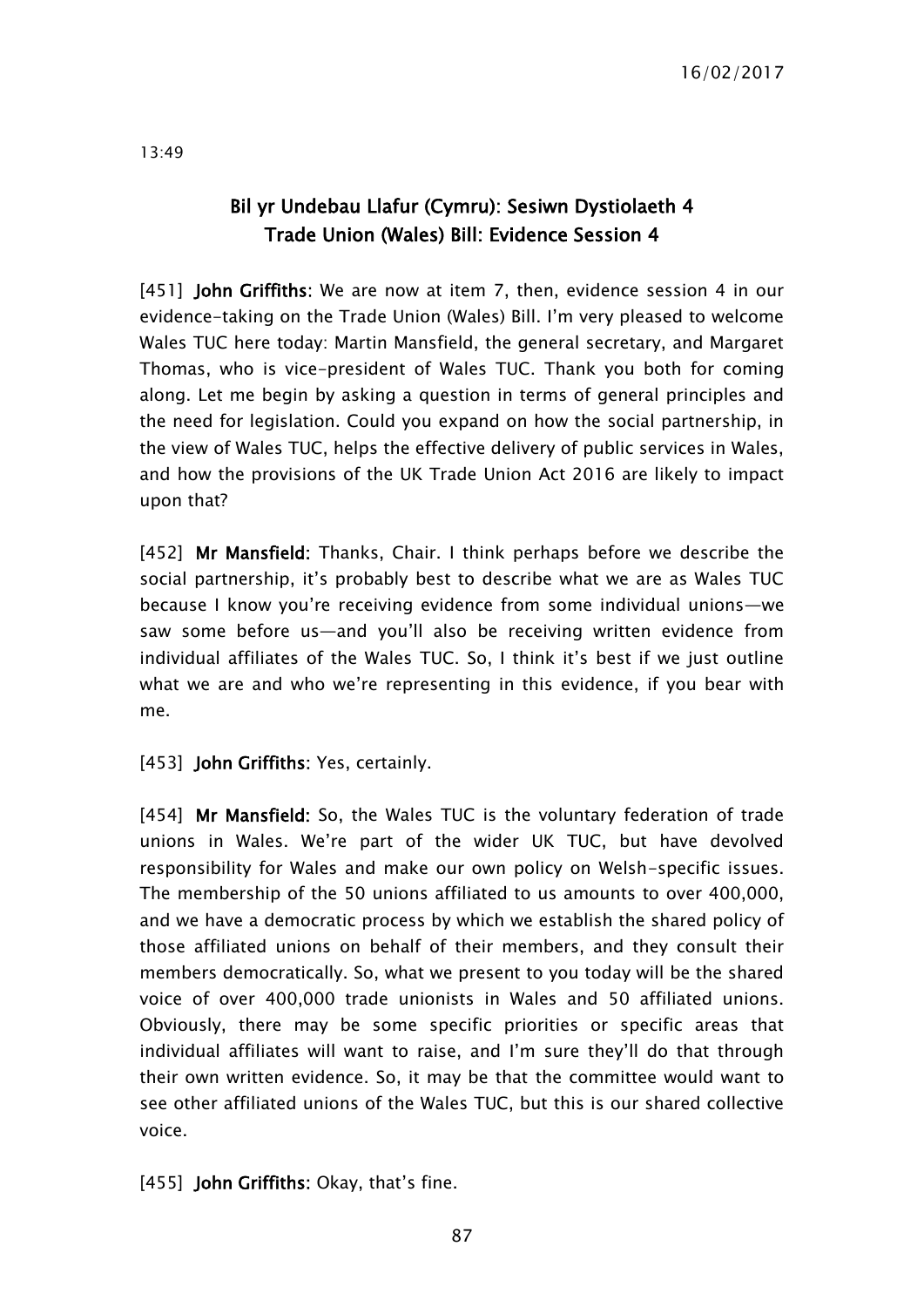16/02/2017

[456] Mr Mansfield: So, from a social partnership point of view, we've worked very hard with Welsh Government and employers—economic, private sector and public sector employers—in Wales to try and find a Welsh way to do employment relations, to try and ensure that what is mutually beneficial is delivered, and that we work to the benefit in the public sector of the services that our citizens and members rely on. We believe that that is the best way to deliver fairness at work for our members, but also effective delivery of public services.

[457] On the economy side, we've worked very closely together on ensuring that the skills agenda reflects fairness for employer and employee, and in the public sector, as we've detailed in the evidence, we work to ensure that disputes in the public sector are resolved at the earliest possible stage, fairly and with equity, and that the people who work in our public services have a direct voice in decisions that impact on them and their working lives. We see social partnership not just as a relationship between the employer and the trade unions that they recognise, but a tripartite approach for the whole of Wales that involves the employers collectively, the union voice collectively and Welsh Government, all working together to try and ensure that the best possible services are delivered and that change, as required, is accommodated properly.

[458] To do that, we have to have some very serious and challenging discussions, and I think the perception that there is of those who aren't involved in those social partnership discussions is of a very easy, tick the box, we all share together, it's apple pie, we all agree that social partnerships are a good thing. Actually, those discussions are very challenging and contested, and very serious issues are dealt with so that you can arrive at a fair and settled approach, without leading to individual disputes. It doesn't prevent dispute, but it does prevent unnecessary dispute or disputes arising where they could be settled. I think that's—

[459] **John Griffiths:** Yes. So, how would you consider the UK Government's trade union Act would impact on that social partnership and the delivery of public services in Wales?

[460] Mr Mansfield: Well, it comes from a very different position. If you track back to the intention of the Act, rather than the specific provisions, it's very clear that there's a view from the UK Government that trade union activism and trade union representation and trade union disputes need to be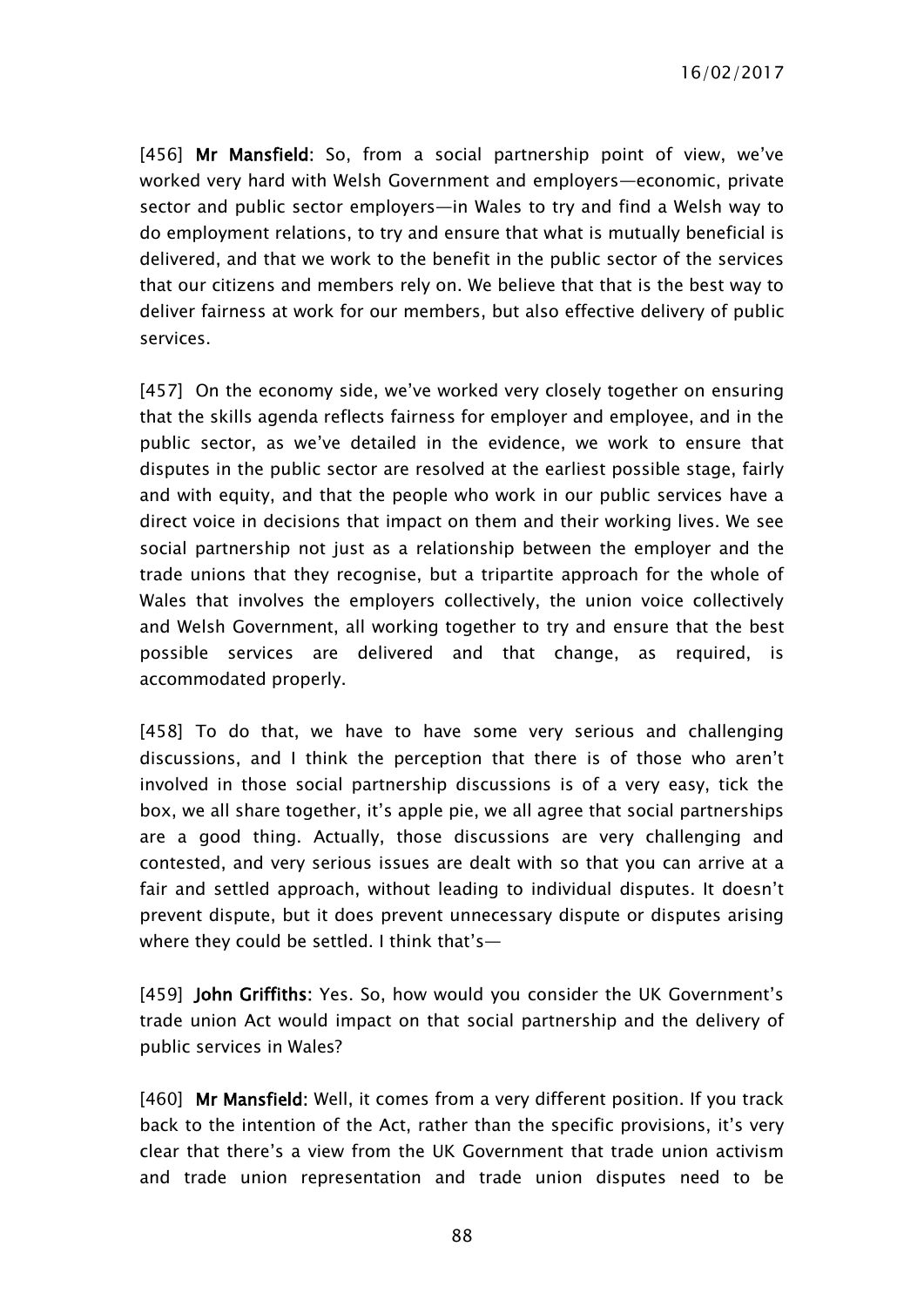prevented, and that trade union involvement is not necessarily a positive in any workplace. Certainly, in terms of some of the provisions of the Act, it would impact on how we deliver social partnership in Wales.

[461] Now, as part of the UK TUC, we've opposed many of the provisions of the Act, but in terms of how it impacts on Wales specifically and the devolved public services in particular, that is the area where we have been most engaged with Welsh Government and with the political parties in Wales to say that these impact directly on the very well-supported social partnership approach that we have, supported by Government, by the Senedd as a whole and by the employer and trade union side. Specifically, the two areas that impact on the day-to-day working of social partnership would be check-off and facility time, but also in terms of equity and the ability, at the end of the day, to be an equal partner, there is also the additional ballot threshold of 40 per cent of entitled members. So, those are the three areas that would specifically impact on how we deliver social partnership, both in terms of us as an equal partner, but also in terms of us delivering that on the ground and in the workplace.

[462] **John Griffiths:** Okay. We'll come on to each of those. Before we do, are there any provisions in the UK Trade Union Act that the Wales Bill does not seek to disapply that you would like to see disapplied?

[463] Mr Mansfield: In the Act itself, we very carefully reviewed it and we provided some of the background legal evidence from the legal opinion that we gathered. We would have liked, as our policy position, to disapply the whole Act for the whole of the private sector and for the whole of the public sector, but we do recognise that there are matters of competence for this body. We have looked very carefully at the 50 per cent threshold as being potentially one that could have been part of Welsh legislation, but it was a grey area in terms of whether that could actually be defined as being specifically impacting on devolved Welsh public services as opposed to impacting right across the economy. So, we felt that we would be suggesting, and Welsh Government and the political parties, in their manifesto commitments, looking at those areas that are clearly within competence. So, we would accept that the three areas highlighted are the three areas there is competence for the National Assembly to legislate on and with the provisions of the UK Act. What isn't in the UK Act, of course, is the agency workers regulations. I think you wanted to come on to that at another point.

[464] **John Griffiths:** Yes, absolutely. That's fine. Thank you very much. We'll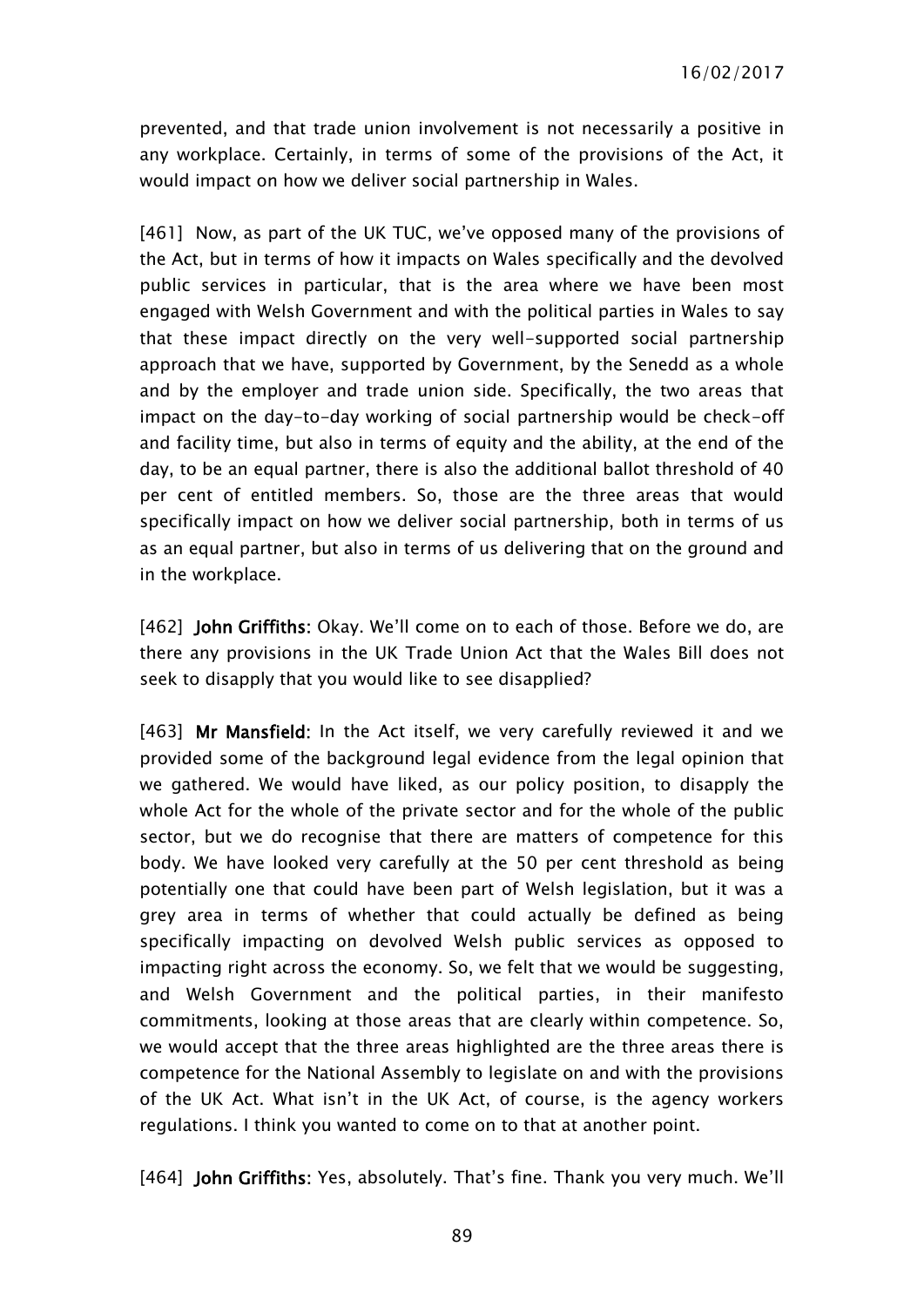move on then to some of the particular provisions. Firstly, the check-off restrictions and Rhianon Passmore.

[465] Rhianon Passmore: You've quite clearly articulated that you feel that the UK Act, unless I've got this wrong, is an attack on trade unionism. Can you outline how restricting check-off as the UK Act does, if I read this:

[466] 'Has the potential to fundamentally challenge the social partnership model in Wales.'

[467] Because it's something that we value here greatly. How do you evidence that statement?

[468] Mr Mansfield: Margaret is vice-president of the Wales TUC, I should have said, and is our lead on public services. She's also the Wales secretary of Unison, which is the biggest and the leading public sector union in Wales. I'll be looking to Margaret to detail how this works on the ground in particular, and so, on check-off—she'd certainly have a contribution.

[469] Just generally, this is about the voluntary decision of individual trade union members on how they pay their subscription and the voluntary decision between an employer and a trade union that they see the benefit in offering an opportunity for trade union members to pay their subscriptions via check-off.

[470] This was an early approach in terms of direct deduction from salary it's been ongoing for at least 100 years among various employers right across sectors, public and private. But it's now not an unusual benefit for an employee to see from their employer: from travel to the payment of bicycles to childcare to gym memberships—a range of facilities are able to be deducted from an employee's salary directly. We think it's totally unequitable that the trade union subscription should be singled out in this way—that, in some way, this is a benefit for a trade union as opposed to a benefit for the member.

[471] Rhianon Passmore: So, you feel that there's a disparity in terms of how this has been singled out.

[472] Mr Mansfield: And it's certainly being presented that the whole cost of any arrangement for payroll deduction should be applied to check-off, when clearly it's one element of a number and then a voluntary arrangement. So,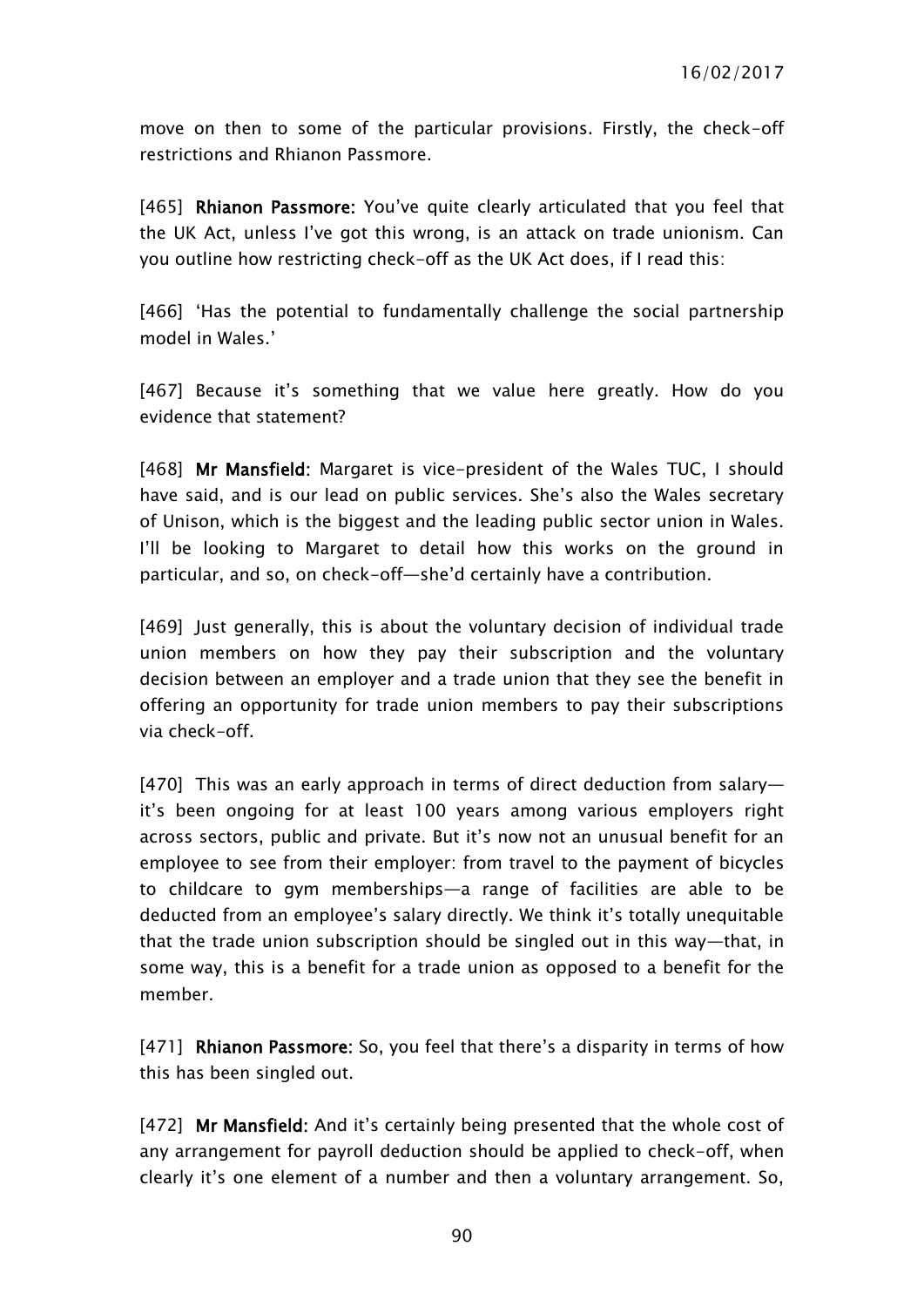really, in the context of the Bill and the original consultations at UK level, it was seen as a way of restricting and damaging trade union organisation, another tool in the armoury of preventing trade unions from effectively operating—

14:00

[473] Rhianon Passmore: Okay, thank you.

[474] Mr Mansfield:  $-$ and what it does is it prevents individuals having a choice in how they relate to their trade union, and it prevents public sector employers deciding that they want to work co-operatively with trade unions.

[475] Rhianon Passmore: So, how does it undermine that principle of social partnership and the actual operation of social partnership if we did not have that system of check-off in place in Wales?

[476] Ms Thomas: Because the likelihood is that the trade union membership would fall off, because people wouldn't have access in terms of paying their subscriptions. So, for example, we have more women trade union members in the public service than men, we have lots of women on low pay, and there are bank accounts that many of our Unison members use where they don't have the facility to pay direct debit payments. So, the only way they would be able to pay their membership subscriptions is through check-off or via cash payments. Now, we all know that trying to collect cash payments, you know, across 400,000 members in Wales would be very, very difficult, and so they would become disenfranchised, because they wouldn't be trade union members. If the trade union membership reduces, it has an impact on the social partnership with the employers, because the employers would then start to argue that we're not representing the voice of the people they employ, and we do represent the voice of the people, so it's very, very important that our members—and as Martin has said, this is a voluntary arrangement, so our members choose, when they join, to have their subscriptions deducted from their salary. It enables lots of them to manage their household budgets better, because it's deducted before the money goes into their bank account. They have the facility at any stage to change from check-off arrangements. So, they don't have to stay on it; if they choose to change, they can. Again, that is a voluntary arrangement. And, altogether, it is about maintaining the opportunity for individuals to be trade union members and for the trade union to then conduct all those very, very important consultations and negotiations with the employer, which has a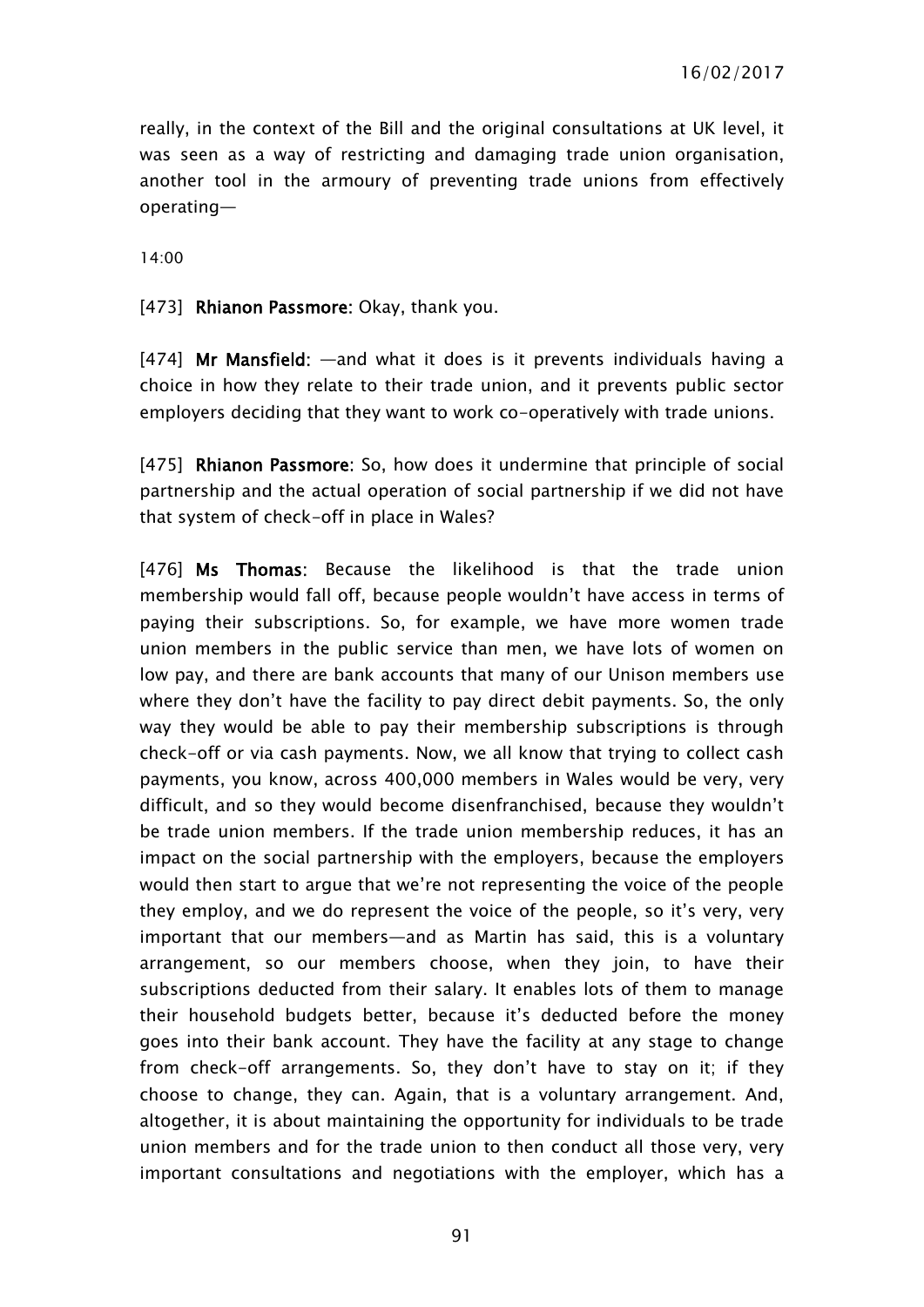major impact on the social partnership approach that we promote for Wales across the whole of the United Kingdom.

[477] Rhianon Passmore: So, how significant an issue is it if that facility wasn't to be there in terms of check-off, and do you think are disproportionately affects women?

[478] Ms Thomas: It does, yes.

[479] Rhianon Passmore: Okay. You think there's inequality in it.

[480] Ms Thomas: Potentially, I think it's discriminatory, because it does disproportionately affect women, and the impact would be massive. A number of years ago, there was a requirement from the UK Government we're going back to the 1990s—where trade unions had to sign up their members again, and it was a massive task, and we lost members as a result of that, and it did impact on the relationship that we had with employers and the social partnership working that occurred within the workplace—not necessarily in the wider context of the social partnership, but specifically in the workplace, it had a massive impact. And that's where most of the issues are discussed and resolved. They're not escalated to the Government. We try to deal with things as close to the ground as we possibly can, and if we lose that ability, then matters will escalate.

#### [481] Rhianon Passmore: Thank you.

[482] John Griffiths: Just one question on cost: do you believe it's reasonable for trade unions to cover the cost to public sector employers of providing check-off services?

[483] Ms Thomas: There are a number of facility agreements where agreement has been reached that costs will be covered. The difficulty we have is that employers haven't to date been able to provide any of the trade unions with any of the evidence of how much it actually costs to deduct our member subscriptions. Now, years ago, when payroll systems were manual systems, then there was a resource issue and there was a cost to that. But now, with everything that can be done, virtually at the touch of a button—. For example, lots of employers, as Martin outlined, offer the facility for travel passes, to give them a loan and to have that deducted, and credit unions, which, again, helps our members. That doesn't cost, because, as soon as somebody joins an organisation, their information is input on the payroll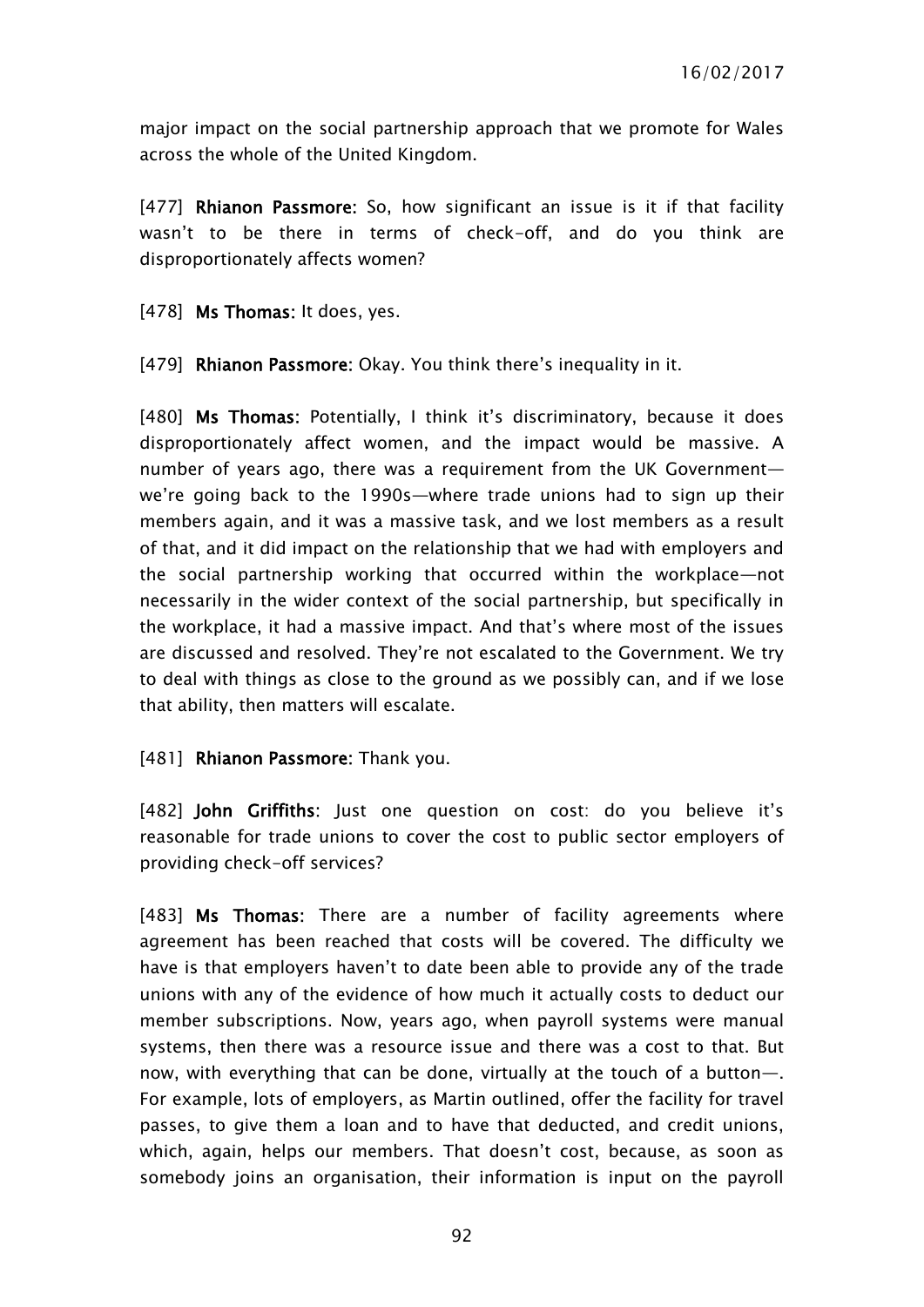system. If one thing is added or one thing is taken away it's one exercise and then, each payroll run, it's the push of a button. So, we believe that the cost to employers is actually negligible. We have never said that we won't pay for it and we have several examples of where we do pay. But we're not able to get the information from the employer on how much it costs, so we reach agreement on a percentage figure, which most of the time we believe is unfair because the employer's being paid for something that isn't costing them that much.

[484] **John Griffiths:** Margaret, would you be able to tell the committee how much is involved in these trade union payments to cover the cost of checkoff? Would you know the figures or would you be able to provide them to the committee with a note?

[485] Ms Thomas: I could probably provide the financial cost. Generally, it's agreed on a percentage basis. So, for example, it may be that we would pay 1 per cent of the contributions collected to the employer.

[486] John Griffiths: I see.

[487] Ms Thomas: Now, if you're talking about a big health board where we've got over 5,000, 6,000, members, then they're getting quite a lot of money. I think the health boards take 2 per cent or 2.5 per cent of subscriptions. I think that's outrageous, to be honest, because I don't believe it costs them that much to process our members' subscriptions. If that is something that will continue to be pursued, I'm sure the trade unions will come back and say, 'Well, if we have to pay over and above what we believe it costs to make those deductions, then we want something else on top of that'.

[488] Mr Mansfield: I think, in terms of equity in the approach, historically, when there were paper payroll systems, you could identify a member of staff, particularly in a big unionised employer, who was maybe dedicated to providing that service, and that is a cost. Historically, there were arrangements put in place to cover that. It's impossible to identify a cost in automated systems now. Trade unions are being singled out in the UK legislation and in attempts to ask for an administration fee in a way that others are not. So, for example, if the gym membership is deducted, does the employer go to the gym and ask for a percentage? Are Arriva Trains Wales paying? This is an equity issue, and it's not about whether it costs the employer substantial amounts of money to provide the check-off system, it's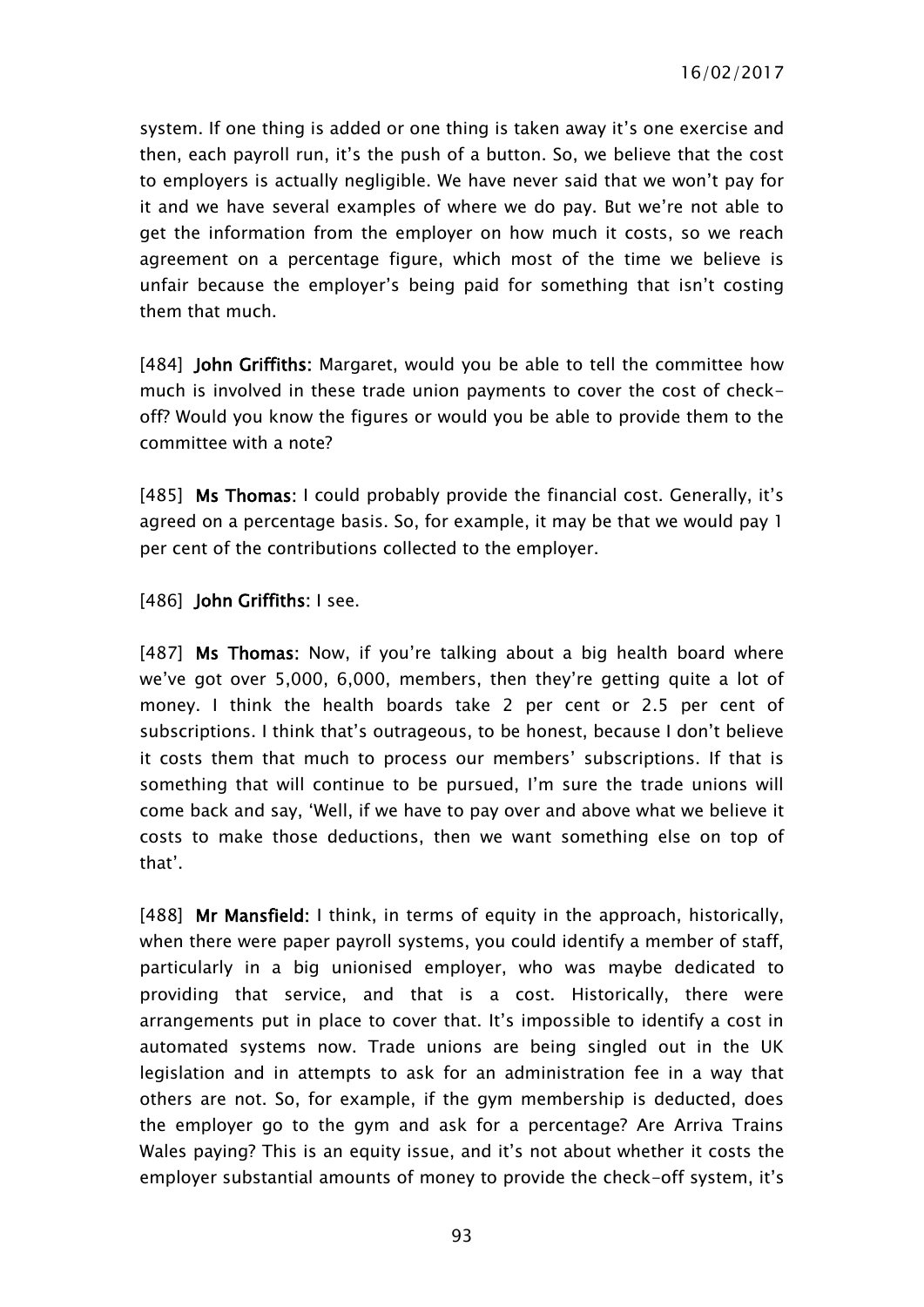about, 'Is there a hurdle we can put in the way of encouraging people to join trade unions?'

[489] **Joyce Watson:** Can I ask-?

[490] John Griffiths: If it's very brief, Joyce, because we do need to move on.

[491] **Joyce Watson:** It's very brief and it's on this. If you've identified that as an issue, an unfair issue, have you asked UK Government for a response as to the reasoning? If you have and you've got it, would you be willing to share it with us?

[492] Mr Mansfield: We have certainly asked at UK level, and, as part of the TUC, we were part of the engagement at that level. It's safe to say that the response wasn't adequate in terms of the evidence behind the proposal. As with much of the evidence behind the proposal when it was the Trade Union Bill, there were a lot of assertions not necessarily supported by a great deal of evidence.

[493] **Joyce Watson:** Thank you.

[494] **John Griffiths:** Okay, and we move on then to facility time and to Jenny Rathbone.

[495] Jenny Rathbone: You've given some excellent evidence in your written submission about the importance of facility time in delivering the social partnership, and particularly around the fact that workplace injuries are lower, workplace-related illnesses are lower, and time wasted on employment tribunals is a lot lower, in unionised workplaces. So, clearly, facility time is an important part of delivering that social partnership. My only question, really, is just whether—in the interests of transparency, what is the problem in publishing the amount of time that is spent on facility time, so that trade union members realise what contribution their union is making to enabling them to have this safer workplace? Or is it as burdensome as trying to identify what it costs to check off the subs?

[496] Mr Mansfield: Certainly, we're in no way afraid of transparency in terms of what time trade union activists spend on representation duties. These are again voluntary arrangements between employers and trade unions and their members to allow the functioning of social partnership and all the benefits that accrue. Employers, I know, including the WLGA, have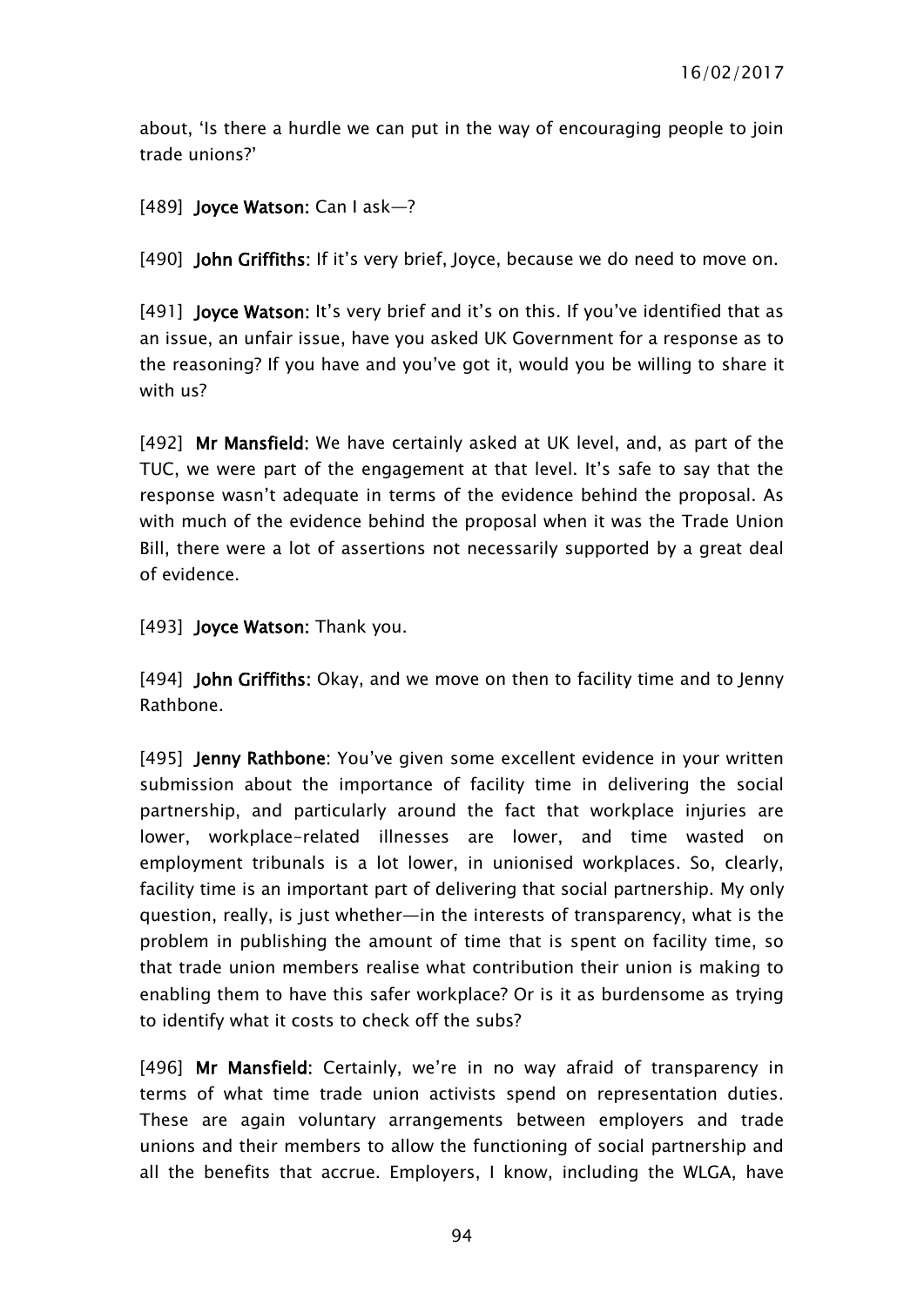identified very strongly the importance that they attach to that, and they identify this as being a cost saving for them, that the money that they invest in releasing employees to carry out that function as trade union reps is, in effect, a cost saving for them. So, that is the issue that we return to.

[497] You have to think about the intent of this UK Act in these circumstances. The intent is not to say, 'This is the cost and benefit of having paid release for trade unions.' We quote in our evidence the UK Department for Business, Enterprise and Regulatory Reform in 2007. It did a proper study of the costs and the benefits. We were very happy to participate in that and completely accept the results. What this is about is disregarding the benefits and very specifically trying to identify costs. It's difficult to be precise on the cost because it varies according to the requirements. So, if, for example, there was a massive organisational change ongoing in a health board or a local authority, it would be expected that the employer would seek to ensure that the trade union representatives had more facility time to ensure that the workforce's voice was heard and people were represented. So, it varies according to requirements.

[498] Most trade union representatives have very little access to paid time from their duties. Most of that is spent on direct representation of individuals or a collective view in order to avoid disputes or industrial tribunals. Most of the rest of it is spent on training to ensure that there is a professional role there and that disputes are handled professionally. So, the perception that facility time is just a cost comes from a perspective of trying to prevent trade union activism, trade union engagement, and social partnership. It would be presented as a Tea Party/TaxPayers' Alliance-type headline, rather than a properly thought out, 'How does facility time impact our public services?' So, if it were the cost and benefits, we would be absolutely delighted to participate in that, and have done. Crucially, though, behind the publication is the sledgehammer of a UK Minister deciding that they can cap, or interfere with, the facility time that is crucial to Welsh public services' social partnership delivery.

[499] **Jenny Rathbone:** So, you think that that is a threat behind the clause in this Act.

- [500] Mr Mansfield: Yes.
- [501] **Jenny Rathbone:** But it's not actually in the Act.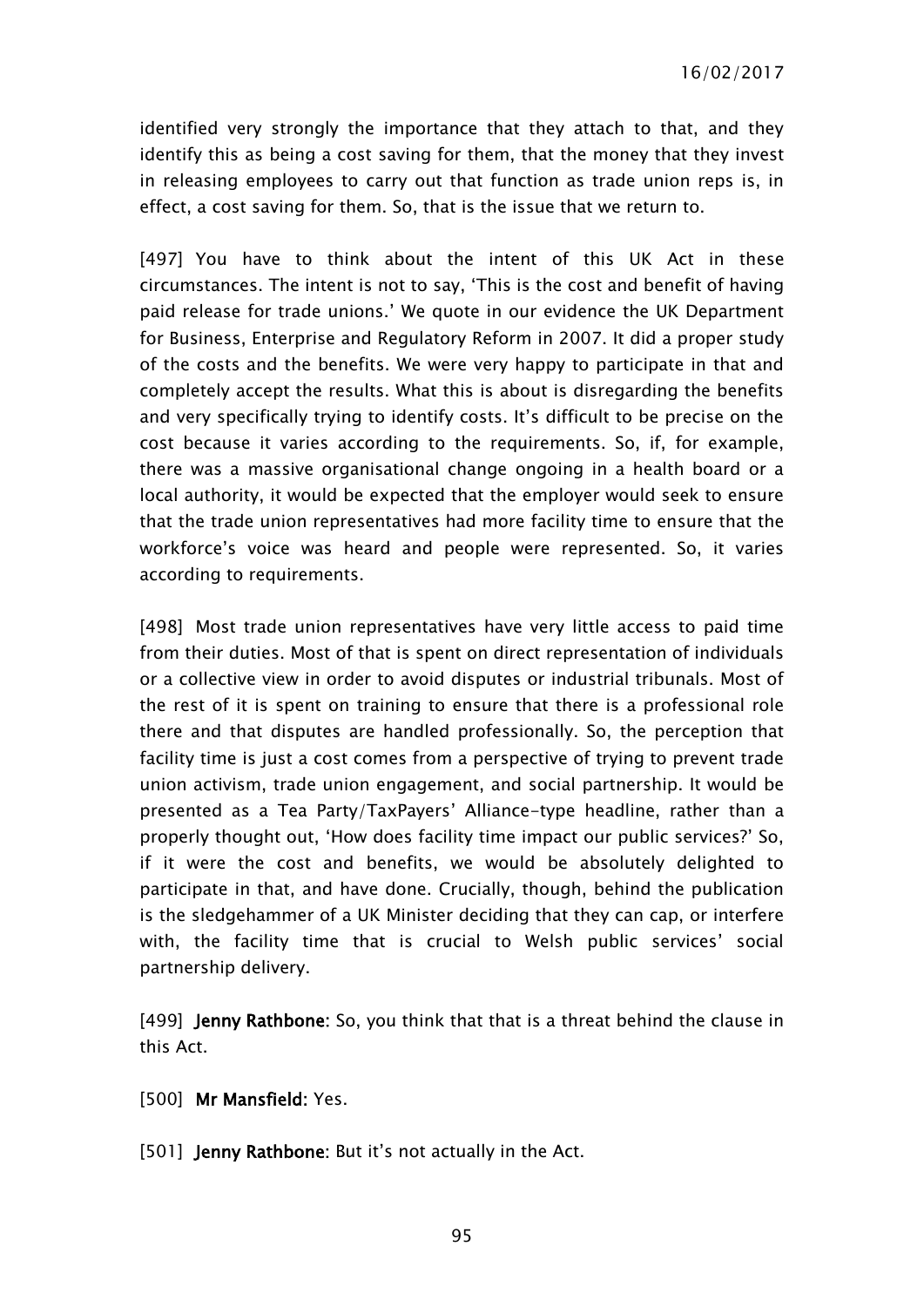[502] Mr Mansfield: But it's very definitely there as a power for Ministers at a later stage, following the publication of the facility time, that they can decide, through regulation, to cap facility time. Let's be clear: these are UK Government Ministers acting throughout the devolved public services of Wales. We elect our Assembly Members and Welsh Government to deliver our public services, and they have agreed to deliver that on the basis of social partnership. It's absolutely undemocratic for a UK Minister to decide to cap that and prevent it.

[503] **Jenny Rathbone:** I'm rather surprised that the UK Parliament hasn't insisted on an update of the 2007 report by the then Department for Business, Enterprise and Regulatory Reform, so that we have some slightly more up-to-date information on the benefits of trade union representation in the workplace. Are you able to cast any light on why that wasn't insisted upon before the UK Trade Union Act was passed?

[504] Mr Mansfield: It certainly wasn't a proposal from the trade unions. We would certainly support that updating.

[505] **Jenny Rathbone:** Okay. Because, obviously, it's very clear that it's a much safer place to work if there is a place where there's trade union representation.

[506] Mr Mansfield: It's certainly a fairer and safer workplace for individuals, but it's also a cost saving in the delivery of quality public services as well.

14:15

[507] **Jenny Rathbone:** Just going back to the transparency issue on facility time, is it the case that either the trade union or the employer has these data? The WLGA said that there were data available. I'm not aware of where one would find that. Is this something that would be easy to collate, or is it a burden for you?

[508] Ms Thomas: There's a mixture, because there will be parts of the public services where the facility time is specific in respect of the number of people that have paid full-time release. But there's also the local representative that will pick up purely individual issues, representation issues, and whilst that's part of the facility agreement and a right under law, it's not recorded, because it may only be that they represent one member a month. And it might be they take two hours to do the preparation, and then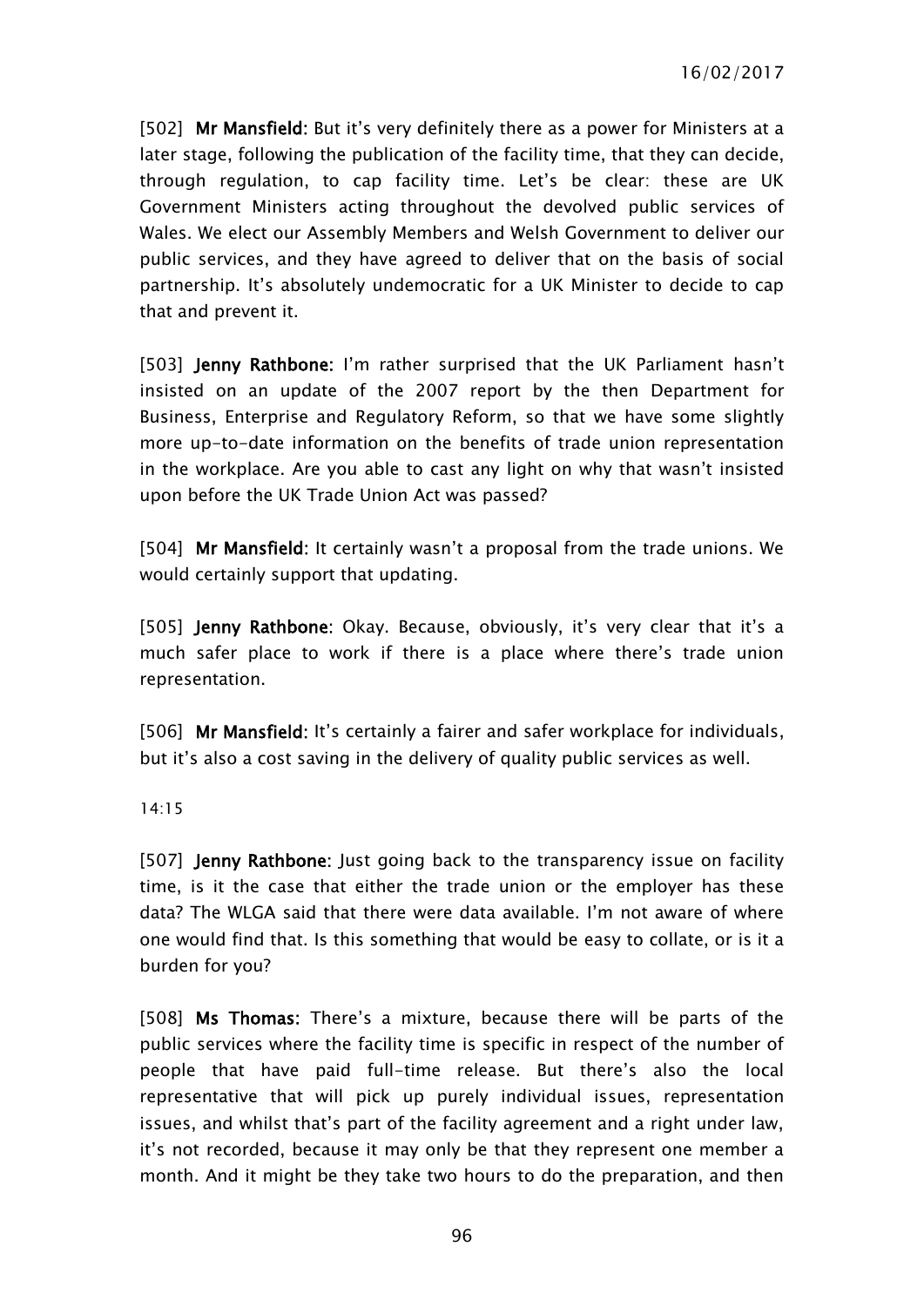16/02/2017

an hour to attend the meeting that is convened by the employer. In terms of the agreed paid facility time as in release for individuals, that is readily available. There is a perception that people like myself are paid for out of the public purse and as part of the facility agreement. That is completely untrue. I am paid by the subscription from our members; there's no facility time used in that at all. I know that you will recognise the work that trade union representatives undertake in terms of avoiding disputes, helping members in the workplace in relation to—you know, it could be improving working practices, there could be disability issues, and the union representative is able to deal with that in a much quicker and efficient and professional way than if we didn't have trade unions representatives with the facility time. And, when facility time is attacked, we see almost immediately a negative change in relationships, not just between the trade union and the employer, but we see that negative change between the employee and the employer, because they feel that their voluntary choice to be member of a trade union, where their representative has facility time to support them in consultation and negotiations with the employer, is being attacked.

[509] John Griffiths: Could I just ask whether you would be opposed to the requirement on public sector employers to publish information on facility time if it weren't for the accompanying reserved powers for Ministers of the Crown to restrict that facility time?

[510] Ms Thomas: It depends on what basis you're going to produce the information, because, as Martin said, if you're purely going to look at how much it costs the public purse, then it becomes a TaxPayers' Alliance issue, and, if you're not publishing information in respect of how much it saved the public purse by having facility time representation, it just distorts information and it becomes purely a TaxPayers' Alliance type issue.

[511] **Jenny Rathbone:** But if it's not the money—. Because I think the money is an absolute side issue; it's about the amount of time. Do you think that that would then get it away from being used as a taxpayer issue?

[512] Ms Thomas: I don't believe employers would be able to readily identify the amount of time.

[513] **Jenny Rathbone:** Okay, thank you.

[514] Ms Thomas: In terms of—. For example, we may have a facility agreement where you would have one full-time release for—and I'll just use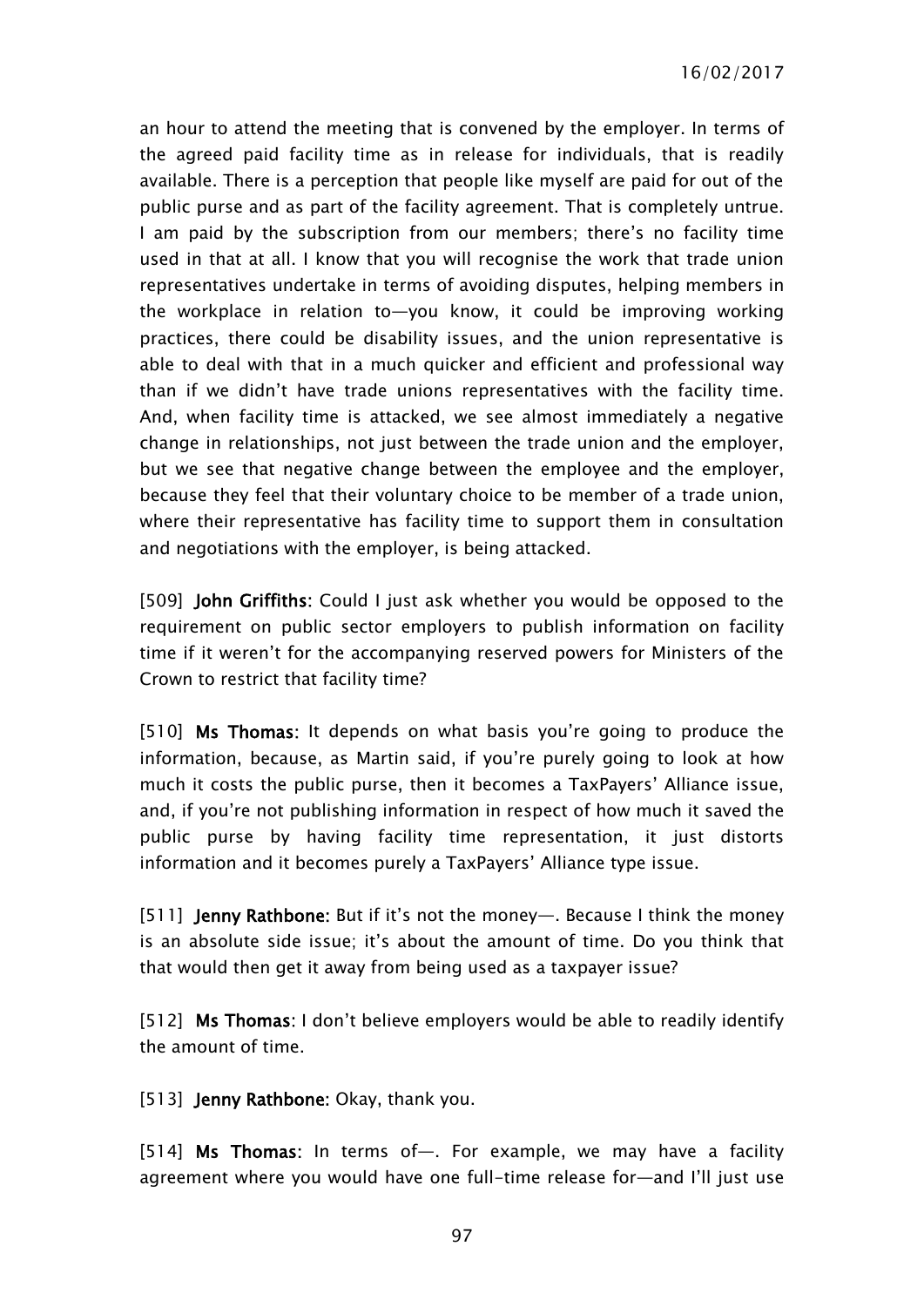an example—1,000 members. That's easily identifiable and could be produced on an annual basis. What isn't then produced is the amount of time that representatives spend over and above their standard working hours, which they do on a regular basis. That isn't recorded, and the employer is then getting the benefit of a trade union representative working more hours than they pay them to work, for the benefit of the employer as well as the trade union members.

[515] Mr Mansfield: I think proper transparency would not be an issue for us whatsoever. If we separate it from the intent of this Bill, and the sledgehammer behind the publication of a very specific set of data, of UK Government Ministers interfering in our social partnership—. If that was separated, we would need to say, 'Let's look at the real costs and real benefits', so Margaret referred to it there: most people who work full time on trade union business or Wales TUC business are paid for out of the union subscriptions. We allocate a great deal of our time, at very senior levels of the trade union movement, to making the social partnership work and preventing disputes. That money is not from the public purse. The voluntary time that individual members and reps put in outside of working hours is not allocated as being time paid for by the public purse. This is a partnership and the benefits of the partnership are mutual. Trying to allocate one particular cost and say that, therefore, that should be capped is not working in partnership; it's working to undermine trade unionism.

[516] **John Griffiths:** Okay, and Rhianon.

[517] Rhianon Passmore: Thank you, Chair. So, you feel that it would be divisive to publish facility time, although you are very open, on a transparency basis, to cost and benefit. Am I right, then, in summarising what you say, then, that you believe that the whole intent behind the UK Act has caused a distrust in terms of where you feel that is moving us towards? Is that correct to say? So in terms of being divisive around facility time, do you think that there would be issues within the workplace as well, in publication of facility time?

[518] Ms Thomas: It brings me back to the issue about the accuracy of the publication. If the information is inaccurate, then it does become divisive.

[519] Rhianon Passmore: Okay, thank you, Chair.

[520] **John Griffiths**: Okay. We will move on then. I think, Bethan, you have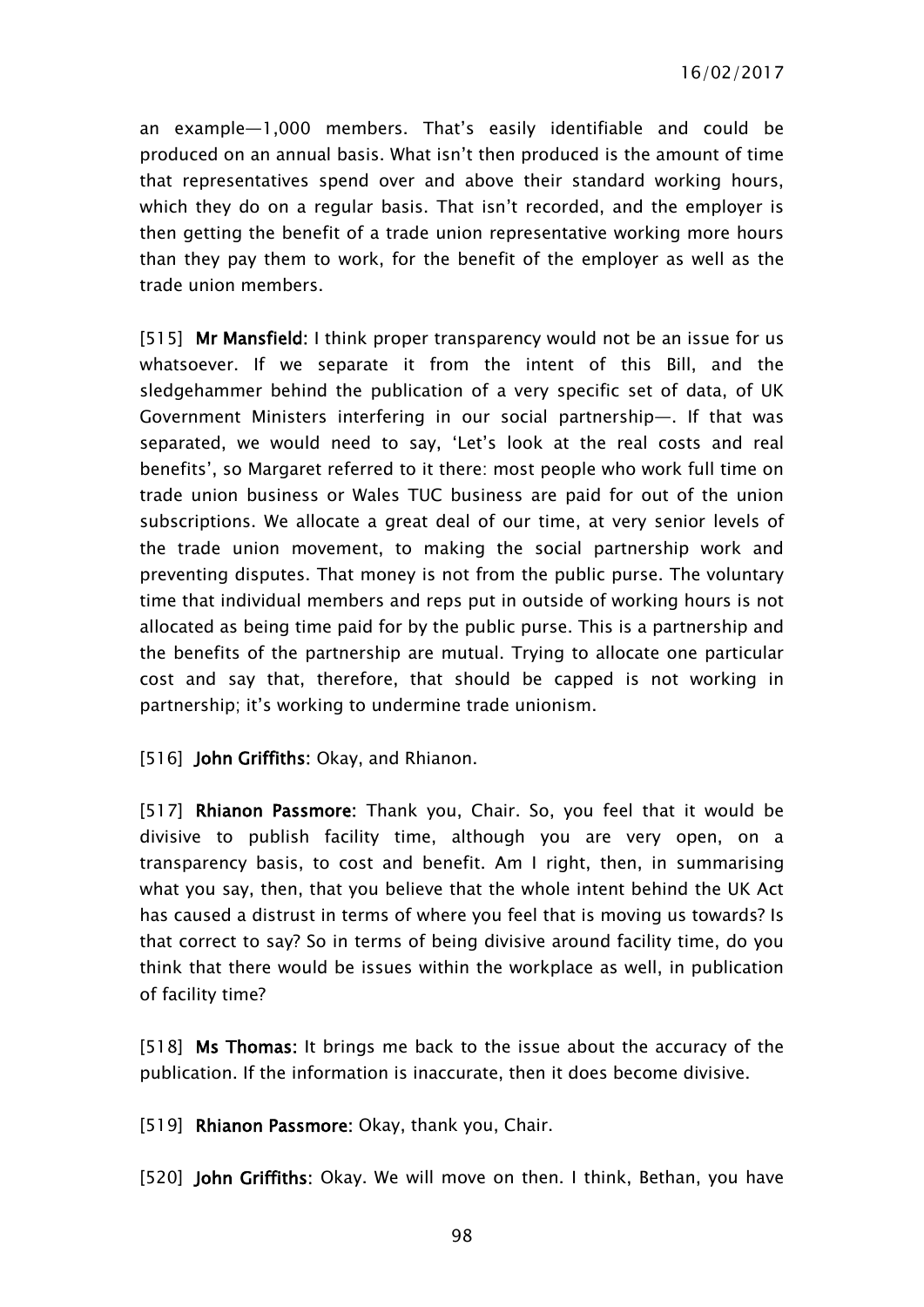some questions on ballot thresholds.

[521] Bethan Jenkins: Thanks. Obviously I've read your evidence in relation to this, and I just wanted your views, really, for the record, in relation to your opposition to the 40 per cent marker for triggering industrial strike action, in the context of the spirit in which you conduct industrial relations here in Wales, and your comments, really, I think, on the estimation of the savings that the UK Government have quoted, and whether you potentially have done any of your own research into—. You say quite clearly that it could actually lead to more issues with industrial relations. Can you tell me if you've got evidence, or if you've looked into that in an in-depth way, or is that just a view that you've taken anecdotally from members?

[522] Mr Mansfield: Specifically on the 40 per cent threshold, this is a new proposal. The status quo is not the 40 per cent threshold. Our concern, and the concern of the UK Regulatory Policy Committee, was that the move to the 40 per cent threshold was not supported, and the estimate of cost savings was not fit for purpose, and that the analysis done was not fit for purpose. It's for the UK Government, in making the proposal to change from the status quo to a new situation, to prove their claim that there would be substantial cost savings, and they've made an estimate based on the number of days they believe would be saved from strike action.

[523] Our view—and we've detailed it in the evidence—is that it is more likely, although not measureable because these are not in place, so we can't prove that there is a difference in fact, but it's our view that it would be more likely that disputes would be longer and more entrenched under that threshold, and we've set out why. So, in the preparation for a 40 per cent threshold ballot, that would probably take a longer period, so the dispute goes on for that period. Once you've balloted on that level, the expectation of the membership in terms of taking the action and delivering a substantive result is also raised, so it's harder to settle the dispute once it gets to that stage, rather than beforehand, in a mutually beneficial way. The employer side being more likely to wait and see whether the ballot threshold could be hit, rather than agreeing to try and voluntarily resolve a dispute, is more likely. So, all in all, it's more likely to impact on the number of days lost in strike action, but also it's more likely to damage the morale and the relationship, and that's probably the most important long-term impact. So, we believe there's no evidence, or no real, proper rationale supporting this new threshold, and that it's absolutely appropriate for the National Assembly and Welsh Government to maintain the status quo and maintain equality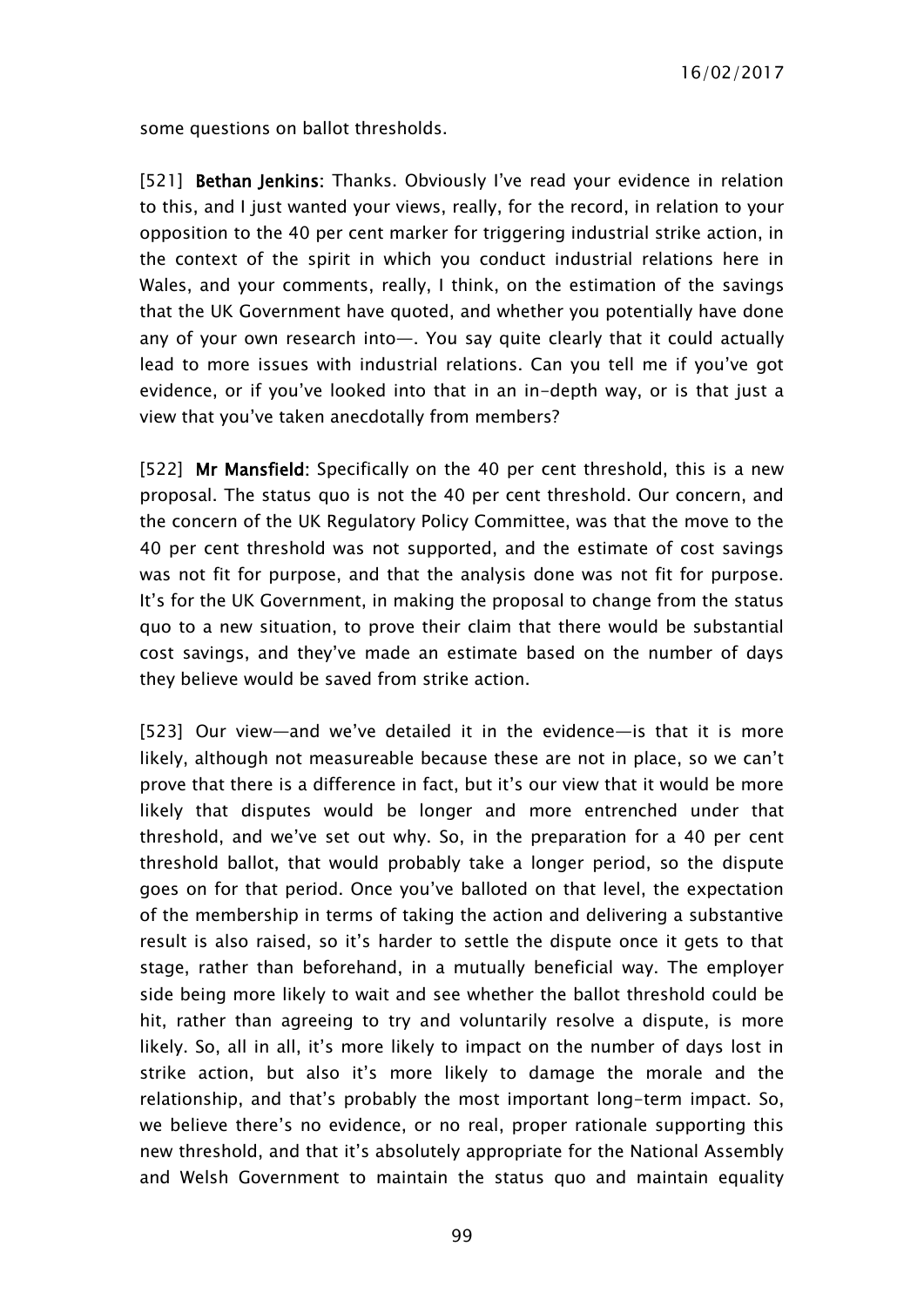between our important devolved public services and the rest of the economy in Wales.

[524] Bethan Jenkins: Okay, thanks for that. I was just wondering what you thought about whether the Welsh Government should have had a costbenefit analysis in this Bill, as opposed to relying on the regulatory assessment from the UK Government. Obviously, the rationale from the UK Government was that they wanted to have a level playing field between the benefits for the union membership and then for the public, so to try and balance that out, probably because of industrial action that's happened outside of this country. But, just your views on that.

[525] Mr Mansfield: We dispute the £85,000 figure. We're not saying that there should have been a full-blown alternative regulatory assessment process. We're just drawing attention to the £85,000 figure—which is based on the UK Government estimates, and we dispute the basis of those estimates, as I just mentioned in my last answer. We don't think it would be a value-for-money use of public spend to try and carry out an analysis of something that—in any case—is fairly difficult to measure because it hasn't happened yet. So, the only alternative to a proposal, which is asserted by the UK Government would save money in strike days, is very complicated and, itself, not based on actual experience, but based on estimates of the alternative from our point of view. So, trying to cost out our estimates and our understanding of what would happen to relationships would be expensive and probably would not be as beneficial for the use of money as saying, 'Actually, you haven't proved the need to change. We don't accept the supporting evidence behind it, and the figures that you provide to support a change. UK Government don't actually support that change, evidentially.'

[526] **Bethan Jenkins:** We had the evidence from the WLGA today and despite them agreeing that the 40 per cent should be taken out in this particular legislation, they still said that there should be some wider discussion around industrial action in relation to how we can get more people to engage in the first place. They were mentioning that some people weren't getting ballot papers, or they weren't getting information correctly from the trade union. Do you concur with that? Would you like to see some work done on trying to encourage people to join and to take part in that democratic process that quite a lot of people are not engaging in now, unfortunately, for various reasons?

[527] Mr Mansfield: I'll let Margaret answer on the detail of the process, but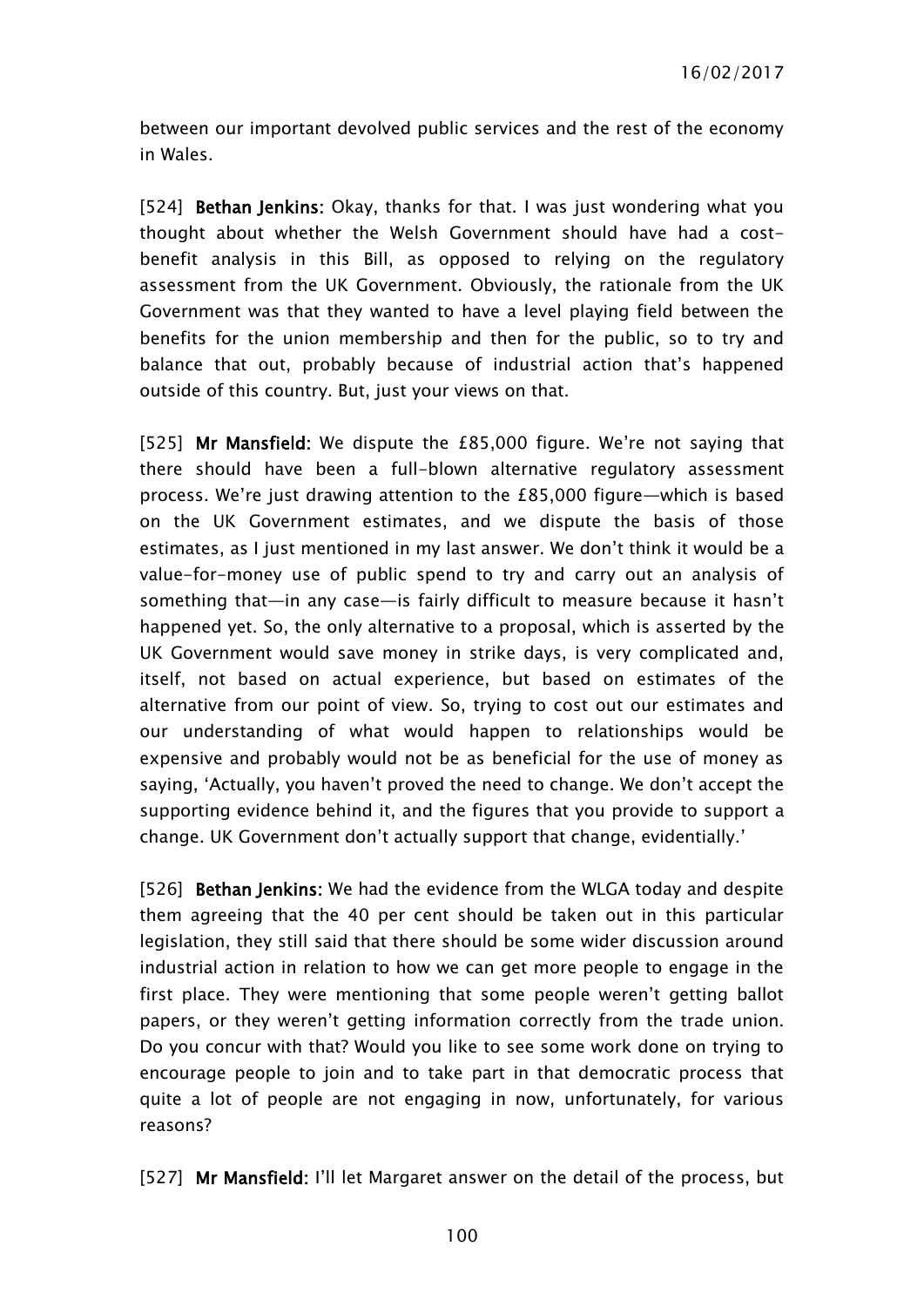I think, overall, in terms of whether there should be additional methods of encouraging participation, we're absolutely for that. We're democratic organisations, we want to see the maximum participation of the union members in all of the decisions that relate to their union and their working lives. The original imposition of full postal balloting reduced the involvement of union members in those decisions. We're not looking to return to that discussion, but I think, again, the intent of the Bill is not about trying to encourage trade union members, and people to join unions and participate in them. So, yes, and Margaret and I do—

[528] Bethan Jenkins: No, it's just in general—. I'm just opening it up a tiny bit to see what your thoughts are.

[529] Mr Mansfield: In terms of the legislation itself, the intent of the change from the status quo to the new threshold is not about trying to encourage people to participate, it's about trying to put hurdles in the way of effective industrial action. I think that's important for us to think about when we're considering the legislation. But the point on participation, I think, Margaret.

[530] Ms Thomas: Yes, I mean, you know, the WLGA say that they agree with the removal of it, which I'm really pleased about. Participation: every trade union wants their members to participate fully in the democratic processes. The difficulties we have in terms of individuals participating in ballots is, as Martin has said, because of the need to have a full postal ballot now.

#### 14:30

[531] People get so many envelopes through their letterboxes every day, and we get the ballot paper and if we don't open it and fill it in the same day, the likelihood is it goes on the pile of 'to deal with' post, and before you know it, they've missed the deadline. So, as trade unions, we know we have to do more in terms of trying to engage our members in that process. We will be doing that as a result of the TU Act in England. In terms of—. Sorry, I've lost my train of thought.

[532] In terms of the balloting, a move to e-balloting will, we believe, assist. In terms of the postal ballots, our members will change address. They have an obligation to inform their employer or the HMRC if they change address. They also have an obligation to tell their trade union, but lots of people don't tell their trade union. So, we do have processes in place so that when ballot papers go out, if they go to an address where the member is no longer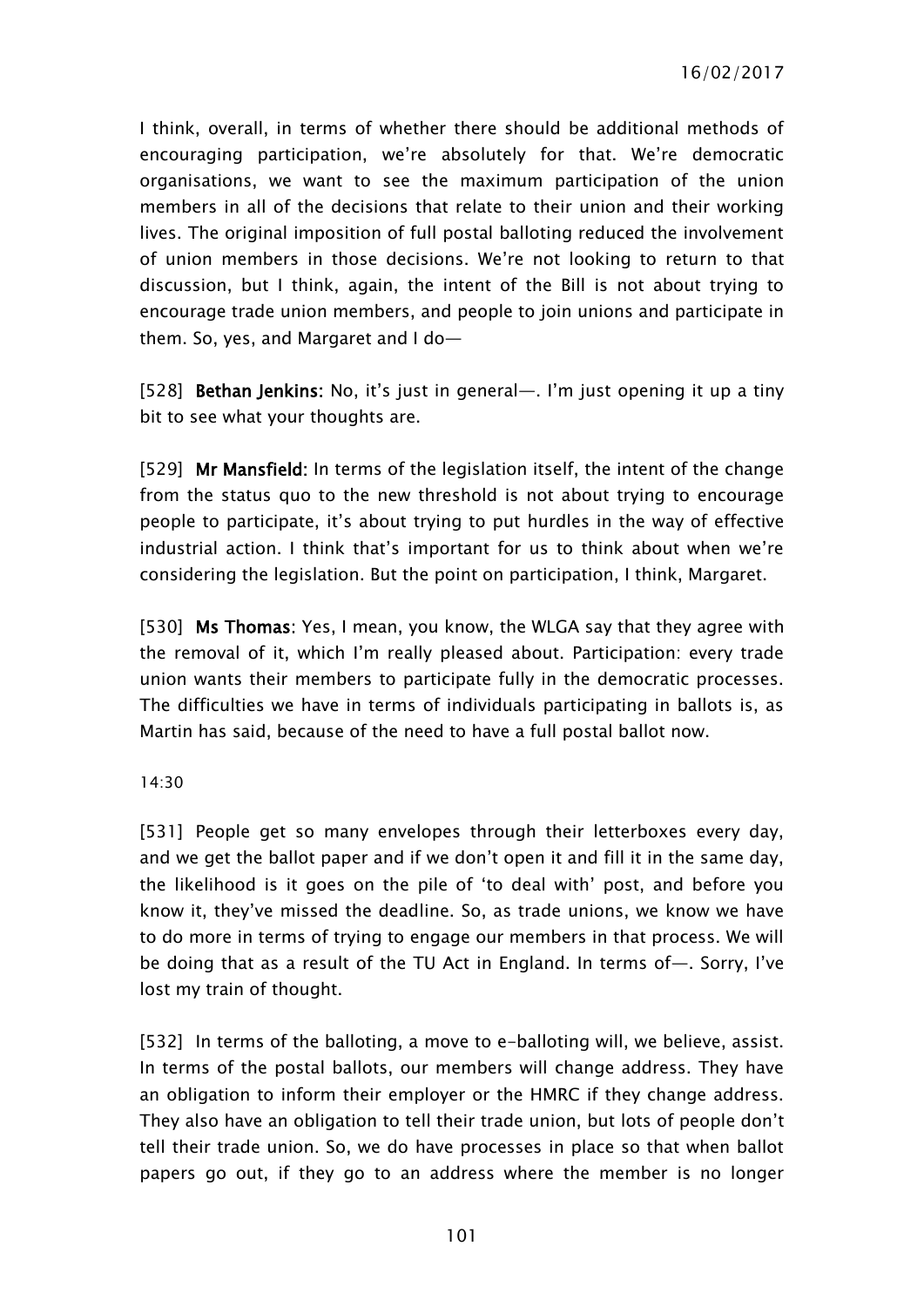present, they come back, and then we have to try and find out where the member has moved to. The difficulty we have there is the employer will often block giving us the information, and they quote the Data Protection Act 1998 to us. Our members have already given us their information, they provide us with their national insurance number, and we have their permission to seek information. So, there has to be a greater partnership approach to dealing with participation, if we're seeking information from an employer.

[533] **Bethan Jenkins:** Okay, thanks.

[534] John Griffiths: Okay, and if we move on to—. Oh, did you want to add anything?

[535] Mr Mansfield: Are we still on the 40 per cent?

[536] **John Griffiths: Yes.** 

[537] Mr Mansfield: Because I just wanted to add one thing.

[538] **John Griffiths: Okay.** 

[539] Mr Mansfield: It's the administrative nightmare of trying to deliver the definition of what 'important public services' are, and how you would identify which groups of members you are balloting. So, for example, a teacher who spends 40 per cent of their time on GCSE, and 40 per cent of their time on A-level, and the rest on an administrative function: the GCSE is an important public service under the Act, but the A-level is not. Would you ballot that person under the 40 per cent threshold or would you ballot them under the existing requirement? Why is it that, if you're balloting 1,000 members in the private sector on industrial action, 500 participate in the ballot, 226 people vote in favour of action, that action is fair, but if you ballot 1,000 people in an important public service and 500 participate, you have to have 400 of them voting in favour? It's equity of issue, here.

[540] People don't take industrial action lightly, but in our democratic history, this kind of requirement has never been placed on any democratic organisation. I don't want to talk about MPs and AMs' turnouts, but look at referendums as being an equivalent. The National Assembly would never have been established and it would never have been given law-making powers, and certainly, the most recent referendum would not have been able to deliver that kind of percentage threshold to take us out of the European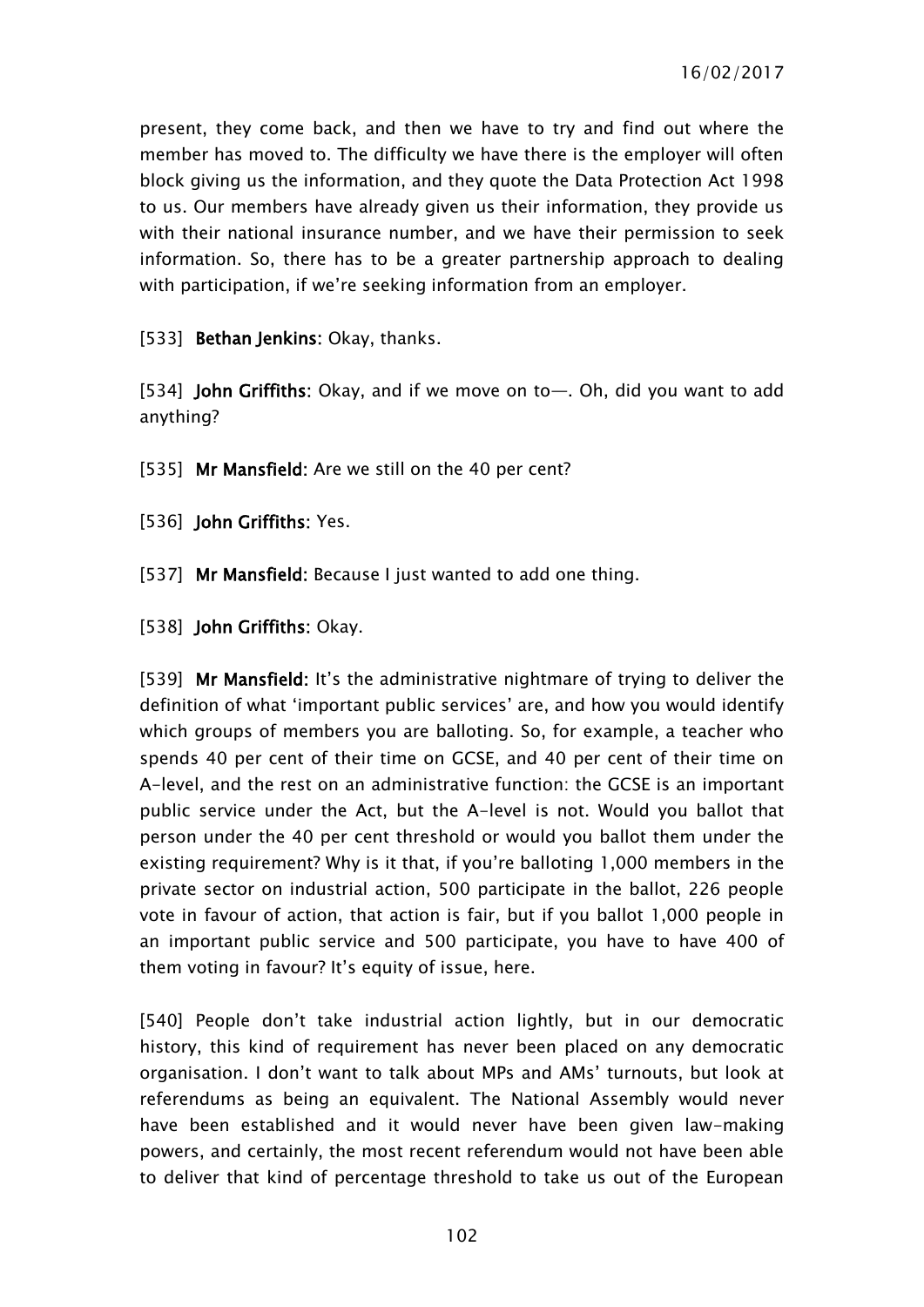Union. When trade union officials receive a knife-edge ballot result on industrial action, they take full account of the fact that a number—a large proportion; a large minority—of union members were not in favour of that action, and they act accordingly. I think people negotiating in Brexit could take a leaf out of that book.

#### [541] **John Griffiths: Okay.**

[542] Ms Thomas: And we have very clear processes in place. If the members vote, and it is—as Martin said—borderline, that doesn't automatically mean that industrial action will be pursued. We will go back to the employer and say, 'Look, this is the result we've had. Can we not return to the negotiating table?' because we don't want our members to take industrial action. And the majority of the time, they don't want to take industrial action, because why would they want to lose any pay?

[543] **John Griffiths:** Sure. Okay, well thanks very much for that. We'll move on, then, to Sian Gwenllian and some questions with regard to agency workers and their use in industrial action.

[544] Sian Gwenllian: Diolch yn fawr. Sian Gwenllian: Thank you very Beth ydy eich barn chi am ddefnyddio much. What are your views on the gweithwyr asiantaeth yn gweithredu diwydiannol? A wnewch industrial action? Will you also just chi hefyd jest egluro yn union lle explain exactly where we are in terms rydym ni arni efo hyn, o ran Deddf y of this and in terms of the UK Act? I Deyrnas Unedig? Rydw i'n meddwl, think, perhaps, that I've mislead the efallai, fy mod i wedi camarwain y committee a little earlier—I don't pwyllgor mymryn yn gynharach—nid think it's in the UK law, is it? But it is ydy o ddim yn Neddf y Deyrnas in the discussion that's ongoing. Unedig, nac ydy? Ond mae yn y Could you explain your views on drafodaeth sydd yn mynd ymlaen. A using agency workers? fedrwch chi egluro beth yw eich barn chi am ddefnyddio gweithwyr asiantaeth?

ystod use of agency workers during

[545] Mr Mansfield: Any industrial action is, clearly, a very contested area, and a very difficult-to-manage situation. Now, if an agency worker is placed in the position where their livelihood depends on crossing the picket line because their employer instructs them to do so, that puts them in an invidious position as an individual. In workplaces where agency staff are used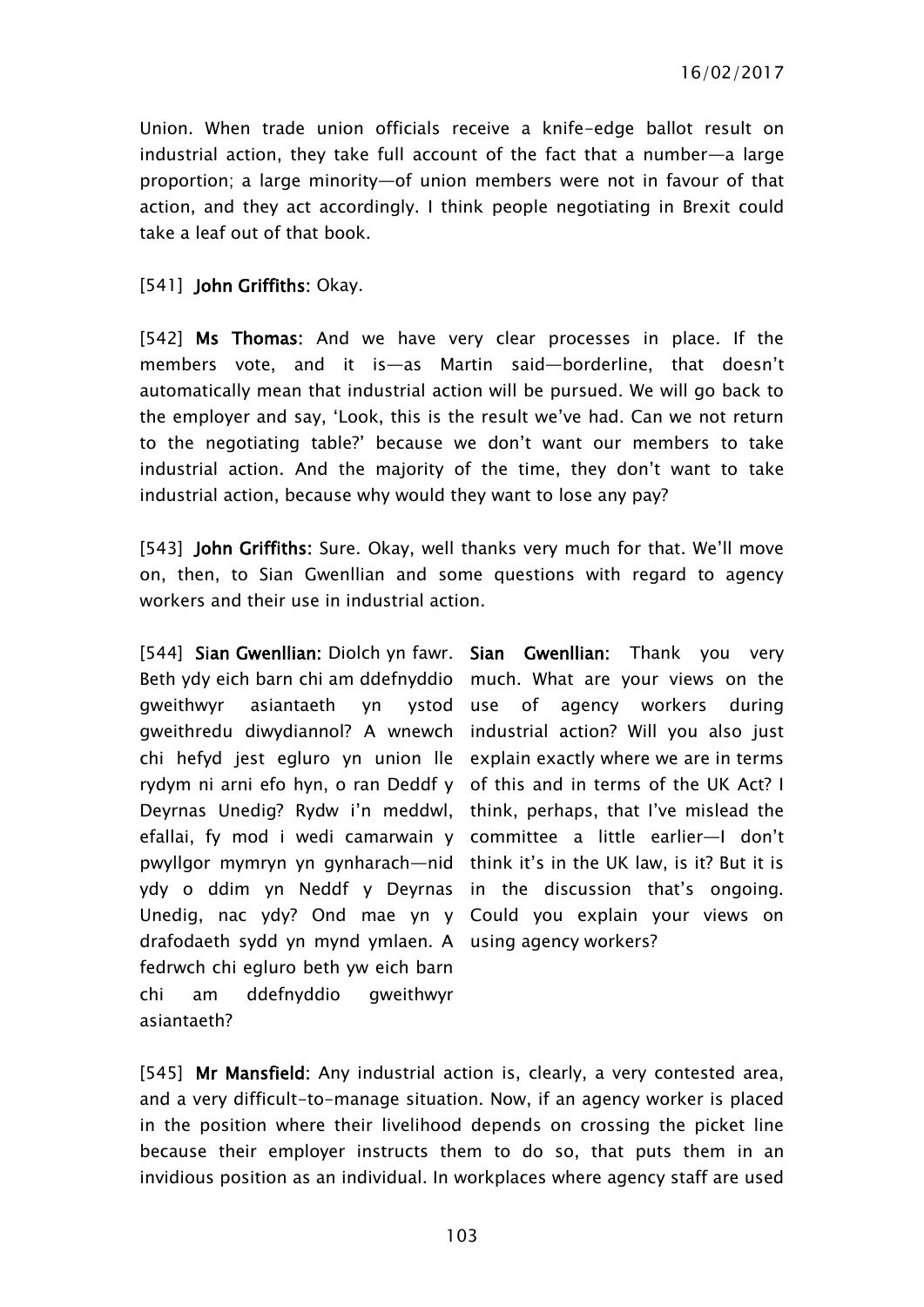consistently throughout the normal process of the normal working year, that produces huge problems for the ongoing relationships of the collective workforce with the agency and the employer with the union. That is the reason why, at UK level, the agency workers regulations prevent agency workers being used to break strikes. That is what they're discussing here.

[546] That change from preventing agency workers being used to break strikes is not actually on the face of the UK Act. However, it was in the discussions leading up to the Act. The only thing that the UK Government Minister has to do is to go before the House of Commons and say, 'I wish to make the change to the Act', and they can vote in favour or against; they cannot amend. So, it's a straightforward statutory regulation decision that could happen at any stage. The UK Government have said that they wish to make that change, and that would impact on the devolved public services in Wales. You can imagine the difficulty that that would present.

[547] We've set out in our evidence to the agency workers consultation which we attached to the evidence to the committee—all of the views of the agency employer and the industry itself. The industry boards at global and UK level are opposed to this change; they do not want to see the appropriate use of agency workers being undermined in this way. Obviously, the United Nations International Labour Organization has raised particular concerns about the impact on freedom of association and on UN conventions. So, it's another aspect of a really undemocratic and, we believe, unconstitutional approach. The National Assembly took a view on the trade union Bill in its LCM debate. The agency workers regs were not part of that because it wasn't part of the Bill. So, clearly, the Welsh Government—and we totally support this—has gone for a statutory 12-week consultation on the agency workers regs, and preventing that approach of allowing agency workers to break strikes from being applied to Welsh devolved public services. Our evidence is very supportive of adding that as a small clause to this Bill, but then providing more detailed secondary legislation from a Welsh National Assembly perspective.

[548] Sian Gwenllian: So, what you're saying is that we should actually preempt what may happen on a UK level: that it may become part of UK legislation so we should be acting now, as part of this Bill, to have that mitigation?

[549] Mr Mansfield: To have the ability to prevent that from being applied, to prevent a UK Minister acting to intervene in devolved public services to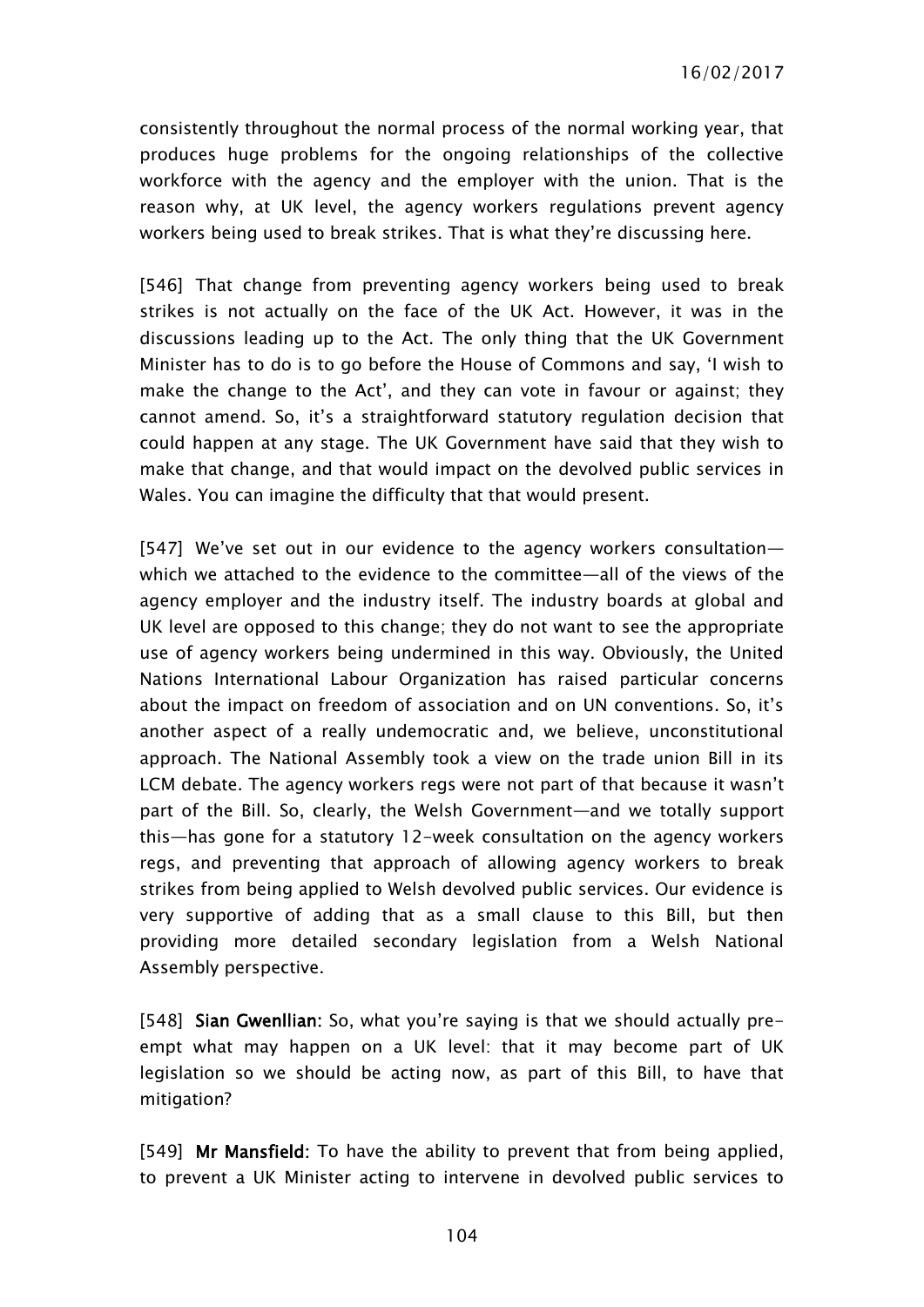prevent the operation—in a very visceral way—of social partnership in the progress of our dispute.

[550] Ms Thomas: And in terms of agency workers, there is a health and safety issue as well, because it may be appropriate to have an agency worker cover a temporary position for the odd absence, but to bring a wholesale group of agency workers in to cover a specific service, when you have the staff who deliver that service taking industrial action, could prove a big health and safety issue.

[551] **Sian Gwenllian:** Some would argue that not having any cover at all would be an even worse situation.

[552] Ms Thomas: Not necessarily, because trade unions are very pragmatic when it comes to taking any industrial action. And we have a clause that we call 'life and limb'. So, we will always look at life and limb situations and my responsibility, as a senior union official, is to agree those life and limb arrangements with the employer. And we don't—. Trade unions will never just say, 'You're all out', and leave people in danger; we don't do that. But what we do, when members want to take industrial action, is to have an impact that makes the employer come back to the negotiating table. That's the whole purpose of taking industrial action. And we don't want it—if we can return to the negotiating table without taking that industrial action, then that's what we do.

[553] **Sian Gwenllian:** Okay, thank you.

[554] John Griffiths: Okay. Content? Thank you very much.

[555] Bethan Jenkins: Could I ask one question? It's just we haven't asked in the other evidence sessions about this, but it just dawned on me we should have asked it. Obviously, we're pushing this legislation through before the new Wales Bill is going to come into operation. What are you fears—do you have fears—if this is passed, and then the UK Government under their new powers would say, 'Well, actually we'll just scrap it anyway and we'll make sure that this won't have any effect because of the changes to how Wales makes laws'? Is that something that you have an opinion on?

[556] Mr Mansfield: We wanted to see the Wales Bill have exemptions to the employment reservation that made very clear the ongoing ability of the National Assembly and the Welsh Government to legislate in this area. There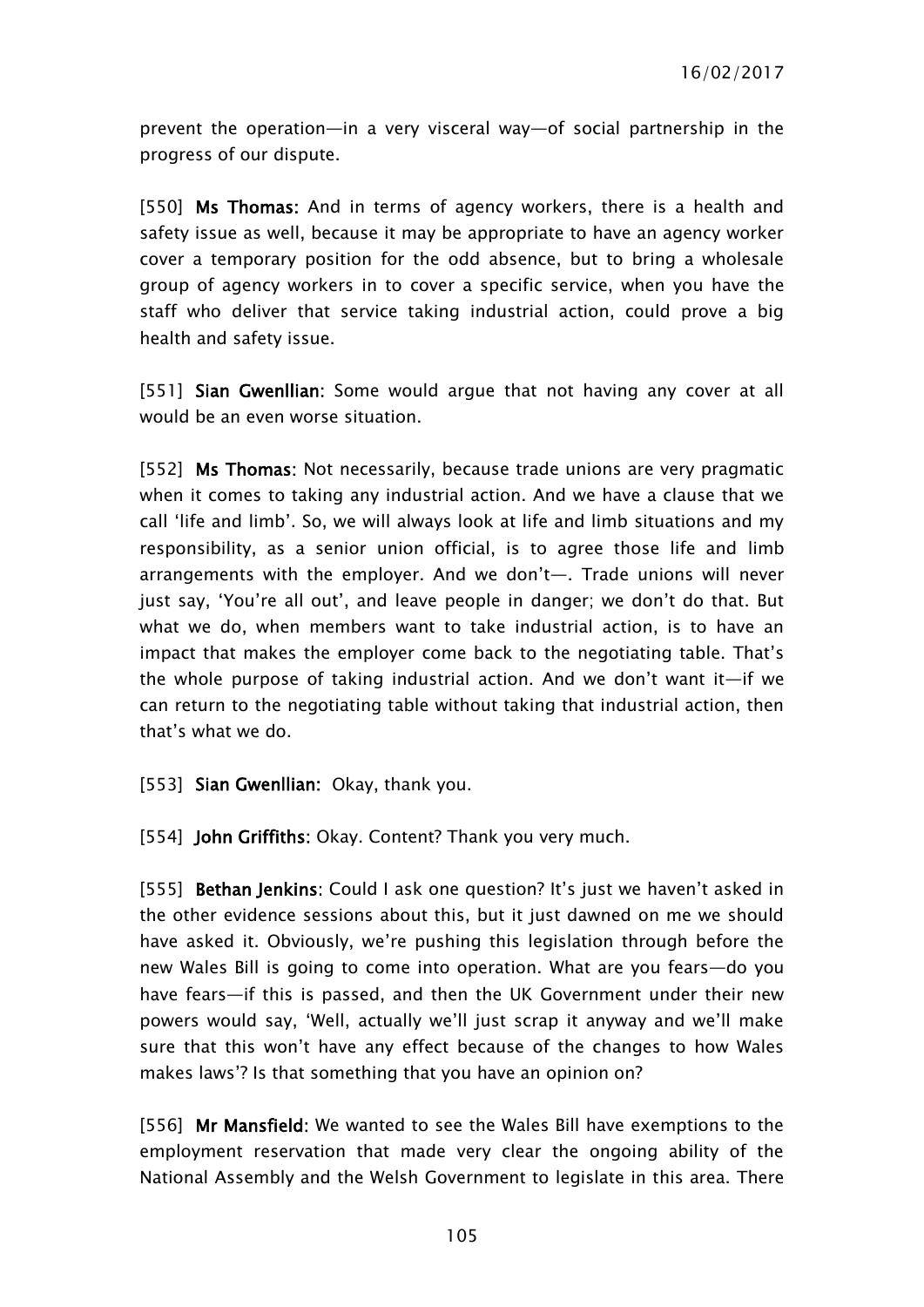would still be some dispute about grey areas, but fundamentally you have to work with the situation you have at present, and this Bill is being discussed in the context of the existing devolution settlement, which is very clear that you have competence in these areas. The people of Wales elect AMs to the National Assembly to make decisions about running our devolved public services. That's a very important element of the decisions they make. The National Assembly in the LCM debate was very clearly—overwhelmingly against the implementation of this UK Act for the devolved public services of Wales. If this Bill is passed and enacted by the Senedd, clearly it would be absolutely clear that our elected representatives do not want those provisions applied to our public services. And I think it would be a fundamentally unconstitutional, undemocratic act of the UK Government then to disapply that.

## [557] **Bethan Jenkins:** Thanks.

[558] **John Griffiths:** Okay, thanks very much for that, and thank you both for coming along to give evidence today. You will be sent a transcript to check the factual accuracy. Thank you very much.

14:43

## Papurau i'w Nodi Papers to Note

[559] **John Griffiths:** The next item we have is item 8, papers to note. Paper 7 is correspondence from me to the future generations commissioner following up on some of the matters arising from the scrutiny session we held with the commissioner. Paper 8 is further evidence in relation to Clearsprings Ready Homes Ltd, which we will consider as part of our refugee and asylum seeker enquiry. Is the committee happy to note both? Okay, thanks very much.

14:44

# Cynnig o dan Reol Sefydlog 17.42 (vi) i Benderfynu Gwahardd y Cyhoedd o Weddill y Cyfarfod Motion under Standing Order 17.42 (vi) to Resolve to Exclude the Public from the Remainder of the Meeting